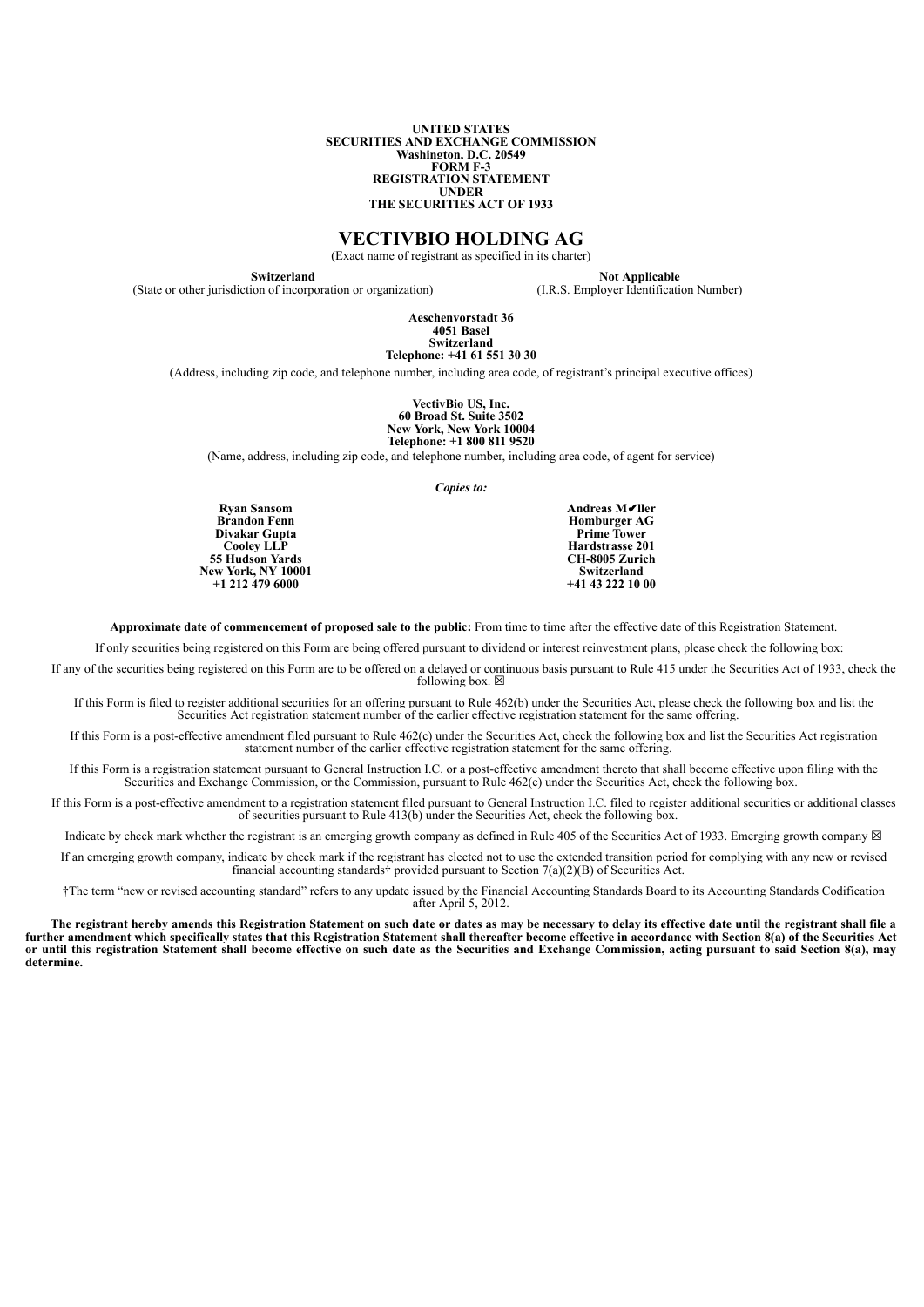The information contained in this prospectus is not complete and may be changed. No securities may be sold pursuant to this prospectus until the registration statement filed with the equitable with the securities and Excha **securities are being solicited in any jurisdiction where their offer or sale is not permitted.**

**SUBJECT TO COMPLETION, DATED JUNE 13, 2022**

**PROSPECTUS**



# **VectivBio Holding AG**

# **Up to 681,151 Ordinary Shares offered by Selling Shareholders**

The selling shareholders identified in this prospectus may offer from time to time up to 681,151 ordinary shares of VectivBio Holding AG, or the Company, issuable in connection with a loan facility providing up to a total of the EUR equivalent of USD 75 million, or the Loan, divided into a term loan line, to be drawn down in up to three tranches, in an aggregate amount of up to the EUR equivalent of USD 56.25 million, or the Term Loan, and a convertible loan line, to be drawn down in up to three tranches, in an aggregate amount of up to the EUR equivalent of USD 18.75 million, or the Convertible Loan.

The number of ordinary shares being registered hereunder is comprised of: (i) 324,190 ordinary shares issuable upon the exercise of a warrant that was issued to the sole shareholder of the lender of the Loan, which warrant is exercisable for our ordinary shares at an exercise price of USD 5.5243 per share, or the Warrant, and (ii) up to 356,961 ordinary shares that will be issuable upon conversion of USD 2.5 million of the Convertible Loan, at a conversion price of USD 7.0036 per share, which amount the Company is obligated to draw down by September 30, 2022, or the Minimum Convertible Note. The number of ordinary shares registered by the Company represents a good faith estimate of the maximum number of ordinary shares that will be issuable upon exercise of the Warrant and upon the initial drawdown of the Minimum Convertible Note. This presentation is not intended to constitute an indication or prediction of the date on which the selling shareholders will exercise the Warrant for ordinary shares or convert the Minimum Convertible Note, once it is drawn down, into ordinary shares, if at all.

This prospectus describes the general manner in which the ordinary shares may be offered and sold by the selling shareholders. If necessary, the specific manner in which the ordinary shares may be offered and sold will be described in a supplement to this prospectus.

Our ordinary shares are listed on the Nasdaq Global Market under the symbol "VECT." On June 9, 2022, the last sale price of our ordinary shares as reported by the Nasdaq Global Market was USD 5.32 per ordinary share.

We are an "emerging growth company" and a "foreign private issuer" as defined under the U.S. Securities and Exchange Commission, or the SEC, and, as such, we have elected to comply with certain reduced public company reporting requirements for this prospectus and future filings. Please see "Implications of Being an "Emerging Growth Company" and "Implications of Being a Foreign Private Issuer."

**Neither the U.S. Securities and Exchange Commission nor any state securities commission has approved or disapproved of these securities or determined if this prospectus is truthful or complete. Any representation to the contrary is a criminal offense.**

**Investing in our securities involves a high degree of risk. You should review carefully the risks and uncertainties described under the heading "Risk Factors" beginning on [page 9](#page-10-0) of this prospectus. In addition, please review any additional risk factors in any accompanying prospectus supplement, any free writing prospectus and any documents we incorporate by reference.**

**The date of this prospectus is , 2022.**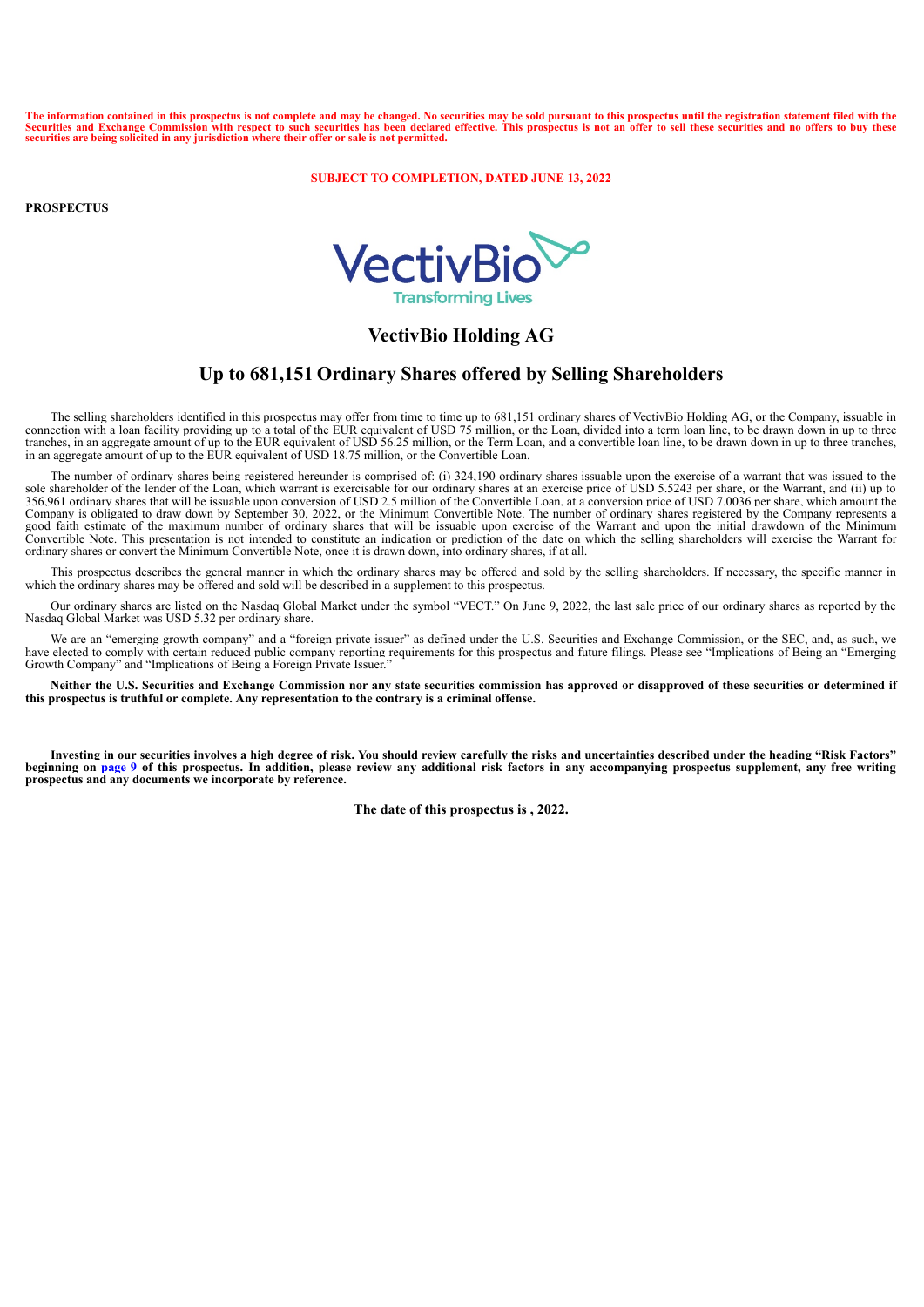# **TABLE OF CONTENTS**

<span id="page-2-0"></span> $\begin{tabular}{ll} \textbf{\textcolor{blue}{\textbf{ABOUT THIS PROSPECTUS}}} & \textbf{\textcolor{blue}{1}}\\ \textbf{\textcolor{blue}{\bf SPECIAL NOTE REGARDING FORWARD-LOOKING STATEMENTS}}\\ \textbf{\textcolor{blue}{\bf PROSPECTUS SUMMARY}} & \textbf{\textcolor{blue}{4}}\\ \textbf{\textcolor{blue}{\bf ABOUT THIS OFFERNIG}} & \textbf{\textcolor{blue}{8}}\\ \textbf{\textcolor{blue}{\bf RISK FACTORS}} & \textbf{\textcolor{blue}{9}}\\ \textbf{\textcolor{blue}{\bf CAPITALIZATION}} & & \textbf{\textcolor{blue}{11}}\\ \end{tabular}$  $\begin{tabular}{ll} \textbf{\textcolor{blue}{\textbf{ABOUT THIS PROSPECTUS}}} & \textbf{\textcolor{blue}{1}}\\ \textbf{\textcolor{blue}{\bf SPECIAL NOTE REGARDING FORWARD-LOOKING STATEMENTS}}\\ \textbf{\textcolor{blue}{\bf PROSPECTUS SUMMARY}} & \textbf{\textcolor{blue}{4}}\\ \textbf{\textcolor{blue}{\bf ABOUT THIS OFFERNIG}} & \textbf{\textcolor{blue}{8}}\\ \textbf{\textcolor{blue}{\bf RISK FACTORS}} & \textbf{\textcolor{blue}{9}}\\ \textbf{\textcolor{blue}{\bf CAPITALIZATION}} & & \textbf{\textcolor{blue}{11}}\\ \end{tabular}$  $\begin{tabular}{ll} \textbf{\textcolor{blue}{\textbf{ABOUT THIS PROSPECTUS}}} & \textbf{\textcolor{blue}{1}}\\ \textbf{\textcolor{blue}{\bf SPECIAL NOTE REGARDING FORWARD-LOOKING STATEMENTS}}\\ \textbf{\textcolor{blue}{\bf PROSPECTUS SUMMARY}} & \textbf{\textcolor{blue}{4}}\\ \textbf{\textcolor{blue}{\bf ABOUT THIS OFFERNIG}} & \textbf{\textcolor{blue}{8}}\\ \textbf{\textcolor{blue}{\bf RISK FACTORS}} & \textbf{\textcolor{blue}{9}}\\ \textbf{\textcolor{blue}{\bf CAPITALIZATION}} & & \textbf{\textcolor{blue}{11}}\\ \end{tabular}$  $\begin{tabular}{ll} \textbf{\textcolor{blue}{\textbf{ABOUT THIS PROSPECTUS}}} & \textbf{\textcolor{blue}{1}}\\ \textbf{\textcolor{blue}{\bf SPECIAL NOTE REGARDING FORWARD-LOOKING STATEMENTS}}\\ \textbf{\textcolor{blue}{\bf PROSPECTUS SUMMARY}} & \textbf{\textcolor{blue}{4}}\\ \textbf{\textcolor{blue}{\bf ABOUT THIS OFFERNIG}} & \textbf{\textcolor{blue}{8}}\\ \textbf{\textcolor{blue}{\bf RISK FACTORS}} & \textbf{\textcolor{blue}{9}}\\ \textbf{\textcolor{blue}{\bf CAPITALIZATION}} & & \textbf{\textcolor{blue}{11}}\\ \end{tabular}$  $\begin{tabular}{ll} \textbf{\textcolor{blue}{\textbf{ABOUT THIS PROSPECTUS}}} & \textbf{\textcolor{blue}{1}}\\ \textbf{\textcolor{blue}{\bf SPECIAL NOTE REGARDING FORWARD-LOOKING STATEMENTS}}\\ \textbf{\textcolor{blue}{\bf PROSPECTUS SUMMARY}} & \textbf{\textcolor{blue}{4}}\\ \textbf{\textcolor{blue}{\bf ABOUT THIS OFFERNIG}} & \textbf{\textcolor{blue}{8}}\\ \textbf{\textcolor{blue}{\bf RISK FACTORS}} & \textbf{\textcolor{blue}{9}}\\ \textbf{\textcolor{blue}{\bf CAPITALIZATION}} & & \textbf{\textcolor{blue}{11}}\\ \end{tabular}$ SPECIAL NOTE REGARDING [FORWARD-LOOKING](#page-3-0) STATEMENTS [PROSPECTUS](#page-5-0) SUMMARY **ABOUT THIS [OFFERING](#page-9-0) RISK [FACTORS](#page-10-0)** [CAPITALIZATION](#page-12-0) [11](#page-12-0)<br>USE OF PROCEEDS 12 USE OF [PROCEEDS](#page-13-0) [12](#page-13-0)<br>SELLING SHAREHOLDERS 13 SELLING [SHAREHOLDERS](#page-14-0) [13](#page-14-0) PLAN OF [DISTRIBUTION](#page-15-0) **[EXPENSES](#page-17-0) OF THE OFFERING** EXPERTS [17](#page-18-0)<br>
EXPERTS 17<br>
ENFORCEABILITY OF CIVIL LIABILITIES 17 [EXPERTS](#page-19-0) [17](#page-19-0) [ENFORCEABILITY](#page-19-1) OF CIVIL LIABILITIES [17](#page-19-1)<br>
WHERE YOU CAN FIND MORE INFORMATION WHERE YOU CAN FIND MORE [INFORMATION](#page-20-0) [19](#page-20-0)<br>
INCORPORATION BY REFERENCE [INCORPORATION](#page-21-0) BY REFERENCE

i

**Page**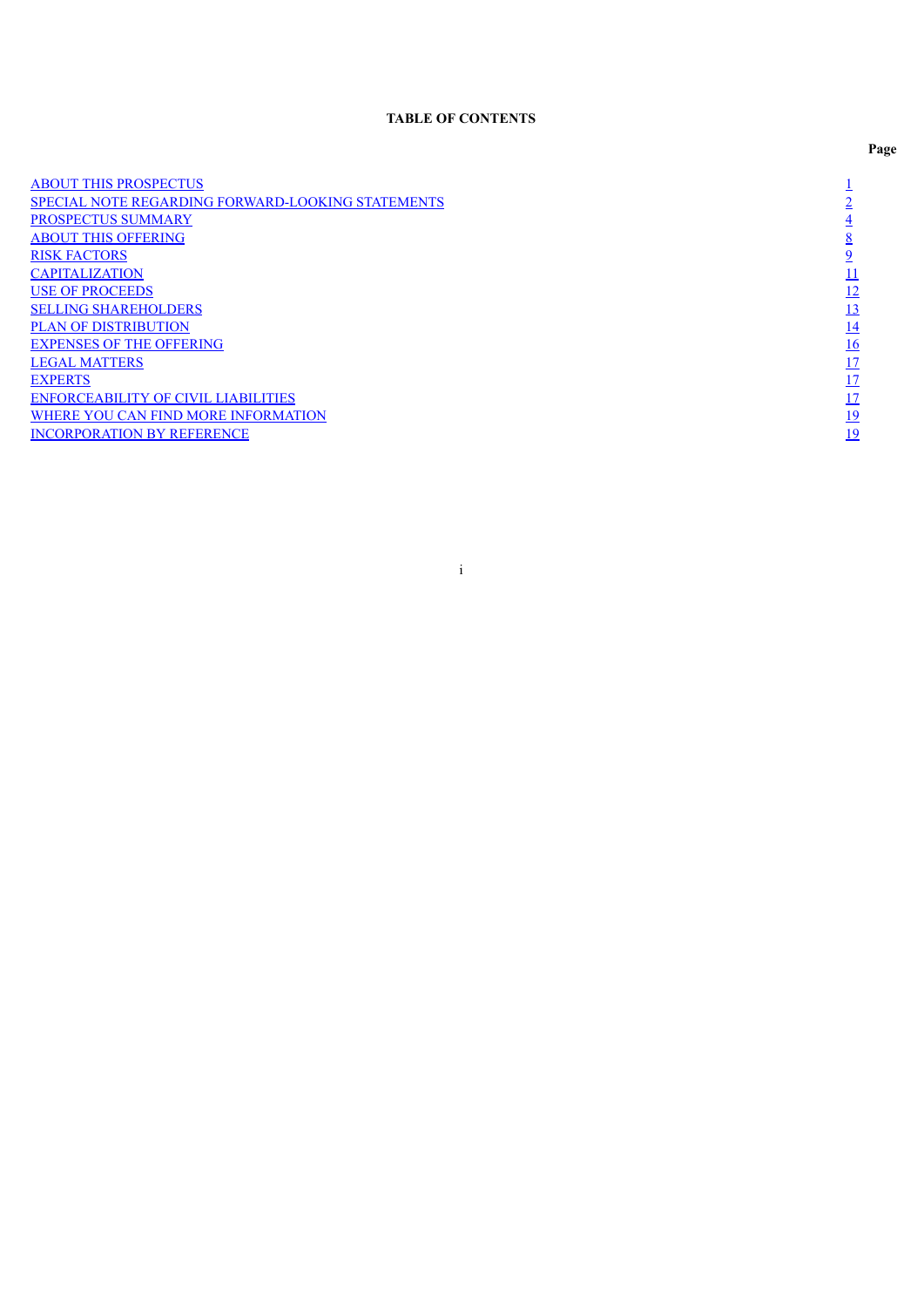#### **ABOUT THIS PROSPECTUS**

This prospectus describes the general manner in which the selling shareholders identified in this prospectus may offer from time to time up to 681,151 ordinary shares issuable upon the exercise of the Warrant and conversion of the Minimum Convertible Note. If necessary, the specific manner in which the ordinary shares may be offered and sold will be described in a supplement to this prospectus, which supplement may also add, update or change any of the information contained in this prospectus. To the extent there is a conflict between the information contained in this prospectus and any applicable prospectus supplement, you should rely on the information in the prospectus supplement, provided that if any statement in one of these documents is inconsistent with a statement in another document having a later date—for example, a document incorporated by reference in this prospectus or any prospectus supplement—the statement in the document having the later date modifies or supersedes the earlier statement.

For investors outside the United States: Neither we nor the selling shareholders have taken any action that would permit the offering or possession or distribution of this prospectus in any jurisdiction where action for that purpose is required, other than in the United States. Persons outside the United States who come into possession of this prospectus must inform themselves about, and observe any restrictions relating to, the offering of the securities described herein and the distribution of this prospectus outside the United States.

Unless otherwise noted or the context otherwise requires, references in this prospectus to "VectivBio," "the Company," "our company," "we," "us" or "our" refer to VectivBio Holding AG and its subsidiaries.

#### **TRADEMARKS AND TRADENAMES**

We have filed trademark registrations for "VectivBio" and "Vectiv" in Switzerland, the European Union, Canada, the United States and the United Kingdom. Solely for convenience, trademarks, tradenames and service marks referred to in this prospectus appear without the ®, ™ and SM symbols, but the absence of those symbols is not intended to indicate, in any way, that we will not assert our rights to these trademarks, tradenames and service marks to the fullest extent under applicable law.

#### **PRESENTATION OF FINANCIAL INFORMATION**

In this Registration Statement on Form F-3, or Registration Statement, unless otherwise specified, all monetary amounts are in U.S. dollars, all references to "\$" and "USD" mean United States dollars and all references to "CHF" mean Swiss francs.

Our consolidated and carve-out financial statements are presented in U.S. dollars and in accordance with IFRS, as issued by the International Accounting Standards Board, or IASB. None of the financial statements were prepared in accordance with generally accepted accounting principles in the United States, or U.S. GAAP.

We historically did not operate as an independent, standalone company, but rather as a part of a larger group of companies controlled by Therachon Holding AG, or THAG, and reported our results as part of THAG prior to July 1, 2019, when THAG distributed the shares of VectivBio Holding AG to the existing THAG shareholders, referred to as the Spin-off. The financial information for the period prior to July 1, 2019 has been derived from THAG's historical financial records as if the Apraglutide Business (as defined in the section of this prospectus titled "Prospectus Summary–Company Overview") had been a standalone business. Accordingly, the financial information for the periods prior to the Spin-off has been prepared on a "carve-out" basis to present the results of operations and the costs of doing business. There are limitations inherent in the preparation of the carve-out financial statements since our business was previously part of a larger organization. The basis of preparation included in our consolidated and carve-out financial statements provides a detailed description of the treatment of historical transactions in the period prior to the Spin-off.

<span id="page-3-0"></span>During this period, our net loss was impacted by the following consequences of carve-out accounting and the Spin-off: an allocation of expenses for the services provided by THAG and its subsidiaries for research and development costs, shared corporate costs for professional services, legal services, other administrative support, and employee-related costs for senior management and other shared employees. The amounts of these allocations may not necessarily be indicative of the similar costs we would incur as an independent, standalone company. The total amount allocated to us from THAG related to the expenses described above was USD 4.8 million during the six months ended June 30, 2019. Subsequent to the Spin-off on July 1, 2019, the financial information for the Apraglutide Business was prepared on a consolidated basis. For further information on the basis of presentation refer to Note 2 to our consolidated and carve-out financial statements beginning on page F-1 of our Annual Report on Form 20-F for the year ended December 31, 2021, or Annual Report, incorporated by reference herein.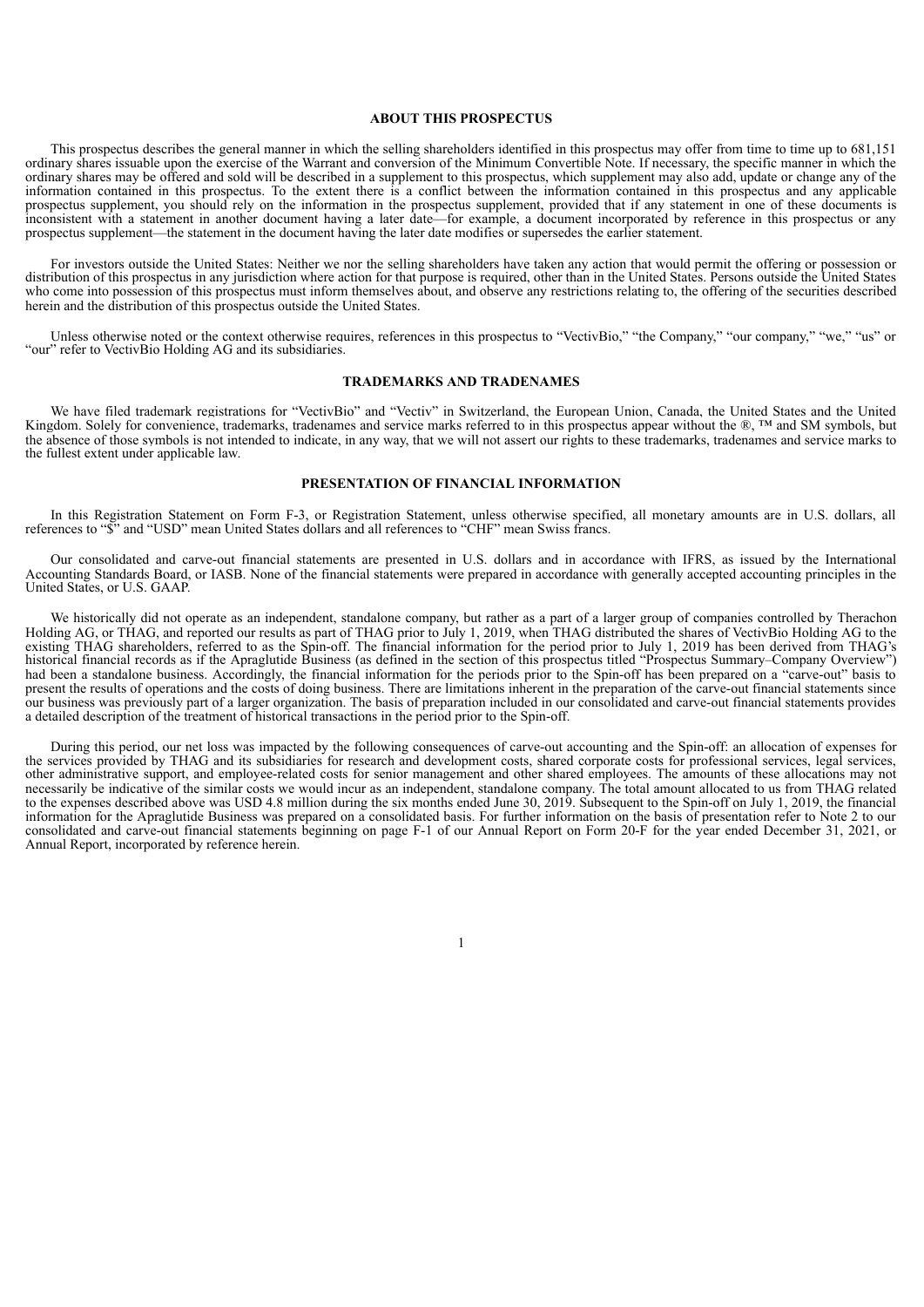#### **SPECIAL NOTE REGARDING FORWARD-LOOKING STATEMENTS**

This prospectus and our financial statements and other documents and information incorporated by reference in this prospectus contain forwardlooking statements, including statements concerning our industry, our operations, our anticipated financial performance and financial condition, and our business plans and growth strategy and product development efforts. These statements constitute forward-looking statements within the meaning of Section 27A of the Securities Act of 1933, as amended, or the Securities Act, and Section 21E of the Exchange Act. Many of the forward-looking statements contained in this prospectus can be identified by the use of forward-looking words such as "anticipate," "believe," "could," "expect," "should," "plan," "intend," "estimate" and "potential," among others. Readers are cautioned not to place undue reliance on these forward-looking statements, which speak only as of their dates. These forward-looking statements are based on estimates and assumptions by our management that, although we believe to be reasonable, are inherently uncertain and subject to a number of risks and uncertainties.

The following represent some, but not necessarily all, of the factors that could cause actual results to differ from historical results or those anticipated or predicted by our forward-looking statements:

- the ability of our clinical trials to demonstrate acceptable safety and efficacy of our product candidates;
- the timing, progress and results of clinical trials for our product candidates, including statements regarding the timing of initiation and completion of studies or trials and related preparatory work, the period during which the results of the trials will become available, and our research and development programs;
- the timing, scope and likelihood of regulatory filings and approvals;
- our ability to obtain marketing approvals of our product candidates and to meet existing or future regulatory standards or comply with postapproval requirements;
- our expectations regarding our ability to fund our operating expenses and capital expenditure requirements with our cash and cash equivalents;
- future milestone or royalty payments to or from our licensing partners or other third-parties, and the expected timing of such payments;
- our expectations regarding the potential market size and the size of the patient populations for our product candidates, if approved for commercial use;
- our expectations regarding the potential advantages of apraglutide over existing therapies for short bowel syndrome with intestinal failure, or SBS-IF, and our expectations regarding potential uses of apraglutide to treat other indications;
- developments and projections relating to our competitors and our industry, including competing therapies;
- the impact of COVID-19 on our business, operations and prospects and on our clinical trials;
- our potential to enter into new collaborations;
- our expectations with regard to our ability to develop additional product candidates or leverage our current product candidates for other indications, and our ability to identify additional products, product candidates or technologies with significant commercial potential that are consistent with our commercial objectives;
- our ability to develop, acquire and advance additional product candidates into, and successfully complete, clinical trials;
- the commercialization and market acceptance of our product candidates;
- our marketing and manufacturing capabilities or those of third parties with which we contract;
- our ability to operate our businesses without infringing the intellectual property rights and proprietary technology of third parties;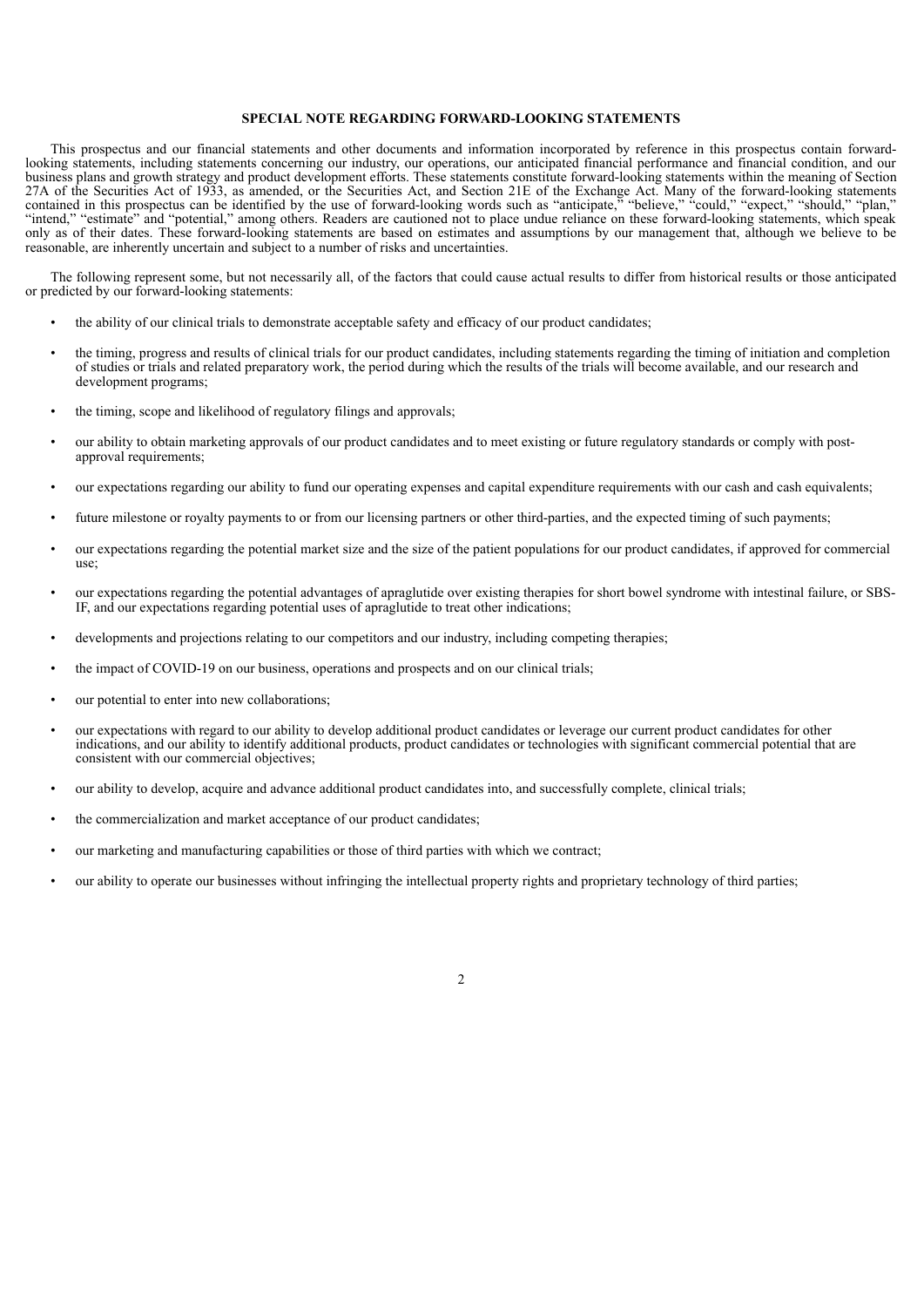- the scope of protection we are able to establish and maintain for intellectual property rights covering our product candidates;
- estimates of our expenses, future revenue, capital requirements, our needs for additional financing and our ability to obtain additional capital;
- regulatory development in the United States, Europe and other jurisdictions;
- our ability to effectively manage our anticipated growth;
- our ability to attract and retain qualified employees and key personnel;
- our expectations regarding the time during which we will be an emerging growth company under the JOBS Act and continue to qualify as a foreign private issuer; and
- other risk factors disused herein under "Risk Factors" or incorporated herein by reference.

<span id="page-5-0"></span>Our actual results or performance could differ materially from those expressed in, or implied by, any forward-looking statements relating to those matters. Accordingly, no assurances can be given that any of the events anticipated by the forward-looking statements will transpire or occur, or if any of them do, what impact they will have on our results of operations, cash flows or financial condition. Additionally, some of the risks and uncertainties identified above may be amplified by the COVID-19 pandemic. It is not possible to predict or identify all such risks. There may be additional risks that we consider immaterial or which are unknown. Except as required by law, we are under no obligation, and expressly disclaim any obligation, to update, alter or otherwise revise any forward-looking statement, whether written or oral, that may be made from time to time, whether as a result of new information, future events or otherwise.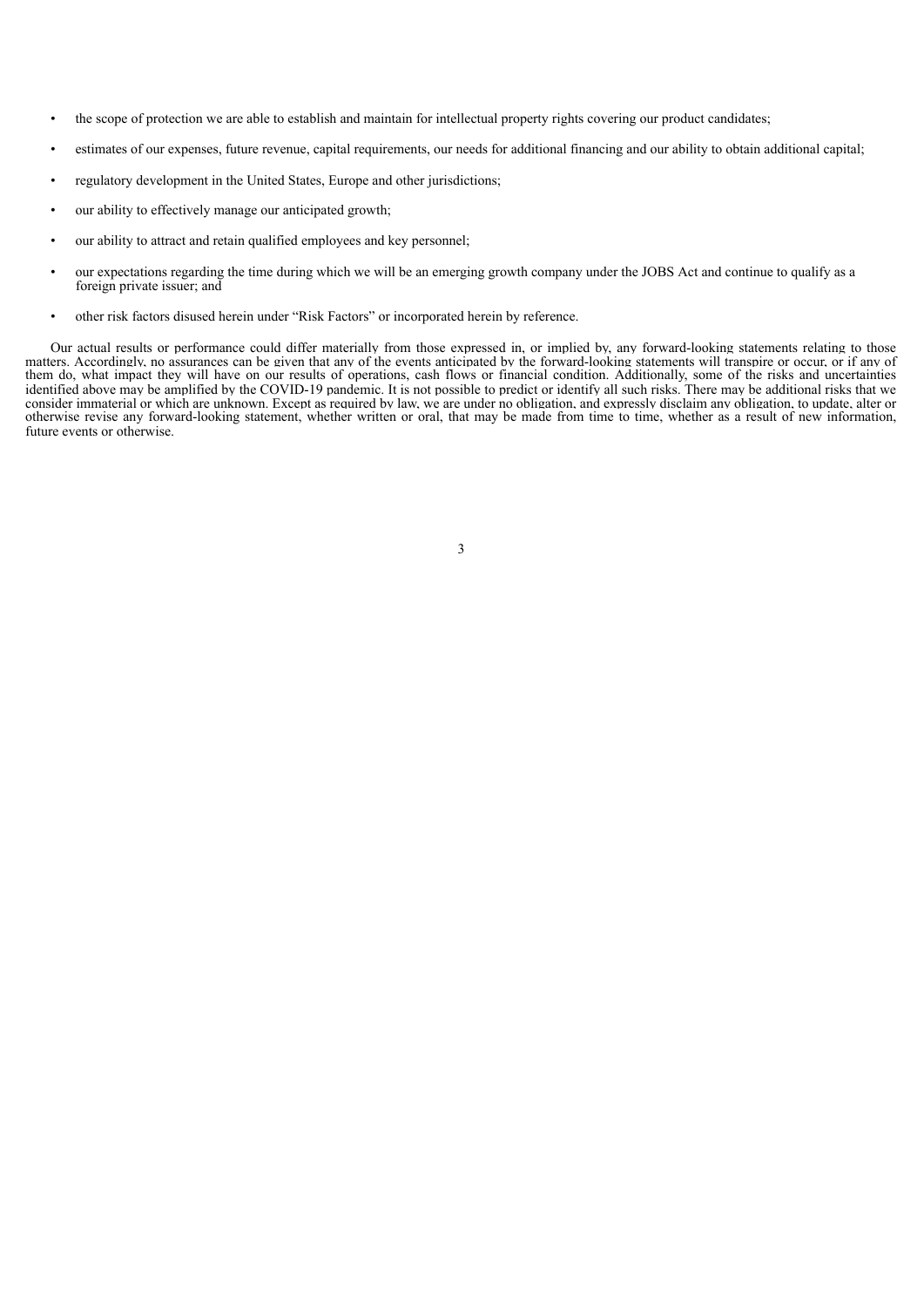#### **PROSPECTUS SUMMARY**

This summary highlights selected information that is presented in greater detail in filings incorporated by reference in this prospectus. It does not contain all of the information that may be important to you and your investment decision. Before investing in our securities, you should carefully read this entire prospectus, including the matters set forth under the section of this prospectus captioned "Risk Factors" and the financial statements and related notes and other information that we incorporate by reference herein, including our Annual Report and reports on Form 6-K, before deciding to invest in *our securities.*

#### **Company Overview**

We are a clinical stage biopharmaceutical company focused on the discovery, development and commercialization of life-transforming medicines for patients living with severe rare conditions for which there is a significant unmet medical need. We are led by an experienced management team with a strong track record in the biotechnology and pharmaceutical industry. Our goal is to become a leading, patient-centric, fully integrated global rare disease company. Our current product pipeline is focused on rare gastrointestinal, or GI, metabolic disorders, and we intend to in-license or acquire additional transformational, differentiated rare disease assets. Our lead product candidate, apraglutide, is a next generation, long-acting synthetic peptide analog of glucagon-like peptide-2, or GLP-2, which we are developing as a differentiated therapeutic for a wide range of rare diseases, with an initial focus on short bowel syndrome, or SBS. Based on our preclinical and clinical data to date, we believe that apraglutide has the potential to advance the treatment of SBS intestinal failure, or SBS-IF, through improved clinical outcomes and less frequent dosing than the only currently approved GLP-2 for SBS-IF. Apraglutide is currently being evaluated in a global Phase 3 clinical trial called STARS for the treatment of patients with SBS-IF, and a global Phase 2 clinical trial called STARGAZE for the treatment of patients with gastrointestinal acute graft versus host disease (aGvHD). We also plan to evaluate apraglutide's therapeutic potential in additional rare GI, liver and other conditions that could benefit from GLP-2 activation. Our pipeline includes a platform of first-inclass preclinical small molecule assets known as Comet for the treatment of rare inherited metabolic diseases (IMDs).

Our product candidate, apraglutide, is a next generation, long-acting, synthetic GLP-2 analog that is designed to increase nutrient absorption in the intestine and reduce the burden of parenteral support, or PS, thereby improving patient quality of life. Apraglutide has been rationally designed to have unique properties to address the known issues with native GLP-2 and teduglutide. In our preclinical studies and completed clinical trials, apraglutide has shown a significantly longer half-life and more consistent on-target drug exposure, potentially allowing for once-weekly dosing versus once-daily dosing for teduglutide, and enhanced trophic effects on the small intestine, when compared to other GLP-2 analogs. We believe that these properties have the potential to translate into increased pharmacological activity and improved patient adherence to treatment relative to other GLP-2 analogs, thereby allowing a subset of patients who currently receive PS to achieve enteral autonomy. In addition, we have designed a development strategy that will allow us to adapt the use of apraglutide to treat different SBS patient subtypes based on their GI anatomy.

#### **Corporate Information**

We are a Swiss stock corporation incorporated on May 22, 2019, in Switzerland. Our registered office in Switzerland is located at Aeschenvorstadt 36, 4051 Basel, Switzerland and the telephone number of our registered office is +41 61 551 30 30. Our agent for service of process in the United States is VectivBio US, Inc., 60 Broad St. Suite 3502, New York, New York 10004. Our website address is www.vectivbio.com. Information contained in, or that can be accessed through, our website is not a part of, and shall not be incorporated by reference into, this prospectus. We have included our website address in this document solely as an inactive textual reference.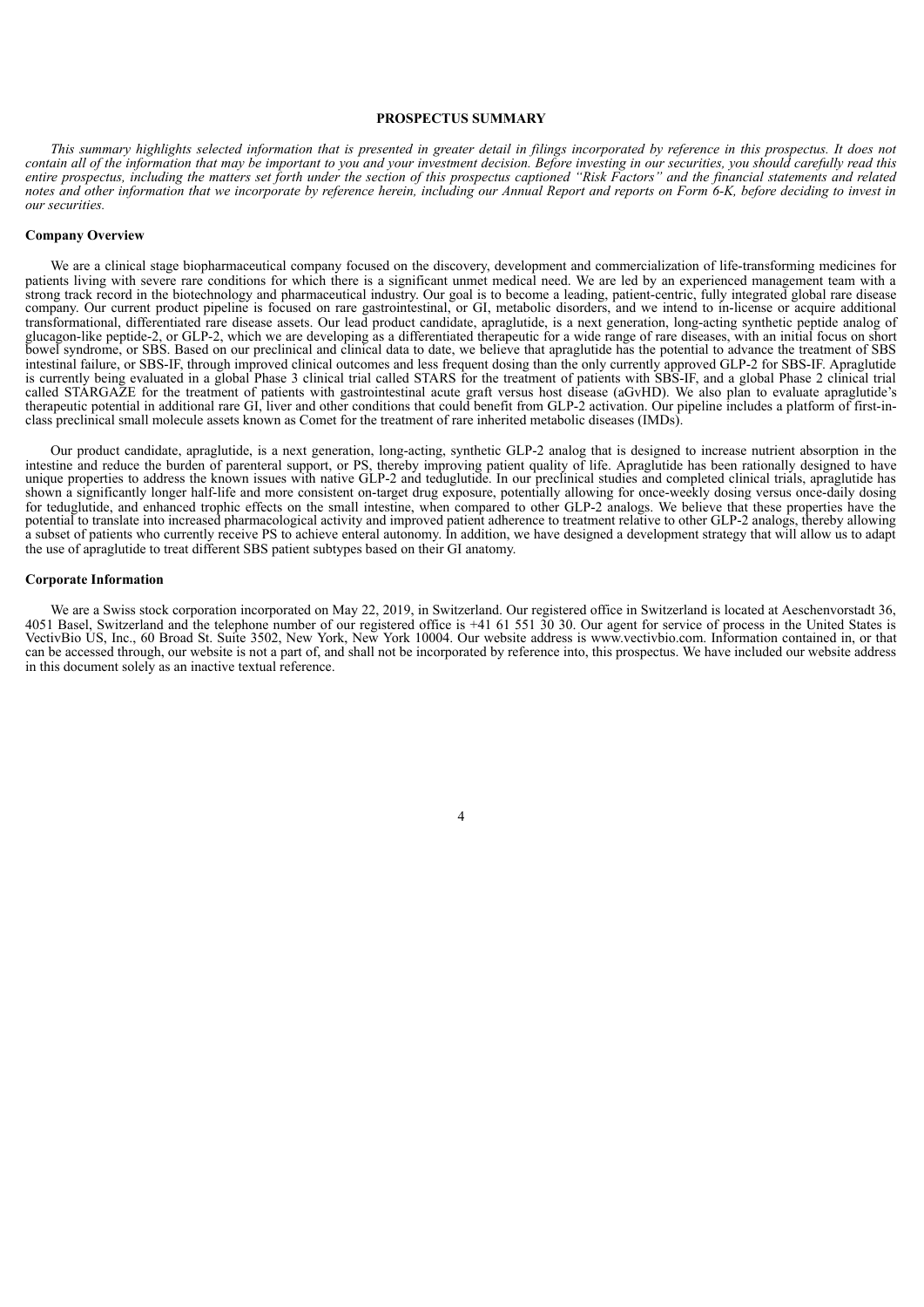### **Implications of Being an Emerging Growth Company**

We qualify as an "emerging growth company" as defined in the Jumpstart our Business Startups Act of 2012, or the JOBS Act. As an emerging growth company, we may take advantage of specified reduced reporting and other burdens that are otherwise applicable generally to public companies. These provisions include:

- a requirement to have only two years of audited financial statements in addition to any required interim financial statements and correspondingly reduced Management's Discussion and Analysis of Financial Condition and Results of Operations disclosure;
- an exemption from the auditor attestation requirement in the assessment of our internal control over financial reporting pursuant to Section 404 of the Sarbanes-Oxley Act of 2002, or the Sarbanes-Oxley Act; and
- reduced disclosure obligations regarding executive compensation in our periodic reports and other filings and exemptions from the requirements of holding a non-binding advisory vote on executive compensation, including golden parachute compensation.

We may take advantage of these provisions for up to five years or such earlier time that we are no longer an emerging growth company. We will remain an emerging growth company until the earliest of (i) the last day of the fiscal year in which we have total annual gross revenues of \$1.07 billion or more; (ii) December 31, 2026; (iii) the date on which we have issued more than \$1.0 billion in non-convertible debt during the previous three years; and (iv) the date on which we are deemed to be a large accelerated filer under the rules of the SEC, which means the market value of our ordinary shares that are held<br>date on which we are deemed to be a large accelerated filer under th by non-affiliates equals or exceeds \$700.0 million as of the prior June 30.

#### **Implications of Being a Foreign Private Issuer**

We are also considered a "foreign private issuer." Accordingly, we report under the Exchange Act of 1934, as amended, or the Exchange Act, as a non-U.S. company with foreign private issuer status. This means that, even after we no longer qualify as an emerging growth company, as long as we qualify as a foreign private issuer under the Exchange Act, we will be exempt from certain provisions of the Exchange Act that are applicable to U.S. domestic public companies, including:

- the sections of the Exchange Act regulating the solicitation of proxies, consents or authorizations in respect of a security registered under the Exchange Act;
- the sections of the Exchange Act requiring insiders to file public reports of their stock ownership and trading activities and liability for insiders who profit from trades made in a short period of time; and
- the rules under the Exchange Act requiring the filing with the SEC of quarterly reports on Form 10-Q containing unaudited financial and other specified information, or current reports on Form 8-K, upon the occurrence of specified significant events.

We may take advantage of these exemptions until such time as we are no longer a foreign private issuer. We would cease to be a foreign private issuer at such time as more than 50% of our outstanding voting securities are held by U.S. residents and any of the following three circumstances applies: (i) the majority of our executive officers

or directors are U.S. citizens or residents, (ii) more than 50% of our assets are located in the United States or (iii) our business is administered principally in the United States.

In this prospectus supplement and in the documents and information incorporated by reference in this prospectus supplement, we have taken advantage of certain of the reduced reporting requirements as a result of being an emerging growth company and a foreign private issuer. Accordingly, the information contained in this prospectus supplement and in the documents incorporated by reference in this prospectus supplement may be different than the information you receive from other public companies in which you hold equity securities.

#### **Recent Loan Agreement**

On March 26, 2022, we entered into a debt facility, or the Loan, with Kreos Capital VI (UK) Limited, or Kreos UK, a wholly owned subsidiary of Kreos Capital VI (Expert Fund) LP, or Kreos Expert Fund. The Loan is structured to provide the EUR equivalent of up to USD 75.0 million in borrowing capacity under a master loan line. The master loan line is comprised of two loan facilities, of which the EUR equivalent of USD 18.75 million is a convertible loan line, or the Convertible Loan, and the EUR equivalent of USD 56.25 million is a term loan line, or the Term Loan, each of which may be drawn down in three tranches as follows: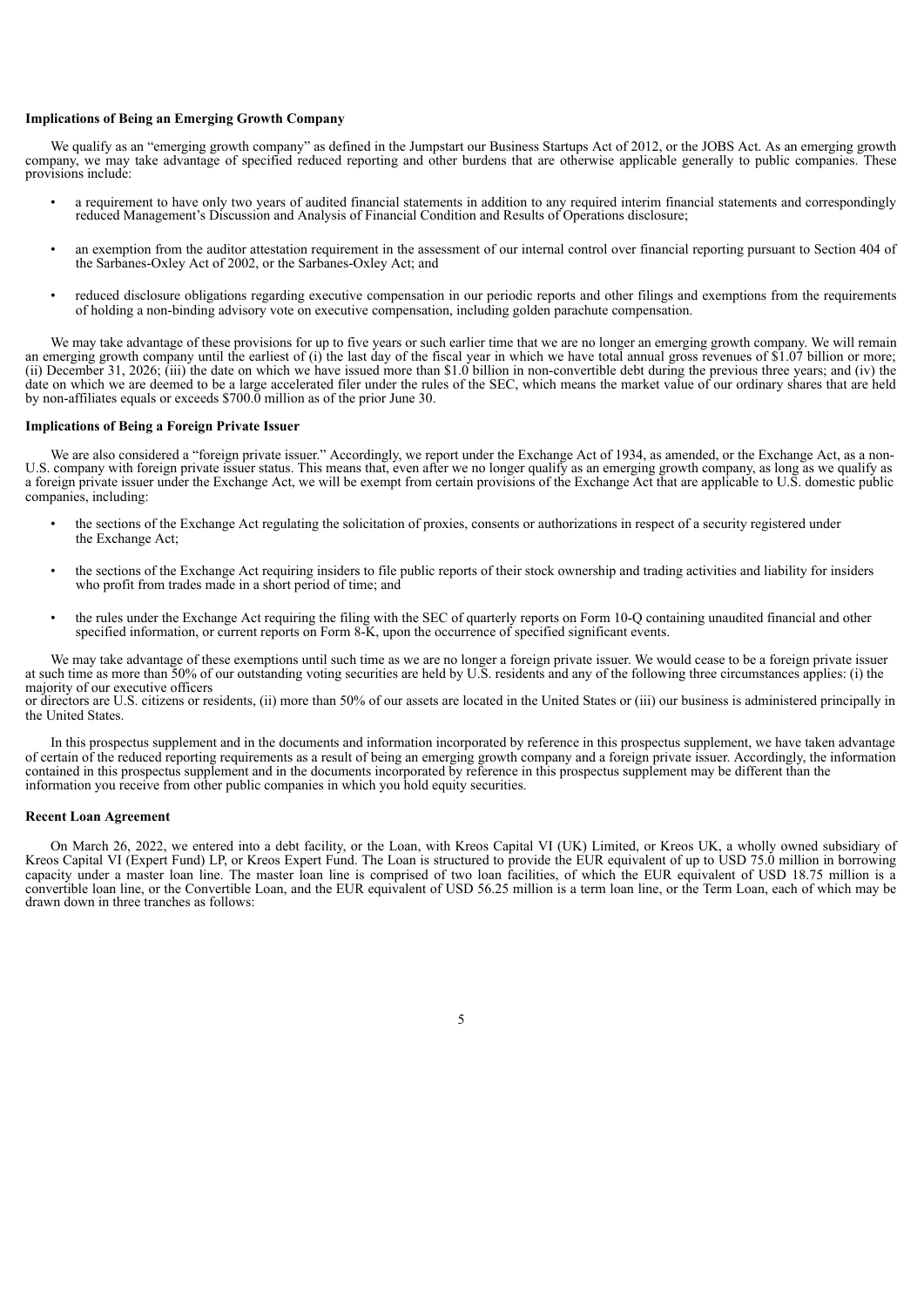- Loan A1: Convertible Loan EUR equivalent of USD 7.5 million; Term Loan EUR equivalent of USD 22.5 million;
- Loan A2: Convertible Loan EUR equivalent of USD 5.0 million; Term Loan EUR equivalent of USD 15.0 million; and
- Loan B: Convertible Loan EUR equivalent of USD 6.25 million; Term Loan EUR equivalent of USD 18.75 million.

Loan A1 is available for drawdown until September 30, 2022. Loan A2 will be available for drawdown from June 30, 2022 until September 30, 2022.<br>We are obligated to draw down the first portion of Loan A1 and Loan A2 in an a with the EUR equivalent of USD 2.5 million comprising the Convertible Loan portion, or the Minimum Convertible Note. Loan B will be available for drawdown until December 31, 2022, subject to certain conditions.

The availability of any funds under a drawdown of Loan A1, Loan A2 or Loan B is conditional upon us having a debt-to-market cap ratio (where debt includes the amount of the proposed drawdown) equal to or less than 25% at the time of each drawdown, among other conditions. The availability of any funds under a drawdown of Loan B is conditional upon us (i) raising USD 80 million in new equity and/or subordinated convertible debt, or other nondilutive funds, and (ii) releasing interim data for the Phase 2 STARS Nutrition study that supports continuation of such study, among other conditions.

The Loan will have an interest-only repayment period until March 31, 2023, which can be extended in two extensions to June 30, 2024 at the latest, if certain conditions are met. Payments will then be comprised of both interest and principal until the Loan is paid off, with an end date ranging from March 31, 2025 to June 30, 2026, if the interest-only period has been extended to June 30, 2024. Borrowings under the Convertible Loan will bear interest at an implied fixed rate of 7.45% per annum and borrowings under the Term Loan will bear interest at an implied fixed rate of 8.95% per annum. The Minimum Convertible Note will be convertible upon draw down into 356,961 ordinary shares at a price per ordinary share of USD 7.0036. The remaining Convertible Loan amount is convertible upon subsequent drawdowns, if any, into a number of ordinary shares to be determined based on a price per ordinary share that is at a 130% premium to the volume weighted average price of shares traded during the 30-day period ending three days prior to the date of each drawdown after drawdown of the Minimum Convertible Note.

We may prepay all, but not part, of the Term Loan and the Convertible Loan amounts at any time, by notifying the lender at least fifteen days in advance of the first business day of each month; provided, however, that Kreos may at its option convert amounts outstanding under the Convertible Loan into ordinary shares after receipt of any such prepayment notification.

As additional consideration for the Loan, Kreos UK received a fee of USD 750,000, and Kreos Expert Fund received a warrant to purchase 324,190 of our ordinary shares at a price per ordinary share of USD 5.5243, or the Warrant. We will grant to Kreos Expert Fund one or more additional warrants to purchase ordinary shares with an aggregate value of up to a maximum of USD 1.0 million, with an exercise price per share equal to the volume weighted average price per share for the 30-day period ending three days prior to the date of the first drawdown of Loan B. The Warrant and any other warrants we may issue are exercisable for a period of seven years from March 26, 2022 or until completion of a takeover offer, whichever occurs first.

In connection with the Loan, VectivBio Holding AG and each of its subsidiaries have entered into pledge agreements in respect of our worldwide intellectual property in favor of Kreos UK as pledgee (excluding intellectual property in respect of apraglutide granted, issued or pending in Japan). VectivBio Holding AG, VectivBio AG and VectivBio Comet AG additionally entered into pledge agreements pledging (i) all of the share capital of VectivBio AG and VectivBio Comet AG, and (ii) all of the Swiss bank accounts of VectivBio Holding AG, VectivBio AG and VectivBio Comet AG, in each case, in favor of Kreos UK. VectivBio Holding AG, VectivBio AG and VectivBio Comet AG additionally entered into an agreement guaranteeing Kreos UK's claims under the Loan. VectivBio AG also assigned to Kreos UK certain rights under licensing agreements for security purposes. Under the abovementioned security agreements, Kreos UK will have recourse to the relevant collateral in the event we default under the Loan. The Loan contains customary affirmative and negative covenants. The affirmative covenants include, among others, administrative and reporting requirements subject to certain exceptions and materiality thresholds. The negative covenants include, among others, limitations on the Company's ability to, subject to certain exceptions, incur additional debt.

We agreed to file a registration statement with the Securities and Exchange Commission, or SEC, of which this prospectus forms a part, to register the resale of the ordinary shares issuable upon conversion of the Convertible Loan, if drawn down, and/or exercise of any warrants issued in connection with the Loan. The number of the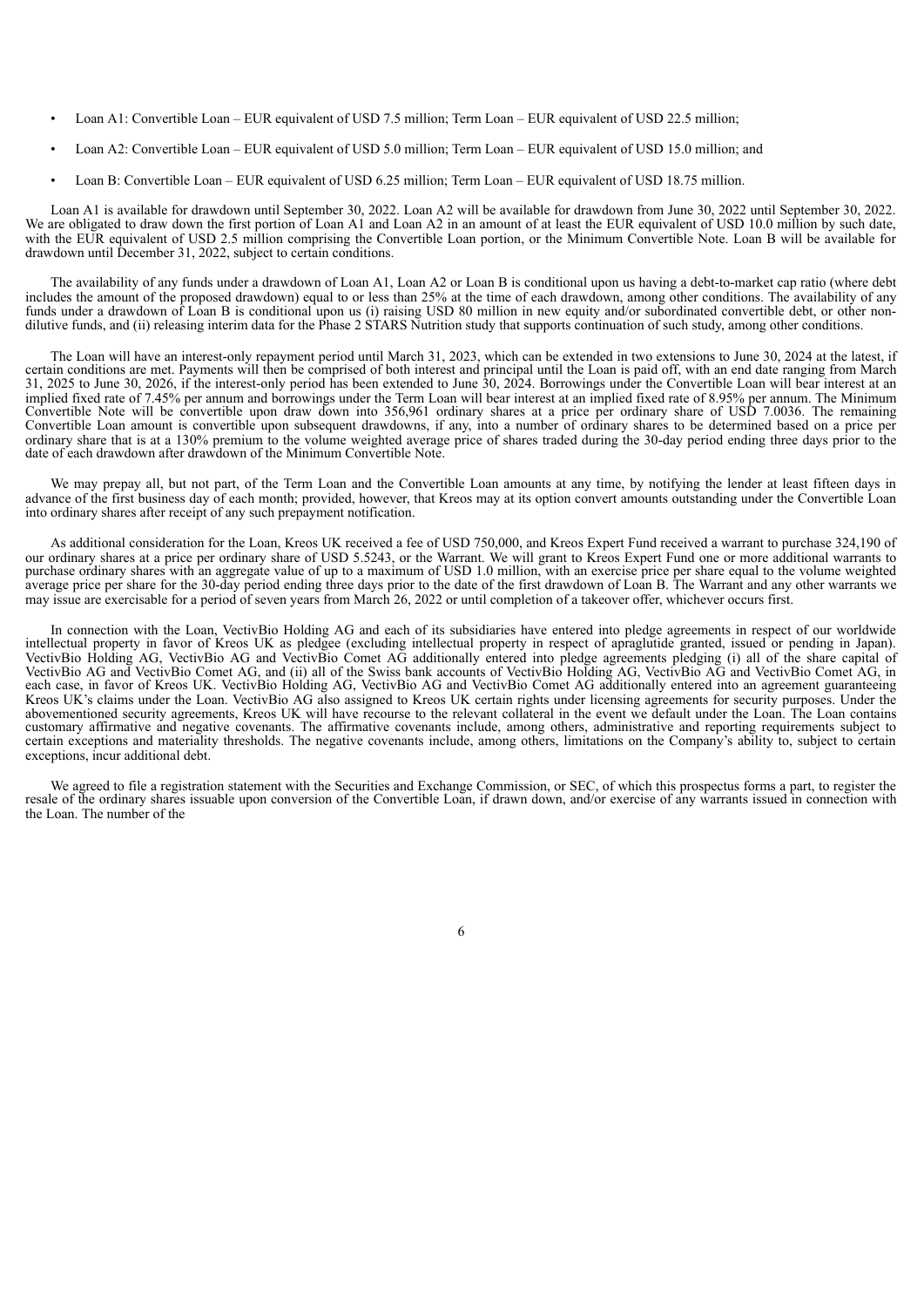<span id="page-9-0"></span>ordinary shares registered on the registration statement represents our good faith estimate of the maximum number of ordinary shares that are (i) issuable upon exercise of the Warrant and (ii) initially issuable upon drawdown and conversion of the Minimum Convertible Note. We may file one or more additional registration statements to register the resale of any additional ordinary shares that may become issuable upon (i) additional drawdowns and conversions under the Convertible Loan and (ii) exercise or issuance of additional warrants, if any.

| ٦ |  |
|---|--|
|   |  |
|   |  |
|   |  |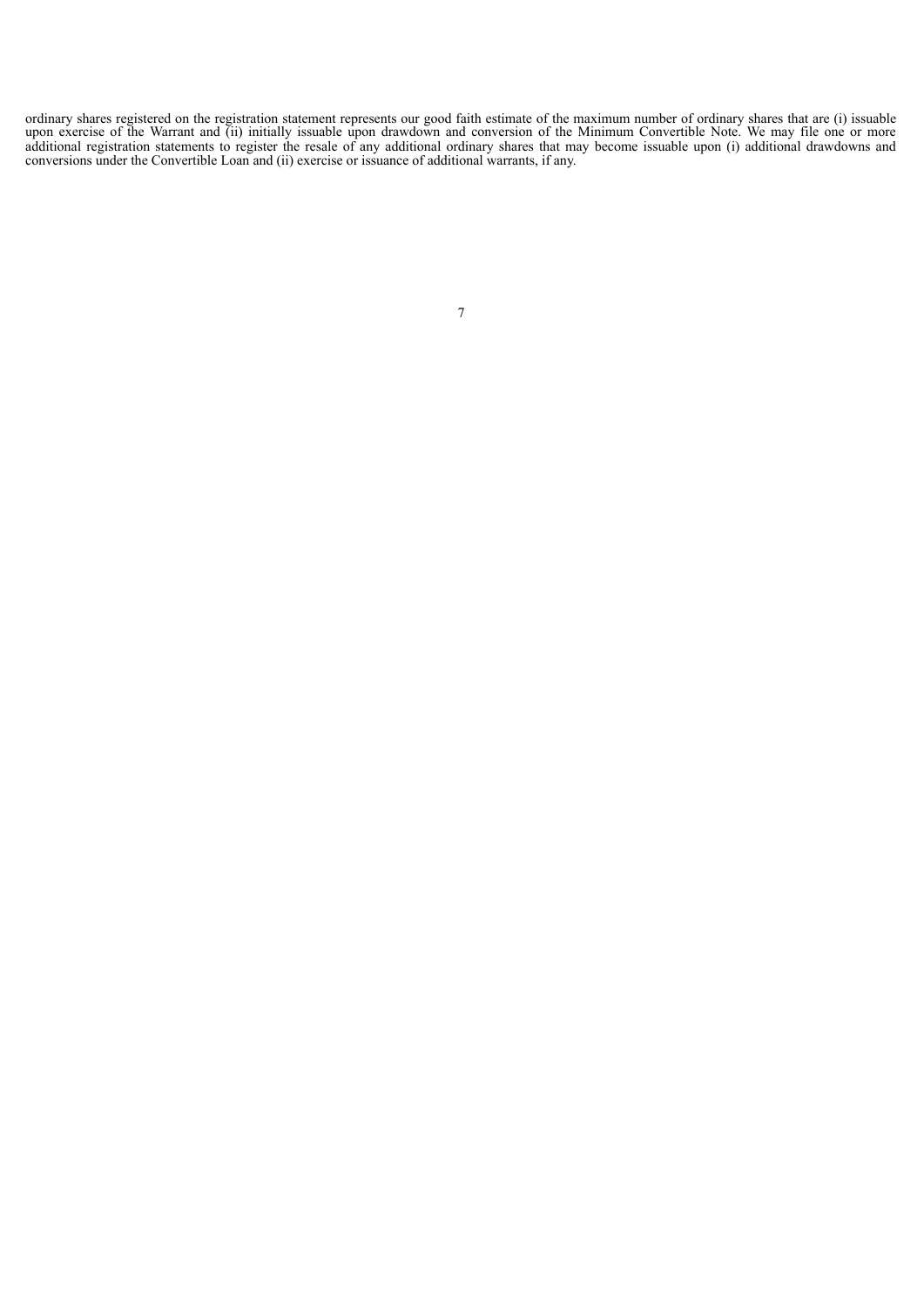# **ABOUT THIS OFFERING**

This prospectus relates to the resale by the selling shareholders identified in this prospectus of up to 681,151 ordinary shares. All of the ordinary shares in this offering will be sold by the selling shareholders. The selling shareholders may sell their ordinary shares from time to time at prevailing market prices. We will not receive any proceeds from the resale of the ordinary shares in this offering.

**Ordinary shares offered** Up to 681,151

**Ordinary shares currently outstanding** 36,082,658

**Use of Proceeds** We will not receive any proceeds from the sale of the 681,151 ordinary shares subject to resale by the selling shareholders under this prospectus. If the Warrant is exercised for cash, we will receive proceeds of USD 1,790,923, and we will receive additional proceeds if any additional warrants are issued by us to the selling shareholders and exercised by the selling shareholders for cash. We currently intend to use such proceeds, if any, for pipeline development, general corporate purposes and working capital.

**Risk Factors** Investing in our ordinary shares involves significant risks. You should read the "Risk Factors" section of this prospectus and in the documents incorporated by reference in this prospectus for a discussion of factors to consider before deciding to purchase our ordinary shares.

<span id="page-10-0"></span>**Nasdaq Global Market symbol** VECT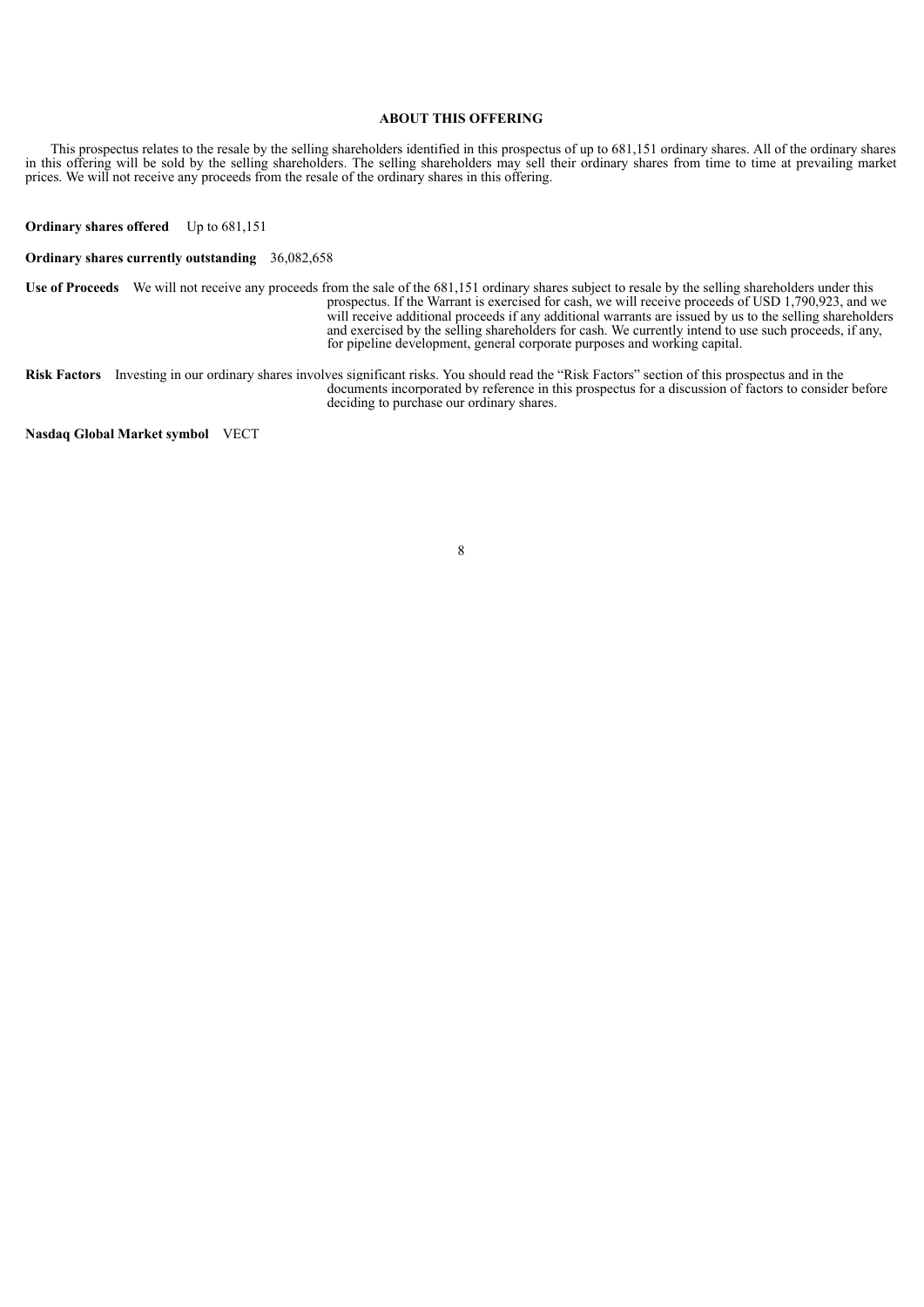#### **RISK FACTORS**

Investing in our ordinary shares involves a high degree of risk. Before making a decision to invest in our ordinary shares, you should consider carefully the risks and uncertainties described under the heading "Risk Factors" contained or incorporated by reference in this prospectus, including the risk factors listed below and the ones incorporated by reference herein from our Annual Report, as may be updated by our subsequent annual reports and other filings we make with the SEC. The risks described in these documents are not the only ones we face. There may be other unknown or unpredictable economic, business, competitive, regulatory or other factors that could harm our future results. Past financial performance may not be a reliable indicator of future performance, and historical trends should not be used to anticipate results or trends in future periods. If any of these risks actually occurs, our by juttine performance, and historical trends should not be used to anticipate results in the stream price of our ordinary shares to decline, business, financial condition, results of operations or cash flow could be harme resulting in a loss of all or part of your investment. Please also read carefully the section above titled "Special Note Regarding Forward-Looking *Statements."*

#### **Risks Related to our Securities and this Offering**

#### *You may experience future dilution as a result of future equity of erings.*

In order to raise additional capital, we expect to in the future offer additional ordinary shares and other securities convertible into or exchangeable for our ordinary shares. We cannot assure you that we will be able to sell ordinary shares and other securities in any other offering at a price per ordinary share that is equal to or greater than the price per ordinary share paid by investors in this offering, and investors purchasing ordinary shares and other securities in the future could have rights superior to existing shareholders. The price per ordinary share at which we sell additional ordinary shares and other securities convertible into or exchangeable for our ordinary shares in future transactions may be higher or lower than the price per ordinary share in this offering.

#### Future sales or issuances of our ordinary shares in the public markets, or the perception of such sales, could depress the trading price of our ordinary *shares.*

The sale of a substantial number of our ordinary shares and other equity-related securities in the public markets, or the perception that such sales could occur, could depress the market price of our ordinary shares and impair our ability to raise capital through the sale of additional equity securities. We may sell large quantities of our ordinary shares at any time in one or more separate offerings. We cannot predict the effect that future sales of ordinary shares and other equity-related securities would have on the market price of our ordinary shares.

#### Our ordinary share price is and may continue to be volatile and you may not be able to resell our securities at or above the price you paid.

The market price for our ordinary shares is volatile and may fluctuate significantly in response to a number of factors, most of which we cannot control, such as fluctuations in financial results, our ability to advance the development of our product candidates or changes in securities analysts' recommendations. In addition, our ordinary shares have been and may continue to be affected by limited trading volume. Each of these factors, among others, could harm your investment in our ordinary shares and could result in you being unable to resell the ordinary shares that you purchased at a price equal to or above the price you paid.

#### The issuance of ordinary shares upon conversion of the Minimum Convertible Note, once it is drawn down, and additional amounts drawn down under the Convertible Loan, if any, and/or upon exercise of the Warrant or any additional warrants that may be issued by us to Kreos Expert Fund could *substantially dilute your investment and could impede our ability to obtain additional financing.*

If the Company draws down amounts under the Convertible Loan, such amounts will be convertible into our ordinary shares, and the Company will issue additional warrants in connection with drawdowns under the Term Loan and Convertible Loan, if any, that will be exercisable for our ordinary shares. The Warrant is exercisable for 324,190 ordinary shares and the Minimum Convertible Note, upon issuance, will be convertible into 356,961 ordinary shares. Such exercise or conversion may give the holders an opportunity to profit from a rise in the market price of our ordinary shares such that exercise or conversion thereof could result in dilution of the equity interests of our shareholders. We have no control over whether the holder will exercise the Warrant, and once issued, we will have no control over whether the holder will exercise any additional warrants that we may issue in connection with drawdowns under the Loan. We are obligated to draw down the Minimum Convertible Note on or before September 30, 2022. Once we have drawn down any amounts under the Convertible Loan, we will have no control over whether the holder will exercise its right to convert such amounts into our ordinary shares. While the Warrant is exercisable at a fixed price of USD 5.5243 per share, and the Minimum Convertible Note will be convertible, upon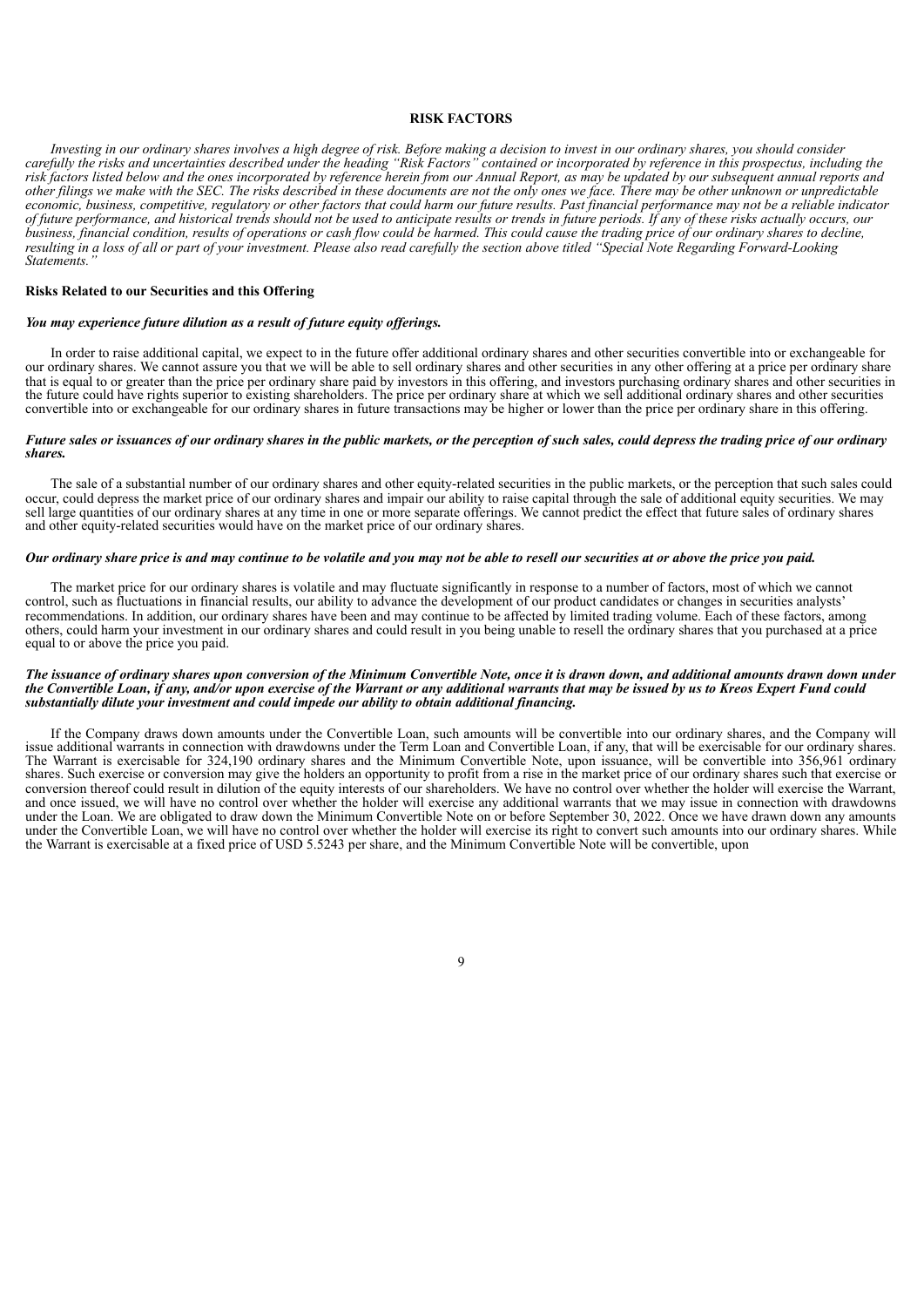<span id="page-12-0"></span>draw down, at a fixed price of USD 7.0036 per share, both of which are higher than our current market price, we cannot predict the market price of our ordinary shares at any future date, and therefore, cannot predict whether the Warrant will be exercised or the Minimum Convertible Note will be converted. The existence and potentially dilutive impact of the warrants and the ordinary shares to be issued in connection with the Convertible Loan may prevent us from obtaining additional financing in the future on acceptable terms, or at all.

```
10
```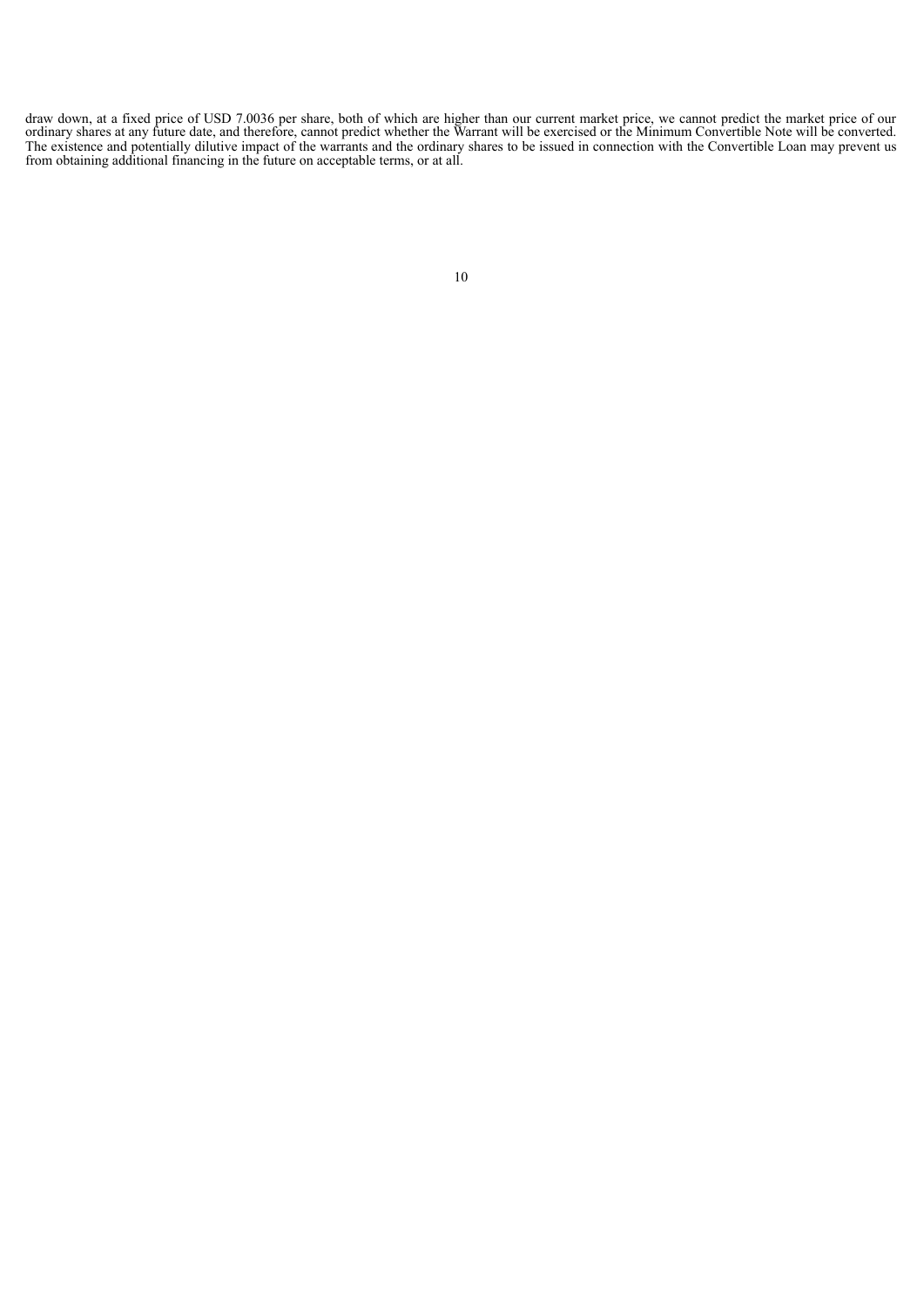### **CAPITALIZATION**

The table below sets forth our cash and cash equivalents and capitalization on an actual basis as of December 31, 2021, the latest date for which we have audited financial statements and the information below available to us. The following information should be read in conjunction with the consolidated and carve-out financial statements and related notes incorporated by reference in this prospectus. For more details on how you can obtain the documents incorporated by reference in this prospectus, see "Where You Can Find More Information" and "Incorporation by Reference."

|                                                                                                                | As of December 31, 2021 |
|----------------------------------------------------------------------------------------------------------------|-------------------------|
|                                                                                                                | (in thousands)          |
| Cash and cash equivalents                                                                                      | \$102,707               |
| Convertible loans, short- and long-term                                                                        |                         |
| Shareholders' equity:                                                                                          |                         |
| Ordinary share capital, CHF 0.05 nominal value per share; 35,973,339<br>ordinary shares issued and outstanding | \$1,900                 |
| <b>Warrants</b>                                                                                                |                         |
| Reserves                                                                                                       | 246,815                 |
| <b>Accumulated Losses</b>                                                                                      | (132, 716)              |
| Total equity                                                                                                   | 115,999                 |
| Total capitalization                                                                                           | 115,999                 |

The number of ordinary shares outstanding as of December 31, 2021 was 35,973,339, which excludes:

- 3,841,800 ordinary shares issuable upon the exercise of options outstanding under our equity incentive plans as of December 31, 2021, with a weighted average exercise price of approximately USD 3.31 per share;
- 580,453 ordinary shares issuable upon vesting of RSUs issued under our equity incentive plans as of December 31, 2021, of which 109,319 RSUs have been settled in treasury shares as of the date of this filing;
- 1,875,171 ordinary shares issuable upon the exercise of options issued after December 31, 2021 under our 2021 Equity Incentive Plan, with a weighted-average exercise price of approximately USD 5.60 per share;
- 3,606,063 ordinary shares we hold in treasury as of the date of this filing; and
- <span id="page-13-0"></span>• 324,190 ordinary shares issuable upon exercise of the Warrant at an exercise price of USD 5.5243 per ordinary share and 356,961 shares initially issuable upon conversion of the Minimum Convertible Note at a conversion price of USD 7.0036 per share.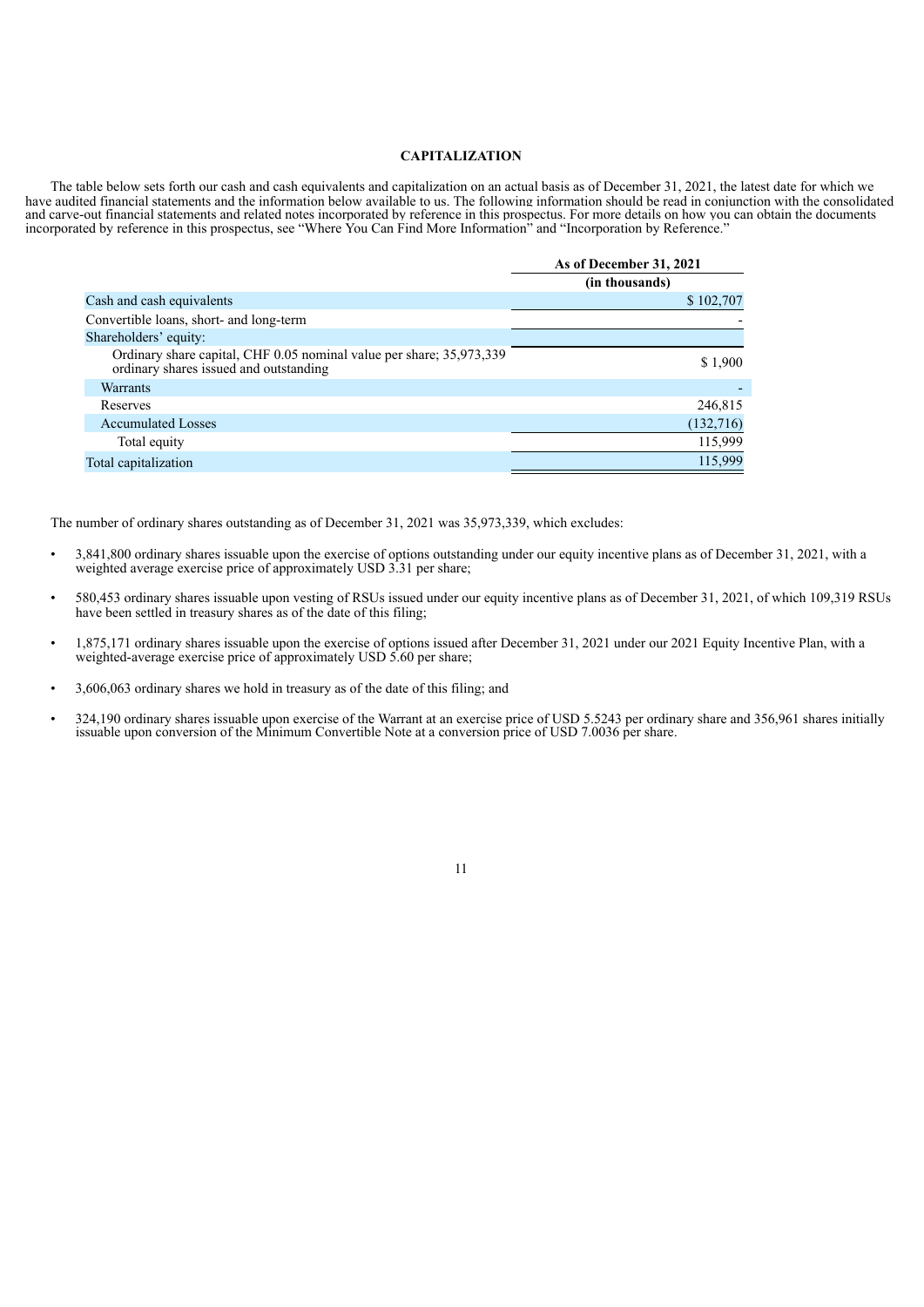# **USE OF PROCEEDS**

We will not receive any proceeds from the sale of the 681,151 ordinary shares subject to resale by the selling shareholders in this offering. However, if the Warrant is exercised for cash, we will receive proceeds of USD 1,790,923, and we will receive additional proceeds if any additional warrants are issued by us to the selling shareholders and exercised by the selling shareholders for cash. We currently intend to use such proceeds, if any, for pipeline development, general corporate purposes and working capital. If the selling shareholders elects to exercise the Warrant by means of a "cashless exercise," as is allowed pursuant to the terms of the Warrant, we will not receive any proceeds upon exercise of the Warrant.

<span id="page-14-0"></span>The selling shareholders will pay all underwriting discounts, selling commissions and expenses incurred by it for brokerage, accounting, tax or legal services or any other expenses incurred by the selling shareholders in connection with the sale of the ordinary shares, if any. We will bear all other costs, fees and expenses incurred in effecting the registration of the ordinary shares covered by this prospectus, including, without limitation, all registration and filing fees, Nasdaq listing fees and fees and expenses of our counsel and our accountants.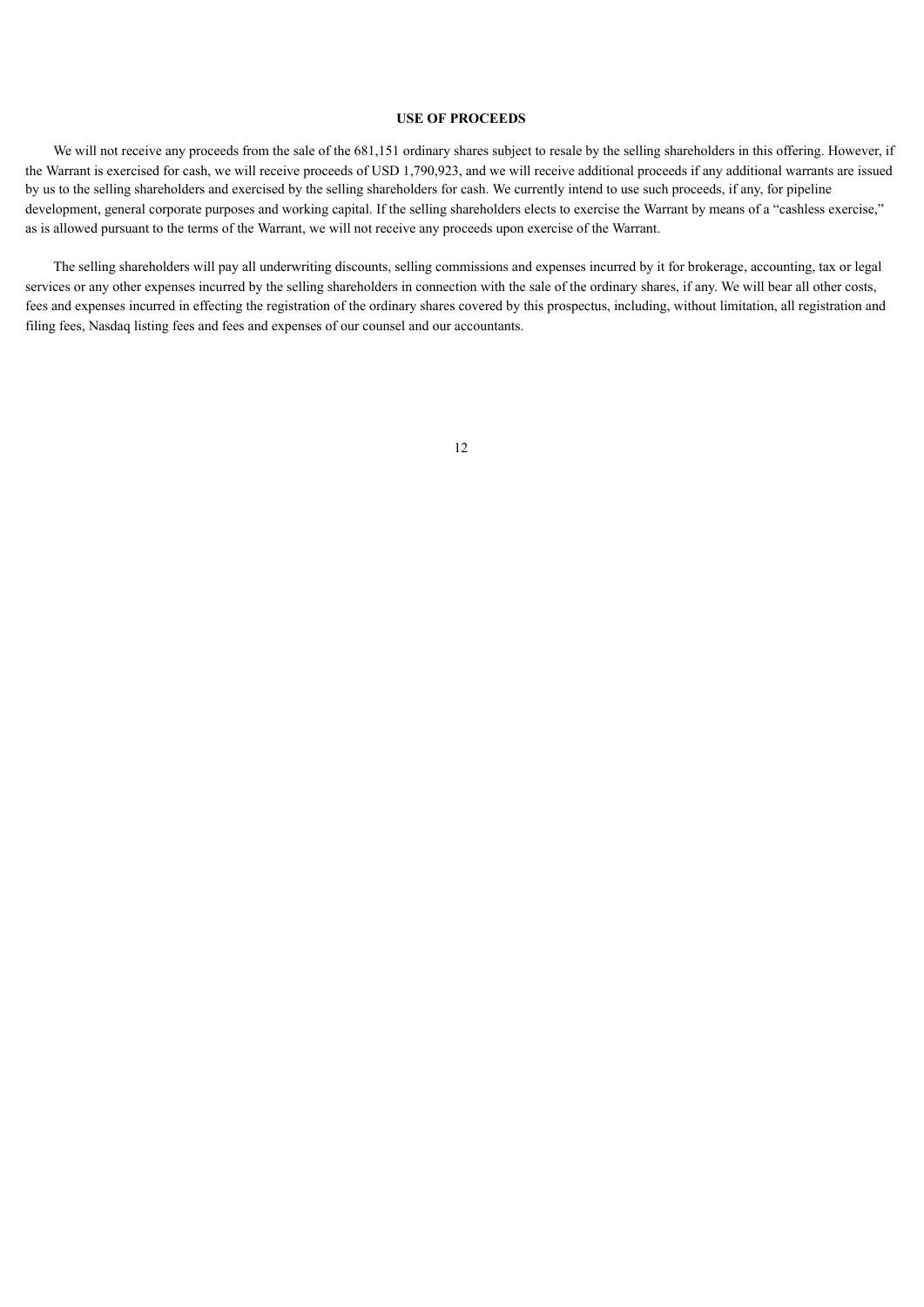#### **SELLING SHAREHOLDERS**

We are registering for resale by the selling shareholders identified below up to 681,151 ordinary shares issuable upon the exercise of the Warrant and upon conversion of the Minimum Convertible Note, once such note amount has been drawn down, as detailed in "Prospectus Summary—Recent Loan Agreement" above, in order to permit the selling shareholders to offer the ordinary shares for resale from time to time.

To our knowledge, neither of the selling shareholders is an employee or supplier of ours or our affiliates. Within the past three years, neither of the selling shareholders has held a position as an officer or a director of ours, nor have any of the selling shareholders had any material relationship of any kind with us or any of our affiliates. All information with respect to share ownership has been furnished by the selling shareholders, unless otherwise noted. The ordinary shares being offered are being registered to permit secondary trading of such ordinary shares and the selling shareholders may offer all or part of the ordinary shares they own for resale from time to time pursuant to this prospectus. The selling shareholders do not have any family relationships with our officers, directors or controlling shareholders.

The term "selling shareholders" also includes any transferees, pledgees, donees, or other successors in interest to the selling shareholders named in the table below. Unless otherwise indicated, to our knowledge, the person named in the table below has sole voting and investment power with respect to the ordinary shares set forth opposite such person's name. To the extent required, we will file a supplement to this prospectus (or a post-effective amendment hereto, if necessary) to name successors to any named selling shareholders who are able to use this prospectus to resell the ordinary shares registered hereby.

The table below lists the selling shareholders and other information regarding the beneficial ownership of the ordinary shares held by the selling shareholders. The second column lists the number of ordinary shares beneficially owned by the selling shareholders, based on their beneficially ownership of ordinary shares as of May 31, 2022. The third column lists the ordinary shares being offered by this prospectus by the selling shareholders. The fourth column assumes the sale of all of the ordinary shares offered by the selling shareholders pursuant to this prospectus. The selling shareholders may sell all, some or none of their shares pursuant to this prospectus. See "Plan of Distribution."

Except as indicated below or as otherwise described in this prospectus, each of the selling shareholders has represented to us that it is not a registered broker-dealer or affiliated with a registered broker-dealer.

| <b>Name of Selling Shareholder</b>               | <b>Ordinary Shares</b><br><b>Beneficially Owned</b><br>Prior to Offering $(1)$ | <b>Maximum</b><br>Number of<br><b>Ordinary Shares</b><br>to be Sold<br><b>Pursuant to this</b><br><b>Prospectus</b> | <b>Ordinary Shares</b><br>Owned<br><b>Immediately After</b><br><b>Sale of Maximum</b><br>Number of<br><b>Ordinary Shares in</b><br>this Offering |
|--------------------------------------------------|--------------------------------------------------------------------------------|---------------------------------------------------------------------------------------------------------------------|--------------------------------------------------------------------------------------------------------------------------------------------------|
| Kreos Capital VI (Expert Fund) LP <sup>(2)</sup> | 324,190                                                                        | 324,190                                                                                                             |                                                                                                                                                  |
| Kreos Capital VI (UK) Limited <sup>(3)</sup>     |                                                                                | 356,961                                                                                                             |                                                                                                                                                  |

(1) Beneficial ownership is determined in accordance with SEC rules and generally includes voting or investment power with respect to securities. Ordinary shares subject to options or warrants currently exercisable, or exercisable within 60 days of May 31, 2022, are considered outstanding.

- (2) Kreos Capital VI (Expert Fund) LP, or Kreos Expert Fund, is a limited partnership registered under the laws of Jersey. Decisions with respect to the disposition of securities are taken by the fund's debt advisory commi and/or dispositive power over the shares held by Kreos Expert Fund. The registered office address of Kreos Expert Fund is 47 Esplanade, St Helier, Jersey JE1 0BD.
- <span id="page-15-0"></span>Kreos Capital VI (UK) Limited is a wholly owned subsidiary of Kreos Expert Fund. Kreos Expert Fund is a limited partnership registered under the laws of Jersey. Decisions with respect to the disposition of securities are taken by the fund's debt advisory committee (the "DAC"). The members of the DAC are Raoul Stein, Ross Ahlgren, Aris Constantinides, Maurizio Petitbon,<br>Sean Dunne, Parag Gandesha, Mark Coll JE1 0BD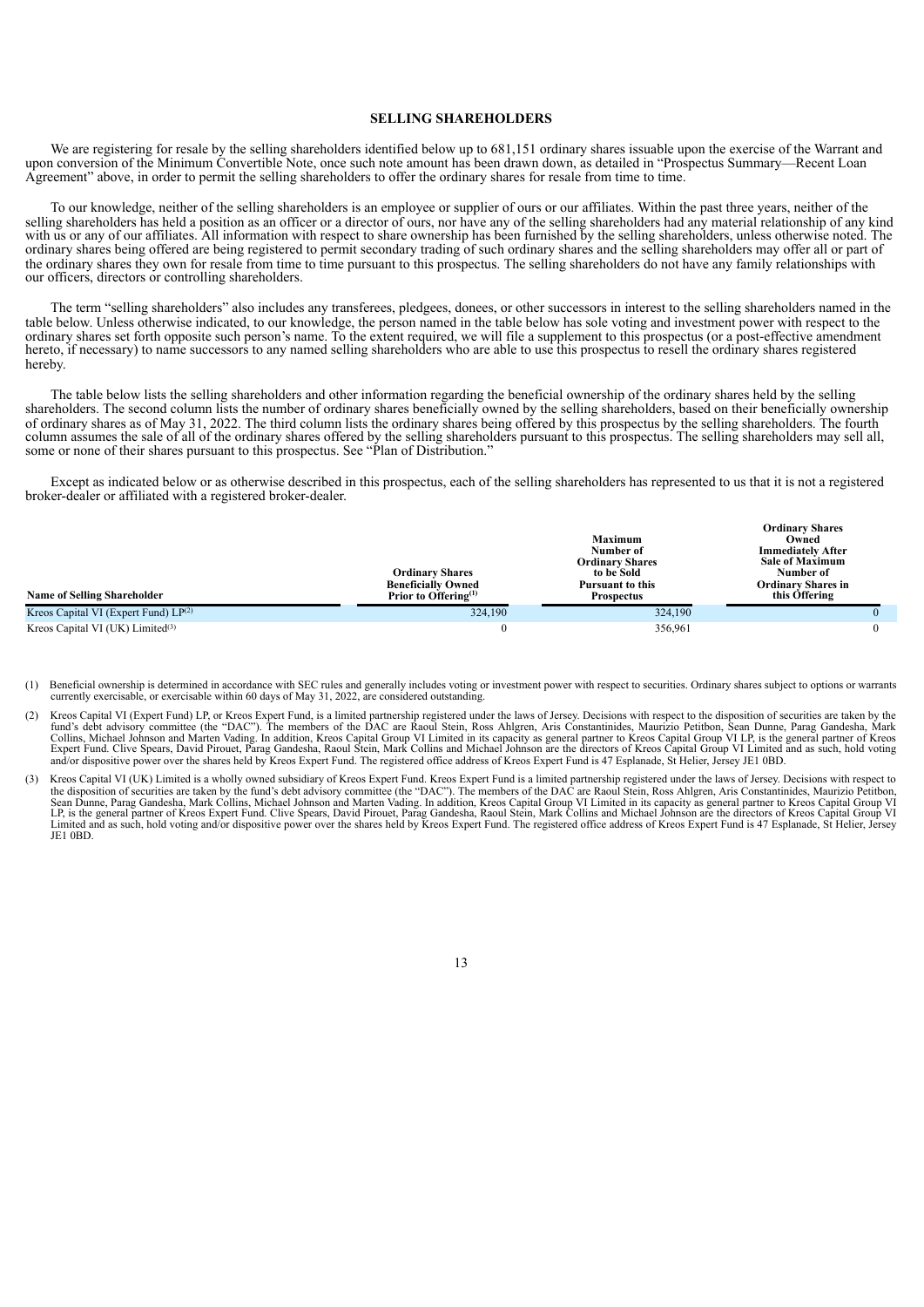# **PLAN OF DISTRIBUTION**

The selling shareholders, which as used herein includes donees, pledgees, transferees or other successors in interest selling ordinary shares received after the date of this prospectus from the selling shareholders as a gift, pledge, partnership distribution or other transfer, may, from time to time, sell, transfer or otherwise dispose of any or all of their ordinary shares on any stock exchange, market or trading facility on which the ordinary shares are traded or in private transactions. These dispositions may be at fixed prices, at prevailing market prices at the time of sale, at prices related to the prevailing market price, at varying prices determined at the time of sale, or at negotiated prices.

The selling shareholders may use any one or more of the following methods when disposing of ordinary shares or interests therein:

- ordinary brokerage transactions and transactions in which the broker-dealer solicits purchasers;
- block trades in which the broker-dealer will attempt to sell the ordinary shares as agent, but may position and resell a portion of the block as principal to facilitate the transaction;
- purchases by a broker-dealer as principal and resale by the broker-dealer for its account;
- privately negotiated transactions;
- short sales effected after the date the registration statement of which this prospectus is a part is declared effective by the SEC;
- through the writing or settlement of options or other hedging transactions, whether through an options exchange or otherwise;
- broker-dealers may agree with the selling shareholders to sell a specified number of such ordinary shares at a stipulated price per ordinary shares;
- a combination of any such methods of sale; and
- any other method permitted by applicable law.

The selling shareholders may, from time to time, pledge or grant a security interest in some or all of the ordinary shares owned by them and, if they default in the performance of their secured obligations, the pledgees or secured parties may offer and sell the ordinary shares, from time to time, under this prospectus, or under an amendment to this prospectus under Rule 424(b)(3) or other applicable provision of the Securities Act, amending the list of selling shareholders to include the pledgee, transferee or other successors in interest as selling shareholders under this prospectus. The selling shareholders also may transfer the ordinary shares in other circumstances, in which case the transferees, pledgees or other successors in interest will be the selling beneficial owners for purposes of this prospectus.

In connection with the sale of our ordinary shares, the selling shareholders may enter into hedging transactions with broker-dealers or other financial institutions, which may in turn engage in short sales of the ordinary shares in the course of hedging the positions they assume. The selling shareholders may also sell ordinary shares short and deliver these securities to close out their short positions, or loan or pledge the ordinary shares to broker-dealers that in turn may sell these securities. The selling shareholders may also enter into option or other transactions with broker-dealers or other financial institutions or the creation of one or more derivative securities which require the delivery to such broker-dealer or other financial institution of ordinary shares offered by this prospectus, which ordinary shares such broker-dealer or other financial institution may resell pursuant to this prospectus (as supplemented or amended to reflect such transaction).

The aggregate proceeds to the selling shareholders from the sale of the ordinary shares offered by it will be the purchase price of the ordinary shares less discounts or commissions, if any. The selling shareholders reserve the right to accept and, together with their agents from time to time, to reject, in whole or in part, any proposed purchase of ordinary shares to be made directly or through agents. We will not receive any of the proceeds from this offering.

The selling shareholders also may resell all or a portion of the ordinary shares in open market transactions in reliance upon Rule 144 under the Securities Act, or any other exemptions from the registration requirements that become available, provided that they meet the criteria and conform to the requirements of that rule or exemption.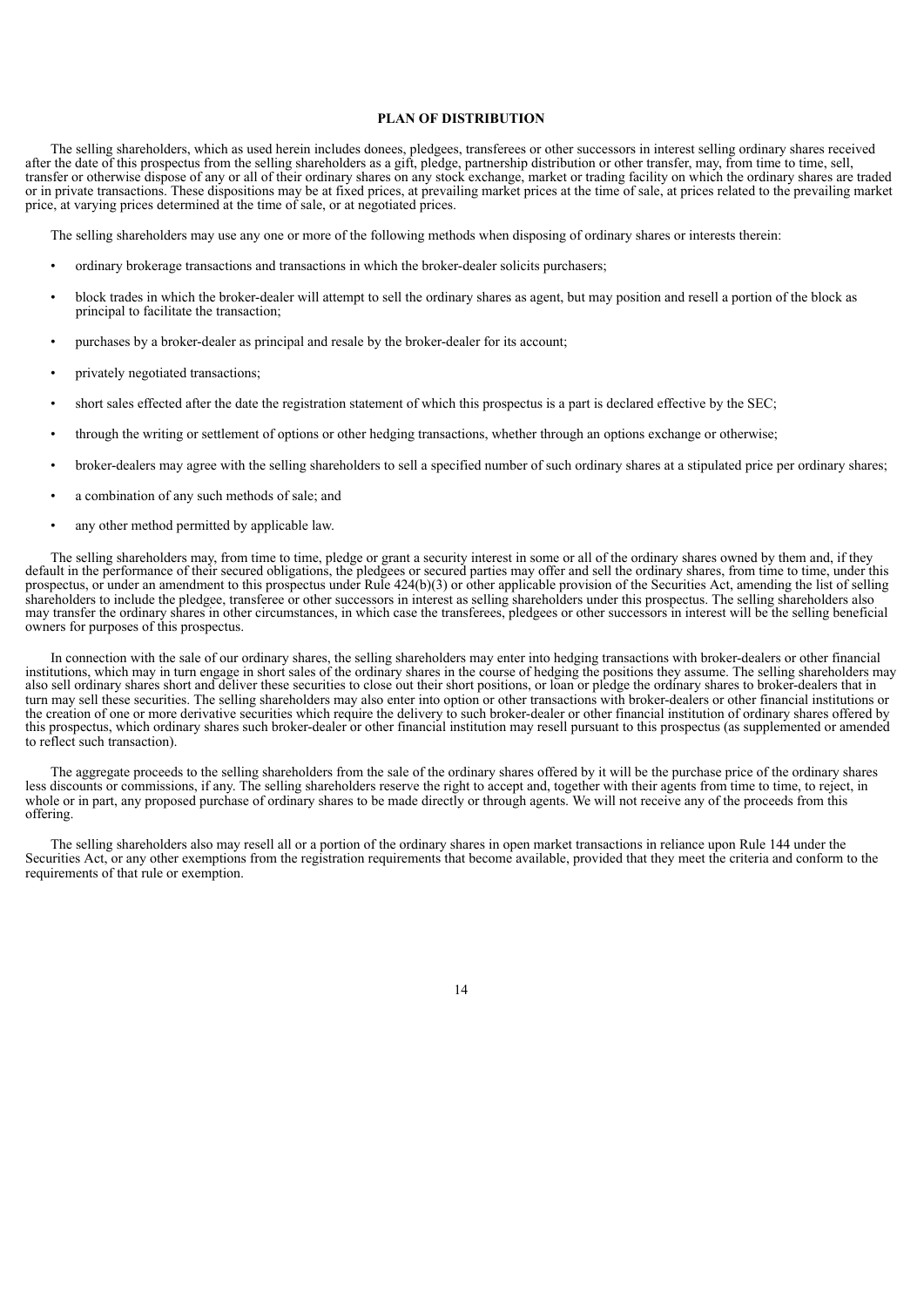The selling shareholders and any underwriters, broker-dealers or agents that participate in the sale of the ordinary shares or interests therein may be "underwriters" within the meaning of Section 2(11) of the Securities Act. Any discounts, commissions, concessions or profit they earn on any resale of the ordinary shares may be underwriting discounts and commissions under the Securities Act. A selling shareholder who is an "underwriter" within the meaning of Section 2(11) of the Securities Act will be subject to the prospectus delivery requirements of the Securities Act.

To the extent required, the ordinary shares to be sold, the name(s) of the selling shareholder(s), the respective purchase prices and public offering prices, the names of any agents, dealer or underwriter, and any applicable commissions or discounts with respect to a particular offer will be set forth in an accompanying prospectus supplement or, if appropriate, a post-effective amendment to the registration statement that includes this prospectus.

In order to comply with the securities laws of some states, if applicable, the ordinary shares may be sold in these jurisdictions only through registered or licensed brokers or dealers. In addition, in some states the ordinary shares may not be sold unless it has been registered or qualified for sale or an exemption from registration or qualification requirements is available and is complied with.

<span id="page-17-0"></span>We have advised the selling shareholders that the anti-manipulation rules of Regulation M under the Securities Exchange Act of 1934, as amended, may apply to sales of ordinary shares in the market and to the activities of the selling shareholders and their affiliates. In addition, to the extent applicable, we will make copies of this prospectus (as it may be supplemented or amended from time to time) available to the selling shareholders for the purpose of we will make copies of this prospectus (as it may be supplemented or satisfying the prospectus delivery requirements of the Securities Act. The selling shareholders may indemnify any broker-dealer that participates in transactions involving the sale of the ordinary shares against certain liabilities, including liabilities arising under the Securities Act.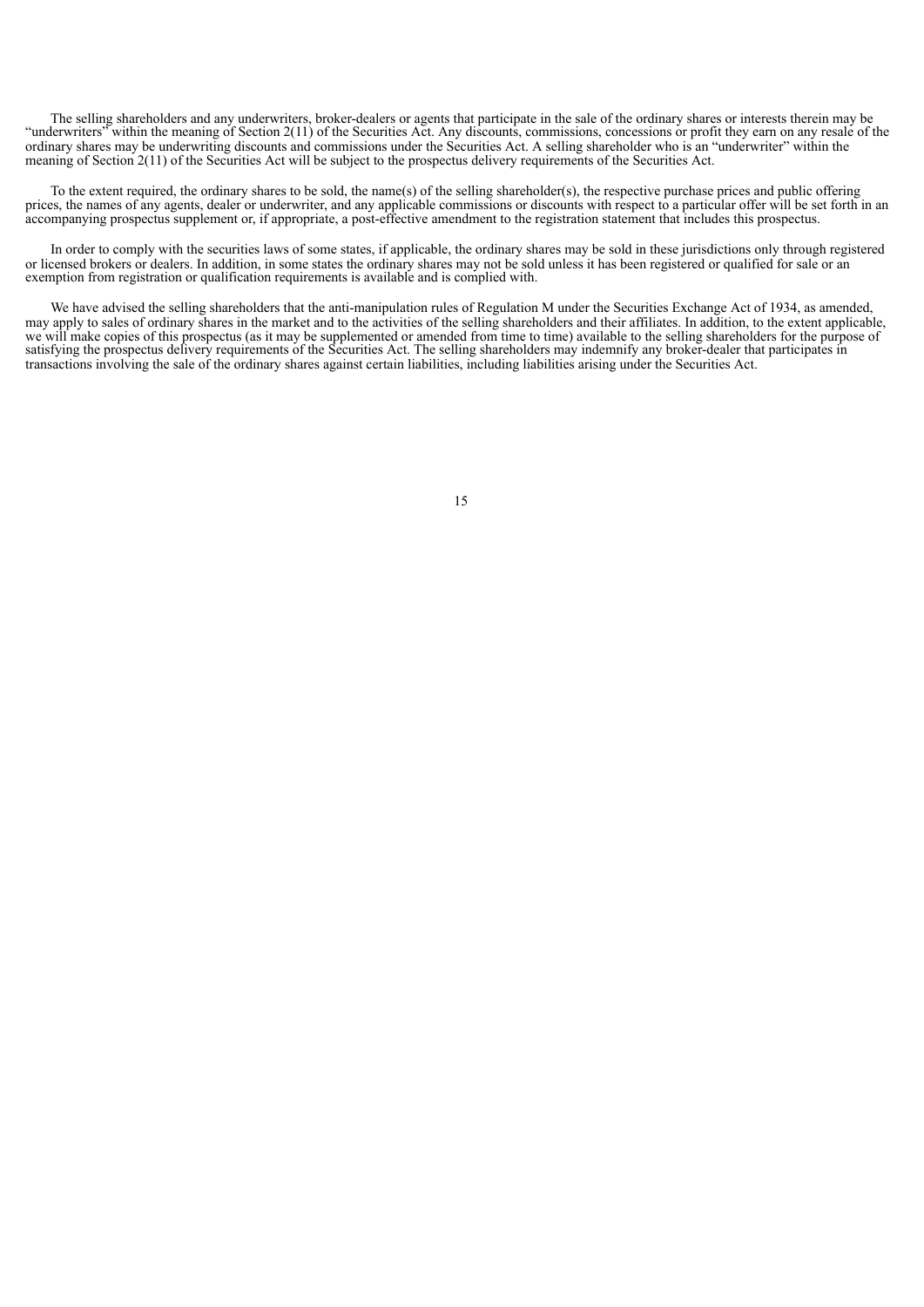# **EXPENSES OF THE OFFERING**

The following are the estimated expenses related to the filing of the registration statement of which this prospectus forms a part, all of which will be paid by us. In addition, we may incur additional expenses in the future in connection with the offering of our securities pursuant to this prospectus. If required, any such additional expenses will be disclosed in a prospectus supplement.

| <b>Expenses</b>                 | Amount       |  |
|---------------------------------|--------------|--|
| SEC registration fee            | 338.44       |  |
| FINRA filing fee                |              |  |
| Printing and engraving expenses | ×            |  |
| Legal fees and expenses         |              |  |
| Accounting fees and expenses    | $\mathbf{x}$ |  |
| Miscellaneous costs             | $\ast$       |  |
| <b>Total</b>                    |              |  |

<span id="page-18-0"></span>\* To be provided by a prospectus supplement or as an exhibit to a Report of Foreign Private Issuer on Form 6-K that is incorporated by reference into this prospectus.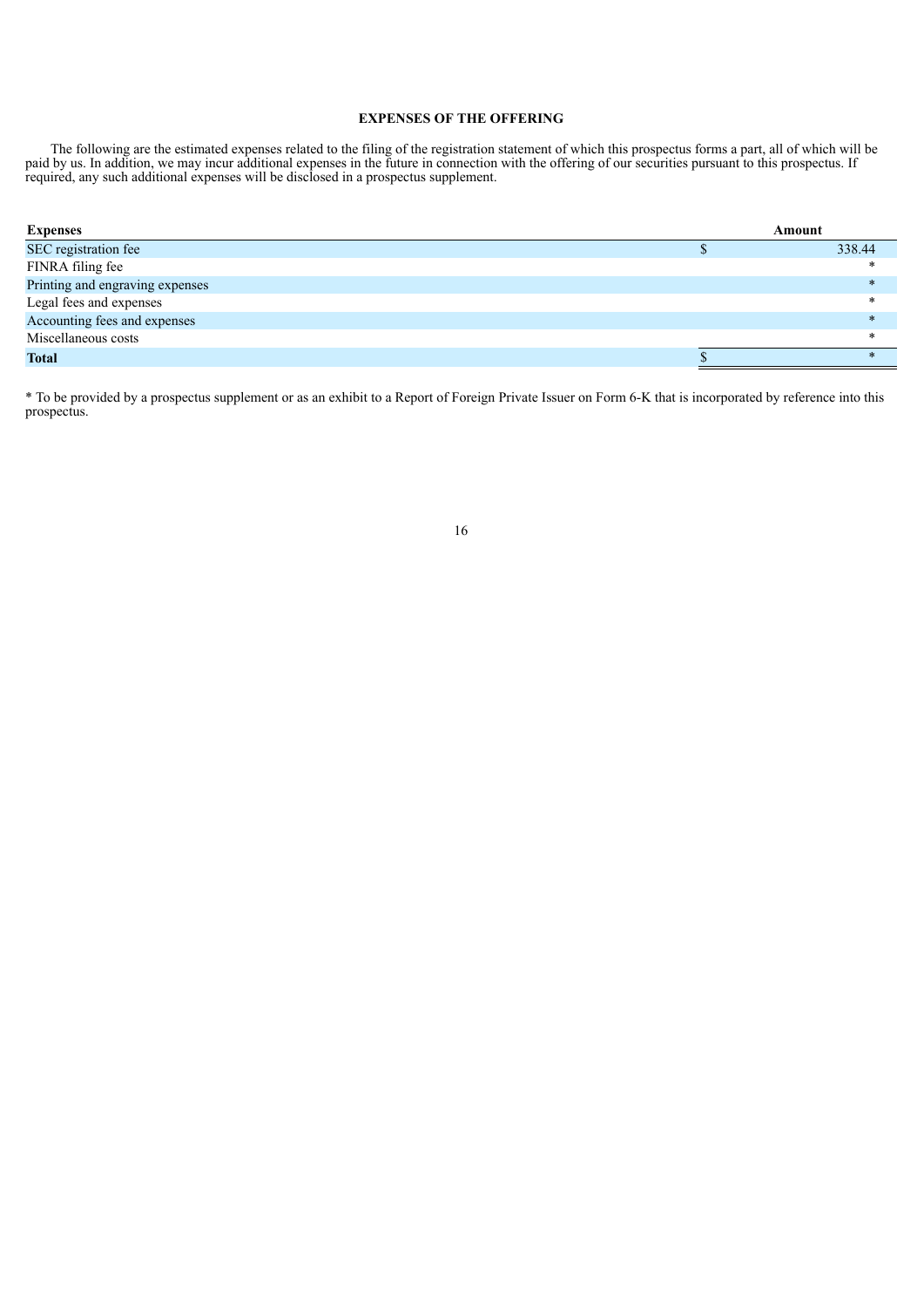#### **LEGAL MATTERS**

The validity of the ordinary shares offered in this prospectus and certain other matters of Swiss law, including matters of Swiss income tax law, will be passed upon for us by Homburger AG, Zurich, Switzerland. Certain matters of U.S. federal law will be passed upon for us by Cooley LLP, New York, New York. Additional legal matters may be passed on for us, or any underwriters, dealers or agents by counsel we will name in the applicable prospectus supplement.

#### **EXPERTS**

<span id="page-19-0"></span>Ernst & Young AG, independent registered public accounting firm, has audited our consolidated and carve-out financial statements included in our Annual Report on Form 20-F for the year ended December 31, 2021, as set forth in their report, which is incorporated by reference in this prospectus and elsewhere in the registration statement. Our financial statements are incorporated by reference in reliance on Ernst & Young AG's report, given on their authority as experts in accounting and auditing.

### **ENFORCEABILITY OF CIVIL LIABILITIES**

<span id="page-19-1"></span>The Company is a corporation organized and incorporated under the laws of Switzerland with registered office and domicile in Basel, Switzerland, and the majority of our assets are located within Switzerland. Moreover, a number of our directors and executive officers are not residents of the United States, and all or a substantial portion of the assets of such persons are or may be located outside the United States. As a result, investors may not be able to effect service of process within the United States upon us or upon such persons, or to enforce judgments obtained against us or such persons in U.S. courts, including judgments in actions predicated upon the civil liability provisions of the federal securities laws of the United States.

There is doubt that a lawsuit based upon United States federal or state securities laws could be brought in an original action in Switzerland and that a judgment of a U.S. court based upon United States securities laws would be enforced in Switzerland.

The United States and Switzerland currently do not have a treaty providing for the reciprocal recognition and enforcement of judgments, other than arbitration awards, in civil and commercial matters. Consequently, a final judgment for payment given by a court in the United States, whether or not predicated solely upon U.S. securities laws, may not be enforceable in Switzerland.

However, if a person has obtained a final and conclusive judgment rendered by a U.S. court which is enforceable in the United States and files a claim with the competent Swiss court, such final judgment by a U.S. court may be recognized in Switzerland in an action before a court of competent jurisdiction in accordance with the proceedings set forth by the Swiss Federal Act on International Private Law (*Bundesgesetz* ✔*ber das internationale Privatrecht*) and the Swiss Federal Act on Civil Procedure (*Schweizerische Zivilprozessordnung*) and, in certain circumstances, the Swiss Federal Act on Debt Collection and Bankruptcy (*Bundesgesetz* ✔*ber Schuldbetreibung und Konkurs*). In such an action, a Swiss court generally would not reinvestigate the merits of the original matter decided by a U.S. court. The recognition and enforcement of a U.S. judgment by a Swiss court would be conditional upon a number of conditions including those set out in articles 25 et seqq. of the Swiss Federal Act on International Private Law, which include, among others:

- the U.S. court having had jurisdiction over the original proceedings from a Swiss perspective;
- the judgment of such U.S. court being final and non-appealable under U.S. federal or state law;
- service of process to the defendant having been completed in accordance with the relevant legal requirements at the defendant's domicile or permanent residence (including requirements resulting from applicable international treaties), or the defendant having unconditionally participated in the foreign proceedings;
- the original proceeding not having been conducted under a violation of material principles of Swiss civil proceedings law, in particular the right to be heard;
- the matter (*Verfahren*) between the same parties and on the same subject resulting in the judgment of the U.S. court not having been (i) commenced or decided by a Swiss court, provided that such Swiss matter was pending before a Swiss court prior to the U.S. court entered its proceedings or decided by a Swiss court before the decision of the U.S. court, or (ii) decided by a court in a third country, provided such third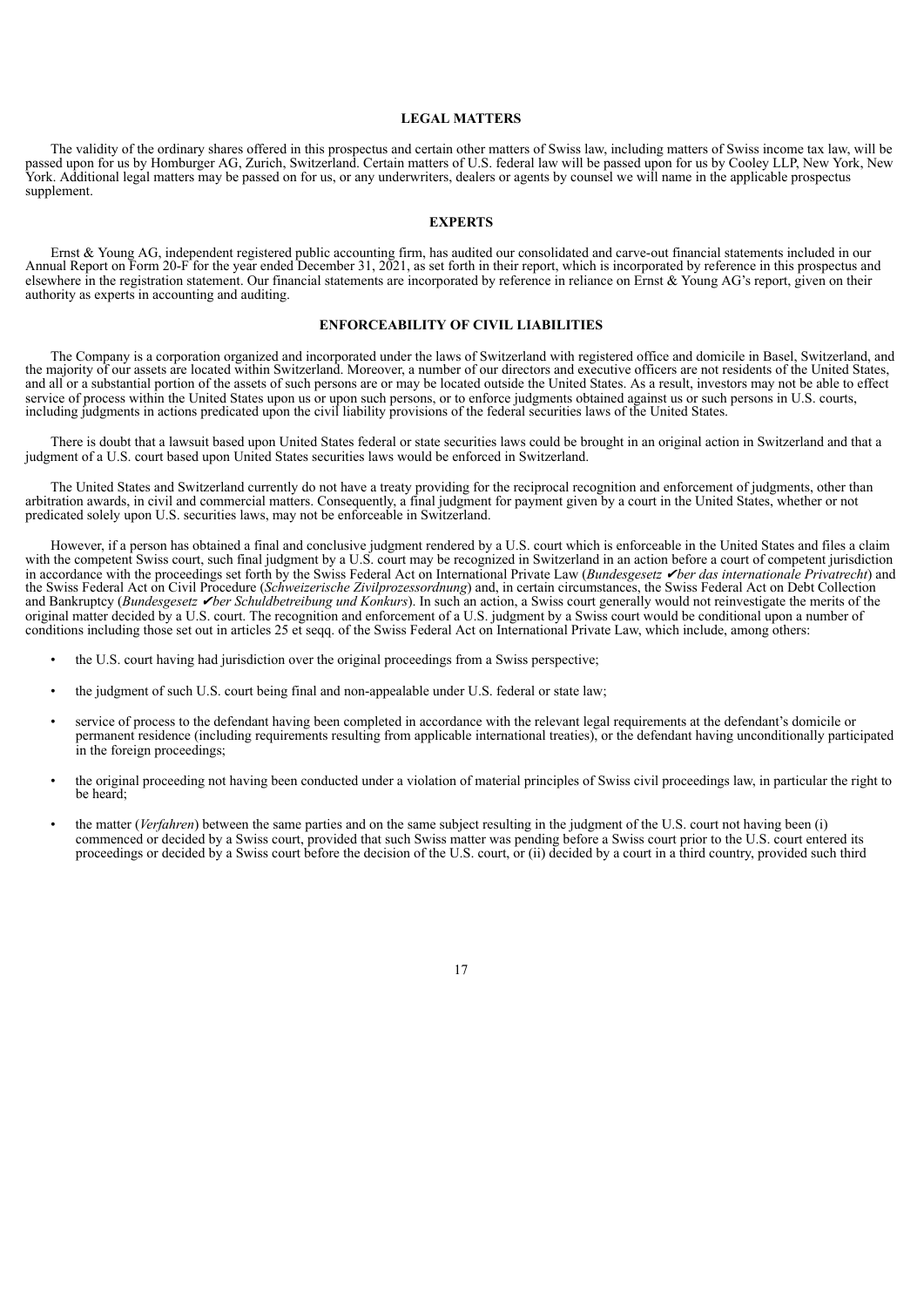country matter was decided prior to the decision of the U.S. court and such third country matter is recognizable in Switzerland;

- the enforcement of the judgment by the U.S. court not being manifestly incompatible with Swiss public policy (*schweizerischer Ordre public*); and
- from a Swiss law perspective, such foreign procedure does not formally or functionally qualify as an insolvency-related, administrative or criminal procedure.

Moreover, a Swiss court may reduce the amount of damages granted by a U.S. court and recognize damages only to the extent that they are necessary to compensate actual losses or damages. Enforcement and recognition of judgments of U.S. courts in Switzerland are solely governed by Swiss procedural law. In addition, enforcement of a claim or judgment under Swiss debt collection or bankruptcy proceedings may only be made in Swiss francs and any foreign currency amount must accordingly be converted into Swiss francs in accordance with the applicable rules.

Original actions against persons in Switzerland based solely upon the U.S. federal or state securities laws are governed, among other things, by the principles set forth in the Swiss Federal Act on International Private Law. This statute provides that the application of provisions of non-Swiss law by the courts in Switzerland shall be precluded if the result was incompatible with Swiss public policy (*schweizerischer Ordre public*). Also, mandatory provisions of Swiss law may be applicable regardless of any other law that would otherwise apply.

Swiss civil procedure differs substantially from U.S. civil procedure in a number of respects. Insofar as the production of evidence is concerned, U.S. law and the laws of several other jurisdictions based on common law provide for pre-trial discovery, a process by which parties to the proceedings may prior to trial compel the production of documents by adverse or third parties and the deposition of witnesses. Evidence obtained in this manner may be decisive in the outcome of any proceeding. No such pre-trial discovery process exists under Swiss law. Rather, Swiss civil procedure provides for the possibility for judicial pre-trial proceedings concerning the precautionary production of evidence (*vorsorgliche Beweisf*✔*hrung*) only in certain circumstances and under certain conditions. In addition, during the main proceedings, a Swiss court would decide upon the claims for which evidence is required from the parties and the related burden of proof.

<span id="page-20-0"></span>Our agent for service of process in the United States is VectivBio US, Inc., 60 Broad St. Suite 3502, New York, New York 10004.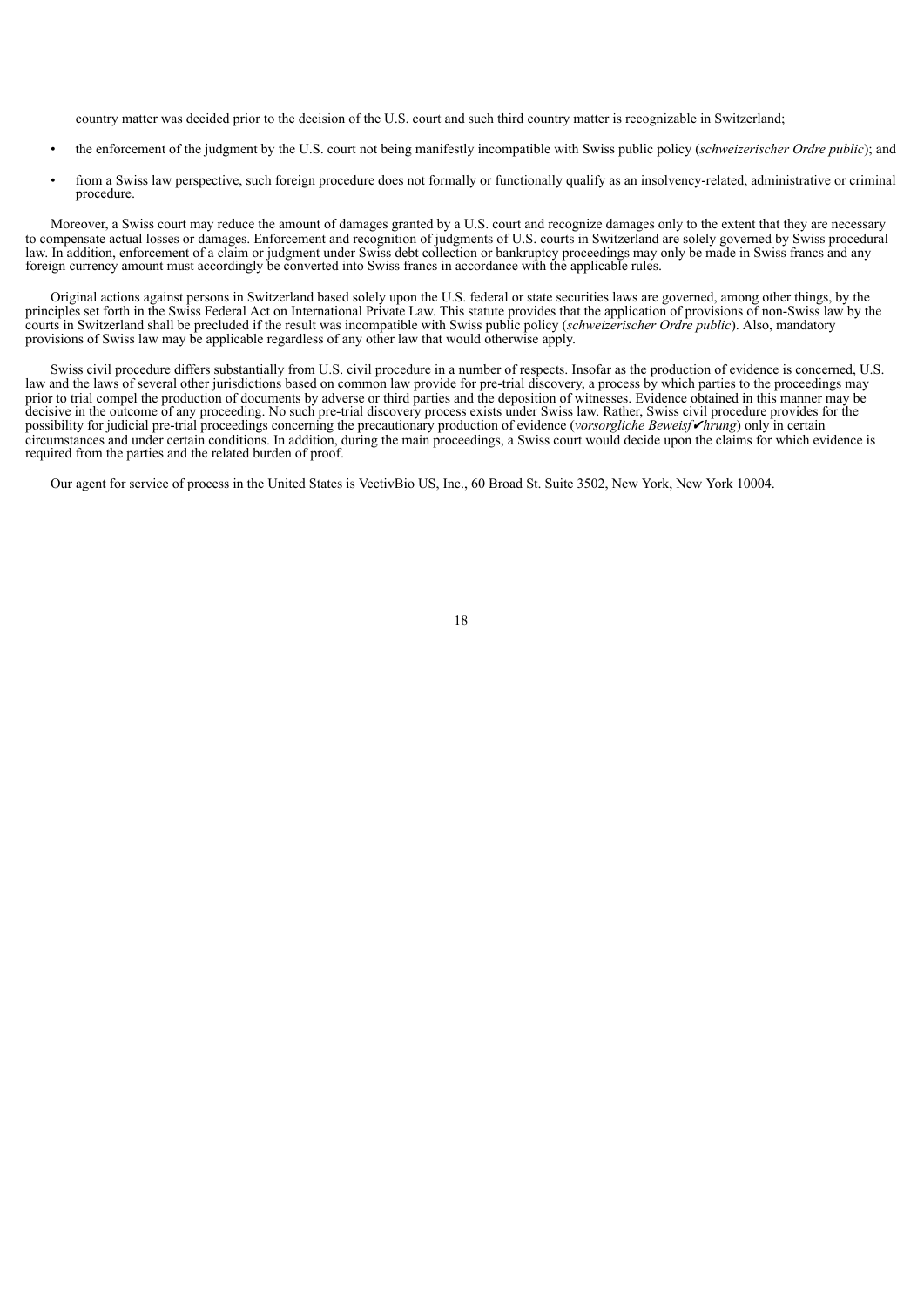#### **WHERE YOU CAN FIND MORE INFORMATION**

We file annual and current reports and other information with the SEC. Our SEC filings are available to the public over the Internet at the SEC's website at www.sec.gov. Copies of certain information filed by us with the SEC are also available on our website at www.vectivbio.com. Information contained on, or that can be accessible through, our website is not a part of this prospectus and the inclusion of our website address in this prospectus is an inactive textual reference only.

This prospectus is part of a registration statement that we filed with the SEC and does not contain all of the information in the registration statement. You should review the information and exhibits in the registration statement for further information on us and the ordinary shares that the selling shareholders are offering. Any statement made or incorporated by reference in this prospectus concerning the contents of any contract, agreement or other document is only a summary of the actual contract, agreement or other document. If we have filed or incorporated by reference any contract, agreement or other document as an exhibit to the registration statement, you should read the exhibit for a more complete understanding of the document or matter involved. Each statement regarding a contract, agreement or other document is qualified in its entirety by reference to the actual document.

#### **INCORPORATION BY REFERENCE**

<span id="page-21-0"></span>The SEC allows us to incorporate by reference much of the information that we file with the SEC, which means that we can disclose important information to you by referring you to those publicly available documents. The information that we incorporate by reference in this prospectus is considered to be part of this prospectus. Because we are incorporating by reference future filings with the SEC, this prospectus is continually updated and those future filings may modify or supersede some of the information included or incorporated by reference in this prospectus. This means that you must look at all of the SEC filings that we incorporate by reference to determine if any of the statements in this prospectus or in any document previously incorporated by reference have been modified or superseded. This prospectus incorporates by reference the documents listed below and any future filings we make with the SEC under Sections 13(a), 13(c), 14 or 15(d) of the Exchange Act (in each case, other than those documents or the portions of those documents furnished, rather than filed, and, except as may be noted in any such Form 6-K, exhibits filed on such form that are related to such information), until the offering of the securities under the registration statement of which this prospectus forms a part is terminated or completed:

- our [Annual](https://www.sec.gov/ix?doc=/Archives/edgar/data/0001836379/000162828022008724/vb-20211231.htm) Report on Form 20-F for the year ended December 31, 2021, filed with the SEC on April 7, 2022;
- our Report on Form 6-K filed with the SEC on [March](https://www.sec.gov/Archives/edgar/data/0001836379/000162828022007786/vectivbio-debtfinancingand.htm) 30, 202[2](https://www.sec.gov/Archives/edgar/data/0001836379/000162828022007786/vectivbio-debtfinancingand.htm); and
- the description of our ordinary shares contained in our [Registration](https://www.sec.gov/Archives/edgar/data/0001836379/000162828021006613/vectivbioipo-form8xa.htm) Statement on Form 8-A, filed with the SEC on April 6, 2021, including any amendments or reports filed for the purpose of updating the description.

You can obtain any of the filings incorporated by reference in this prospectus through us or from the SEC through the SEC's website at *www.sec.gov*. Our filings with the SEC, including our annual reports on Form 20-F and reports on Form 6-K and exhibits incorporated in and amendments to those reports, are also available free of charge on our website (*www.vectivbio.com*) as soon as reasonably practicable after they are filed with, or furnished to, the SEC. The reference to our website is an inactive textual reference only, and information contained therein or connected thereto is not incorporated into this prospectus or the registration statement of which it forms a part. We will provide to each person, including any beneficial owner, to whom this prospectus is delivered, a copy of any or all the reports or documents incorporated by reference in this prospectus at no cost, upon written or oral request to us at the following address and telephone number: VectivBio Holding AG, Aeschenvorstadt 36, 4051 Basel, Switzerland, Attn: Investor Relations, telephone +41 61 551 30 30.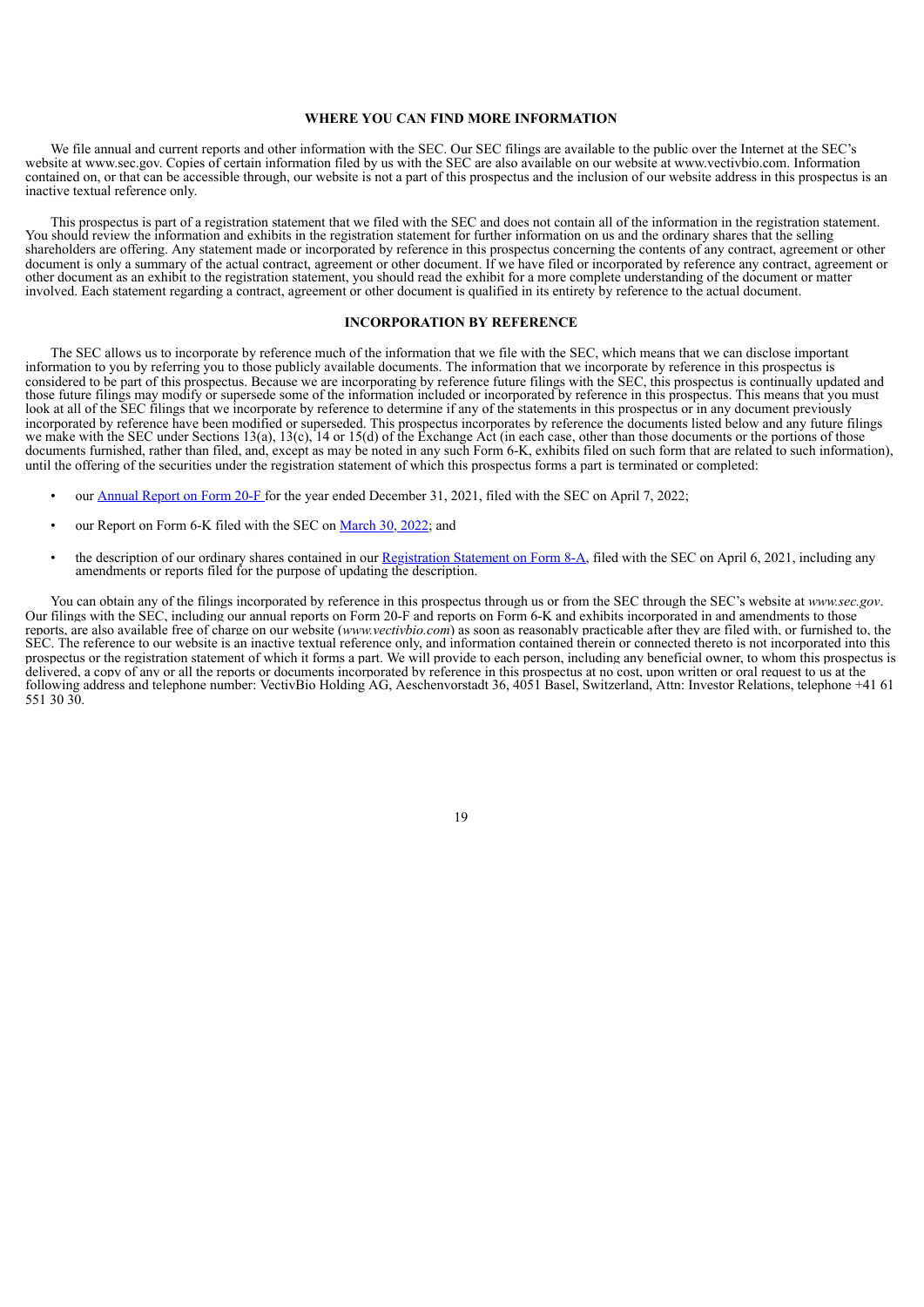

# **VectivBio Holding AG**

**Up to 681,151 Ordinary Shares**

**PROSPECTUS**

, 2022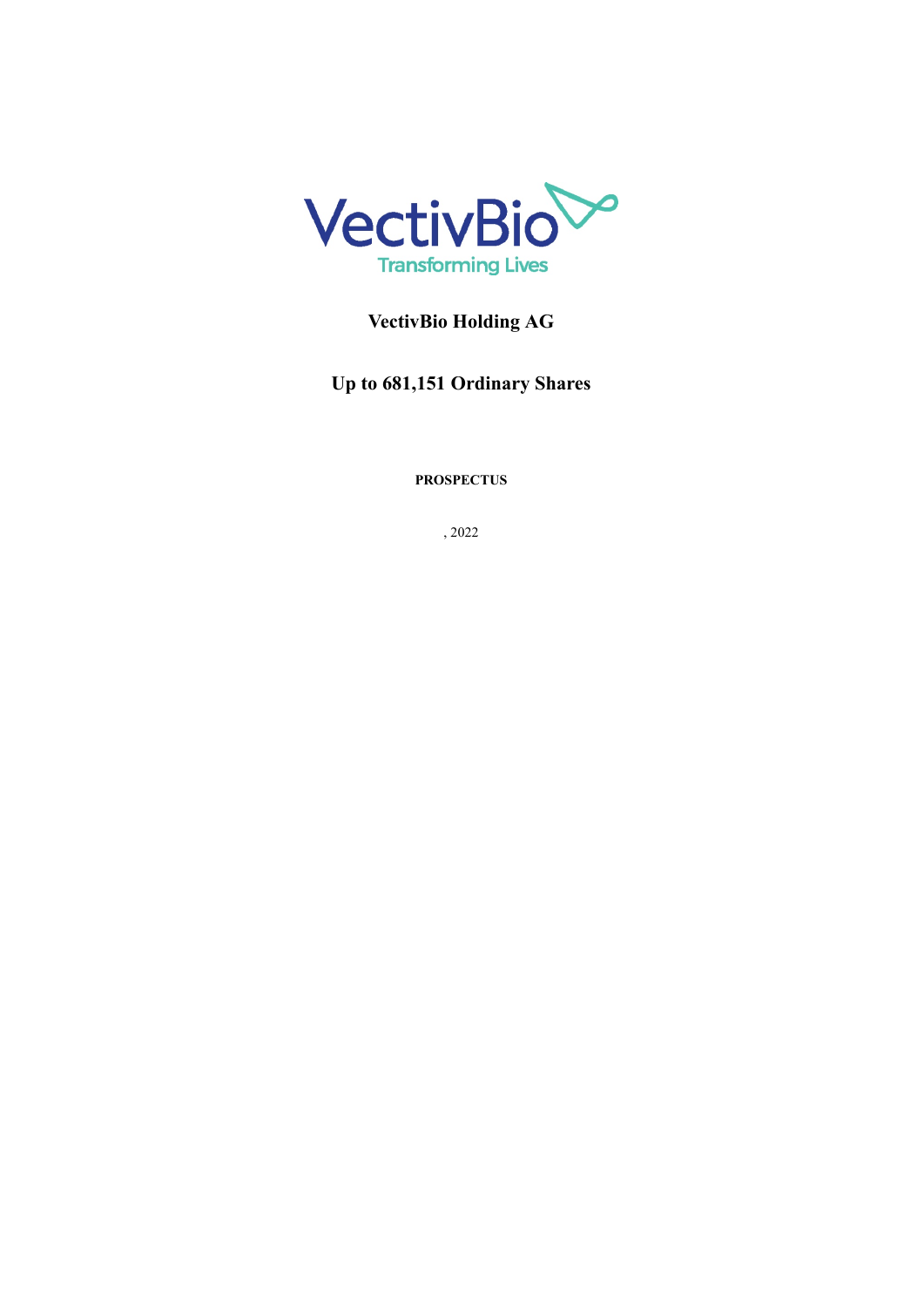# **PART II**

#### **INFORMATION NOT REQUIRED IN PROSPECTUS**

#### **Item 8. Indemnification of Board of Directors and Executive Committee**

Under Swiss law, subject to certain limitations, a corporation may indemnify and hold harmless directors and other persons entrusted with its management out of the assets of the corporation from and against actions, costs, charges, losses, damages and expenses which they or any of them may incur or sustain by or by reason of any act done, concurred in or omitted, in connection with the execution of their statutory duties, provided that such indemnity (if any) shall not extend to any matter in which any of said persons is found to have committed an intentional or grossly negligent breach of his or her duties. The registrant's articles of association contain provisions governing the indemnification of the members of its board of directors and of its executive committee and the advancing of related defense costs to the extent not included in insurance coverage or paid by third parties.

In addition, under general principles of Swiss employment law, an employer may be required to indemnify an employee against losses and expenses incurred by such employee in the proper execution of his or her duties under the employment agreement with the registrant.

The registrant has entered into indemnification agreements with each member of its board of directors and of its executive committee. Insofar as indemnification for liabilities arising under the Securities Act may be permitted to directors, officers and controlling persons of the registrant, the registrant has been advised that, in the opinion of the SEC, such indemnification is against public policy as expressed in the Securities Act and is, therefore, unenforceable.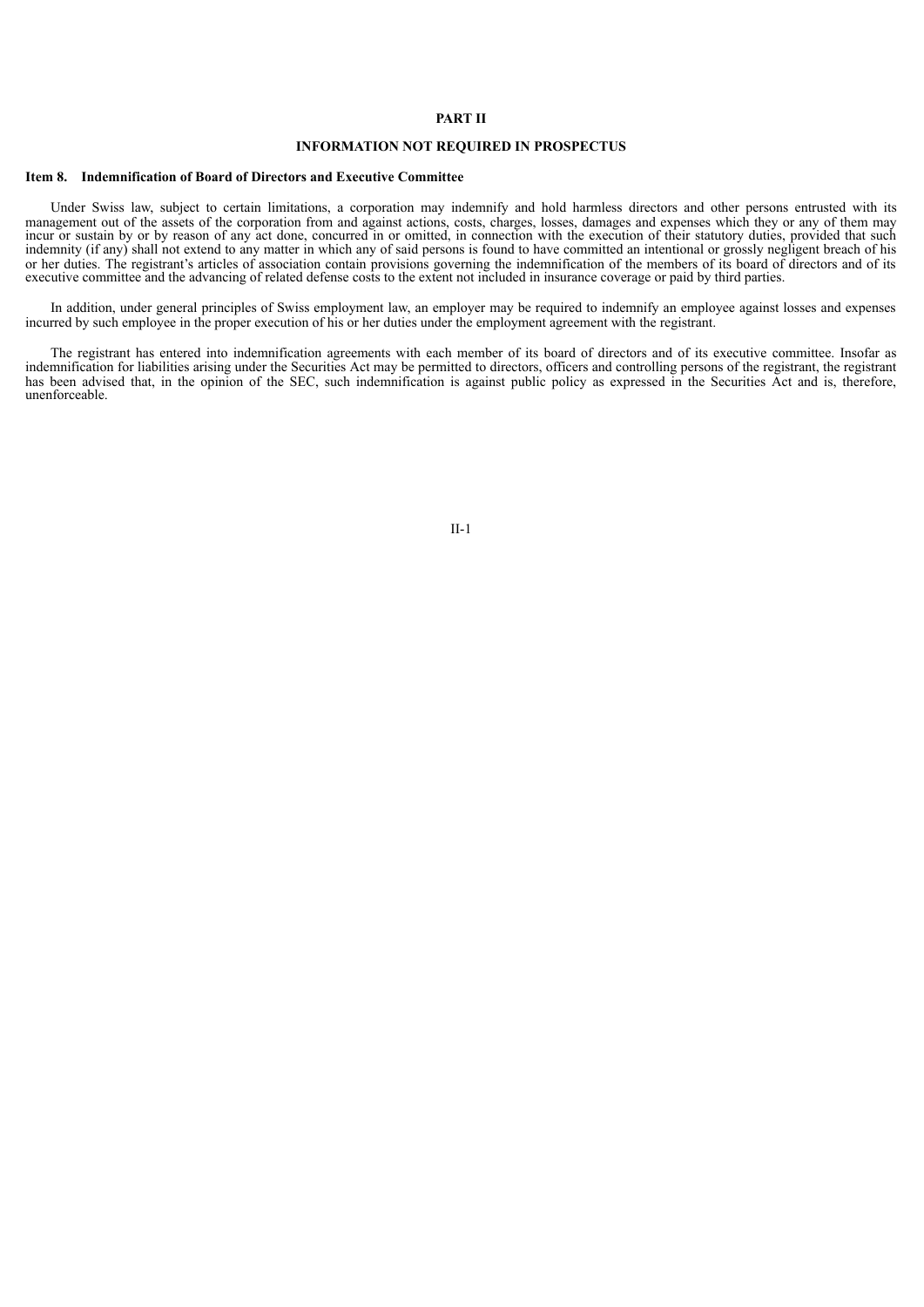# **Item 9. Exhibits**

|                          |                                                                                                                                                                                                                                                                                    |        | <b>Incorporation by Reference</b> |                          |                    |                                 |
|--------------------------|------------------------------------------------------------------------------------------------------------------------------------------------------------------------------------------------------------------------------------------------------------------------------------|--------|-----------------------------------|--------------------------|--------------------|---------------------------------|
| Exhibit<br><b>Number</b> | <b>Exhibit Description</b>                                                                                                                                                                                                                                                         | Form   | File No.                          | Exhibit<br><b>Number</b> | <b>Filing Date</b> | <b>Filed</b><br><b>Herewith</b> |
| <u>4.1</u>               | Amended and Restated Articles of Association of the<br>registrant.                                                                                                                                                                                                                 |        |                                   |                          |                    | X                               |
| 4.2                      | Term Loan Agreement by and among VectivBio Holding<br>AG, VectivBio AG, VectivBio US, Inc., GlyPharma<br>Therapeutic Inc./GlyPharma Thérapeutique Inc., VectivBio<br>Comet AG, Comet Therapeutics, Inc. and Kreos Capital VI<br>(UK) Limited, dated as of March 26, 2022           | $20-F$ | 001-40316                         | 4.11                     | April 7, 2022      |                                 |
| 4.3                      | Convertible Loan Agreement by and among VectivBio<br>Holding AG, VectivBio AG, VectivBio US, Inc.,<br>GlyPharma Therapeutic Inc./GlyPharma Thérapeutique<br>Inc., VectivBio Comet AG, Comet Therapeutics, Inc. and<br>Kreos Capital VI (UK) Limited, dated as of March 26,<br>2022 | $20-F$ | 001-40316                         | 4.12                     | April 7, 2022      |                                 |
| 4.4                      | Warrant Agreement by and between VectivBio Holding AG <sup>20-F</sup><br>and Kreos Capital VI (Expert Fund) LP, dated as of March<br>26, 2022                                                                                                                                      |        | 001-40316                         | 4.13                     | April 7, 2022      |                                 |
| 5.1                      | Opinion of Homburger AG.                                                                                                                                                                                                                                                           |        |                                   |                          |                    | X                               |
| 23.1                     | Consent of Ernst & Young AG, Independent Registered<br><b>Public Accounting Firm.</b>                                                                                                                                                                                              |        |                                   |                          |                    | X                               |
| 23.2                     | Consent of Homburger AG (included in Exhibit 5.1).                                                                                                                                                                                                                                 |        |                                   |                          |                    | X                               |
| 24.1                     | Powers of Attorney (included on signature page to the<br>registration statement).                                                                                                                                                                                                  |        |                                   |                          |                    | X                               |
| 107                      | Filing Fee Exhibit.                                                                                                                                                                                                                                                                |        |                                   |                          |                    | X                               |
|                          |                                                                                                                                                                                                                                                                                    |        |                                   |                          |                    |                                 |

# **Item 10. Undertakings**

(a) The undersigned registrant hereby undertakes:

II-2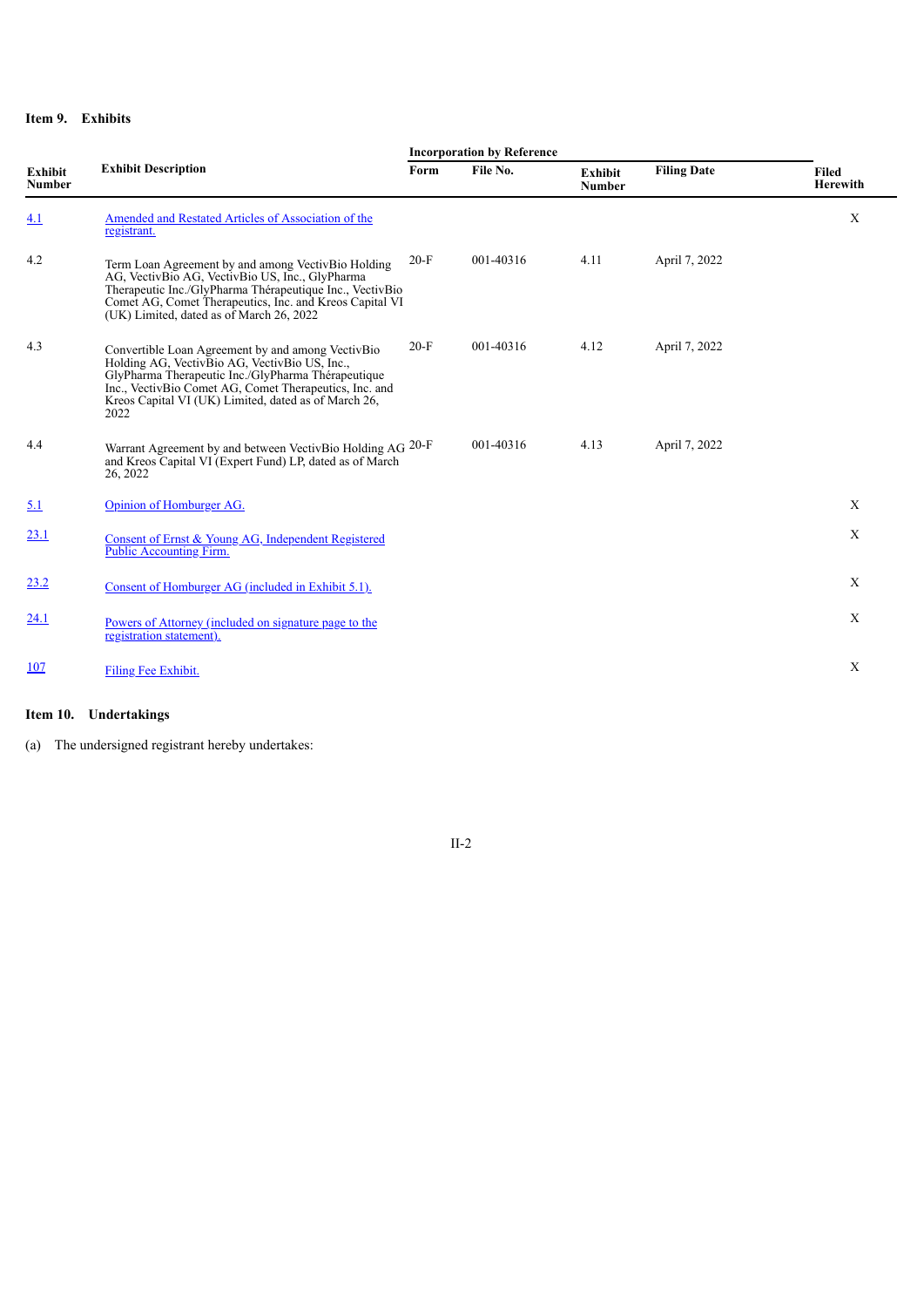- (1) To file, during any period in which offers or sales are being made, a post-effective amendment to this registration statement:
	- (i) To include any prospectus required by Section  $10(a)(3)$  of the Securities Act of 1933, as amended, or the Securities Act;
	- (ii) To reflect in the prospectus any facts or events arising after the effective date of the registration statement (or the most recent post-effective amendment thereof) which, individually or in the aggregate, represent a fundamental change in the information set forth in the registration statement. Notwithstanding the foregoing, any increase or decrease in volume of securities offered (if the total dollar value of securities offered would not exceed that which was registered) and any deviation from the low or high end of the estimated maximum offering range may be reflected in the form of prospectus filed with the SEC pursuant to Rule 424(b) if, in the aggregate, the changes in volume and price represent no more than 20% change in the maximum aggregate offering price set forth in the "Calculation of Registration Fee" table in the effective registration statement; and
	- (iii) To include any material information with respect to the plan of distribution not previously disclosed in the registration statement or any material change to such information in the registration statement; *provided, however*, that paragraphs (a)(1)(i), (a)(1)(ii) and (a)(1)(iii) of this section do not apply if the information required to be included in a post-effective amendment by those paragraphs is contained in reports filed with or furnished to the SEC by the registrant pursuant to Section 13 or Section 15(d) of the Securities Exchange Act of 1934 that are incorporated by reference in the registration statement, or is contained in a form of prospectus filed pursuant to Rule 424(b) that is part of the registration statement.
- (2) That, for the purpose of determining any liability under the Securities Act, each such post-effective amendment shall be deemed to be a new registration statement relating to the securities offered therein, and the offering of such securities at that time shall be deemed to be the initial bona fide offering thereof.
- (3) To remove from registration by means of a post-effective amendment any of the securities being registered which remain unsold at the termination of the offering.
- (4) To file a post-effective amendment to the registration statement to include any financial statements required by Item 8.A. of Form 20-F at the start of any delayed offering or throughout a continuous offering. Financial statements and information otherwise required by Section  $10(a)(3)$  of the Act need not be furnished, provided, that the registrant includes in the prospectus, by means of a post-effective amendment, financial statements required pursuant to this paragraph (a)(4) and other information necessary to ensure that all other information in the prospectus is at least as current as the date of those financial statements. Notwithstanding the foregoing, with respect to registration statements on Form F-3, a posteffective amendment need not be filed to include financial statements and information required by Section  $10(a)(3)$  of the Act or Rule 3-19 of this chapter if such financial statements and information are contained in periodic reports filed with or furnished to the Commission by the registrant pursuant to Section 13 or Section 15(d) of the Securities Exchange Act of 1934 that are incorporated by reference in the Form F-3.
- (5) That, for the purpose of determining liability under the Securities Act to any purchaser:
	- (i) If the registrant is relying on Rule 430B,
		- (A) Each prospectus filed by the registrant pursuant to Rule 424(b)(3) shall be deemed to be part of the registration statement as of the date the filed prospectus was deemed part of and included in the registration statement; and
		- (B) Each prospectus required to be filed pursuant to Rule 424(b)(2), (b)(5) or (b)(7) as part of a registration statement in reliance on Rule 430B relating to an offering made pursuant to Rule  $415(a)(1)(i)$ , (vii) or (x) for the purpose of providing the information required by Section 10(a) of the Securities Act shall be deemed to be part of and included in the registration statement as of the earlier of the date such form of prospectus is first used after effectiveness or the date of the first contract of sale of securities in the offering described in the prospectus. As provided in Rule 430B, for liability purposes of the issuer and any person that is at that date an underwriter, such date shall be deemed to be a new effective date of the registration statement relating to the securities in the registration statement to which that prospectus relates, and the offering of such securities at that time shall be deemed to be the initial *bona fide* offering

II-3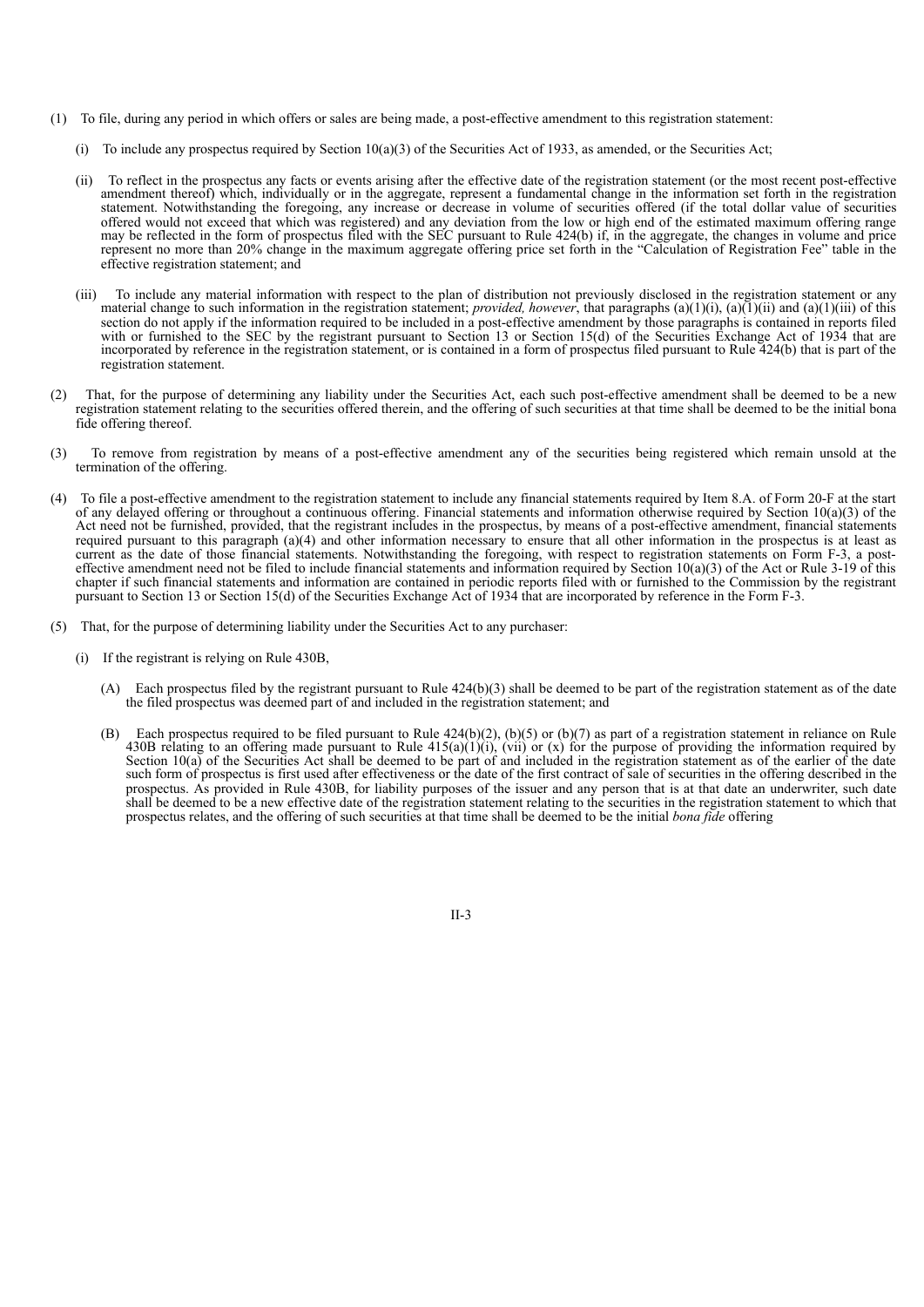thereof; *provided*, *however*, that no statement made in a registration statement or prospectus that is part of the registration statement or made in a document incorporated or deemed incorporated by reference into the registration statement or prospectus that is part of the registration statement will, as to a purchaser with a time of contract of sale prior to such effective date, supersede or modify any statement that was made in the registration statement or prospectus that was part of the registration statement or made in any such document immediately prior to such effective date; or

- (6) That, for the purpose of determining liability of the registrant under the Securities Act to any purchaser in the initial distribution of the securities, the undersigned registrant undertakes that in a primary offering of securities of the undersigned registrant pursuant to this registration statement, regardless of the underwriting method used to sell the securities to the purchaser, if the securities are offered or sold to such purchaser by means of any of the following communications, the undersigned registrant will be a seller to the purchaser and will be considered to offer or sell such securities to such purchaser:
	- (i) Any preliminary prospectus or prospectus of the undersigned registrant relating to the offering required to be filed pursuant to Rule 424;
	- (ii) Any free writing prospectus relating to the offering prepared by or on behalf of the undersigned registrant or used or referred to by the undersigned registrant;
	- (iii) The portion of any other free writing prospectus relating to the offering containing material information about the undersigned registrant or its securities provided by or on behalf of the undersigned registrant; and
	- (iv) Any other communication that is an offer in the offering made by the undersigned registrant to the purchaser.
- (b) The undersigned registrant hereby undertakes that, for purposes of determining any liability under the Securities Act, each filing of the registrant's annual report pursuant to Section 13(a) or Section 15(d) of the Securities Exchange Act of 1934 (and, where applicable, each filing of an employee benefit plan's annual report pursuant to Section 15(d) of the Securities Exchange Act of 1934) that is incorporated by reference in the registration statement shall be deemed to be a new registration statement relating to the securities offered therein, and the offering of such securities at that time shall be deemed to be the initial *bona fide* offering thereof.
- (c) Insofar as indemnification for liabilities arising under the Securities Act may be permitted to directors, officers and controlling persons of the registrant pursuant to the foregoing provisions, or otherwise, the registrant has been advised that in the opinion of the Securities and Exchange Commission such indemnification is against public policy as expressed in the Securities Act and is, therefore, unenforceable. In the event that a claim for indemnification against such liabilities (other than the payment by the registrant of expenses incurred or paid by a director, officer or controlling person of the registrant in the successful defense of any action, suit or proceeding), is asserted by such director, officer or controlling person in connection with the securities being registered, the registrant will, unless in the opinion of its counsel the matter has been settled by controlling precedent, submit to a court of appropriate jurisdiction the question whether such indemnification by it is against public policy as expressed in the Securities Act and will be governed by the final adjudication of such issue.
- <span id="page-26-0"></span>The undersigned registrant hereby undertakes to file an application for the purpose of determining the eligibility of the trustee to act under subsection (a) of Section 310 of the Trust Indenture Act in accordance with the rules and regulations prescribed by the SEC under Section 305(b)(2) of the Trust Indenture Act.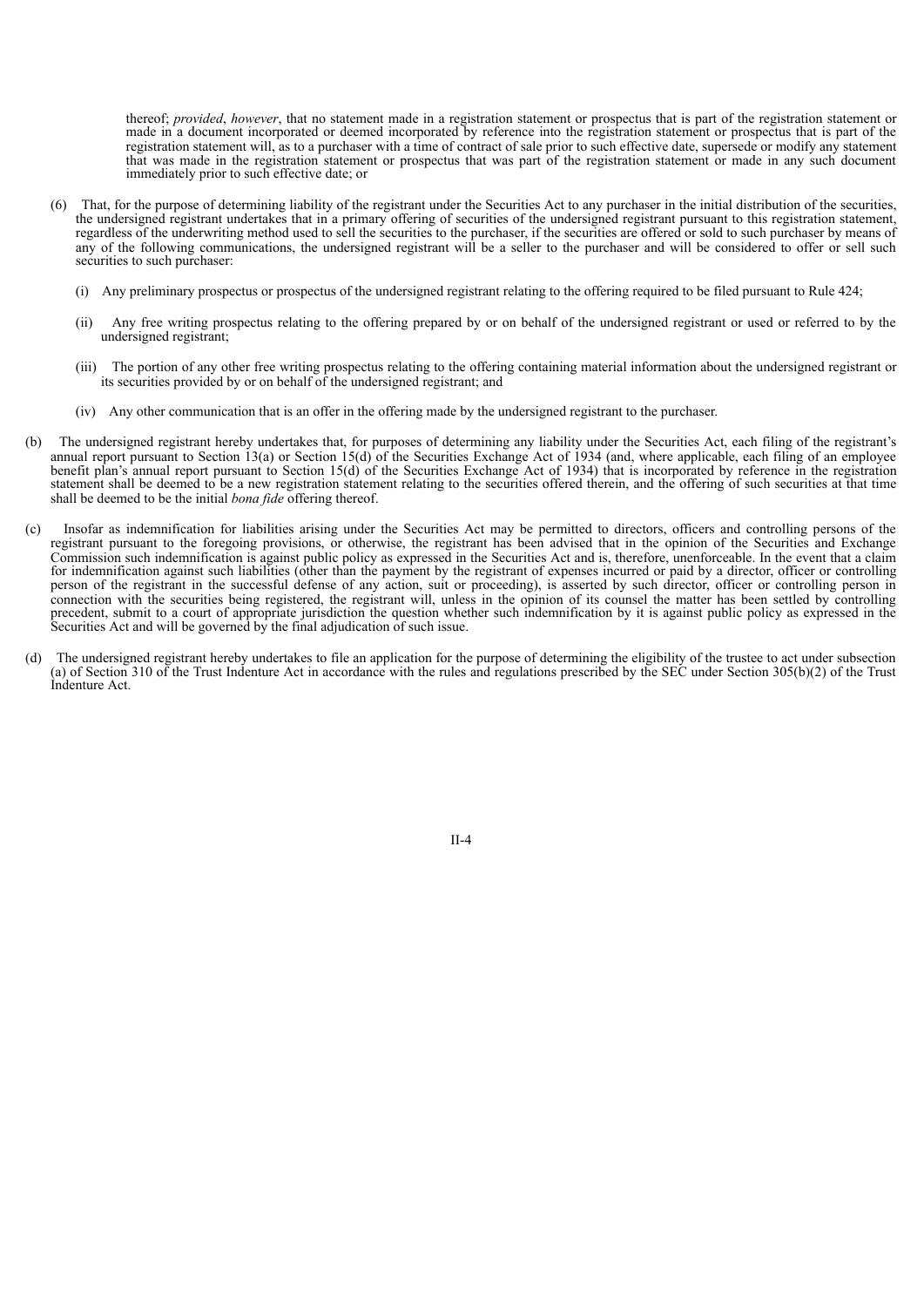# **SIGNATURES**

Pursuant to the requirements of the Securities Act, the registrant certifies that it has reasonable grounds to believe that it meets all of the requirements for filing on Form F-3 and has duly caused this registration statement to be signed on its behalf by the undersigned, thereunto duly authorized, in the City of Basel, Switzerland, on June 13, 2022.

# **VECTIVBIO HOLDING AG**

By: /s/ Luca Santarelli

Luca Santarelli Chief Executive Officer

#### **POWER OF ATTORNEY**

KNOW ALL PERSONS BY THESE PRESENTS, that each person whose signature appears below hereby constitutes and appoints Luca Santarelli and Claudia D'Augusta, and each of them acting individually, as his or her true and lawful attorney-in-fact and agent, with full power of substitution and resubstitution, for him or her and in his or her name, place and stead, in any and all capacities, to sign any and all amendments to this registration statement, including post-effective amendments, and registration statements filed pursuant to Rule 462 under the Securities Act, and to file the same, with all exhibits thereto, and all other documents in connection therewith, with the Securities and Exchange Commission, granting unto said attorney-in-fact and agent and each of them, full power and authority to do and perform each and every act and thing requisite and necessary to be done in connection therewith and about the premises, as fully for all intents and purposes as they, he or she might or could do in person, hereby ratifying and confirming all that said attorney-infact and agent or any of them, or their, his or her substitute or substitutes, may lawfully do or cause to be done by virtue hereof.

Pursuant to the requirements of the Securities Act, this registration statement has been signed by the following persons in the capacities and on the dates indicated:

| Signature            | Title                                        | Date          |
|----------------------|----------------------------------------------|---------------|
| /s/Luca Santarelli   | Chief Executive Officer and Director         | June 13, 2022 |
| Luca Santarelli      | (Principal Executive Officer)                |               |
| /s/Claudia D'Augusta |                                              | June 13, 2022 |
|                      | Chief Financial Officer                      |               |
| Claudia D'Augusta    | (Principal Financial and Accounting Officer) |               |
| /s/ Thomas Woiwode   | Chair of the Board                           | June 13, 2022 |
| Thomas Woiwode       |                                              |               |
|                      |                                              |               |
| /s/Chahra Louafi     | Director                                     | June 13, 2022 |
| Chahra Louafi        |                                              |               |
|                      |                                              |               |
| /s/ Hans Schikan     | Director                                     | June 13, 2022 |
| Hans Schikan         |                                              |               |
| /s/Sandip Kapadia    | Director                                     | June 13, 2022 |
| Sandip Kapadia       |                                              |               |
|                      |                                              |               |
| /s/Stephen Squinto   | Director                                     | June 13, 2022 |
| Stephen Squinto      |                                              |               |
|                      |                                              |               |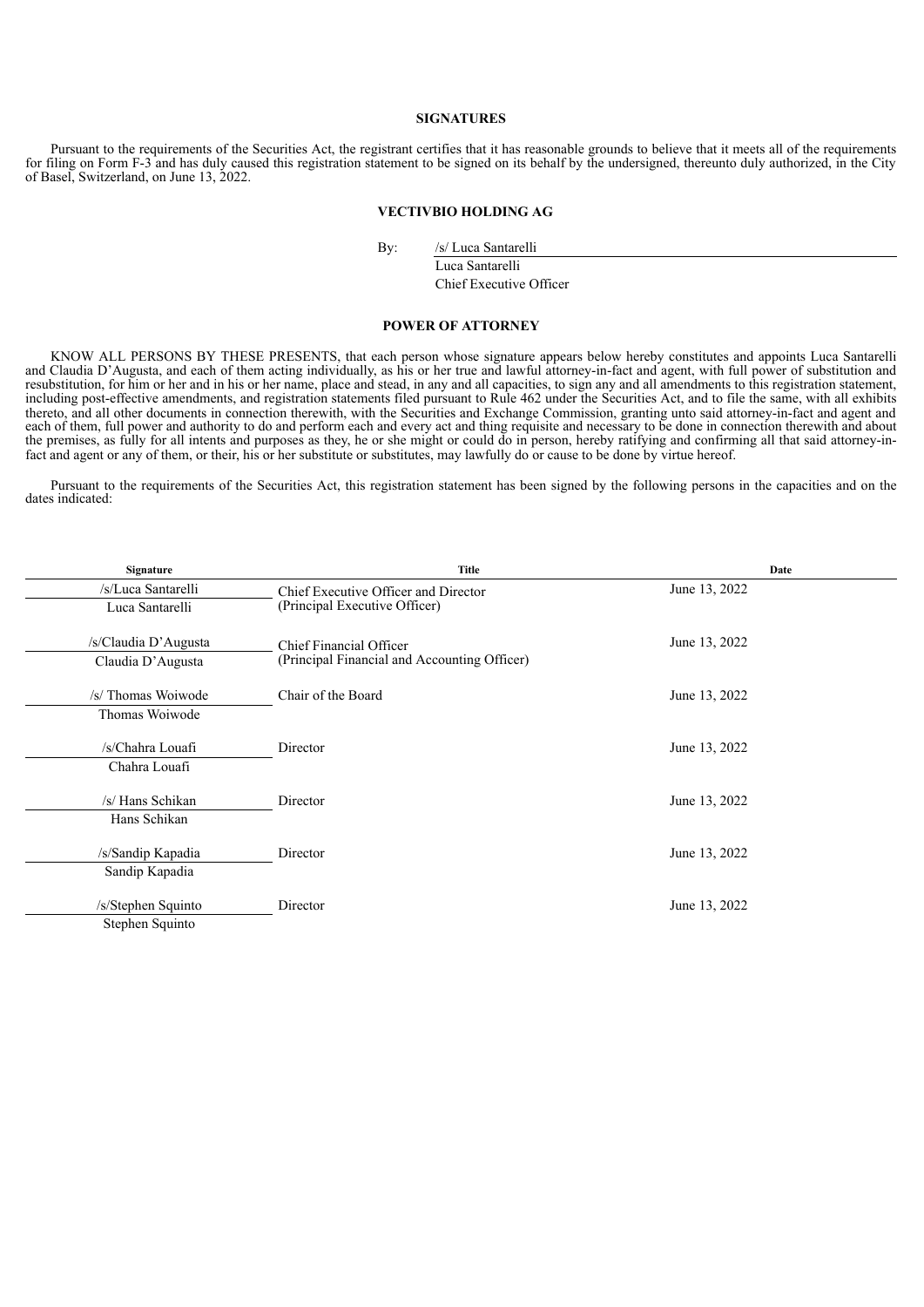/s/ Paul Carter Director June 13, 2022 Paul Carter /s/ Murray Stewart Director June 13, 2022 Murray Stewart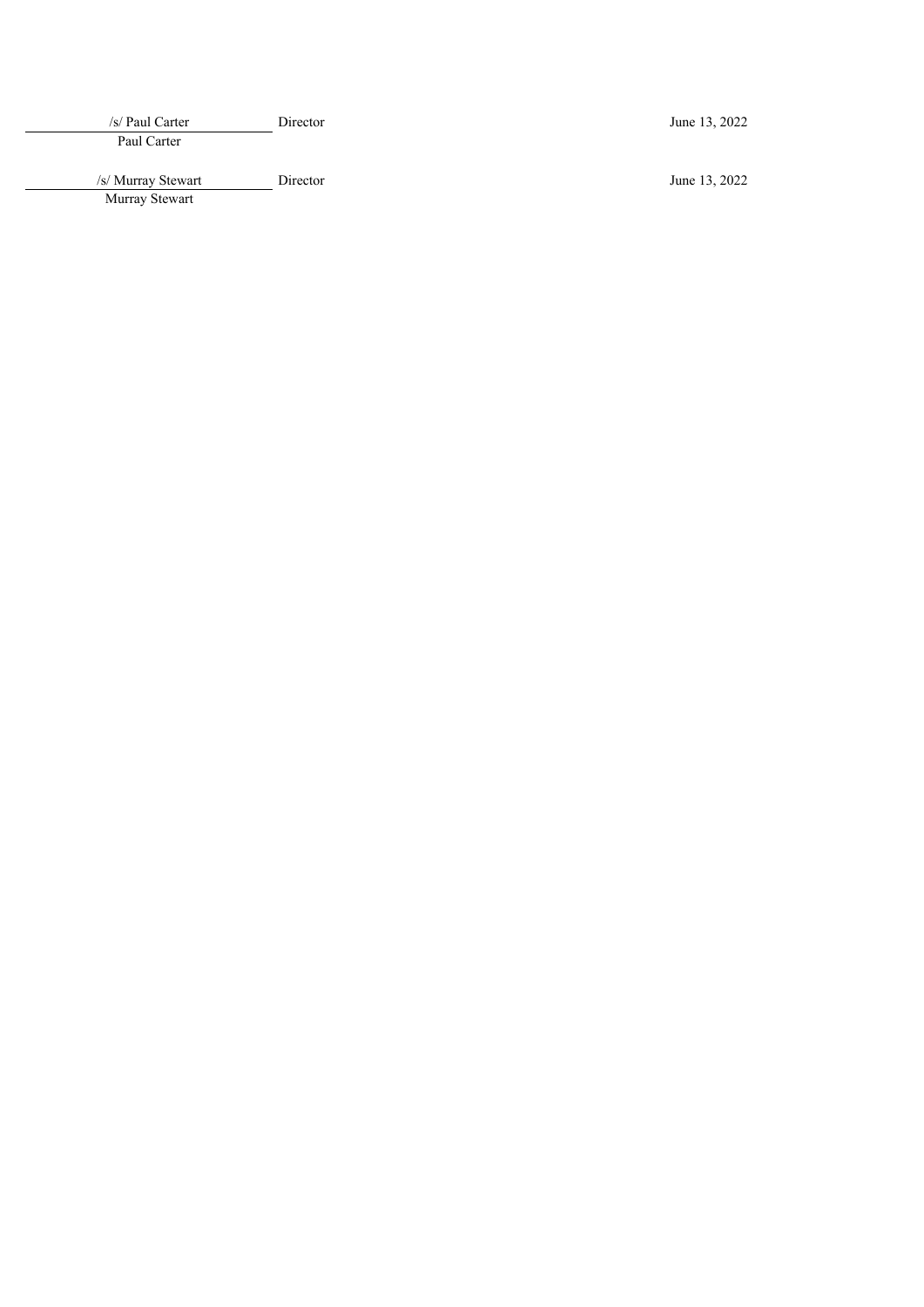# **SIGNATURE OF AUTHORIZED REPRESENTATIVE IN THE UNITED STATES**

Pursuant to the Securities Act, the undersigned duly authorized representative in the United States of VectivBio Holding AG, has signed this registration statement on June 13, 2022.

# Authorized U.S. Representative **VECTIVBIO HOLDING AG**

/s/ Kevin Harris Kevin Harris Chief Commercial Officer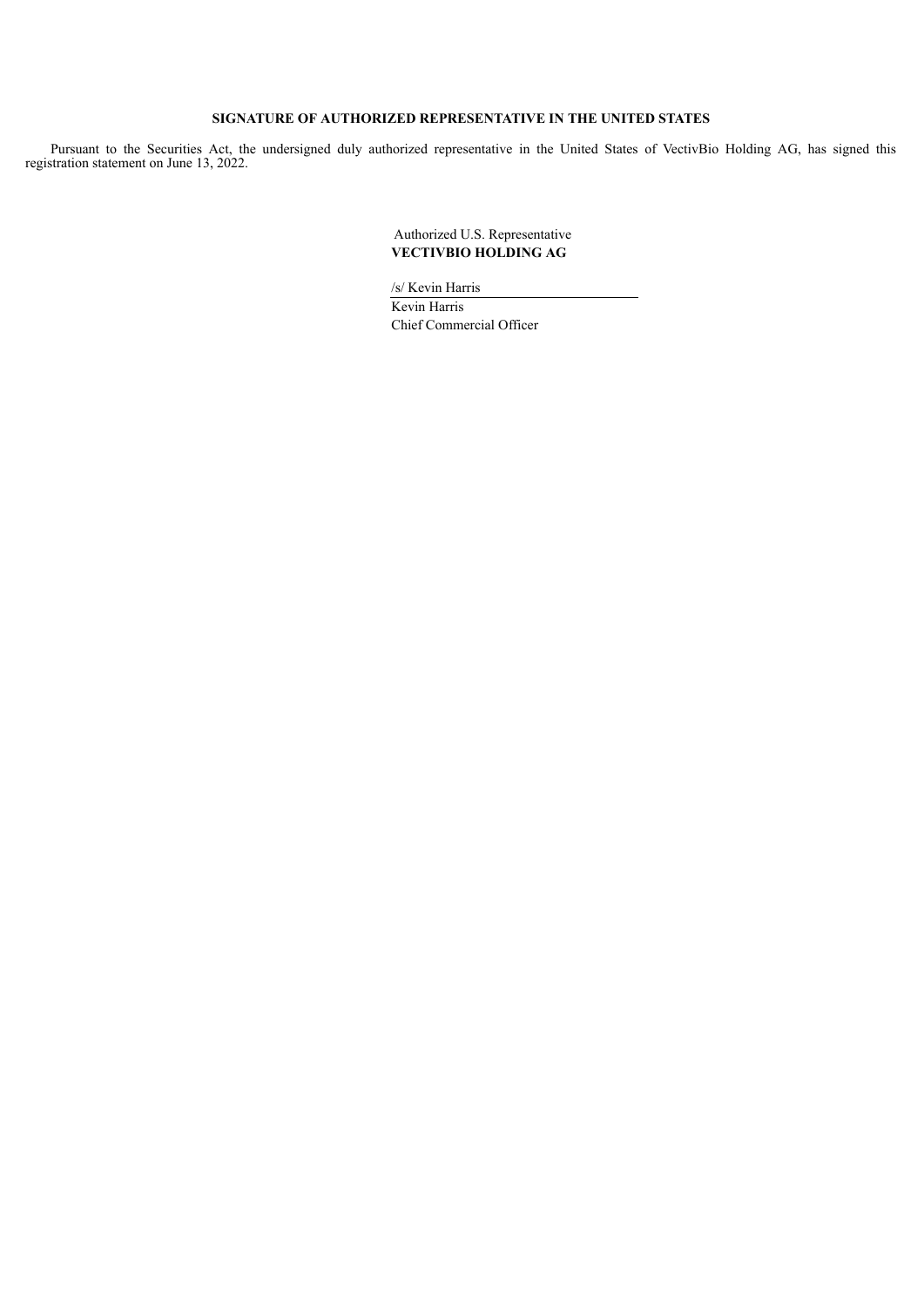# **Calculation of Filing Fee Tables**

### **Form F-3** (Form Type)

#### **VectivBio Holding AG** (Exact Name of Registrant as Specified in its Charter)

Table 1: Newly Registered Securities and Carry Forward Securities

<span id="page-30-0"></span>

|                    | <b>Security Type</b>              | <b>Security Class</b><br><b>Title</b>                           | <b>Fee Calculation</b><br>or Carry<br><b>Forward Rule</b> | Amount<br>Registered $(1)$ | <b>Proposed</b><br><b>Maximum</b><br><b>Offering Price</b><br>Per Unit $(2)$ | <b>Maximum</b><br>Aggregate<br><b>Offering Price (2)</b> | <b>Fee Rate</b> | <b>Amount of</b><br><b>Registration Fee</b> |
|--------------------|-----------------------------------|-----------------------------------------------------------------|-----------------------------------------------------------|----------------------------|------------------------------------------------------------------------------|----------------------------------------------------------|-----------------|---------------------------------------------|
| Fees to<br>Be Paid | Equity                            | Ordinary shares,<br>nominal value of<br>$CHF 0.05$ per<br>share | 457(c)                                                    | 681,151                    | \$5.36                                                                       | \$3,650,969.36                                           | 0.0000927       | \$338.44                                    |
|                    | <b>Total Offering Amounts</b>     |                                                                 |                                                           |                            |                                                                              | \$3,650,969.36                                           |                 | \$338.44                                    |
|                    | <b>Total Fees Previously Paid</b> |                                                                 |                                                           |                            |                                                                              |                                                          |                 |                                             |
|                    | <b>Total Fee Offsets</b>          |                                                                 |                                                           |                            |                                                                              |                                                          |                 |                                             |
|                    | <b>Net Fee Due</b>                |                                                                 |                                                           |                            |                                                                              |                                                          |                 | \$338.44                                    |

- (1) Pursuant to Rule 416 under the Securities Act of 1933, as amended, or the Securities Act, the ordinary shares registered hereby also include an indeterminate number of additional ordinary shares as may from time to time become issuable by reason of stock splits, stock dividends, recapitalizations or other similar transactions.
- (2) Estimated in accordance with Rule 457(c) under the Securities Act, solely for the purpose of calculating the registration fee. The proposed maximum offering price per share and the proposed maximum aggregate offering price are calculated using the average of the high and low prices of the Company's ordinary shares as reported on the Nasdaq Global Market on June 9, 2022.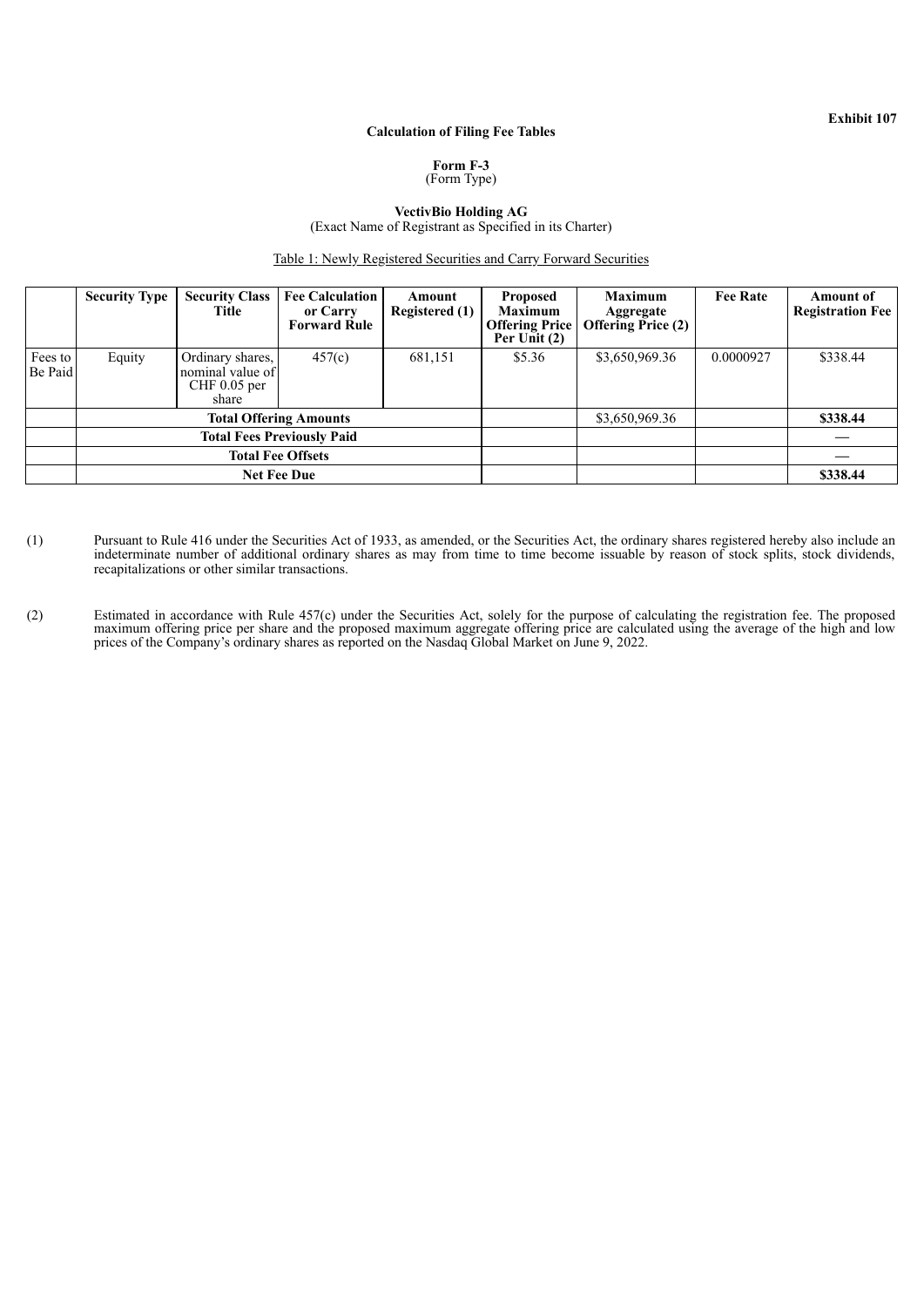**Exhibit 4.1** 

<span id="page-31-0"></span>**Statuten der VectivBio Holding AG** (VectivBio Holding SA) (VectivBio Holding Ltd)

Articles of Association of VectivBio Holding Ltd (VectivBio Holding AG) (VectivBio Holding SA)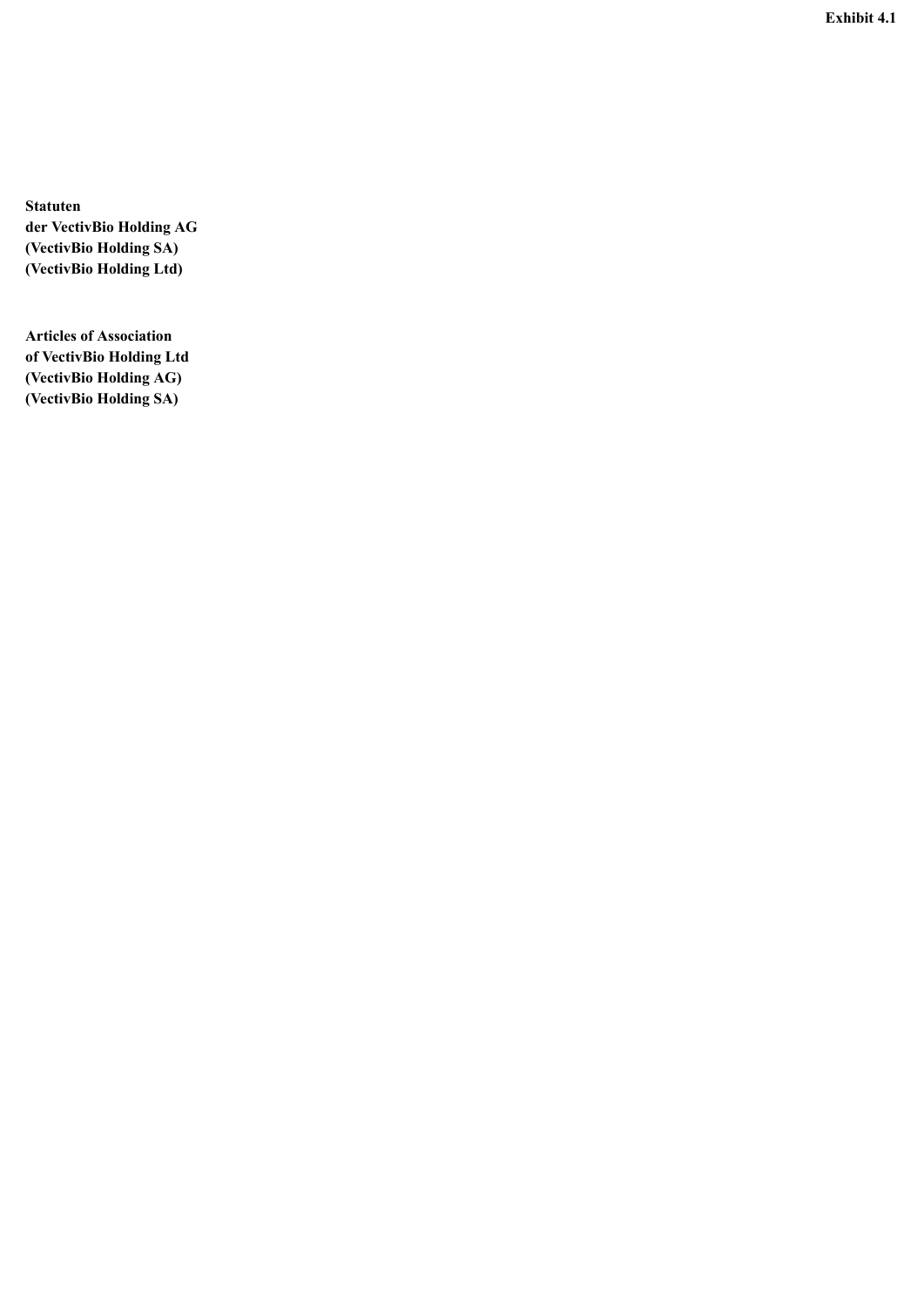# **Abschnitt 1**

*Firma, Sitz, Dauer und Zweck der Gesellschaft*

**VectivBio Holding AG (VectivBio Holding SA) (VectivBio Holding Ltd)**

besteht eine Aktiengesellschaft gemäss den Bestimmungen des Schweizerischen Obligationenrechts (das **OR**) mit Sitz in Basel, Kanton Basel-Stadt (die **Gesellschaft**).

<sup>2</sup> Die Dauer der Gesellschaft ist 2<sup>2</sup> unbeschränkt.

# **Artikel 2 Article 2**

Zweck Zweck der Gesellschaft ist der Erwerb, das Halten, die Verwaltung, die Verwertung und die Veräusserung von in- und ausländischen Beteiligungen, ob direkt oder indirekt, insbesondere in den Bereichen Forschung, Entwicklung, Herstellung, Verkauf und Lizenzierung von Produkten in den Gebieten der Biotechnologie, der Pharmazie, Medizintechnologie, Diagnose und Therapie und verwandten Gebieten. 1

> Die Gesellschaft kann Zweigniederlassungen und und Tochtergesellschaften im In- und Ausland errichten und sich an anderen Unternehmen im In- und Ausland beteiligen. 1

**Section 1**

*Name, Place of Incorporation, Duration and Purpose of the Company*

#### **Artikel 1 Article 1**

Firma, Sitz, Dauer Unter der Firma 1 1 Name, Place of Incorporation, Duration

Under the name

**VectivBio Holding Ltd (VectivBio Holding AG) (VectivBio Holding SA)**

shall exist a corporation pursuant to the provisions of the Swiss Code of Obligations (the **CO**) with its registered office in Basel, canton of Basel-Stadt (the **Company**).

The duration of the Company shall be unlimited.

Purpose The purpose of the Company is to acquire, hold, manage, exploit and sell, whether directly or indirectly, interests in participations in Switzerland and abroad active, in particular, in the research, development, production, sale and licensing of products in the fields of biotechnology, pharmaceuticals, medical technology, diagnosis and therapy and related areas.

> The Company may open branch offices and<br>subsidiaries in Switzerland and abroad and subsidiaries in Switzerland and abroad and acquire participations or otherwise invest in other companies in Switzerland and abroad.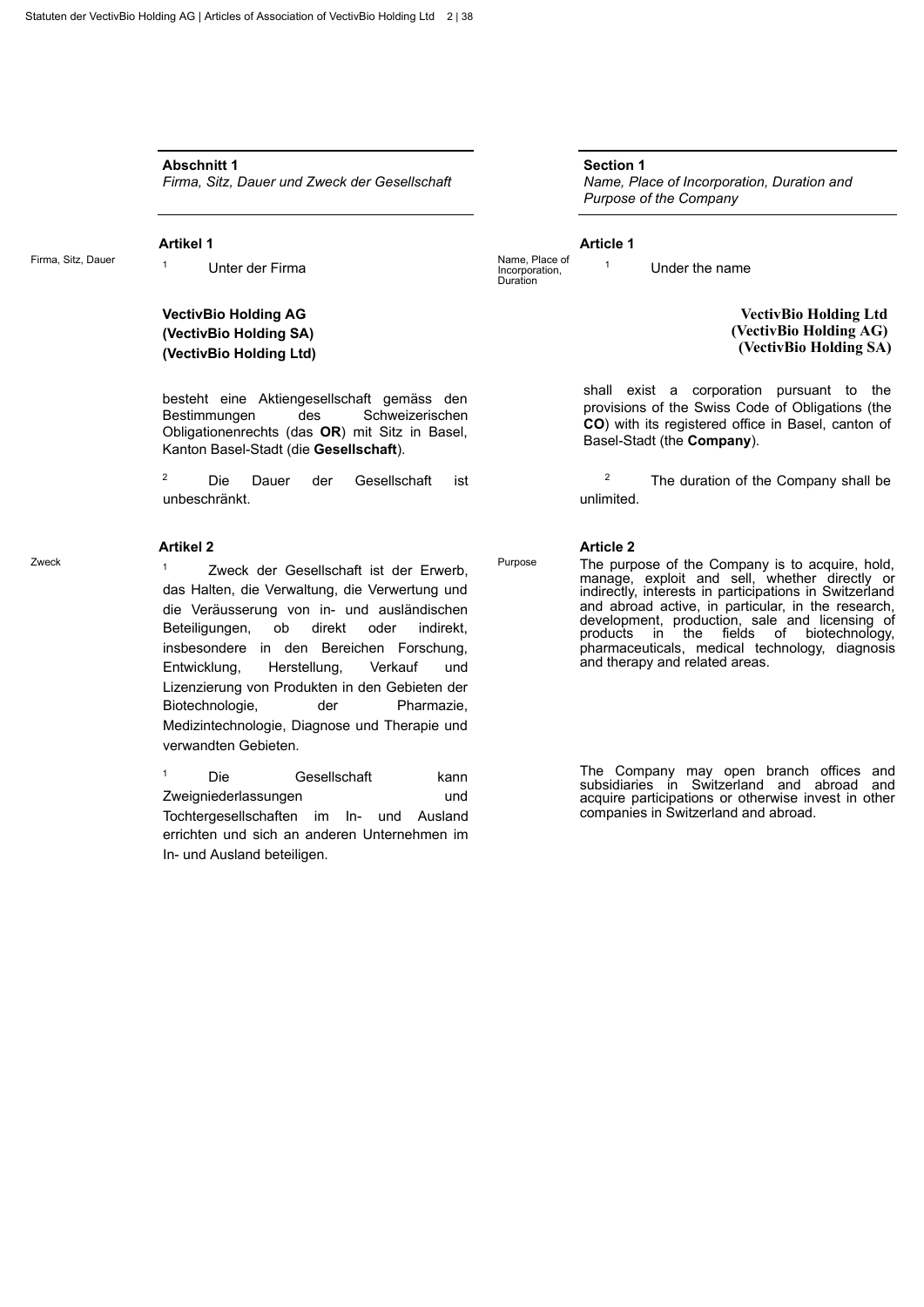Die Gesellschaft kann Grundst✔cke und Immaterialg✔terrechte im In- und Ausland erwerben, halten, verwalten, belasten, verwerten und veräussern sowie andere Gesellschaften mit oder ohne Gegenleistung finanzieren. **1**

Die Gesellschaft kann alle kommerziellen, finanziellen und anderen Tätigkeiten aus✔ben, die geeignet erscheinen, den Zweck der Gesellschaft zu fördern, oder die mit diesem zusammenhängen. 1

# **Abschnitt 2**

*Aktienkapital, Aktien, Übertragungsbeschränkungen*

Aktienkapital Das Aktienkapital der Gesellschaft beträgt CHF 1'984'436.05 und ist eingeteilt in 39'688'721 voll liberierte Namenaktien mit einem Nennwert von je CHF 0.05.

**Artikel 3a Article 3a** Genehmigtes Aktienkapital 1 Der Verwaltungsrat ist ermächtigt, jederzeit, althorized and the Share Capital 1 einschliesslich im Zusammenhang mit einer beabsichtigten Übernahme, bis zum 1. April 2023 das Aktienkapital im Maximalbetrag von CHF 641'049.60 durch Ausgabe von höchstens 12'820'992 voll zu liberierenden Namenaktien mit einem Nennwert von je CHF 0.05 zu erhöhen. Erhöhungen in Teilbeträgen sind gestattet.

> $2$  Zeichnung und Erwerb der neuen Aktien sowie  $2$ jede nachfolgende Übertragung der Aktien unterliegen den Beschränkungen von Artikel 5 dieser Statuten.

The Company may acquire, hold, manage, mortgage, exploit and sell real estate and intellectual property rights in Switzerland and abroad and may also finance or fund other companies with or without consideration.

The Company may engage in any commercial, financial and other activities which are suitable to favor the purpose of the Company or which are related to its purpose.

# **Section 2**

*Share Capital, Shares, Restrictions of Transferability*

#### **Artikel 3 Article 3**

Share Capital The share capital of the Company is CHF 1,984,436.05 and is divided into 39,688,721 fully paid in registered shares with a par value of CHF 0.05 each.

Authorized<br>Share Capital  $1$  The Board of Directors shall be authorized to increase the share capital at any time, including in connection with an intended takeover, until April 1, 2023 by a maximum amount of CHF 641,049.60 by issuing a maximum of 12,820,992 fully paid in registered shares with a par value of CHF 0.05 each. Increases in partial amounts shall be permissible.

> $2$  The subscription and acquisition of the new shares as well as any subsequent transfer of the shares shall be subject to the restrictions pursuant to Article 5 of these articles of association.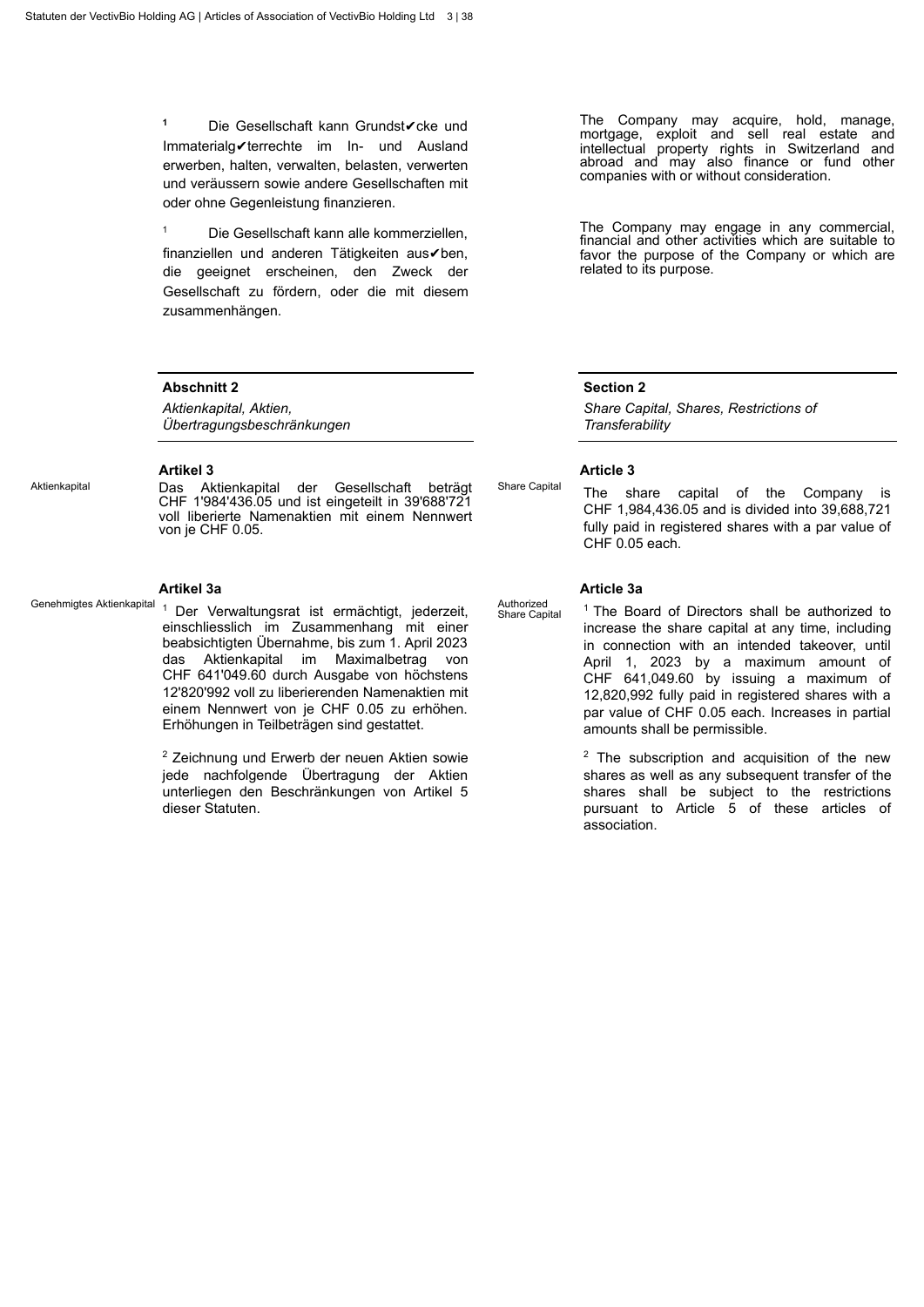$3$ Der Verwaltungsrat legt den Ausgabebetrag, die  $3$ Art der Einlagen, den Zeitpunkt der Ausgabe, die Bedingungen der Bezugsrechtsaus✔bung und den Beginn der Dividendenberechtigung fest. Dabei kann der Verwaltungsrat neue Aktien mittels Fest✔bernahme durch eine Bank, ein Bankenkonsortium oder einen anderen Dritten und anschliessendem Angebot an die bisherigen<br>Aktionäre oder an Dritte (sofern die Aktionäre oder an Dritte (sofern<br>Bezugsrechte der bisherigen Aktio Bezugsrechte der bisherigen Aktionäre aufgehoben sind oder nicht g✔ltig ausge✔bt werden) ausgeben. Der Verwaltungsrat ist ermächtigt, den Handel mit Bezugsrechten zu ermöglichen, zu beschränken oder auszuschliessen. Nicht ausge✔bte Bezugsrechte kann der Verwaltungsrat verfallen lassen, oder er kann diese bzw. Aktien, fvr welche Bezugsrechte eingeräumt, aber nicht ausge✔bt werden, zu Marktkonditionen platzieren oder anderweitig im Interesse der Gesellschaft verwenden.

<sup>4</sup> Der Verwaltungsrat ist ferner ermächtigt, das 4 Bezugsrecht der bisherigen Aktionäre aufzuheben oder zu beschränken und Dritten, der Gesellschaft oder einer ihrer Konzerngesellschaften zuzuweisen:

- (a) wenn der Ausgabebetrag der neuen Aktien unter Ber✔cksichtigung des Marktpreises festgesetzt wird; oder
- (b) f✔r die Beschaffung von Kapital auf eine schnelle und flexible Weise, welche ohne den Ausschluss der Bezugsrechte der bisherigen Aktionäre nicht oder nur schwer, mit Verzögerungen oder zu wesentlich schlechteren Bedingungen möglich wäre; oder

 $3$  The Board of Directors shall determine the issue price, the type of contribution, the date of issue, the conditions for the exercise of pre-emptive rights and the beginning date for dividend entitlement. In this regard, the Board of Directors may issue new shares by means of a firm underwriting through a financial institution, a syndicate of financial institutions or another third party and a subsequent offering of these shares to the existing shareholders or third parties (if the pre-emptive rights of the existing shareholders have been withdrawn or have not been duly exercised). The Board of Directors is entitled to permit, to restrict or to exclude the trading in preemptive rights. It may permit the expiration of preemptive rights that have not been exercised, or it may place such rights or shares as to which preemptive rights have been granted, but not exercised, at market conditions or may use them otherwise in the interest of the Company.

<sup>4</sup> The Board of Directors is further authorized to withdraw or limit the pre-emptive rights of the existing shareholders and allocate such rights to third parties, the Company or any of its group companies:

- (a) if the issue price of the new shares is determined by reference to the market price; or
- (b) for raising capital in a fast and flexible manner, which would not be possible, or might only be possible with great difficulty or delays or at significantly less favorable conditions, without the exclusion of the preemptive rights of the existing shareholders; or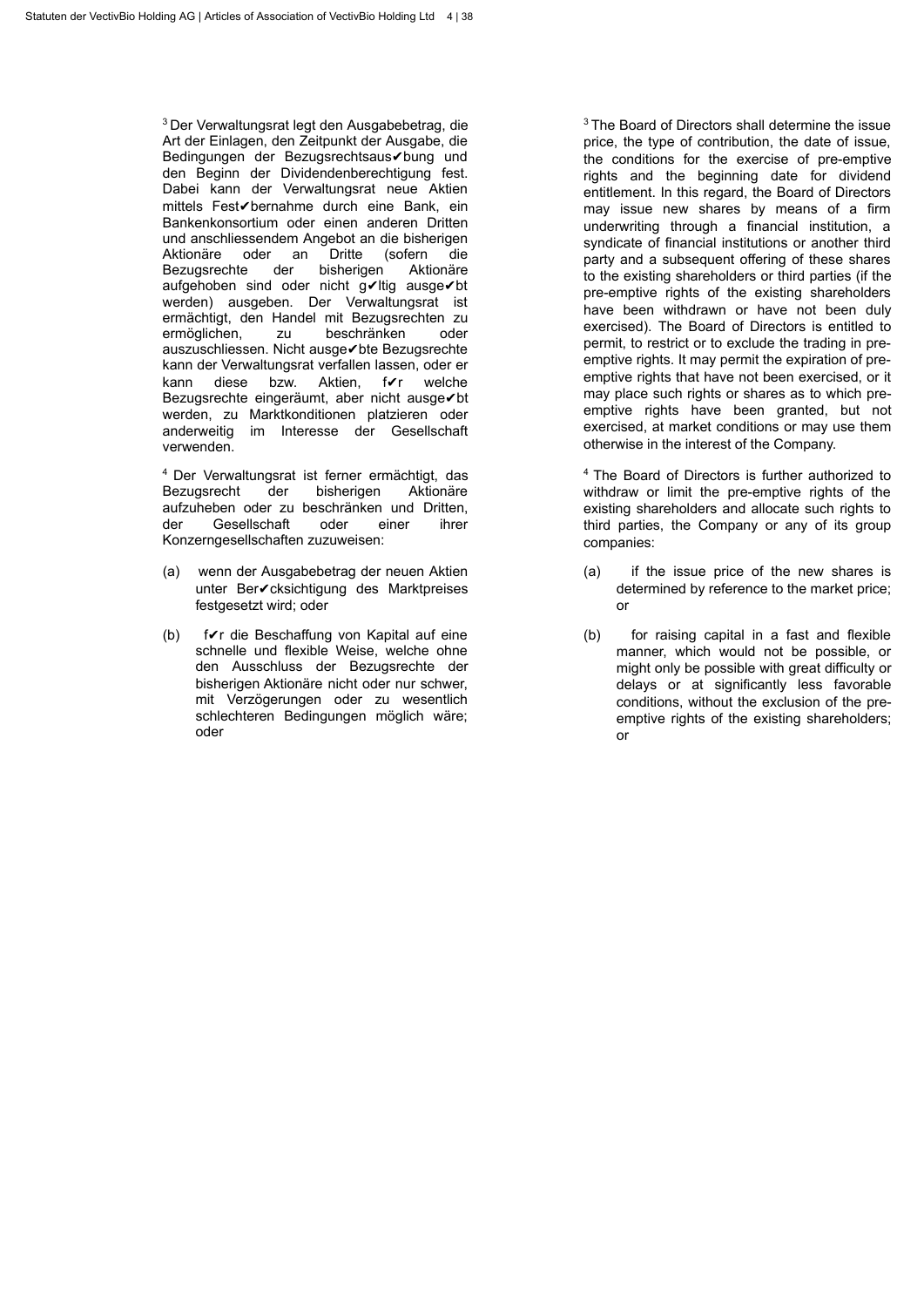- (c) f✔r die Übernahme von Unternehmen, Unternehmensteilen oder Beteiligungen, den Erwerb von Produkten, Immaterialg✔tern oder Lizenzen durch oder Investitionsvorhaben der Gesellschaft oder einer ihrer Konzerngesellschaften oder f√r die Finanzierung oder Refinanzierung solcher Transaktionen durch eine Aktienplatzierung; oder
- (d) zum Zwecke der Erweiterung des Aktionärskreises der Gesellschaft in bestimmten geographischen, Finanz- oder Investoren-Märkten, zur Beteiligung von strategischen Partnern oder im Zusammenhang mit der Kotierung von neuen Aktien an inländischen oder ausländischen Börsen; oder
- (e) f✔r die Einräumung einer Mehrzuteilungsoption (*Greenshoe*) oder einer Option zur Zeichnung von zusätzlichen Aktien an die betreffenden Erstkäufer oder Fest✔bernehmer im Rahmen einer Aktienplatzierung oder eines Aktienverkaufs; oder
- (f) f✔r die Beteiligung von Mitgliedern des Verwaltungsrates, Mitgliedern der Geschäftsleitung, **Arbeitnehmern**, Beauftragten, Beratern oder anderen Personen, die f✔r die Gesellschaft oder eine ihrer Konzerngesellschaften Leistungen erbringen; oder
- (g) wenn ein Aktionär oder eine Gruppe von in gemeinsamer Absprache handelnden Aktionären mehr als 18% des im Handelsregister eingetragenen Aktienkapitals der Gesellschaft auf sich vereinigt hat, ohne allen vbrigen Aktionären ein vom Verwaltungsrat<br>empfohlenes – Übernahmeangebot Übernahmeangebot unterbreitet zu haben; oder
- (c) for the acquisition of companies, part(s) of companies or participations, for the acquisition of products, intellectual property or licenses by or for investment projects of the Company or any of its group companies, or for the financing or refinancing of any of such transactions through a placement of shares; or
- (d) for purposes of broadening the shareholder constituency of the Company in certain geographic, financial or investor markets, for purposes of the participation of strategic partners, or in connection with the listing of new shares on domestic or foreign stock exchanges; or
- (e) for purposes of granting an over-allotment option (*Greenshoe*) or an option to subscribe for additional shares in a placement or sale of shares to the respective initial purchaser(s) or underwriter(s); or
- (f) for the participation of members of the Board of Directors, members of the Executive Committee, employees, contractors, consultants or other persons performing services for the benefit of the Company or any of its group companies; or
- (g) following a shareholder or a group of shareholders acting in concert having accumulated shareholdings in excess of 18% of the share capital registered in the commercial register without having submitted to all other shareholders a takeover offer recommended by the Board of Directors; or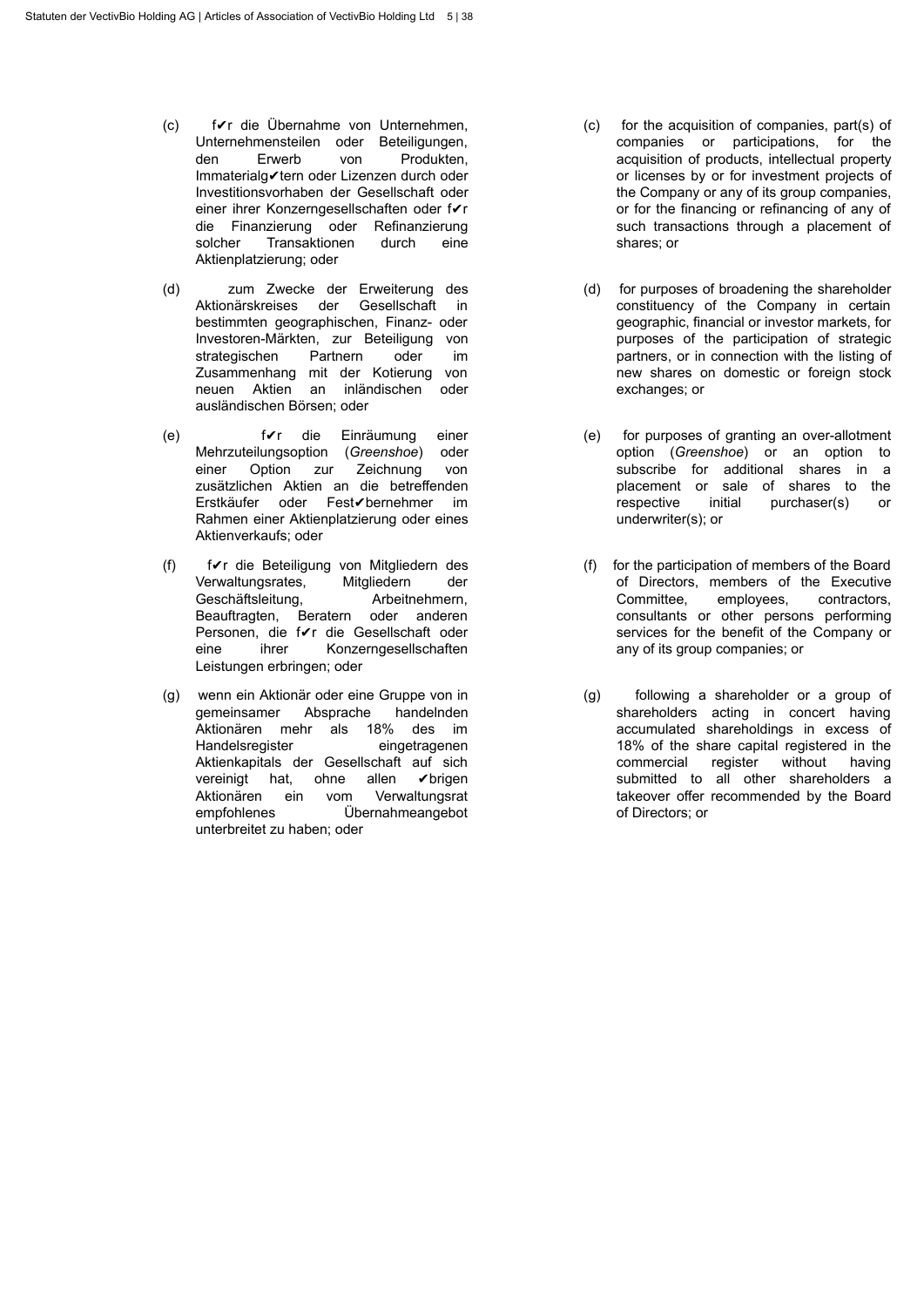(h) zur Abwehr eines unterbreiteten,<br>angedrohten oder potentiellen angedrohten oder potentiellen Übernahmeangebotes, welches der Verwaltungsrat, nach Konsultation mit einem von ihm beigezogenen unabhängigen Finanzberater, den Aktionären nicht zur Annahme empfohlen hat bzw. nicht empfehlen wird, weil der Verwaltungsrat das Übernahmeangebot in finanzieller Hinsicht gegen✔ber den Aktionären nicht als fair oder nicht als im Interesse der Gesellschaft liegend beurteilt.

Bedingtes Aktienkapital f✔r Beteiligungsprogramme

<sup>1</sup> Das Aktienkapital kann sich durch Ausgabe von Share Capital for  $\frac{1}{1}$ höchstens 7'630'125 voll zu liberierenden Namenaktien im Nennwert von je CHF 0.05 um höchstens CHF 381'506.25 erhöhen durch Ausgabe von Rechten auf den Bezug neuer Aktien im Sinne von Artikel 653 Abs. 1 OR an Mitglieder des Verwaltungsrates, Mitglieder der Geschäftsleitung oder Arbeitnehmer, Beauftragte oder Berater der Gesellschaft und ihrer Konzerngesellschaften oder andere Personen, welche Dienstleistungen f✔r die Gesellschaft oder ihre Konzerngesellschaften erbringen.

<sup>2</sup> Bei der Ausgabe von Aktien, Optionen oder diesbez✔glichen Bezugsrechten sind das Bezugsrecht wie auch das Vorwegzeichnungsrecht der Aktionäre der Gesellschaft ausgeschlossen. Die Ausgabe von Aktien, Optionen oder diesbez✔glichen Bezugsrechten erfolgt gemäss einem oder mehreren vom Verwaltungsrat oder, soweit an ihn delegiert, vom Verg√tungsausschuss zu<br>erlassenden Reglementen und soweit erlassenden Reglementen und, soweit<br>anwendbar, unter Bervcksichtigung der unter Ber✔cksichtigung der Grundsätze der Verg✔tung gemäss Artikel 27 dieser Statuten. Die Ausgabe von Aktien, Optionen oder Bezugsrechten darauf kann zu einem Preis oder mit einem Aus✔bungspreis unter dem Börsenkurs erfolgen.

(h) for the defense of an actual, threatened or potential takeover offer that the Board of Directors, upon consultation with an independent financial adviser retained by it, has not recommended or will not recommend to the shareholders to accept on the basis that the Board of Directors does not find such takeover offer to be financially fair to the shareholders or to be in the Company's interest.

### **Artikel 3b Article 3b**

**Conditional** 

Participation Programs

Share Capital for  $1$  The share capital may be increased in an amount not to exceed CHF 381,506.25 through the issuance of up to 7,630,125 fully paid in registered shares with a par value of CHF 0.05 per share through the issuance of rights to subscribe for new shares within the meaning of article 653(1) CO to members of the Board of Directors, members of the Executive Committee or employees, contractors or consultants of the Company or its group companies, or other persons providing services to the Company or its group companies.

> The pre-emptive rights and advance subscription rights of the shareholders of the Company shall be excluded in connection with the issuance of any shares, options or subscription rights therefor. Shares, options or subscription rights therefor shall be issued pursuant to one or more regulations to be issued by the Board of Directors or, to the extent delegated to it, the Compensation Committee, and to the extent applicable, taking into account the compensation principles pursuant to Article 27 of these articles of association. Shares, options or subscription rights therefor may be issued at a price or with an exercise price lower than the market price.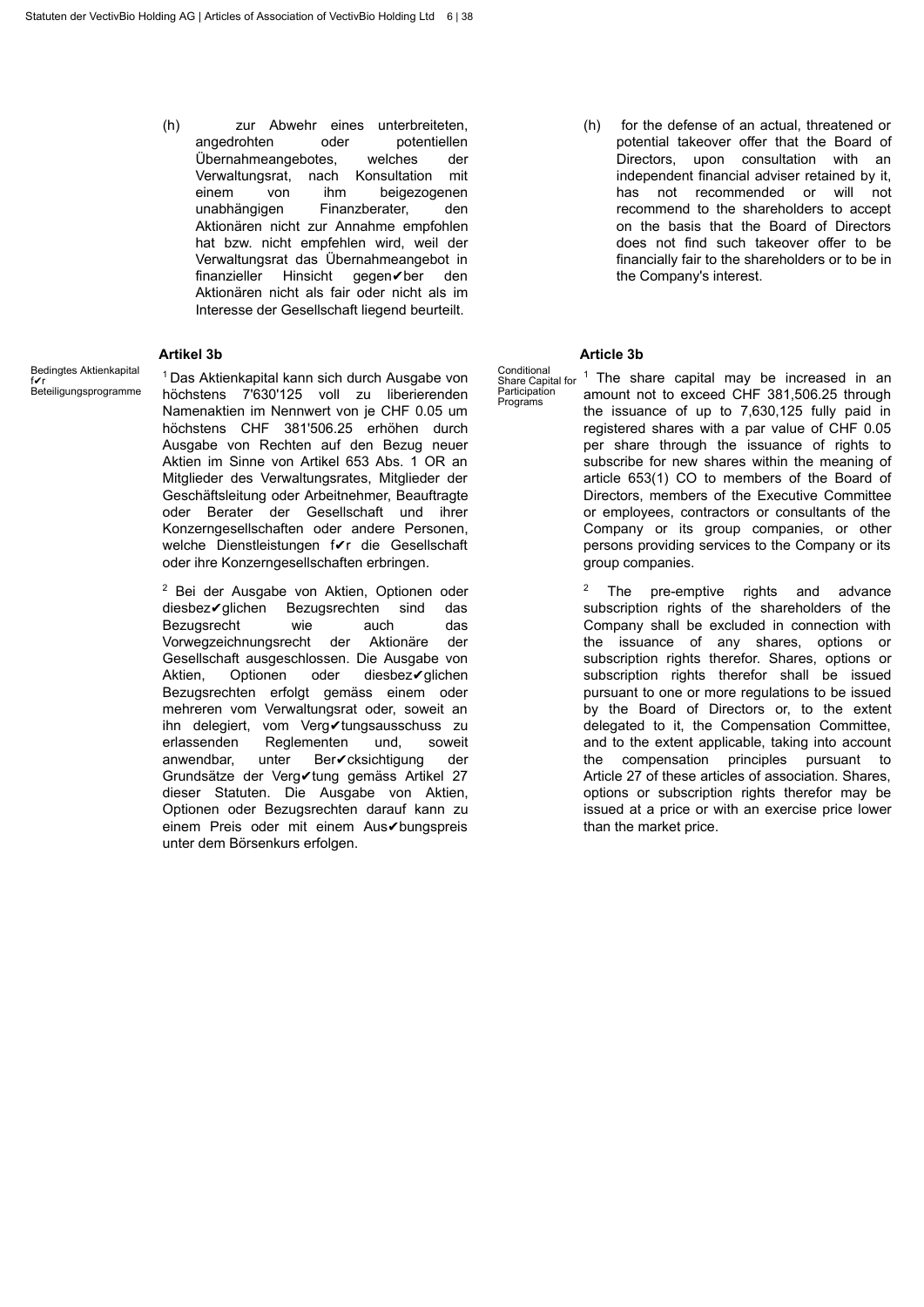$3$  Der Erwerb der neuen Aktien, welche durch in  $3<sup>3</sup>$ Absatz 1 genannte Personen im Rahmen eines Beteiligungsprogramms direkt oder indirekt erworben werden, sowie jede nachfolgende Übertragung der Aktien unterliegen den Beschränkungen von Artikel 5 dieser Statuten.

Bedingtes Aktienkapital f✔r Finanzierungen, Akquisitionen und andere Zwecke

<sup>1</sup> Das Aktienkapital kann sich, einschliesslich im Share Capital for  $1$ Zusammenhang mit einer beabsichtigten Übernahme, durch Ausgabe von höchstens 9'017'720 voll zu liberierenden Namenaktien im Nennwert von je CHF 0.05 um höchstens CHF 450'886.00 erhöhen durch die Aus✔bung oder Zwangsaus✔bung von Wandel-, Tauschund Optionsrechten sowie Rechten auf den Bezug von Aktien im Sinne von Artikel 653 Abs. 1 OR oder die Auslösung von Wandel-, Tausch-, Erwerbs-, Bezugs- oder ähnlichen Pflichten auf den Bezug von Aktien, welche Aktionären oder Dritten in Verbindung mit Anleihensobligationen, Darlehen, Optionen, Warrants oder anderen Finanzmarktinstrumenten oder vertraglichen Verpflichtungen der Gesellschaft oder einer ihrer Konzerngesellschaften eingeräumt bzw. auferlegt werden (nachfolgend zusammen die **Finanzinstrumente**).

 $2$  Bei der Ausgabe von Aktien infolge Wandlung,  $2$ Tausch, Aus✔bung oder Auslösung der Finanzinstrumente ist das Bezugsrecht der Aktionäre ausgeschlossen. Zum Bezug der neuen Aktien, die bei Wandlung, Tausch, Aus✔bung oder Auslösung von Finanzinstrumenten ausgegeben werden, sind die jeweiligen Inhaber der Finanzinstrumente berechtigt bzw. verpflichtet. Die wesentlichen Bedingungen der Finanzinstrumente sind durch den Verwaltungsrat festzulegen.

 $3$  The direct or indirect acquisition of the new shares by persons listed in paragraph 1 in connection with a participation program and any subsequent transfer of such shares shall be subject to the restrictions of Article 5 of these articles of association.

# **Artikel 3c Article 3c**

Conditional Share Capital for Financing, Acquisitions and other Purposes

 $1$  The share capital may be increased, including in connection with an intended takeover, in an amount not to exceed CHF 450,886.00 through the issuance of up to 9,017,720 fully paid in registered shares with a par value of CHF 0.05 per share through the exercise or mandatory exercise of conversion, exchange, option or warrant rights as well as rights for the subscription of shares according to article 653(1) CO or the triggering of conversion, exchange, purchase or similar obligations for the subscription of shares granted to, or imposed on, shareholders or third parties in connection with bonds, notes, options, warrants or other securities or contractual obligations of the Company or any of its group companies (hereinafter collectively, the **Financial Instruments**).

 $2$  The pre-emptive rights of shareholders shall be excluded upon conversion, exchange, exercise or the triggering of any Financial Instruments in connection with the issuance of shares. The thencurrent owners of such Financial Instruments shall be entitled or obliged to acquire the new shares issued upon conversion, exchange, exercise or the triggering of any Financial Instruments. The main conditions of the Financial Instruments shall be determined by the Board of Directors.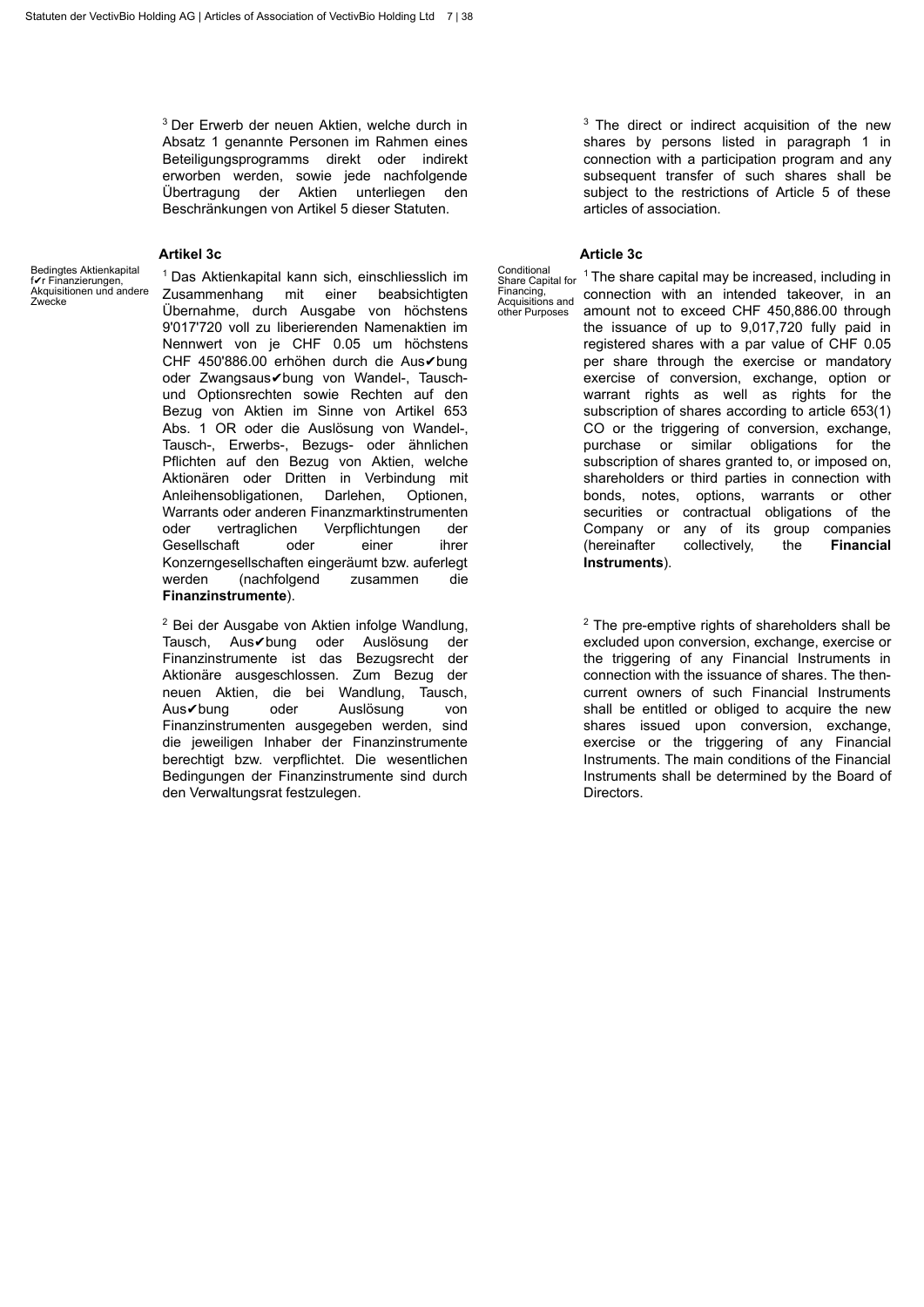<sup>3</sup> Der Verwaltungsrat ist ermächtigt, die  $13$ Vorwegzeichnungsrechte der Aktionäre im Zusammenhang mit der Ausgabe von Finanzinstrumenten durch die Gesellschaft oder eine ihrer Konzerngesellschaften zu beschränken oder aufzuheben, (1) falls die Ausgabe zum Zwecke der Finanzierung oder Refinanzierung oder Abgeltung der Übernahme von Unternehmen, Unternehmensteilen, Beteiligungen, Produkten, Immaterialg✔terrechten, Lizenzen oder Investitionen erfolgt, (2) falls die Ausgabe auf nationalen oder internationalen Finanzmärkten oder im Rahmen einer Privatplatzierung erfolgt, (3) wenn ein Aktionär oder eine Gruppe von in gemeinsamer Absprache handelnden Aktionären mehr als 18% des im Handelsregister eingetragenen Aktienkapitals der Gesellschaft auf sich vereinigt hat, ohne allen ✔brigen Aktionären ein vom Verwaltungsrat empfohlenes Übernahmeangebot unterbreitet zu haben, (4) zur Abwehr eines unterbreiteten, angedrohten oder potentiellen Übernahmeangebotes, welches der Verwaltungsrat, nach Konsultation mit einem von ihm beigezogenen unabhängigen<br>Finanzberater, den Aktionären nicht zur Aktionären nicht zur Annahme empfohlen hat bzw. nicht empfehlen wird, weil der Verwaltungsrat das Übernahmeangebot in finanzieller Hinsicht gegen✔ber den Aktionären nicht als fair oder nicht als im Interesse der Gesellschaft liegend beurteilt oder (5) falls die Finanzinstrumente zu angemessenen Bedingungen ausgegeben werden. Als angemessene Bedingungen gilt insbesondere Folgendes:

- (a) Die Finanzinstrumente werden zu markt✔blichen Bedingungen ausgegeben oder eingegangen; und
- (b) der Umwandlungs-, Tausch- oder sonstige Aus✔bungspreis der Finanzinstrumente wird unter Ber✔cksichtigung, und/oder unter dem Vorbehalt von Änderungen aufgrund, der Bewertung des Eigenkapitals der Gesellschaft und/oder der Marktbedingungen festgesetzt; und

 $3$  The Board of Directors shall be authorized to limit or withdraw advance subscription rights of shareholders in connection with the issuance of Financial Instruments by the Company or one of its group companies (1) if the issuance is for purposes of financing or refinancing, or the payment for, the acquisition of companies, parts of a company, participations, products, intellectual property rights, licenses or investments, (2) if the issuance occurs in national or international capital markets or through a private placement, (3) following a shareholder or a group of shareholders acting in concert having accumulated shareholdings in excess of 18% of the share capital registered in the commercial register without having submitted to all other shareholders a takeover offer recommended by the Board of Directors, (4) for the defense of an actual, threatened or potential takeover offer that the Board of Directors, upon consultation with an independent financial adviser retained by it, has not recommended or will not recommend to the shareholders to accept on the basis that the Board of Directors does not find such takeover offer to be financially fair to the shareholders or to be in the Company's interest, or (5) if the Financial Instruments are issued at reasonable terms and conditions. In particular, the following shall be considered reasonable terms and conditions:

- (a) the Financial Instruments are issued or entered into at market conditions; and
- (b) the conversion, exchange or exercise price of the Financial Instruments is set with reference to, and/or is subject to change based upon, the valuation of the Company's equity and/or market conditions; and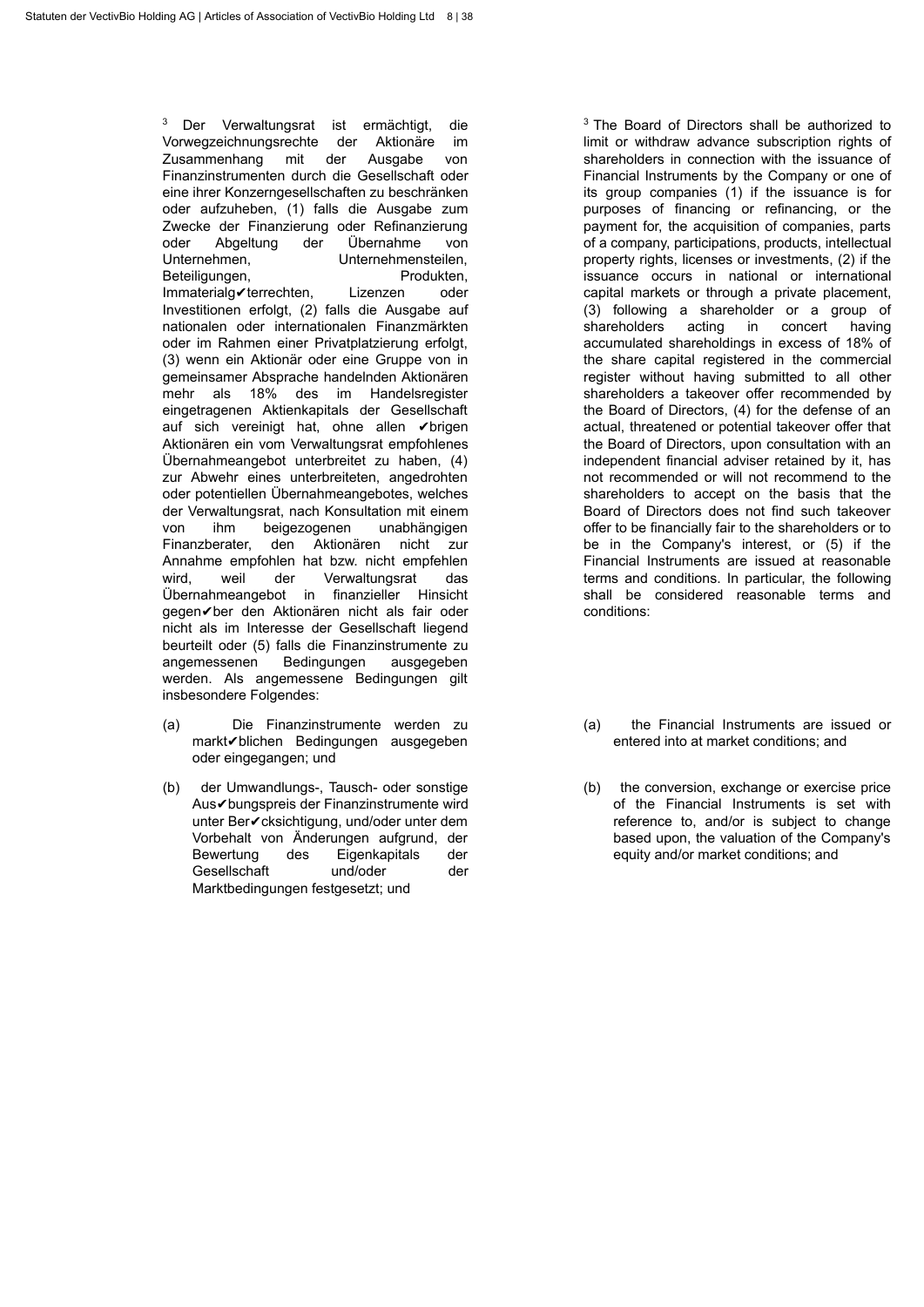(c) die Finanzinstrumente sind höchstens während 10 Jahren ab dem jeweiligen Zeitpunkt der betreffenden Ausgabe oder des betreffenden Abschlusses wandel-, tausch- oder aus✔bbar.

 $4$  Der Erwerb der neuen Aktien, welche  $\blacktriangledown$ ber die  $4$ Wandlung, den Tausch, die Aus✔bung oder die Auslösung von Finanzinstrumenten direkt oder<br>indirekt erworben werden, sowie jede indirekt erworben werden, sowie jede nachfolgende Übertragung der Aktien unterliegen den Beschränkungen von Artikel 5 dieser Statuten.

### **Artikel 4 Article 4**

Aktienzertifikate und<br>Bucheffekten

AKuenzerunkale und and <sup>1</sup> Die Gesellschaft gibt ihre Namenaktien in Form Bildle ertificates and <sup>1</sup> von Einzelurkunden, Globalurkunden, Wertrechten im Sinne von Artikel 973*c* oder 973*d* OR oder Bucheffekten aus. Der Gesellschaft steht es im Rahmen der gesetzlichen Vorgaben frei, ihre in einer dieser Formen ausgegebenen Namenaktien jederzeit und ohne Zustimmung der Aktionäre in eine andere Form umzuwandeln. Die Gesellschaft trägt daf✔r die Kosten.

> <sup>2</sup> Ein Aktionär hat keinen Anspruch auf  $2^2$ Umwandlung von in bestimmter Form ausgegebenen Namenaktien in eine andere Form. Jeder Aktionär kann jedoch von der Gesellschaft jederzeit die Ausstellung einer Bescheinigung ✔ber die von ihm gemäss Aktienbuch gehaltenen Namenaktien verlangen.

> <sup>3</sup> Bucheffekten, denen Namenaktien der mannen <sup>3</sup> Gesellschaft zugrunde liegen, können nicht durch Zession ✔bertragen werden. An diesen Bucheffekten können auch keine Sicherheiten durch Zession bestellt werden.

# **Artikel 5 Article 5**

(c) the Financial Instruments may be converted, exchanged, exercised or triggered during a maximum period of 10 years from the date of the relevant issuance or contract conclusion.

<sup>4</sup> The direct or indirect acquisition of the new shares acquired through the conversion, exchange, exercise or triggering of Financial Instruments and any subsequent transfer of such shares shall be subject to the restrictions of Article 5 of these articles of association.

Share Certificates and Intermediated **Securities** 

<sup>1</sup> The Company may issue its registered shares in the form of single certificates, global certificates, uncertificated securities within the meaning of article 973*c* or 973*d* CO, or intermediated securities. Subject to applicable law, the Company may convert its registered shares from one form into another form at any time and without the approval of the shareholders. The Company shall bear the cost associated with any such conversion.

<sup>2</sup> A shareholder has no right to request a conversion of the registered shares issued in one form into another form. Each shareholder may, however, at any time request from the Company a written confirmation of the registered shares held by such shareholder, as reflected in the share register.

<sup>3</sup> Intermediated securities based on registered shares of the Company cannot be transferred by way of assignment. A security interest in any such intermediated securities also cannot be granted by way of assignment.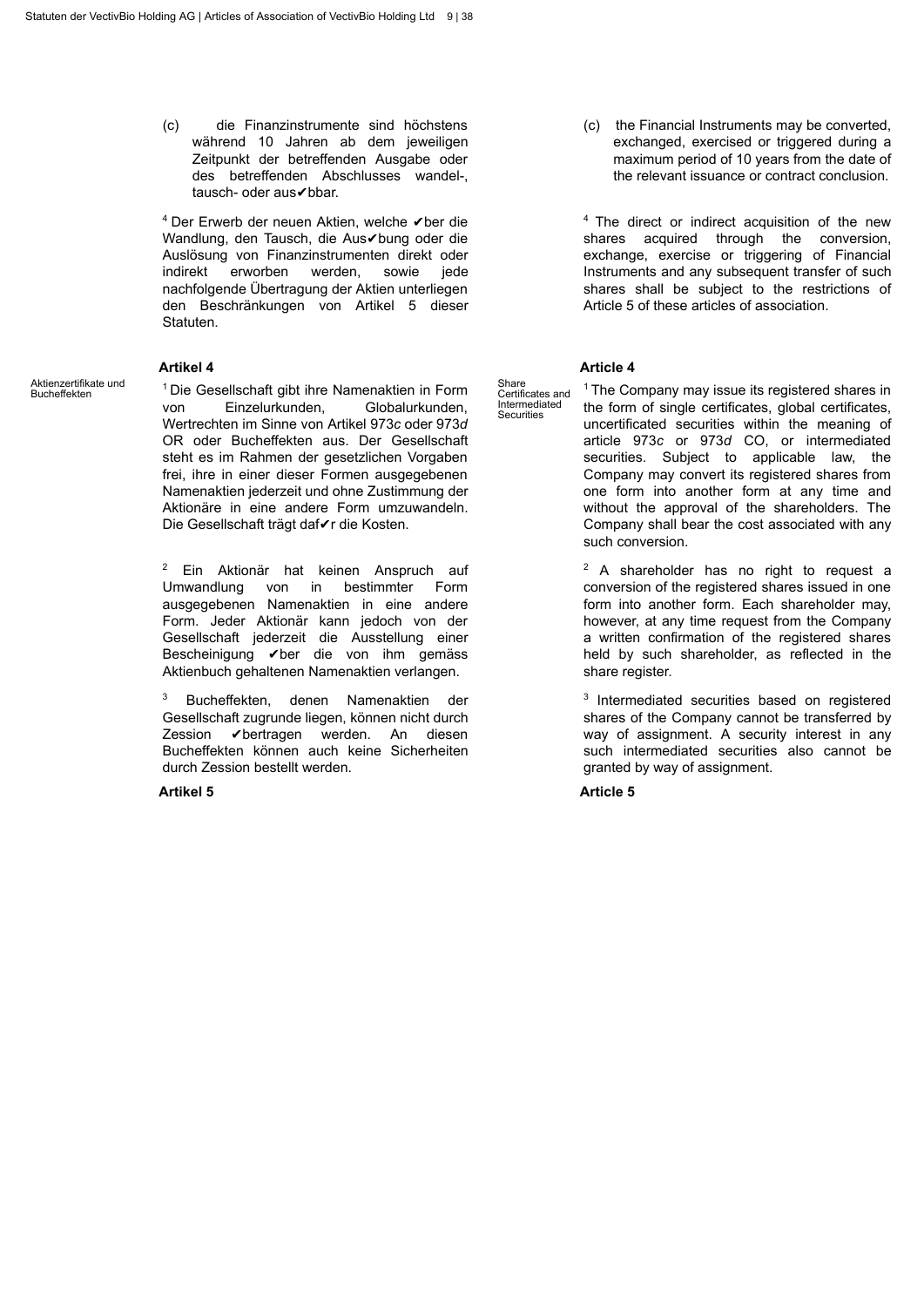Aktienbuch, Eintragungsbeschränkungen, Nominees

<sup>1</sup> Die Gesellschaft oder ein von ihr beauftragter Share Register, <sup>1</sup> Dritter f✔hrt f✔r die Namenaktien ein Aktienbuch, in welches die Eigent✔mer und Nutzniesser mit Name und Vorname (bei juristischen Personen die Firma), Adresse und Staatsangehörigkeit (bei juristischen Personen der Sitz) eingetragen werden. Wechselt eine im Aktienbuch eingetragene Person ihre Adresse, ▪ so hat sie dies dem Aktienbuchf✔hrer mitzuteilen. Solange dies nicht geschehen ist, gelten alle brieflichen Mitteilungen der<br>Gesellschaft an die im Aktienbuch Gesellschaft an die im eingetragenen Personen als rechtsg✔ltig an die bisher im Aktienbuch eingetragene Adresse erfolgt.

<sup>2</sup> Erwerber von Namenaktien werden auf  $2^2$ Gesuch als Aktionäre mit Stimmrecht im Aktienbuch eingetragen, falls sie ausdr✔cklich erklären, diese Namenaktien im eigenen Namen und f√r eigene Rechnung erworben zu haben und dass sie alle anderen gesetzlichen<br>Voraussetzungen erf√llen. Vorbehältlich Voraussetzungen Absatz 4 und 6 dieses Artikels 5 und Artikel 685*d* Abs. 3 OR wird keine Person als Aktionär mit Stimmrecht f✔r mehr als 18% des im Handelsregister eingetragenen Aktienkapitals im Aktienbuch eingetragen, und keine Person darf alleine oder zusammen mit Dritten, direkt oder indirekt, formell, zuordenbar oder als wirtschaftlich Berechtigter Stimmrechte (ob aus✔bbar oder nicht) f✔r mehr als 18% des im Handelsregister eingetragenen Aktienkapitals besitzen oder anderweitig ✔ber diese Limite hinaus Stimmrechte (ob aus✔bbar oder nicht) kontrollieren oder steuern. Diese Beschränkung gilt auch f✔r Personen, die ihre Aktien ganz oder teilweise ✔ber Nominees (wie in Absatz 4 dieses Artikels 5 definiert) halten oder erwerben.

<sup>3</sup> Mit Vorbehalt von Artikel 652b Abs. 3 OR gilt 3 diese Eintragungsbeschränkung auch im Falle des Erwerbs von Namenaktien in Aus✔bung von Bezugs-, Options- oder Wandelrechten. Diese Eintragungsbeschränkung findet keine Anwendung bei Erwerb durch Erbgang, Erbteilung oder eheliches G✔terrecht.

Share Register, Restrictions on Registration, Nominees

 $1$  The Company shall maintain, itself or through a third party, a share register for the registered shares that lists the surname and name (the name of the company in case of a legal entity), the address and the nationality (the registered office in case of a legal entity) of the shareholders or usufructuaries. A person registered in the share register shall notify the share registrar of any change in address. Until such notification has occurred, all written communications from the Company to persons registered in the share register shall be deemed to have validly been made if sent to the address previously recorded in the share register.

<sup>2</sup> Persons acquiring registered shares shall be registered in the share register as shareholders with voting rights upon their request if they expressly declare to have acquired these registered shares in their own name and for their own account and to fulfil any other statutory requirements. Subject to paragraphs 4 and 6 of this Article 5 and article 685*d*(3) CO, no person or entity shall be registered in the share register as a shareholder with voting rights for. and no person or entity may directly or indirectly, formally, constructively or beneficially own, or otherwise control or direct, alone or together with third parties, voting rights (whether exercisable or not) with respect to, more than 18% of the share capital registered in the commercial register. This restriction shall also apply to persons or entities who hold or acquire some or all of their shares through Nominees (as defined in paragraph 4 of this Article 5).

<sup>3</sup> Subject to article 652b(3) CO, this registration restriction also applies in the case of the acquisition of shares by the exercise of subscription, option or conversion rights. This registration restriction does not apply to acquisitions by inheritance, division of an estate or matrimonial property law.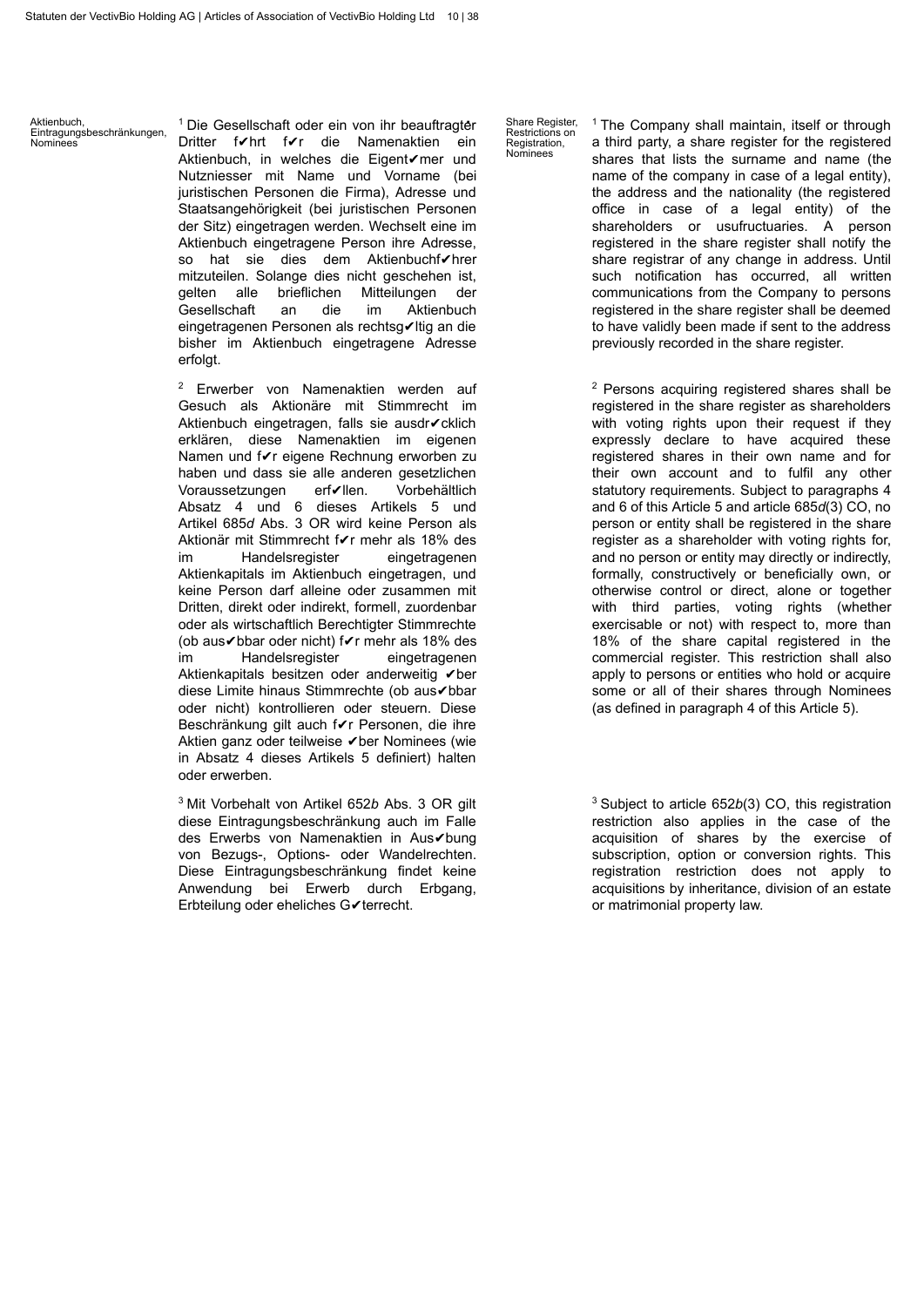Der Verwaltungsrat kann im eigenen Ermessen 4 4 Personen, die im Eintragungsgesuch erklären, die Namenaktien als Nominees (je ein **Nominee**) f✔r Rechnung von Drittberechtigten (je ein **wirtschaftlicher Berechtigter**) zu halten, als Aktionäre mit Stimmrecht im Aktienbuch eintragen. Falls jedoch ein wirtschaftlich Berechtigter alleine oder zusammen mit Dritten infolge einer solchen getätigten oder aufrechterhaltenen Eintragung direkt oder indirekt, formell, zuordenbar oder als wirtschaftlich Berechtigter Stimmrechte (ob aus✔bbar oder nicht) f✔r mehr als 18% des im Handelsregister eingetragenen Aktienkapitals besitzen oder anderweitig ✔ber diese Limite hinaus Stimmrechte (ob aus✔bbar oder nicht) kontrollieren oder steuern sollte, kann der Verwaltungsrat die Eintragung des Nominees, der die Aktien f✔r Rechnung des wirtschaftlich Berechtigten hält, in Bezug auf alle Aktien, welche diese Limite ✔berschreiten, streichen. Der Verwaltungsrat kann die Eintragung mit Stimmrecht der von einem Nominee gehaltenen Aktien von Bedingungen, Beschränkungen und Meldepflichten abhängig machen und solche Bedingungen, Beschränkungen und Pflichten nach der Eintragung auferlegen oder anpassen.

<sup>5</sup> Juristische Personen und <sup>5</sup> Personengesellschaften oder andere Personenzusammenschl✔sse oder Gesamthandverhältnisse, die untereinander kapital- oder stimmenmässig, durch einheitliche Leitung oder auf andere Weise verbunden sind, sowie nat✔rliche oder juristische Personen oder Personengesellschaften, die im Hinblick auf eine Umgehung der Beschränkungen oder Limiten gemäss Absatz 2 oder 4 dieses Artikels 5 in gemeinsamer Absprache handeln oder anderweitig koordiniert vorgehen oder Aktien indirekt erwerben, gelten als eine Person, ein Nominee oder ein Erwerber im Sinne von Absatz 2 bzw. 4 dieses Artikels 5.

<sup>4</sup> The Board of Directors may, in its own discretion, register persons who declare in the registration application that they hold the registered shares as nominees (each a **Nominee**) on behalf of third party beneficiaries (each a **Beneficial Owner**) in the share register as shareholders with voting rights. If, however, any Beneficial Owner should as a result of such registration being made or upheld, directly or indirectly, formally, constructively or beneficially own, or otherwise control or direct, alone or together with third parties, voting rights (whether exercisable or not) with respect to more than 18% of the share capital registered in the commercial register, the Board of Directors may cancel the registration of the Nominee holding shares for the account of such Beneficial Owner with respect to any shares in excess of such limit. The Board of Directors may make the registration with voting rights of the shares held by a Nominee subject to conditions, limitations and reporting requirements and may impose or adjust such conditions, limitations and requirements once registered.

<sup>5</sup> Legal entities and partnerships or other groups of persons or joint owners who are interrelated to one another through capital ownership, voting rights, uniform management or are otherwise linked as well as individuals, legal entities or partnerships who act in concert or otherwise act in a coordinated manner or acquire shares indirectly, thereby circumventing the restrictions or limits pursuant to paragraph 2 or 4 of this Article 5 shall be treated as one single person, entity, Nominee or as one person acquiring shares, as applicable, for purposes of paragraphs 2 and 4 of this Article 5.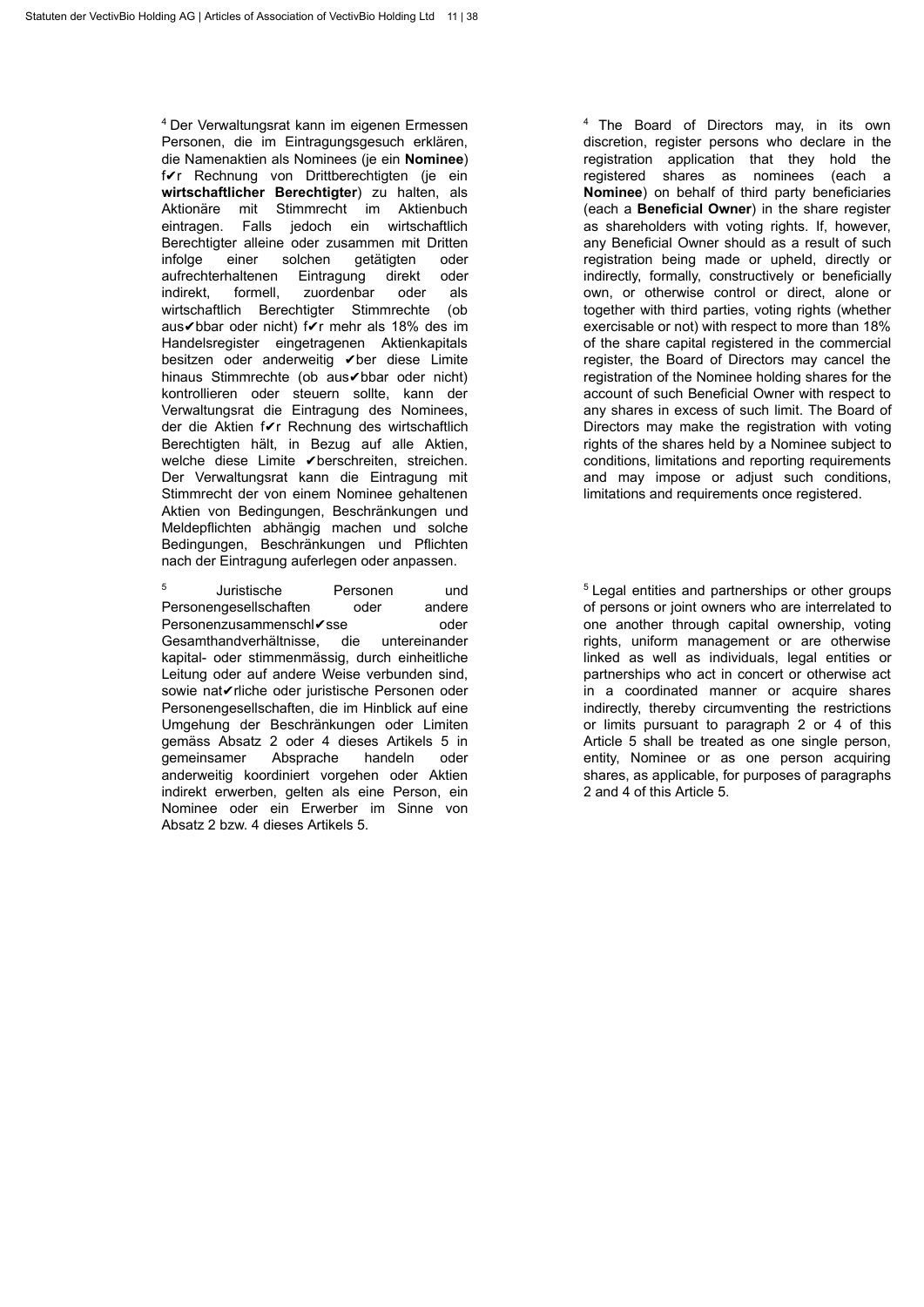$6$  Der Verwaltungsrat kann aus berechtigten  $6$ Gr✔nden mit einer Mehrheit von zwei Dritteln sämtlicher Mitglieder beschliessen, im Sinne einer Ausnahme die Beschränkungen oder Limiten gemäss Absatz 2 bzw. 4 dieses Artikels 5 teilweise oder vollständig nicht anzuwenden. Ein berechtigter Grund kann den Fall beinhalten, wo eine Person ein Angebot zum Kauf in Bezug auf sämtliche anderen Aktien der Gesellschaft unterbreitet, welches der Verwaltungsrat, nach Konsultation mit einem unabhängigen Finanzberater, den Aktionären empfiehlt. Aktionäre (ausser Nominees), welche im Zeitpunkt des Inkrafttretens dieses Artikels 5 bereits direkt oder indirekt ✔ber einen Nominee mit mehr als 18% des im Handelsregister eingetragenen Aktienkapitals eingetragen sind bzw. Aktien ✔ber diese Limite zugeteilt erhalten haben, bleiben bzw. werden mit Stimmrecht f✔r diese Aktien eingetragen.

 $7$  Der Verwaltungsrat kann nach Anhörung des  $17$ eingetragenen Aktionärs oder Nominees dessen Eintragung im Aktienbuch mit R✔ckwirkung auf das Datum der Eintragung streichen, wenn diese durch falsche oder irref✔hrende Angaben zustande gekommen ist oder Angaben falsch oder irref✔hrend geworden sind. Der Betroffene muss ✔ber die Streichung sofort informiert werden.

<sup>8</sup> Der Verwaltungsrat regelt die Einzelheiten und trifft die zur Einhaltung der vorstehenden Bestimmungen notwendigen Anordnungen. Der Verwaltungsrat kann seine Aufgaben delegieren.

### **Artikel 6 Article 6**

Rechtsaus bung am 1 Die Gesellschaft anerkennt nur einen Vertreter Exercise of andere andere andere andere an<br>Rights pro Aktie.

 $6$  The Board of Directors may resolve not to apply, in part or in full, the restrictions or limits pursuant to paragraphs 2 or 4 of this Article 5 by way of exception for justified reasons with the majority vote of two thirds of all its members. A justified reason may include the situation where a person extends an offer to purchase with respect to all other shares of the Company, which the Board of Directors, after having consulted an independent financial advisor, recommends to the shareholders. Shareholders, other than Nominees, already being registered with, and / or having been allocated, directly or through a Nominee, more than 18% of the share capital registered in the commercial register at the time that this Article 5 takes effect remain or will be registered with voting rights for such shares.

 $7$  After hearing the registered shareholder or Nominee, the Board of Directors may cancel such person's registration in the share register with retroactive effect as of the date of registration if such registration was made based on false or misleading information or if such information becomes untrue or misleading. The relevant shareholder or Nominee shall be promptly informed of the cancellation.

<sup>8</sup> The Board of Directors shall regulate all details and issue the instructions necessary to ensure compliance with the preceding provisions. The Board of Directors may delegate its duties.

Exercise of Rights

 $1$  The Company shall only accept one representative per share.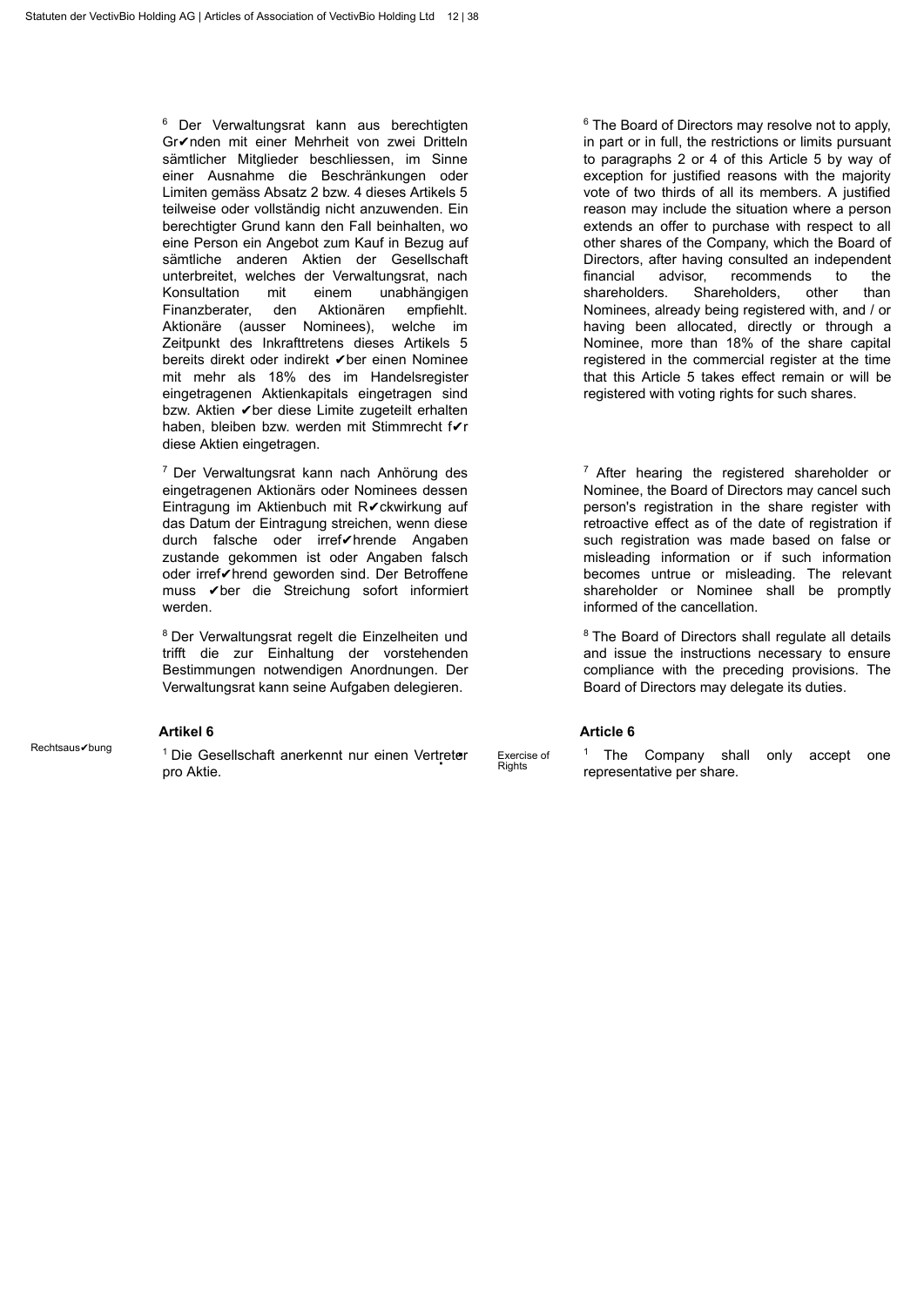<sup>2</sup> Das Stimmrecht und die damit zusammenhängenden Rechte können der Gesellschaft gegen✔ber von einem Aktionär, Nutzniesser oder Nominee jeweils nur in dem Umfang ausge✔bt werden, wie dieser mit Stimmrecht im Aktienbuch eingetragen ist.

# **Abschnitt 3**

# *Organe*

Befugnisse der<br>Generalversammlung

Belugnisse der ander der Die Generalversammlung der Aktionäre ist ander Powers of the 1 das oberste Organ der Gesellschaft.

> <sup>2</sup> Der Generalversammlung stehen folgende un✔bertragbaren Befugnisse zu:

- 1. die Festsetzung und Änderung dieser Statuten;
- 2. die Wahl und Abberufung der Mitglieder des Verwaltungsrates, des Präsidenten des Verwaltungsrates und der Mitglieder des Verg✔tungsausschusses;
- 3. die Wahl und Abberufung der Revisionsstelle;
- 4. die Wahl und Abberufung des unabhängigen Stimmrechtsvertreters;
- 5. die Genehmigung des Lageberichtes und der Konzernrechnung;
- 6. die Genehmigung der Jahresrechnung sowie die Beschlussfassung ✔ber die Verwendung des Bilanzgewinnes, insbesondere die Festsetzung der<br>(Zwischen-)Dividende und die (Zwischen-)Dividende, und R✔ckzahlung der gesetzlichen Kapitalreserve;
- 7. die Entlastung der Mitglieder des Verwaltungsrates und der mit der Geschäftsf✔hrung betrauten Personen;

<sup>2</sup> The voting right and the rights associated therewith may be exercised vis-à-vis the Company by a shareholder, usufructuary or Nominee only to the extent that such person is registered in the share register with voting rights.

# **Section 3**

*Corporate Bodies*

**A. Die Generalversammlung A. The General Meeting of Shareholders**

# **Artikel 7 Article 7 Article 7 Article 7**

Powers of the General Meeting of Shareholders

 $1$  The General Meeting of Shareholders is the supreme corporate body of the Company.

<sup>2</sup> The General Meeting of Shareholders shall have the following inalienable powers:

- 1. the adoption and amendment of these articles of association;
- 2. the election and dismissal of the members of the Board of Directors, the Chairperson of the Board of Directors and the members of the Compensation Committee;
- 3. the election and dismissal of the Auditors;
- 4. the election and dismissal of the independent proxy;
- 5. the approval of the annual management report and the consolidated financial statements;
- 6. the approval of the annual financial statements as well as the resolution on the allocation of profit shown on the balance sheet, in particular the determination of (interim) dividends, and the repayment of the statutory capital reserves;
- 7. the discharge from liability of the members of the Board of Directors and the persons entrusted with management;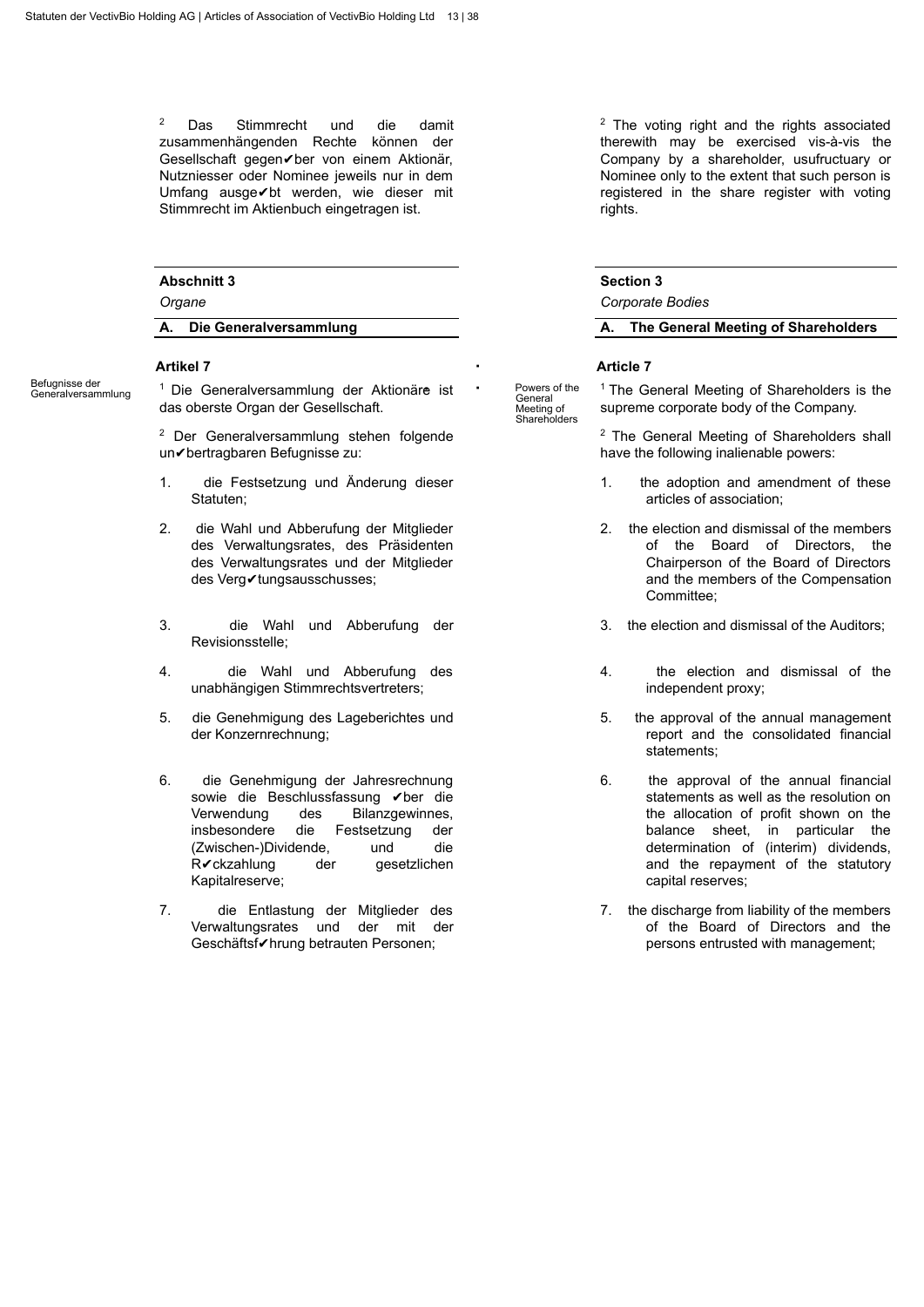- 8. die Genehmigung der Verg∕tungen des Verwaltungsrates und der Geschäftsleitung gemäss Artikel 25 dieser Statuten; und
- 9. die Beschlussfassung vber die Gegenstände, die der Generalversammlung durch das Gesetz oder diese Statuten vorbehalten sind oder ihr, vorbehältlich Artikel 716*a* OR, durch den Verwaltungsrat vorgelegt werden.

### **Artikel 8 Article 8**

Ordentliche und ausserordentliche Generalversammlungen

<sup>1</sup> Die ordentliche Generalversammlung findet  $\frac{1}{\text{Extraordinary}}$ alljährlich innerhalb von sechs Monaten nach Abschluss des Geschäftsjahres der Gesellschaft statt.

<sup>2</sup> Ausserordentliche Generalversammlungen finden statt, sofern

(a) der Verwaltungsrat oder die Revisionsstelle es f✔r angezeigt erachten;

(b) es eine Generalversammlung beschliesst; oder

(c) Aktionäre, die alleine oder zusammen mindestens 10% des Aktienkapitals vertreten, dies gemeinsam schriftlich unter Angabe des Verhandlungsgegenstandes und des Antrages, und bei Wahlen der Namen der vorgeschlagenen Kandidaten, verlangen. Jeder Einberufungsantrag hat die Anforderungen f✔r Traktandierungsanträge gemäss Artikel 10 Absatz 1 dieser Statuten zu erf✔llen.

 $3$  Der Verwaltungsrat bestimmt den oder die  $3$ Tagungsorte und die Modalitäten der Generalversammlung, welche in der Schweizer oder im Ausland durchgef✔hrt werden kann.

- 8. the approval of the compensation of the Board of Directors and of the Executive Committee pursuant to Article 25 of these articles of association; and
- 9. the adoption of resolutions on matters that are reserved to the General Meeting of Shareholders by law or these articles of association or that are, subject to article 716*a* CO, submitted to the General Meeting of Shareholders by the Board of Directors.

Ordinary and Extraordinary General Meetings of Shareholders

The Ordinary General Meeting of Shareholders shall be held each year within six months of the close of the financial year of the Company.

- Extraordinary General Meetings of Shareholders shall be held if
- (a) the Board of Directors or the Auditors deem it necessary;
- (b) so resolved by a General Meeting of Shareholders; or
- (c) shareholders who hold, alone or together, shares representing at least 10% of the share capital so request in writing, indicating the matters to be discussed and the corresponding proposals and, in case of elections, the names of the nominated candidates. Each calling request must comply with the requirements for requests for inclusion of an item on the agenda pursuant to Article 10 paragraph 1 of these articles of association.

 $3$  The Board of Directors shall determine the venue(s) and modalities of the General Meeting of Shareholders, which may be held in Switzerland or abroad.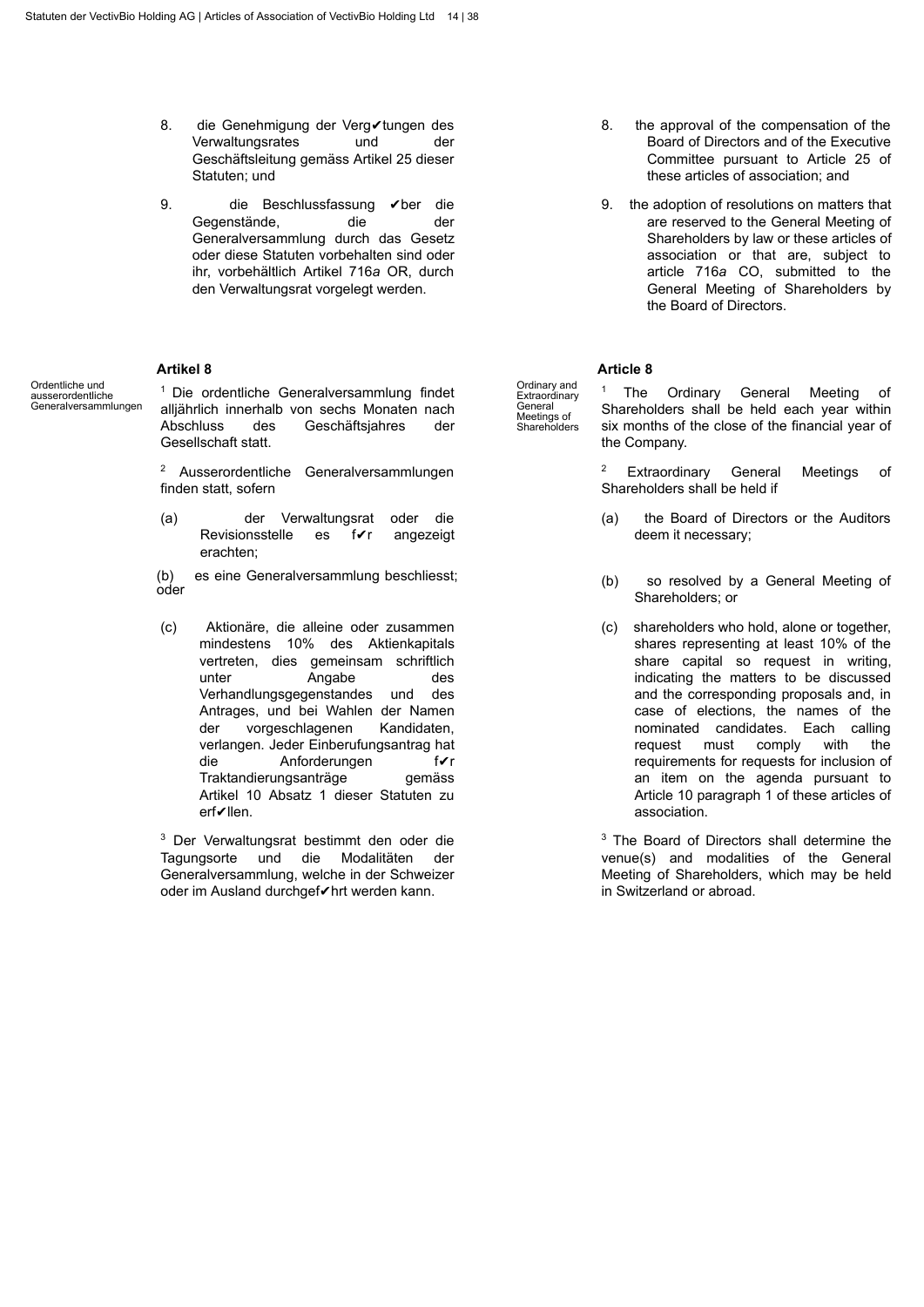<sup>4</sup> Sofern gesetzlich zulässig und die 44 4 gesetzlichen Voraussetzungen erf✔llt sind, kann der Verwaltungsrat vorsehen, dass die Generalversammlung mit elektronischen Mitteln ohne Tagungsort als virtuelle Versammlung durchgef✔hrt wird. Die Aktionäre haben keinen Anspruch auf Durchf✔hrung einer virtuellen Versammlung oder auf Aus✔bung ihrer Rechte auf elektronischem Weg, wenn sie nicht am Tagungsort anwesend oder vertreten sind.

Einberufung and <sup>1</sup> Die Generalversammlung wird durch den Motice and <sup>Notice</sup> 1 Verwaltungsrat, nötigenfalls die Revisionsstelle, mindestens 20 Kalendertage vor dem Tag der ▪ Versammlung einberufen. Das Einberufungsrecht steht auch den Liquidatoren und Vertretern der Anleihensgläubiger zu.

> <sup>2</sup> Die Einberufung zur Generalversammlung erfolgt durch einmalige Bekanntmachung im Publikationsorgan der Gesellschaft gemäss Artikel 34 dieser Statuten. Eingetragene Aktionäre können ✔berdies in der gemäss Artikel 34 dieser Statuten vorgesehen Form orientiert werden.

> $3$  Mindestens 20 Kalendertage vor der ordentlichen Generalversammlung sind der Geschäftsbericht, der Verg✔tungsbericht und die Revisionsberichte den Aktionären elektronisch zugänglich zu machen und sofern gesetzlich erforderlich am Sitz der Gesellschaft zur Einsicht der Aktionäre aufzulegen.

<sup>4</sup> To the extent permitted by law and subject to the requirements by law, the Board of Directors may provide for the General Meeting of Shareholders to be held by electronic means without a venue as a virtual meeting. Shareholders are not entitled to request that a virtual meeting is held or that they may exercise their rights by electronic means if they are neither present nor represented at the venue.

### **Artikel 9 Article 9**

Notice 1 Notice of a General Meeting of Shareholders shall be given by the Board of Directors or, if necessary, by the Auditors, at least 20 calendar days prior to the date of the meeting. Liquidators and representatives of bond-holders are also entitled to call a General Meeting of Shareholders.

> <sup>2</sup> Notice of the General Meeting of Shareholders shall be given by way of a single announcement in the official means of publication of the Company pursuant to Article 34 of these articles of association. Registered shareholders may in addition be notified in the form pursuant to Article 34 of these articles of association.

> $3$  The annual report, the compensation report and the Auditors' reports shall be made available electronically to the shareholders and, if required by law, made available for inspection by the shareholders at the registered office of the Company at least 20 calendar days prior to the Ordinary General Meeting of Shareholders.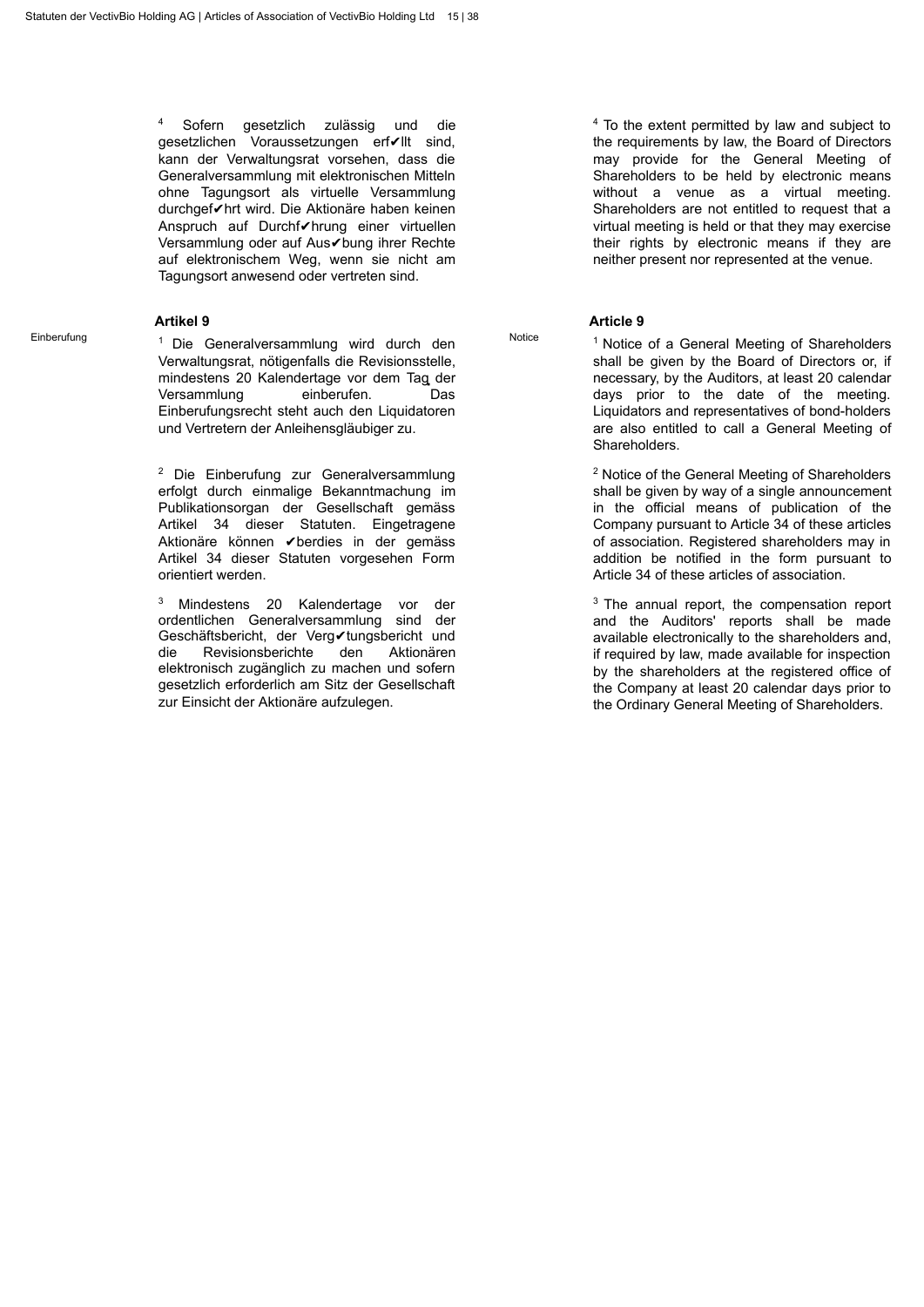<sup>4</sup> Die Einberufung muss die <sup>4</sup> Verhandlungsgegenstände sowie die Anträge des Verwaltungsrates und des oder der Aktionäre, welche die Durchf✔hrung einer Generalversammlung oder die Traktandierung eines Verhandlungsgegenstandes verlangt haben, und bei Wahlgeschäften die Namen der vorgeschlagenen Kandidaten sowie die weiteren gesetzlich erforderlichen Angaben enthalten.

<sup>1</sup> Aktionäre, die alleine oder zusammen entweder Agenda Aktien im Nennwert von mindestens CHF 1'000'000 oder in Höhe von mindestens 10% des Aktienkapitals vertreten, können die Traktandierung eines Verhandlungsgegenstandes verlangen. Die Traktandierung muss mindestens 45 Kalendertage vor der Versammlung schriftlich unter Angabe des Verhandlungsgegenstandes und der Anträge der Aktionäre anbegehrt werden. Jeder Traktandierungsantrag muss folgendes beinhalten: (i) eine kurze Beschreibung des Traktandums und die Gr√nde. weshalb dieses an der Versammlung diskutiert werden soll, (ii) die Anträge zum Traktandum, (iii) den Namen und die Adresse des beantragenden Aktionärs, wie diese im Aktienbuch erscheinen, (iv) die Anzahl der Aktien der Gesellschaft, welche dieser Aktionäre wirtschaftlich hält, (v) das Datum, an welchem der Aktionär die Aktien erworben hat, (vi) Dokumente, welche den Anspruch auf die wirtschaftliche Berechtigung belegen, (vii) die wesentlichen Interessen dieses Aktionärs in Bezug auf die Traktandierung, (viii) einer Erklärung zugunsten der Angelegenheit, und (ix) sämtliche weiteren Informationen, welche unter anwendbarem Recht und den anwendbaren Börsenregularien erforderlich sind.

<sup>4</sup> The notice shall specify the items on the agenda as well as the proposals of the Board of Directors and the shareholder(s) who requested that a General Meeting of Shareholders be held or an item be included on the agenda and, in the event of elections, the names of the proposed candidates, and otherwise include the information required by law.

# **Artikel 10 Article 10**

Agenda <sup>1</sup> Shareholders who, alone or together, either hold shares with a par value of at least CHF 1,000,000 or represent at least 10% of the share capital may request that an item be included on the agenda. Such request must be made in writing at least 45 calendar days prior to the General Meeting of Shareholders, specifying the agenda item and the proposals of the shareholders. Each request for inclusion of an item on the agenda shall include (i) a brief description of the agenda item and the reason for which it is to be discussed at the meeting; (ii) the proposals regarding the agenda item; (iii) the name and address, as they appear on the Company's share register, of the shareholder proposing such business; (iv) the number of shares of the Company which are beneficially owned by such shareholder; (v) the dates upon which the shareholder acquired such shares; (vi) documentary support for any claim of beneficial ownership; (vii) any material interest of such shareholder in including the item in the agenda; (viii) a statement in support of the matter; and (ix) all other information required under applicable law and stock exchange rules.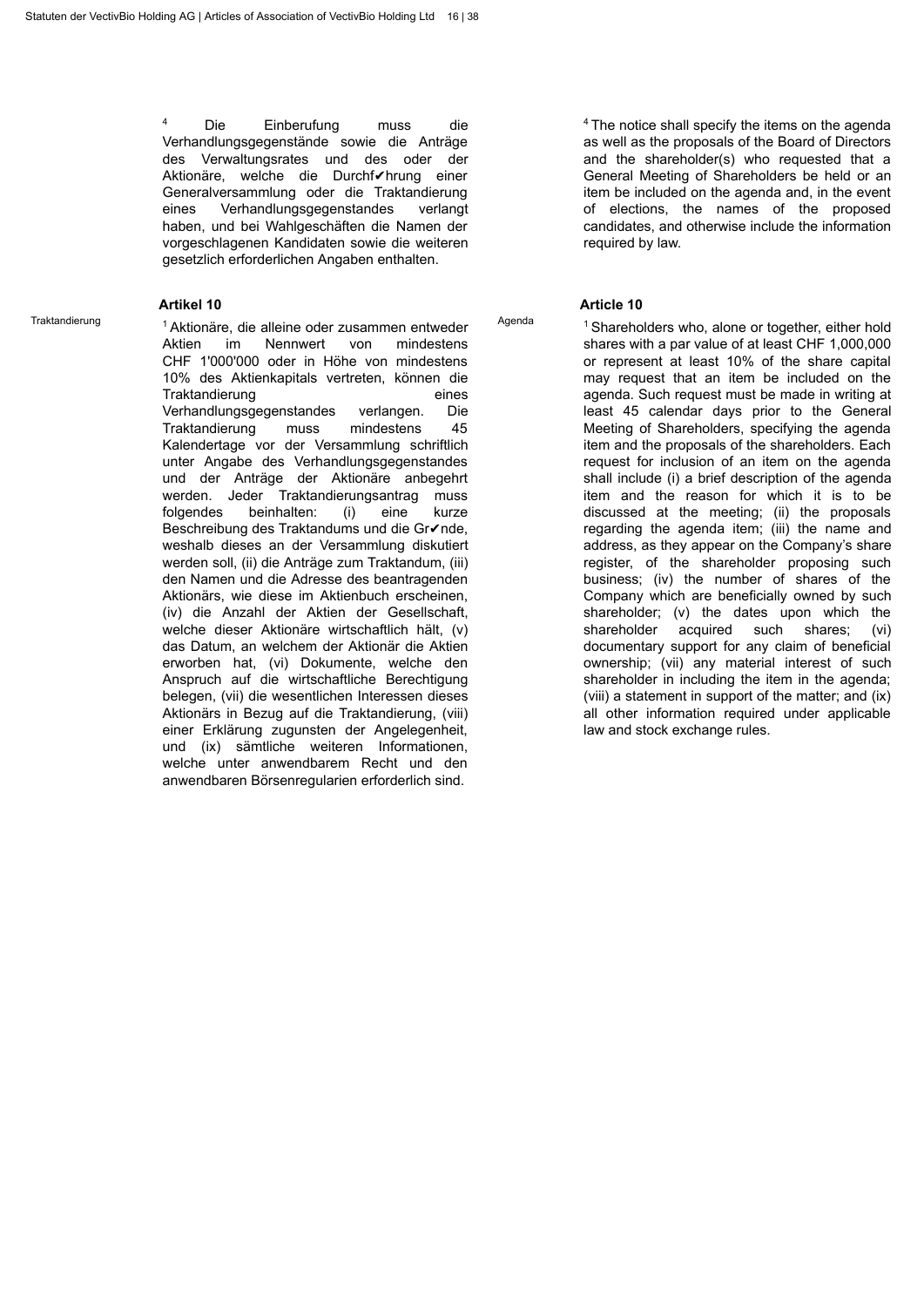<sup>2</sup> Über Anträge zu nicht gehörig angek√ndigten  $2^2$ Verhandlungsgegenständen kann die Generalversammlung keine Beschl✔sse fassen; ausgenommen sind hiervon jedoch an einer Generalversammlung gestellte Anträge auf Einberufung einer ausserordentlichen Generalversammlung oder auf Durchf✔hrung einer Sonderuntersuchung.

 $3$  Zur Stellung von Anträgen im Rahmen der Verhandlungsgegenstände und zu Verhandlungen ohne Beschlussfassung bedarf es keiner vorgängigen Ank√ndigung.

# **Artikel 11 Article 11**

Vorsitz der Generalversammlung, Stimmenzähler, Protokoll

<sup>1</sup> Der Präsident des Verwaltungsrates f√hrt den Vote Counters, 1 Vorsitz in der Generalversammlung. Bei seiner Abwesenheit f✔hrt der Vizepräsident des Verwaltungsrates, ein anderes Mitglied oder eine vom Verwaltungsrat bezeichnete Person den Vorsitz. Steht kein Mitglied des Verwaltungsrates zur Verf✔gung und hat der Verwaltungsrat keinen Vertreter bezeichnet, so wird der Vorsitzende von der Generalversammlung gewählt.

<sup>2</sup> Der Vorsitzende der Generalversammlung  $2^2$ bezeichnet einen Protokollf✔hrer und den oder die Stimmenzähler, die alle nicht Aktionäre sein m✔ssen. Das Protokoll ist vom Vorsitzenden und vom Protokollf✔hrer zu unterzeichnen.

 $3$  Der Vorsitzende der Generalversammlung hat  $3$ sämtliche Leitungsbefugnisse, die f✔r die ordnungsgemässe Durchf✔hrung der Generalversammlung nötig und angemessen sind.

**Artikel 12 Article 12**

 $2$  No resolutions may be passed at a General Meeting of Shareholders on proposals concerning agenda items for which proper notice was not given. This provision shall not apply, however, to proposals made during a General Meeting of Shareholders to convene an Extraordinary General Meeting of Shareholders or to initiate a special investigation.

 $3$  No prior notice is required to bring motions related to items already on the agenda or for the discussion of matters on which no resolution is to be taken.

Minutes

Chairperson, Vote Counters,  $1$  The Chairperson of the Board of Directors shall chair the General Meeting of Shareholders. In his or her absence, the Vice-Chairperson of the Board of Directors, another member or a person designated by the Board of Directors shall chair the General Meeting of Shareholders. If no member of the Board of Directors is available and no other person has been designated by the Board of Directors, the acting chair shall be elected by the General Meeting of Shareholders.

> $2$  The acting chair of the General Meeting of Shareholders shall appoint the secretary and the vote counter(s), none of whom need be shareholders. The minutes shall be signed by the acting chair of the General Meeting of Shareholders and the secretary.

> $3$  The acting chair of the General Meeting of Shareholders shall have all powers and authority necessary and appropriate to ensure the orderly conduct of the General Meeting of Shareholders.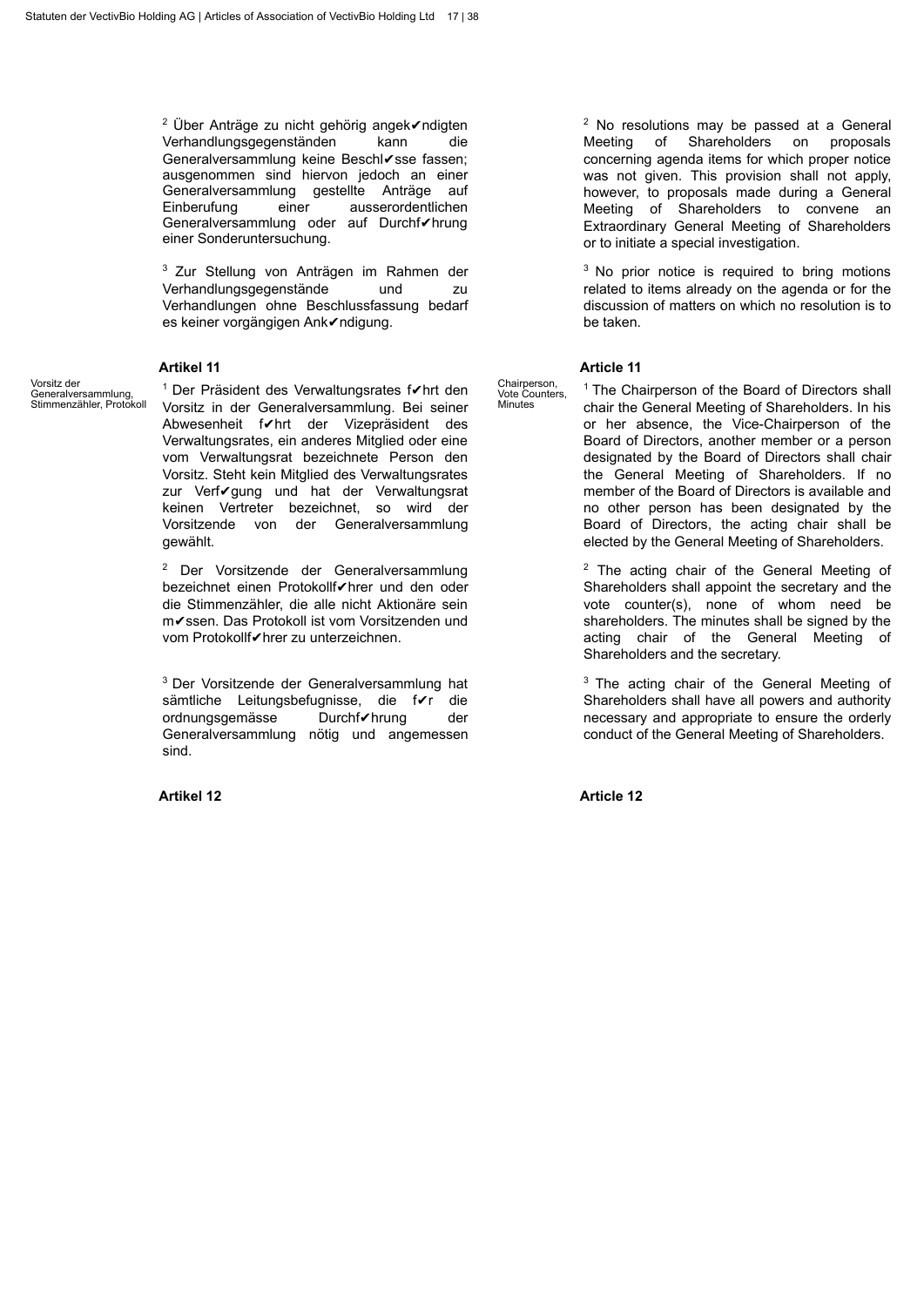Stimmrecht, Vertretung 1 Vorbehältlich Absatz 2 dieses Artikels 12 Voting Rights, 1 berechtigt jede Aktie zu einer Stimme. Das Stimmrecht untersteht den Bedingungen von Artikel 5 und 6 dieser Statuten.

> <sup>2</sup> Kein Aktionär kann direkt oder indirekt f $\sqrt{r}$ eigene oder vertretene Aktien Stimmrechte aus✔ben, welche 18% des im Handelsregister eingetragenen Aktienkapitals **/**berschreiten.<br>Juristische Personen und Juristische Personen und Personengesellschaften oder andere Personenzusammenschl✔sse oder Gesamthandverhältnisse, die untereinander kapital- oder stimmenmässig, durch einheitliche Leitung oder auf andere Weise verbunden sind, sowie nat✔rliche oder juristische Personen oder Personengesellschaften, die in gemeinsamer Absprache handeln oder anderweitig koordiniert vorgehen, gelten als eine Person. Der Verwaltungsrat kann aus berechtigten Gr✔nden mit einer Mehrheit von zwei Dritteln sämtlicher Mitglieder beschliessen, im Sinne einer Stimmrechtsbeschränkung nicht anzuwenden. Die Stimmrechtsbeschränkung gemäss diesem Absatz findet keine Anwendung auf die Aus✔bung des Stimmrechts durch Aktionäre bzw. deren Bevollmächtigte, soweit deren Aktien gemäss Artikel 5 Absatz 2, 4 oder 6 dieser Statuten rechtmässig mit Stimmrecht ins Aktienbuch eingetragen sind und sie diese Bestimmungen nach wie vor einhalten.

> <sup>3</sup> Der Verwaltungsrat erlässt die  $3$ Verfahrensvorschriften ✔ber die Teilnahme und Vertretung an der Generalversammlung und regelt die Form und Anforderungen an Vollmachten und Weisungen. Ein Aktionär kann sich an der Generalversammlung nur durch den unabhängigen Stimmrechtsvertreter, seinen gesetzlichen Vertreter oder mittels Vollmacht durch einen anderen Vertreter seiner Wahl vertreten lassen. Alle von einem Aktionär gehaltenen Aktien können nur von einer Person vertreten werden.

Voting Rights,

<sup>1</sup> Subject to paragraph 2 of this Article 12, each share shall convey the right to one vote. The voting rights are subject to the conditions of Articles 5 and 6 of these articles of association.

<sup>2</sup> No shareholder may exercise, directly or indirectly, voting rights with respect to own or represented shares in excess of 18% of the share capital registered in the commercial register. Legal entities and partnerships or other groups of persons or joint owners who are interrelated to one another through capital ownership, voting rights, uniform management or are otherwise linked as well as individuals or legal entities and partnerships who act in concert or otherwise act in a coordinated manner shall be treated as one single person. The Board of Directors may resolve not to apply this voting rights limitation by way of exception for justified reasons with the majority vote of two thirds of all its members. The voting rights limitation set forth in this paragraph shall not apply to the exercise of voting rights by shareholders or their proxies to the extent that their shares are validly registered with voting rights in the share register pursuant to paragraphs 2, 4 or 6 of Article 5 of these articles of association and they are still in compliance with these provisions.

 $3$  The Board of Directors shall issue the rules regarding the participation in and representation at the General Meeting of Shareholders and determine the form and requirements as to proxies and instructions. A shareholder may only be represented at the General Meeting of Shareholders by the independent proxy, its legal representative or, by means of a proxy, by any other representative of its choice. All shares held by a shareholder may only be represented by one person.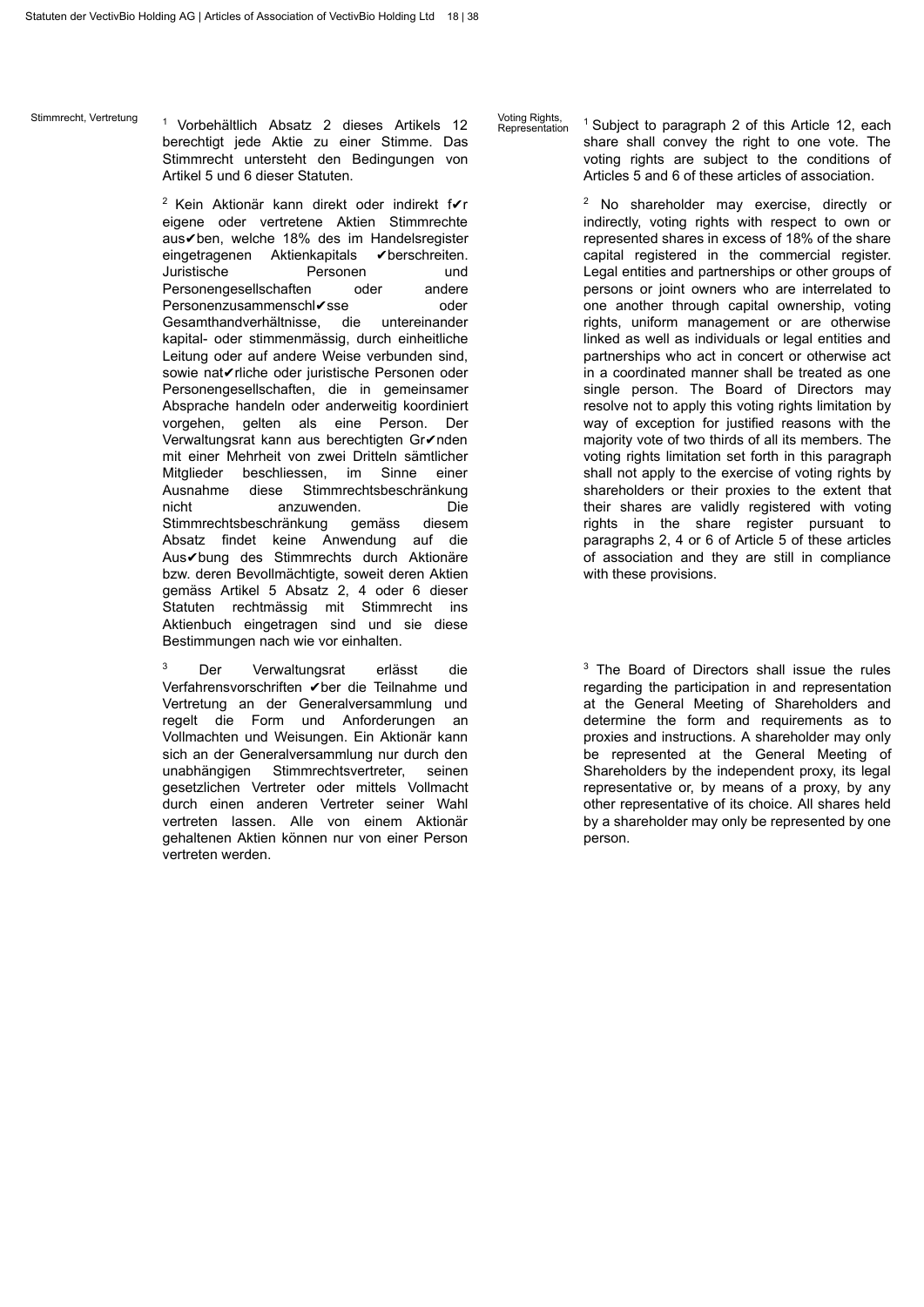<sup>4</sup> Die Generalversammlung wählt den 44 unabhängigen Stimmrechtsvertreter f✔r eine Amtsdauer bis zum Abschluss der nächsten ordentlichen Generalversammlung. Wiederwahl ist möglich.

<sup>5</sup> Hat die Gesellschaft keinen unabhängigen Stimmrechtsvertreter, wird dieser f✔r die nächste Generalversammlung vom Verwaltungsrat bezeichnet.

Beschl√sse, Wahlen 1 Die Generalversammlung beschliesst und Besolutions, 1 wählt mit der absoluten Mehrheit der vertretenen Aktienstimmen, soweit es das Gesetz oder diese Statuten nicht anders bestimmen.

> $2$  Ein Beschluss der Generalversammlung, der  $2$ mindestens zwei Drittel der vertretenen Stimmen und die absolute Mehrheit der vertretenen Aktiennennwerte auf sich vereinigt, ist erforderlich f✔r:

- 1. die Änderung des Gesellschaftszweckes; 1. the amendment of the purpose of the
- 
- 3. die Beschränkung der Übertragbarkeit von Namenaktien und die Aufhebung einer solchen Beschränkung;
- 4. eine genehmigte oder eine bedingte Kapitalerhöhung;
- 5. die Kapitalerhöhung aus Eigenkapital, gegen Sacheinlage oder zwecks Sach✔bernahme und die Gewährung von besonderen Vorteilen;
- 6. die Einschränkung oder Aufhebung des Bezugsrechtes;
- 7. die Verlegung des Sitzes der Gesellschaft; 7. the relocation of the registered office of the
- 8. die Auflösung der Gesellschaft; 8. the dissolution of the Company;

<sup>4</sup> The General Meeting of Shareholders shall elect the independent proxy for a term of office until completion of the next Ordinary General Meeting of Shareholders. Re-election is possible.

 $5$  If the Company does not have an independent proxy, the Board of Directors shall appoint the independent proxy for the next General Meeting of Shareholders.

# **Artikel 13 Article 13**

Resolutions,<br>Elections

 $1$  The General Meeting of Shareholders shall pass its resolutions and decide its elections by the absolute majority of the votes represented allocated to the shares, unless required otherwise by law or these articles of association.

 $2$  Two thirds of the votes represented and the absolute majority of the par value of shares represented shall be required for the General Meeting of Shareholders to adopt resolutions on the following matters:

- Company;
- 2. die Einf✔hrung von Stimmrechtsaktien; 2. the creation of shares with privileged voting rights;
	- 3. the restriction on the transferability of registered shares and the cancelation of such a restriction;
	- 4. an authorized or conditional increase in share capital;
	- 5. an increase in share capital through the conversion of equity surplus, against contributions in kind or for purposes of an acquisition of assets, or the granting of special benefits;
	- 6. the limitation or withdrawal of pre-emptive rights;
	- Company;
	-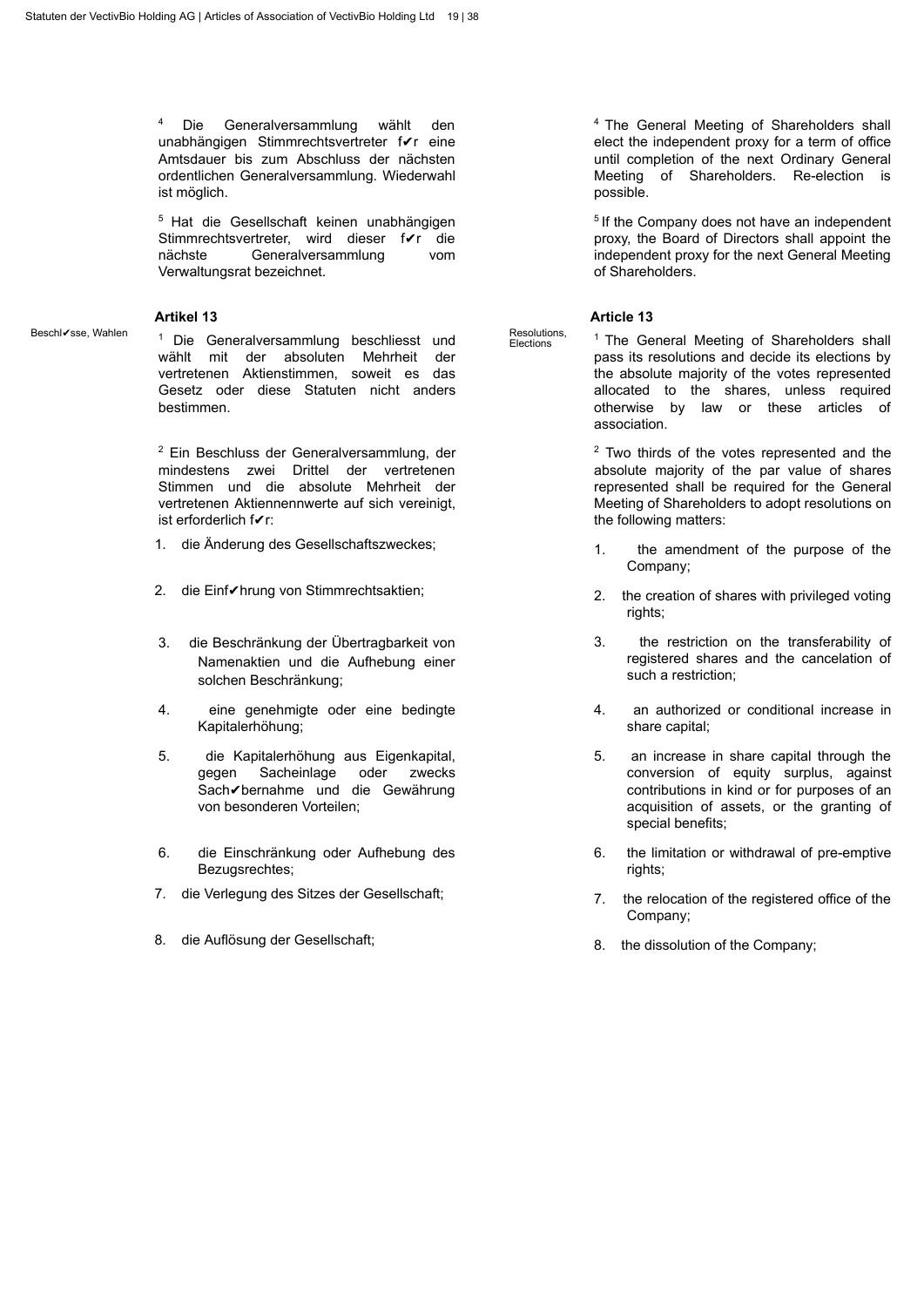- 9. die Abberufung von einem Mitglied oder des Präsidenten Verwaltungsrates oder einem Mitglied des Verg✔tungsausschusses vor dem Ende seiner oder ihrer Amtszeit;
- 10. jeder andere Gegenstand, f✔r den das Gesetz eine solche Mehrheit verlangt; und
- 11. die Änderung oder Aufhebung von folgenden Statutenbestimmungen, davon ausgenommen sind redaktionelle Änderungen, die den Inhalt nicht tatsächlich ändern:
	- (i) Artikel 5 Absatz 2–6;
	- (ii) Artikel 12 Absatz 2;
	- (iii) Artikel 13 Absatz 2 Ziffern 3, 9 und 11;
	- (iii) Artikel 14; und
	- (iv) Artikel 17.

 $3$  Die Abstimmungen und Wahlen erfolgen offen,  $3$ es sei denn, dass der Vorsitzende der Generalversammlung eine schriftliche oder elektronische Abstimmung respektive Wahl anordnet. Der Vorsitzende der Generalversammlung kann eine Abstimmung oder Wahl jederzeit wiederholen lassen, sofern nach seiner Meinung Zweifel am Abstimmungsergebnis bestehen; in diesem Fall gilt die vorausgegangene Abstimmung oder Wahl als nicht geschehen.

**Artikel 14 Article 14**

Anzahl Verwaltungsräte Der Verwaltungsrat besteht aus mindestens drei und höchstens neun Mitgliedern.

# **Artikel 15 Article 15**

- 9. the dismissal of any member of the Board of Directors, of its Chairperson or of any member of the Compensation Committee before the end of his or her term of office;
- 10. any other matter for which the law requires such majority; and
- 11. the amendment or repeal of the following provisions of these articles of association, with the exception of editorial amendments that do not effectively change their content:
	- (i) Article 5 paragraphs 2–6;
	- (ii) Article 12 paragraph 2;
	- (iii) Article 13 paragraph 2 nos. 3¸ 9 and 11;
	- (iv) Article 14; and
	- (iv) Article 17.

 $3$  Resolutions and elections shall be decided by open ballot, unless the acting chair of the General Meeting of Shareholders resolves that a secret ballot be held or that it be voted by electronic means. The acting chair of the General Meeting of Shareholders may at any time order that a resolution or election be repeated if he or she considers the vote to be in doubt. The resolution or election previously held shall then be deemed not to have taken place.

# **B. Der Verwaltungsrat B. The Board of Directors**

Number of<br>Directors

The Board of Directors shall consist of not less than three and no more than nine members.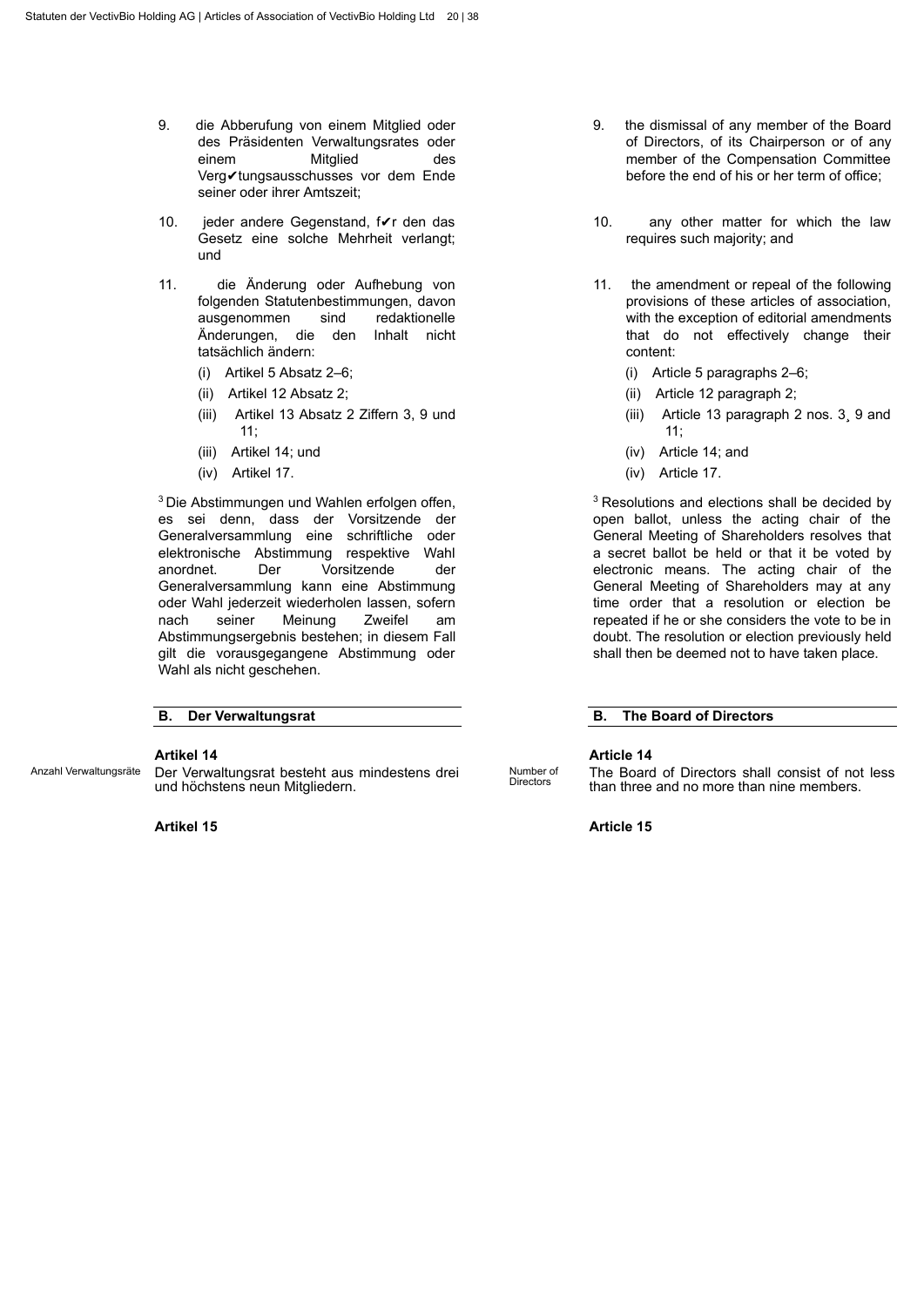Wahl und Amtsdauer and Die Generalversammlung wählt die Mitglieder and Election and and the Coffice of Term of Office des Verwaltungsrates und den Präsidenten des Verwaltungsrates einzeln f✔r eine Amtsdauer bis zum Abschluss der nächsten ordentlichen Generalversammlung. Wiederwahl ist möglich.

> $2$  Ist das Präsidium des Verwaltungsrates vakant,  $2$ bezeichnet der Verwaltungsrat bis zum Abschluss der nächsten ordentlichen Generalversammlung aus seiner Mitte einen Präsidenten.

Organisation des

Viganisauon des anderes and i Vorbehältlich der Wahl des Präsidenten und der Eine Board of der ander the Board Mitglieder des Verg✔tungsausschusses durch die Generalversammlung konstituiert sich der Verwaltungsrat selbst. Der Verwaltungsrat kann einen oder mehrere Vizepräsidenten wählen.

> $2$  Der Verwaltungsrat ordnet im Übrigen und  $2$ vorbehältlich dieser Statuten seine Organisation und Beschlussfassung durch ein Organisationsreglement.

**Artikel 17 Article 17**

Election and<br>Term of Office

the Board of Directors

 $1$  The General Meeting of Shareholders shall elect the members of the Board of Directors and the Chairperson of the Board of Directors individually and for a term of office until the completion of the next Ordinary General Meeting of Shareholders. Re-election is possible.

 $2$  If the office of the Chairperson of the Board of Directors is vacant, the Board of Directors shall appoint a new Chairperson from among its members for a term of office extending until completion of the next Ordinary General Meeting of Shareholders.

# **Artikel 16 Article 16**

Organization of <sup>1</sup> Except for the election of the Chairperson of the Board of Directors and the members of the Compensation Committee by the General Meeting of Shareholders, the Board of Directors shall constitute itself. The Board of Directors may elect one or several Vice-Chairpersons.

> <sup>2</sup> Subject to these articles of association, the Board of Directors shall regulate its organization and the adoption of resolutions in the organizational regulations.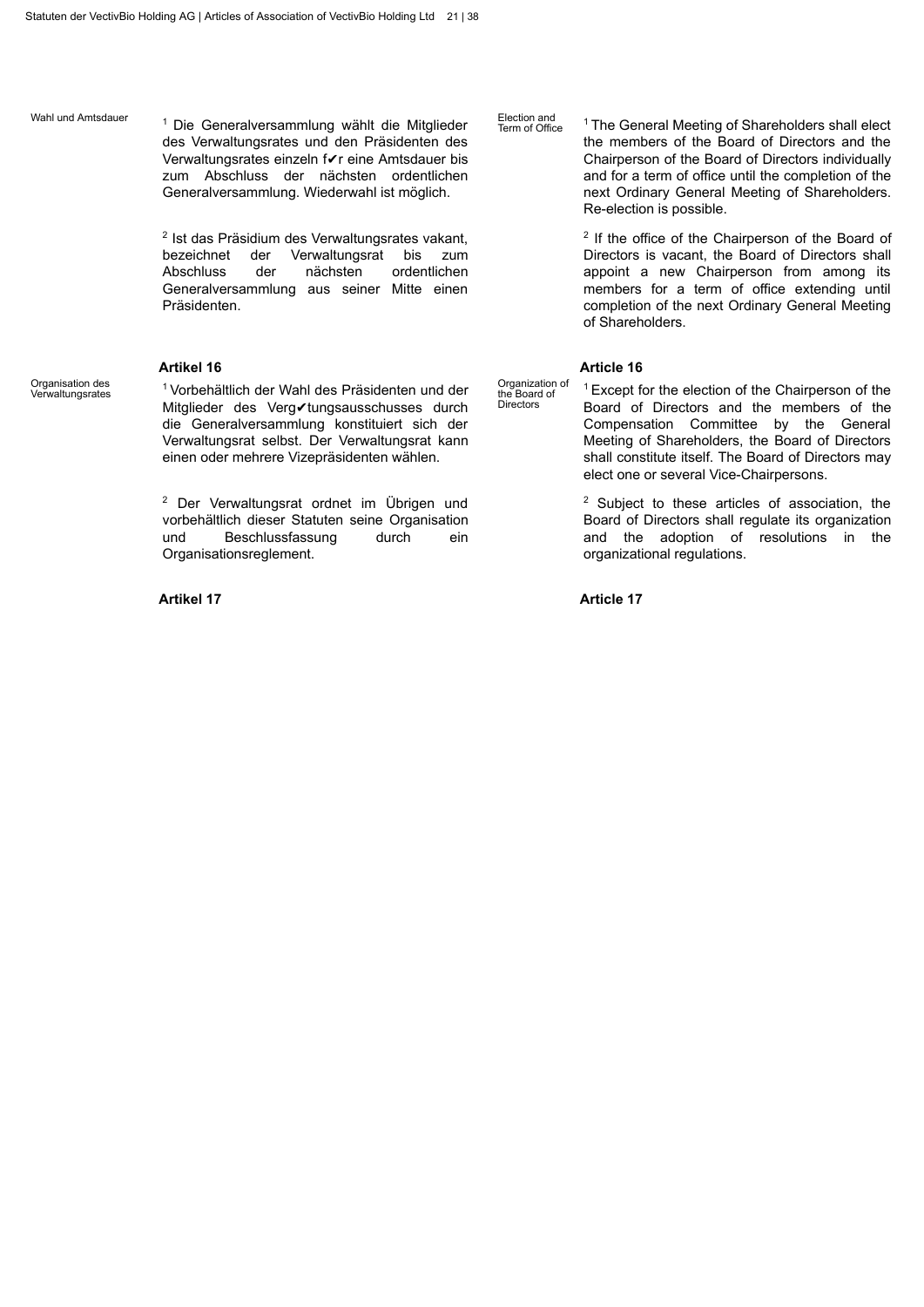Ersatz der Auslagen,<br>Schadloshaltung

# Schadloshaltung **Die Mitglieder des Verwaltungsrates haben 1 1 Anspruch auf Ersatz sämtlicher ihrer im Interesse der Gesellschaft aufgewendeten Auslagen.**

<sup>2</sup> Soweit nicht von einer Versicherungsdeckung metallisierte and the search of the search of the search of the search of the search of the search of the search of the search of the search of the search of the search of th erfasst oder durch Dritte bezahlt, hält die Gesellschaft soweit gesetzlich zulässig aktuelle und ehemalige Mitglieder des Verwaltungsrates und der Geschäftsleitung sowie deren Erben, Konkurs- oder Nachlassmassen aus Gesellschaftsmitteln f✔r Schäden, Verluste, Kosten, Geb✔hren und Aufwendungen aus drohenden, hängigen oder abgeschlossenen Klagen, Verfahren oder Untersuchungen zivil-, straf- oder verwaltungsrechtlicher oder anderer Natur schadlos, welche ihnen oder ihren Erben, Konkurs- oder Nachlassmassen entstehen aufgrund von tatsächlichen oder behaupteten Handlungen, Zustimmungen oder Unterlassungen im Zusammenhang mit der Aus✔bung ihrer Organpflichten oder behaupteten Organpflichten als Mitglied des Verwaltungsrates oder der Geschäftsleitung oder aufgrund der Tatsache, dass sie Mitglied des Verwaltungsrates oder der Geschäftsleitung der Gesellschaft sind oder waren, oder während ihrer Tätigkeit als Mitglied des Verwaltungsrates oder der Geschäftsleitung der Gesellschaft Mitglied des Verwaltungsrates oder der Geschäftsleitung,<br>Arbeitnehmer oder Agent einer der Arbeitnehmer oder Agent einer der Konzerngesellschaften der Gesellschaft sind oder waren oder auf Aufforderung der Gesellschaft Mitglied des Verwaltungsrates oder der Geschäftsleitung, Arbeitnehmer oder Agent eines anderen Unternehmens, einer anderen Gesellschaft, einer nicht-rechtsfähigen Personengesellschaft oder eines Trusts sind oder waren. Diese Pflicht zur Schadloshaltung besteht nicht, soweit in einem endg✔ltigen, nicht weiterziehbaren Entscheid eines zuständigen Gerichts bzw. einer zuständigen Verwaltungsbehörde entschieden worden ist, dass eine der genannten Personen ihre Organpflichten als Mitglied des Verwaltungsrates oder der Geschäftsleitung absichtlich oder grobfahrlässig verletzt hat.

Reimbursement of Expenses, **Indemnification** 

# **The members of the Board of Directors shall be entitled to the reimbursement of all expenses incurred in the interest of the Company.**

 $2$  To the extent not included in insurance coverage or paid by third parties, the Company shall indemnify and hold harmless, to the extent permitted by law, the existing and former members of the Board of Directors and the Executive Committee, and their heirs, executors and administrators, out of the assets of the Company from and against all threatened, pending or completed actions, suits or proceedings – whether civil, criminal, administrative or investigative – and all losses, damages, charges, costs and expenses which they or any of them, their heirs, executors or administrators, shall or may incur or sustain by or by reason of any actual or alleged acts, consents or omissions in connection with the execution of their statutory duty or alleged statutory duty as a member of the Board of Directors or the Executive Committee, or by reason of the fact that he or she is or was a member of the Board of Directors or the Executive Committee of the Company, or while serving as a member of the Board of Directors or the Executive Committee of the Company is or was serving as a director, member of the executive management, employee or agent of any of the Company's group companies or at the request of the Company as a director, member of the executive management, employee or agent of another corporation, partnership, joint venture, trust or other enterprise; provided, however, that this indemnity shall not extend to any matter in which any of said persons is found, in a final judgment or decree of a court or governmental or administrative authority of competent jurisdiction not subject to appeal, to have committed an intentional or grossly negligent breach of his or her statutory duties as a member of the Board of Directors or Executive Committee.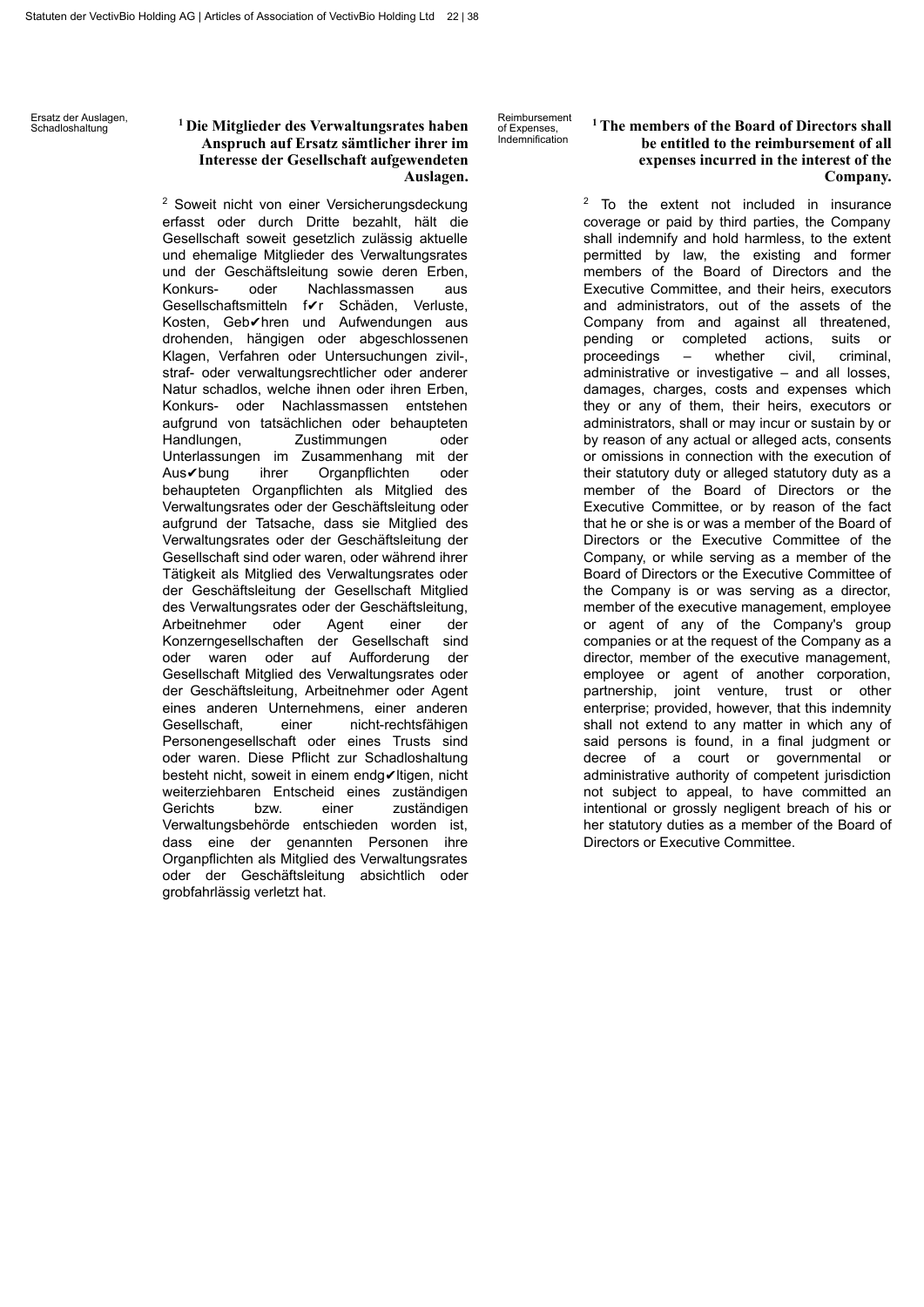$3$  Ohne den vorangehenden Absatz 2 dieses Artikels 17 einzuschränken, bevorschusst die Gesellschaft aktuellen oder ehemaligen Mitgliedern des Verwaltungsrates und der Geschäftsleitung Gerichts- und Anwaltskosten, soweit diese nicht von einer Versicherungsdeckung erfasst oder durch Dritte bevorschusst werden. Die Gesellschaft kann solche Vorsch✔sse zur✔ckfordern, wenn ein zuständiges Gericht oder eine zuständige Verwaltungsbehörde in einem endg✔ltigen, nicht weiterziehbaren Urteil bzw. Entscheid zum Schluss kommt, dass eine der genannten Personen ihre Organpflichten als Mitglied des Verwaltungsrates oder der Geschäftsleitung absichtlich oder grobfahrlässig verletzt hat.

# **Artikel 18 Article 18**

Einberufung, Beschlussfassung, Protokoll

<sup>1</sup> Sitzungen des Verwaltungsrates werden vom Meetings. Präsidenten oder im Falle seiner Verhinderung vom Vizepräsidenten oder einem anderen Mitglied des Verwaltungsrates einberufen, so oft dies als notwendig erscheint oder wenn ein Mitglied es schriftlich oder per E-Mail oder in einer anderen elektronischen Form unter Angabe der Gr✔nde verlangt.

 $2^2$  Sofern das vom Verwaltungsrat erlassene  $2^2$ Organisationsreglement oder ein Beschluss des Verwaltungsrates unter Einhaltung des anwendbaren Präsenzquorums nichts Anderes festlegt, ist zur Beschlussfähigkeit des Verwaltungsrates die Anwesenheit der Mehrheit seiner Mitglieder erforderlich. Kein Präsenzquorum ist erforderlich f✔r die Anpassungs- und Feststellungsbeschl✔sse des Verwaltungsrates im Zusammenhang mit Kapitalerhöhungen.

<sup>3</sup> Without limiting the foregoing paragraph 2 of this Article 17, to the extent not included in insurance coverage or advanced by third parties, the Company shall advance court costs and attorneys' fees to the existing and former members of the Board of Directors and Executive Committee. The Company may however recover such advanced costs if any of said persons is found, in a final judgment or decree of a court or governmental or administrative authority of competent jurisdiction not subject to appeal, to have committed an intentional or grossly negligent breach of his or her statutory duties as a member of the Board of Directors or Executive **Committee.** 

Convening of Meetings, Resolutions, Minutes

 $1$  The Board of Directors shall meet at the invitation of its Chairperson or, failing him, of the Vice-Chairperson or of another member of the Board of Directors as often as the business of the Company requires or if a member requests it in writing or via e-mail or in another electronic form, indicating the reasons.

Unless the organizational regulations adopted by the Board of Directors or a resolution taken by the Board of Directors with the applicable attendance quorum provide otherwise, the Board of Directors shall only have a quorum if the majority of the members of the Board of Directors is present. No attendance quorum shall be required for resolutions of the Board of Directors providing for the amendment and ascertainment of a capital increase.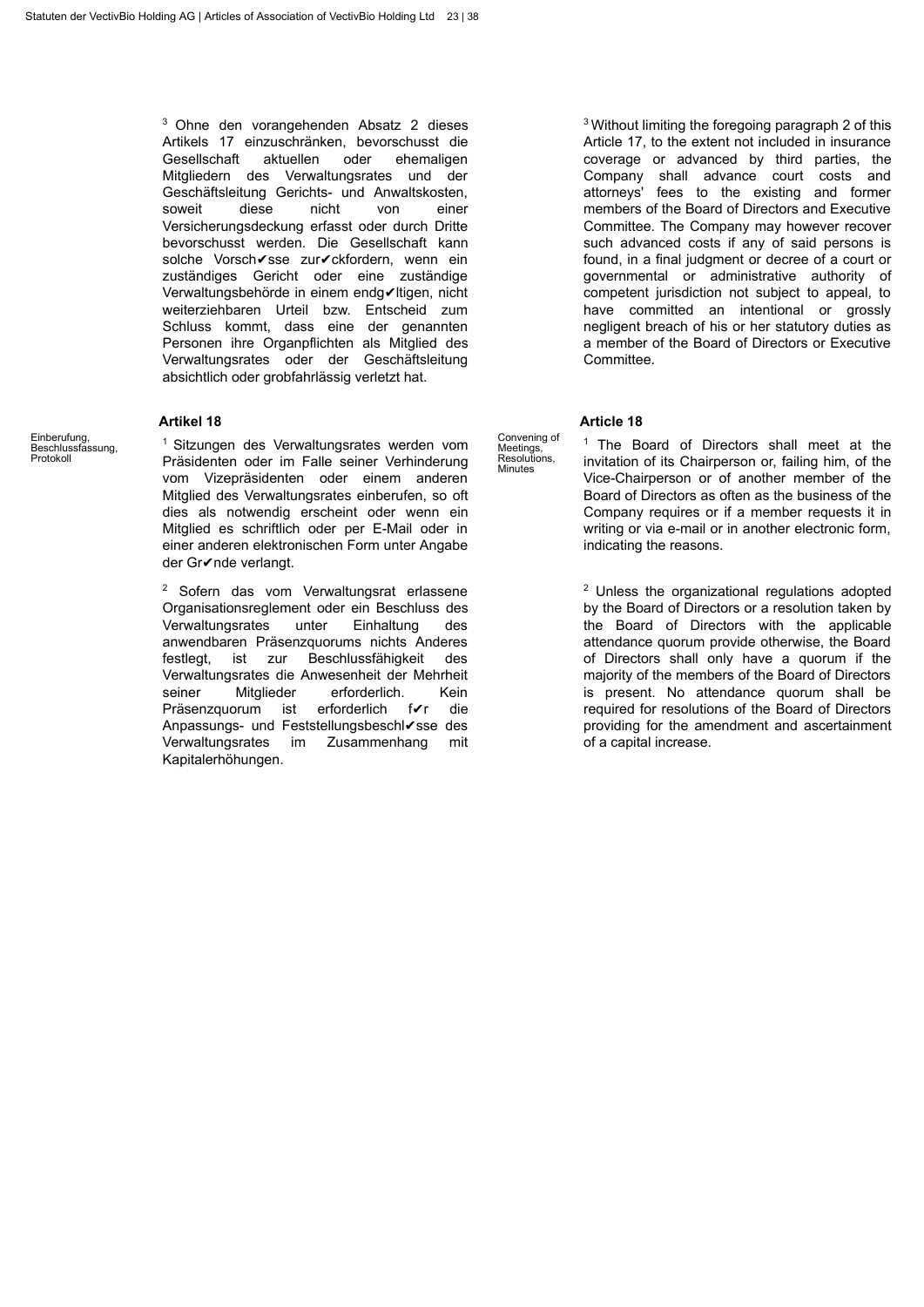$3$  Sofern das vom Verwaltungsrat erlassene Organisationsreglement nichts Anderes festlegt, fasst der Verwaltungsrat seine Beschl✔sse mit der Mehrheit der abgegebenen Stimmen. Bei Stimmengleichheit hat der Vorsitzende keinen Stichentscheid.

<sup>4</sup> Die Beschl✔sse sind in einem Protokoll 44 festzuhalten, das vom Vorsitzenden und dem Sekretär zu unterzeichnen ist.

 $5$  Beschl $\checkmark$ sse können auch auf schriftlichem Weg oder durch Zustimmung per E-Mail oder in einer anderen elektronischen Form gefasst werden, sofern nicht ein Mitglied m✔ndliche Beratung verlangt.

Befugnisse des<br>Verwaltungsrates

belughisse des and the Der Verwaltungsrat kann in allen Board of the 1 Angelegenheiten Beschluss fassen, die nicht nach Gesetz, diesen Statuten oder einem Reglement einem anderen Organ der Gesellschaft ✔bertragen sind.

> $2$  Er hat folgende un $\checkmark$ bertragbare und  $2$ unentziehbare Aufgaben:

- 1. die Oberleitung der Gesellschaft und die Erteilung der nötigen Weisungen;
- 2. die Festlegung der Organisation der Gesellschaft;
- 3. die Ausgestaltung des Rechnungswesens, der Finanzkontrolle und der Finanzplanung;
- 4. die Ernennung und Abberufung der mit der Geschäftsf✔hrung und der Vertretung der Gesellschaft betrauten Personen und die Regelung der Zeichnungsberechtigung;
- 5. die Oberaufsicht ✔ber die mit der Geschäftsf✔hrung betrauten Personen, namentlich im Hinblick auf die Befolgung der Gesetze, dieser Statuten, der Reglemente und Weisungen;
- 6. die Erstellung des Geschäftsberichtes und des Verg✔tungsberichtes;

<sup>3</sup> Unless the organizational regulations adopted by the Board of Directors provide otherwise, the Board of Directors shall adopt its resolutions by a majority of votes cast. In the case of a tie, the acting chair shall have no casting vote.

<sup>4</sup> The decisions of the Board of Directors shall be recorded in minutes to be signed by the acting chair and the secretary.

 $5$  Resolutions may also be adopted by way of written consent or by approval via e-mail or in another electronic form, unless a member requests discussion thereof.

### **Artikel 19 Article 19**

Powers of the Board of Directors

<sup>1</sup> The Board of Directors may pass resolutions with respect to all matters which are not delegated to another corporate body of the Company by law, by these articles of association or by regulations.

 $2$  It shall have the following non-transferable and inalienable duties:

- 1. the ultimate management of the Company and the issuance of necessary instructions;
- 2. the determination of the organization of the Company;
- 3. the structuring of the accounting system, of the financial controls and of the financial planning;
- 4. the appointment and dismissal of the persons entrusted with management and representation of the Company, and issuance of rules on the signature authority;
- 5. the ultimate supervision of the persons entrusted with management, in particular in view of compliance with the law, these articles of association, regulations and directives;
- 6. the preparation of the annual report and the compensation report;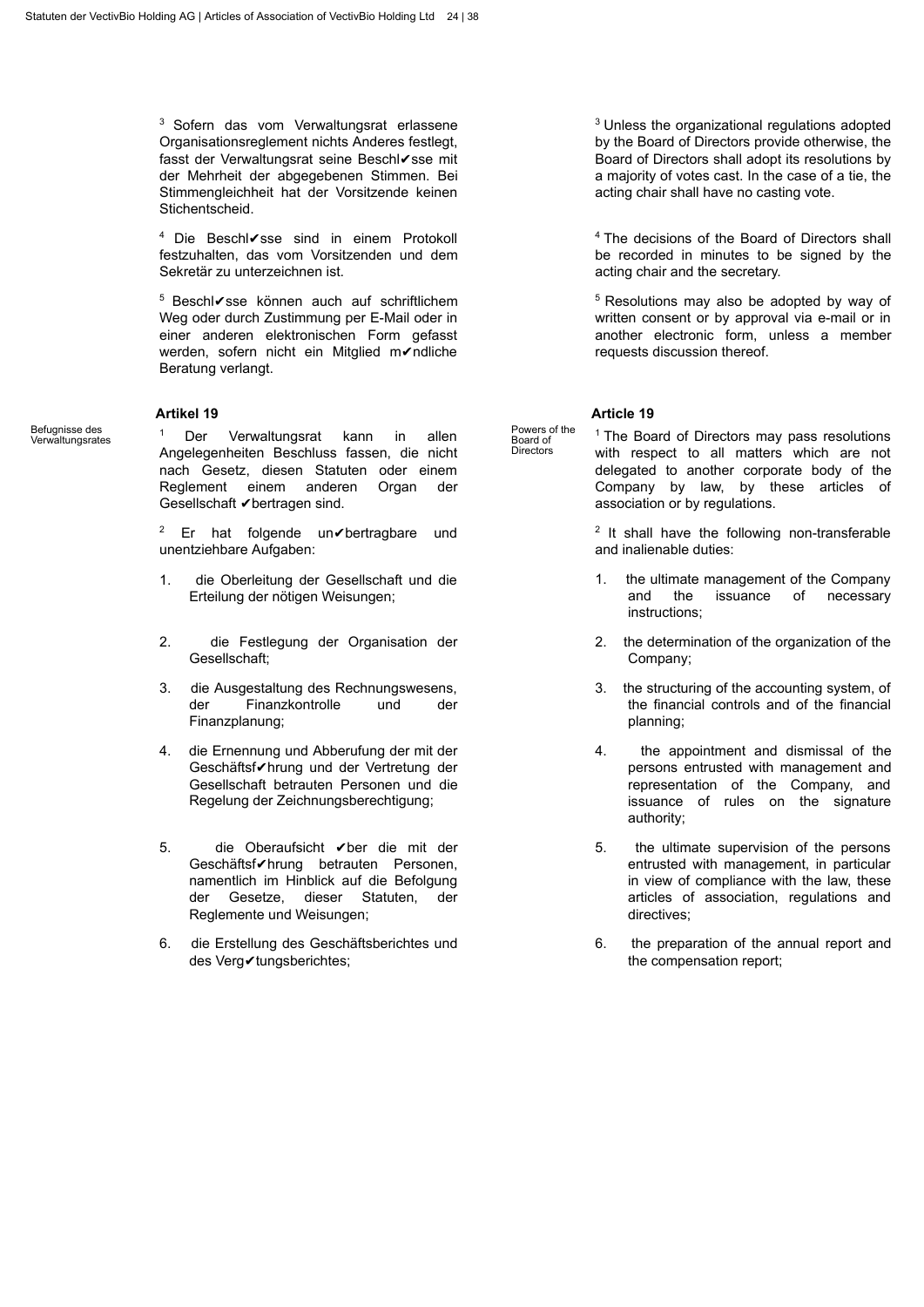- 7. die Vorbereitung der Generalversammlung und die Ausf✔hrung ihrer Beschl✔sse;
- 8. die Beschlussfassung √ber die Erhöhung des Aktienkapitals, soweit dies in der Kompetenz des Verwaltungsrates liegt, die Feststellung von Kapitalerhöhungen, die Erstellung des Kapitalerhöhungsberichts und die Vornahme der entsprechenden Statutenänderungen (einschliesslich Löschungen);
- 9. die gemäss Fusionsgesetz<br>un∡bertragbaren und unentziehbaren  $un$  $\blacktriangleright$ bertragbaren und Aufgaben und Befugnisse des Verwaltungsrates;
- 10. die Einreichung eines Gesuchs um Nachlassstundung und die Benachrichtigung des Gerichts im Falle der Überschuldung;
- 11. andere durch Gesetz oder diese Statuten dem Verwaltungsrat vorbehaltene Aufgaben und Befugnisse.

 $3$  Im Übrigen kann der Verwaltungsrat die  $3$ Geschäftsf✔hrung sowie die Vertretung der Gesellschaft im Rahmen dieser Statuten und der gesetzlichen Bestimmungen durch Erlass eines Organisationsreglements ganz oder teilweise an einzelne oder mehrere seiner Mitglieder oder an Dritte ✔bertragen.

### **Artikel 20 Article 20**

Anzahl Mitglieder Der Verg✔tungsausschuss besteht aus mindestens drei Mitgliedern des Verwaltungsrates.

# **Artikel 21 Article 21**

- 7. the preparation of the General Meeting of Shareholders and the implementation of its resolutions;
- 8. the adoption of resolutions on the increase of the share capital to the extent that such power is vested in the Board of Directors, the ascertainment of capital increases, the preparation of the report on the capital increase, and the respective amendments of the articles of association (including deletions);
- 9. the non-transferable and inalienable powers and duties of the Board of Directors pursuant to the Swiss Merger Act;
- 10. the submission of an application for debtrestructuring moratorium and the notification of the court if liabilities exceed assets;
- 11. other powers and duties reserved to the Board of Directors by law or these articles of association.

 $3$  In all other respects, the Board of Directors may delegate in whole or in part the management and the representation of the Company within the framework set forth by these articles of association and the law to one or several of its members or to third parties by means of organizational regulations.

# **C. Der Verg**✔**tungsausschuss C. The Compensation Committee**

Number of<br>Members

The Compensation Committee shall consist of no less than three members of the Board of **Directors**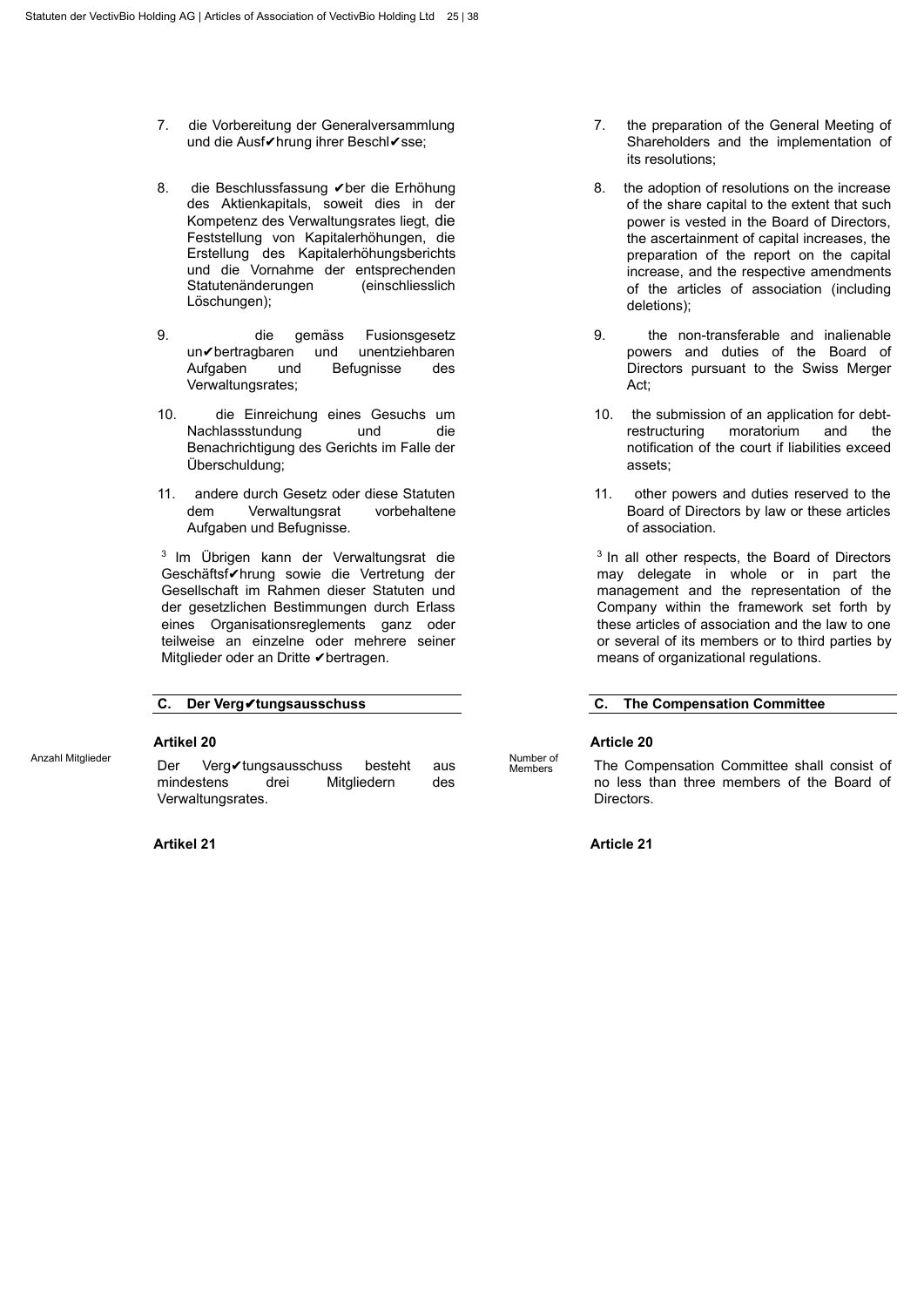Wahl und Amtsdauer and Die Generalversammlung wählt die Mitglieder and Election and and the Coffice of Term of Office des Verg✔tungsausschusses einzeln f✔r eine Amtsdauer bis zum Abschluss der nächsten ordentlichen Generalversammlung. Wiederwahl ist möglich.

> $2^2$  Scheiden ein oder mehrere Mitglieder aus oder ist der Verg✔tungsausschuss nicht vollständig besetzt, kann der Verwaltungsrat bis zum Abschluss der nächsten ordentlichen Generalversammlung aus seiner Mitte Mitglieder bezeichnen.

Organisation des<br>Verg✔tungsausschusses

Viganisauon des antisens in Der Verg√tungsausschuss konstituiert sich Diganizauon of 1 selbst. Sofern das vom Verwaltungsrat erlassene Organisationsreglement oder ein Beschluss des Verwaltungsrates unter Einhaltung des anwendbaren Präsenzquorums nichts Anderes festlegt, bezeichnet der Verwaltungsrat aus der Mitte des Verg✔tungsausschusses einen Vorsitzenden.

> $2$  Im Übrigen erlässt der Verwaltungsrat ein  $2$ Reglement ✔ber die Organisation und Beschlussfassung des Verg✔tungsausschusses.

Aufgaben und<br>Zuständigkeiten

Auigaben und am der Verg√tungsausschuss unterst√tzt den Duiles and 1988 in 1988 and 1988 and 1988 and 1988 and Verwaltungsrat bei der Festsetzung und Überpr✔fung der Verg✔tungspolitik und richtlinien sowie bei der Vorbereitung der Anträge zuhanden der Generalversammlung betreffend die Verg✔tung des Verwaltungsrates und der Geschäftsleitung. Er kann dem Verwaltungsrat Vorschläge zu weiteren Verg✔tungsfragen unterbreiten.

Election and<br>Term of Office

 $1$  The General Meeting of Shareholders shall elect the members of the Compensation Committee individually for a term of office until the completion of the next Ordinary General Meeting of Shareholders. Re-election is possible.

 $2$  If there are vacancies on the Compensation Committee, the Board of Directors may appoint substitute members from among its members for a term of office extending until the completion of the next Ordinary General Meeting of Shareholders.

### **Artikel 22 Article 22**

Organization of the Compensation Committee

Duties and<br>Powers

 $1$  The Compensation Committee shall constitute itself. Unless the organizational regulations adopted by the Board of Directors or a resolution taken by the Board of Directors with the applicable attendance quorum provide otherwise, the Board of Directors shall elect a chair from among the members of the Compensation Committee.

 $2$  The Board of Directors shall issue regulations establishing the organization and decisionmaking process of the Compensation Committee.

# **Artikel 23 Article 23**

<sup>1</sup> The Compensation Committee shall support the Board of Directors in establishing and reviewing the compensation strategy and guidelines as well as in preparing the proposals to the General Meeting of Shareholders regarding the compensation of the Board of Directors and the Executive Committee. It may submit proposals to the Board of Directors in other compensationrelated issues.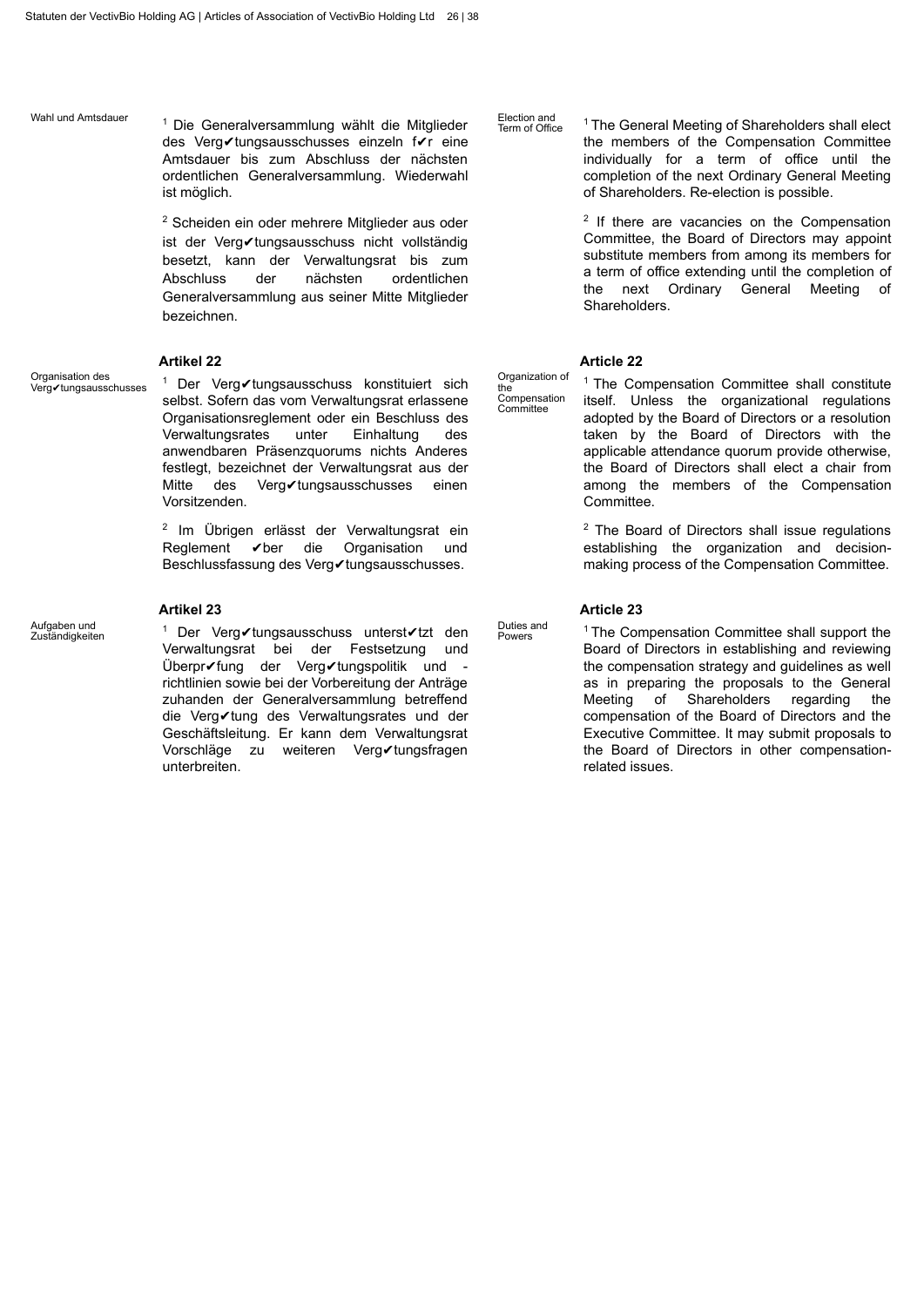$2^2$  Der Verwaltungsrat legt in einem Reglement fest, f✔r welche Funktionen des Verwaltungsrates und der Geschäftsleitung der Verg✔tungsausschuss Vorschläge f✔r die Leistungswerte, Zielwerte und Verg∕tungen der Mitglieder des Verwaltungsrates und der Geschäftsleitung unterbreitet und f✔r welche Funktionen er im Rahmen dieser Statuten und der vom Verwaltungsrat erlassenen Richtlinien die Leistungswerte, Zielwerte und Verg✔tungen der Mitglieder des Verwaltungsrates und der Geschäftsleitung festsetzt.

 $3$  Der Verwaltungsrat kann dem  $3$ Verg✔tungsausschuss weitere Aufgaben zuweisen.

# **D. Die Revisionsstelle D. The Auditors**

### **Artikel 24 Article 24**

<sup>1</sup> Die Generalversammlung wählt die 1986 tot 1986 Revisionsstelle f√r eine Amtsdauer bis zum<br>Abschluss der nächsten ordentlichen ordentlichen Generalversammlung. Wiederwahl ist möglich.

 $2^2$  Der Revisionsstelle obliegen die ihr vom Gesetz  $2^2$ zugewiesenen Befugnisse und Pflichten.

 $3$  Der Verwaltungsrat kann die Revisionsstelle  $3$ jederzeit beauftragen, besondere Abklärungen, insbesondere Zwischenrevisionen, durchzuf✔hren und dar✔ber Bericht zu erstatten.

### **Abschnitt 4**

*Verg*✔*tungen der Mitglieder des Verwaltungsrates und der Geschäftsleitung*

**Artikel 25 Article 25**

<sup>2</sup> The Board of Directors shall determine in regulations for which positions of the Board of Directors and the Executive Committee the Compensation Committee shall submit proposals for the performance metrics, target values and the compensation of the members of the Board of Directors and the Executive Committee, and for which positions it shall itself determine, in accordance with these articles of association and the compensation guidelines established by the Board of Directors, the performance metrics, target values and the compensation of the members of the Board of Directors and the Executive Committee.

 $3$  The Board of Directors may delegate further tasks to the Compensation Committee.

<sup>1</sup> The General Meeting of Shareholders shall elect the Auditors for a term of office until the completion of the next Ordinary General Meeting of Shareholders. Re-election is possible.

 $2$  The Auditors shall have the powers and duties vested in them by law.

 $3$  The Board of Directors may mandate the Auditors at any time to perform special investigations, in particular interim audits, and to prepare a report on their findings.

# **Section 4**

*Compensation of the Members of the Board of Directors and the Executive Committee*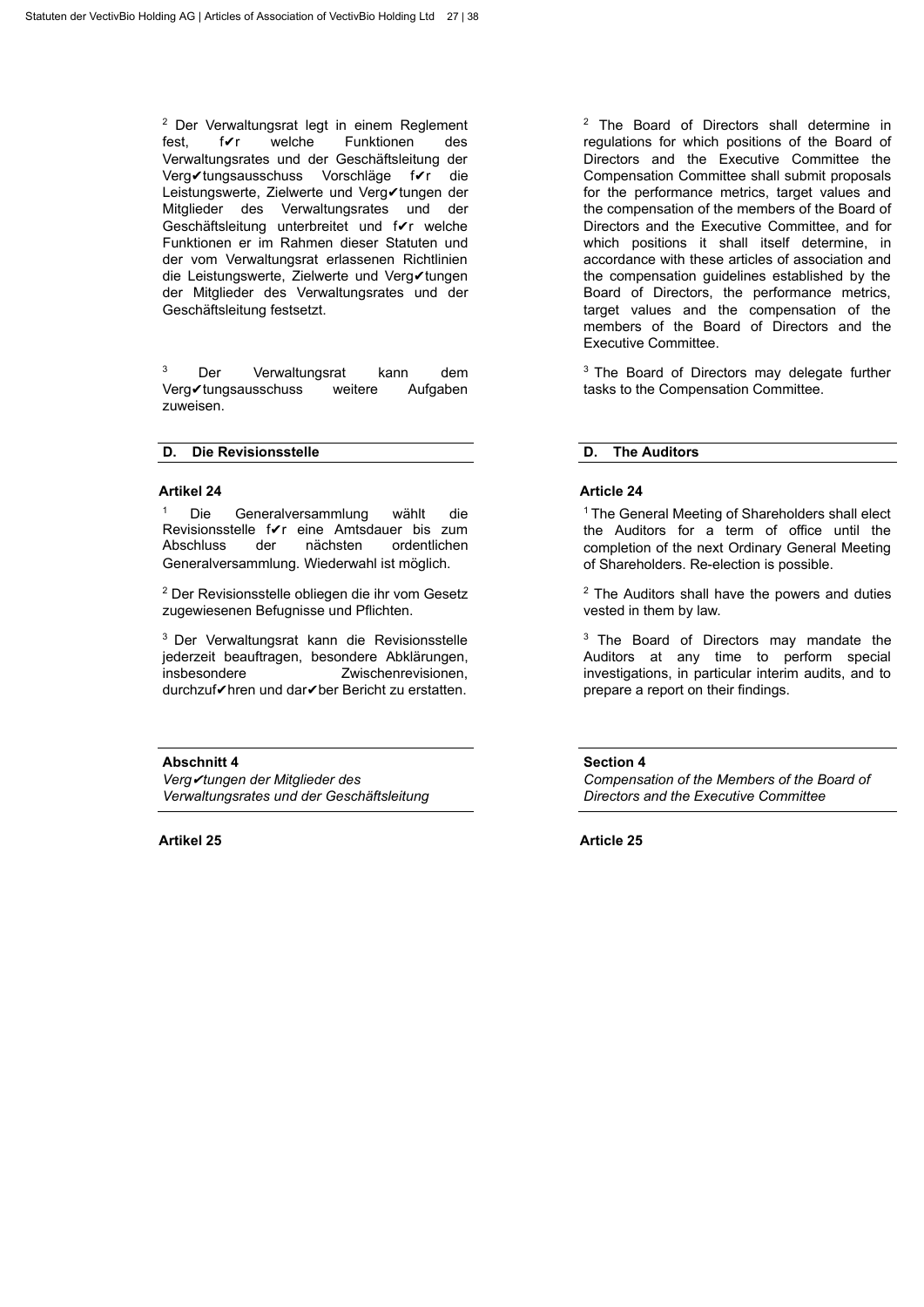Genehmigung der Verg✔tung durch die Generalversammlung

<sup>1</sup> Die Generalversammlung genehmigt die <sup>Approvaror me</sup> 1 Anträge des Verwaltungsrates in Bezug auf die Gesamtbeträge

- 1. f✔r die maximale Verg✔tung des Verwaltungsrates f✔r die Dauer bis zur nächsten ordentlichen Generalversammlung;
- 2. f✔r die maximale Verg✔tung der Geschäftsleitung f✔r das folgende Geschäftsjahr.

Der Verwaltungsrat kann der 2 2 Generalversammlung abweichende oder zusätzliche Anträge in Bezug auf die gleichen oder andere Zeitperioden zur Genehmigung vorlegen. Wird der Generalversammlung die variable Verg✔tung der Geschäftsleitung f✔r das folgende Geschäftsjahr zur Genehmigung vorgelegt, stimmt die Generalversammlung in der Folge konsultativ ✔ber den Verg✔tungsbericht des jeweiligen Geschäftsjahres ab.

<sup>3</sup> Genehmigt die Generalversammlung einen Antrag des Verwaltungsrates nicht, setzt der Verwaltungsrat unter Ber✔cksichtigung aller relevanten Umstände den entsprechenden (maximalen) Gesamtbetrag oder mehrere (maximale) Teilbeträge fest und unterbreitet den oder die so festgesetzten Beträge einer Generalversammlung zur Genehmigung.

<sup>4</sup> Die Gesellschaft oder von ihr kontrollierte Gesellschaften können Verg✔tungen vor der Genehmigung durch die Generalversammlung ausrichten, unter Vorbehalt der nachträglichen Genehmigung.

**Artikel 26 Article 26**

Approval of the Compensation by the General Meeting of Shareholders

 $1$  The General Meeting of Shareholders shall approve the proposals of the Board of Directors in relation to the aggregate amounts of:

- 1. the maximum compensation of the Board of Directors until the completion of the next Ordinary General Meeting of Shareholders;
- 2. the maximum compensation of the Executive Committee for the following financial year.

<sup>2</sup> The Board of Directors may submit for approval by the General Meeting of Shareholders deviating or additional proposals relating to the same or different periods. If the variable compensation of the Executive Committee is submitted to the General Meeting of Shareholders for approval for the following financing year, the compensation report for the relevant financial year will subsequently be submitted to the General Meeting of Shareholders for an advisory vote.

 $3$  In the event that the General Meeting of Shareholders does not approve a proposal of the Board of Directors, the Board of Directors shall determine, taking into account all relevant factors, the respective (maximum) aggregate amount or (maximum) partial amounts, and submit the amount(s) so determined for<br>approval by a General Meeting of a General Meeting of Shareholders.

<sup>4</sup> The Company or companies controlled by it may pay or grant compensation prior to approval by the General Meeting of Shareholders subject to subsequent approval.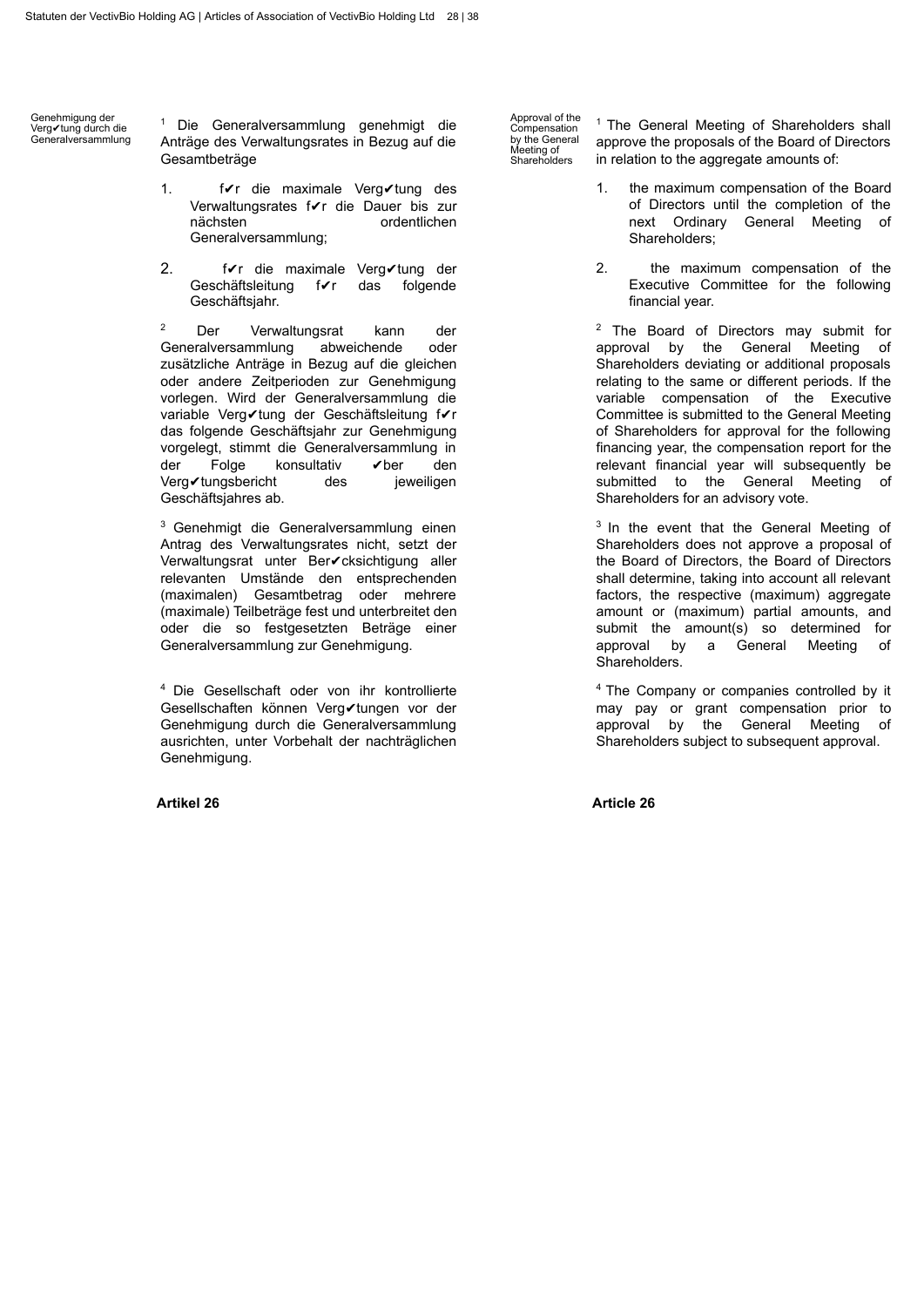Zusatzbetrag f√r Veränderungen in der Geschäftsleitung Reicht der bereits von der Generalversammlung<br>genehmigte maximale Gesamtbetrag der Gesamtbetrag der Verg✔tung nicht aus f✔r die Verg✔tung einer oder mehrerer Personen, die nach dem Zeitpunkt der<br>Genehmigung der Verg⁄tung der Genehmigung Geschäftsleitung f**∕r** die massgebende<br>Verg**∕**tungsperiode durch die Verg✔tungsperiode durch odie<br>Generalversammlung Mitglieder der Generalversammlung Geschäftsleitung werden oder innerhalb der<br>Geschäftsleitung befördert werden, sind die Geschäftsleitung befördert werden, sind die Gesellschaft Unternehmen ermächtigt, diesem oder diesen Mitgliedern während der bereits genehmigten Verg✔tungsperiode(n) einen Zusatzbetrag auszurichten. Der Zusatzbetrag darf je Verg✔tungsperiode und je Mitglied 100% des jeweils letzten genehmigten Gesamtbetrages der maximalen Verg✔tung der Geschäftsleitung nicht ✔bersteigen.

Verg✔tungen der Mitglieder des Verwaltungsrates und der Geschäftsleitung

<sup>1</sup> Die Verg∕tung der nicht-exekutiven Mitglieder beinen under som the members of des Verwaltungsrates umfasst fixe Verg✔tungselemente und kann weitere Verg✔tungselemente und Leistungen umfassen. Die Gesamtverg✔tung ber✔cksichtigt Funktion und Verantwortungsstufe des jeweiligen Empfängers.

<sup>2</sup> Die Verg✔tung der exekutiven Mitglieder des  $12$ Verwaltungsrates und der Mitglieder der Geschäftsleitung umfasst fixe und variable Verg✔tungselemente. Die fixe Verg✔tung umfasst das Grundgehalt und kann weitere Verg✔tungselemente und Leistungen umfassen. Die variable Verg✔tung kann sich nach der Erreichung bestimmter Leistungsziele richten. Die Gesamtverg✔tung ber✔cksichtigt Funktion und Verantwortungsstufe des jeweiligen Empfängers.

**Supplementary** Amount for Changes to the **Executive Committee** 

If the maximum aggregate amount of compensation already approved by the General Meeting of Shareholders is not sufficient to also cover the compensation of one or more persons<br>who become members of the Executive become members of the Committee or are being promoted within the Executive Committee after the General Meeting of Shareholders has approved the compensation of the Executive Committee for the relevant period then the Company or companies controlled by it shall be authorized to pay such member(s) a supplementary amount during the compensation period(s) already approved. The supplementary amount per each compensation period and per each member shall not exceed 100% of the aggregate amount of maximum compensation of the Executive Committee last approved.

### **Artikel 27 Article 27**

Compensation of the members of the Board of Directors and the Executive Committee

The compensation of the non-executive members of the Board of Directors consists of fixed compensation elements and may comprise further compensation elements. Total compensation shall take into account position and level of responsibility of the respective recipient.

 $2$  The compensation of the executive members of the Board of Directors and of the members of the Executive Committee comprises fixed and variable compensation elements. Fixed compensation comprises the base salary and may comprise other compensation elements. Variable compensation may take into account the achievement of specific performance targets. Total compensation shall take into account position and level of responsibility of the respective recipient.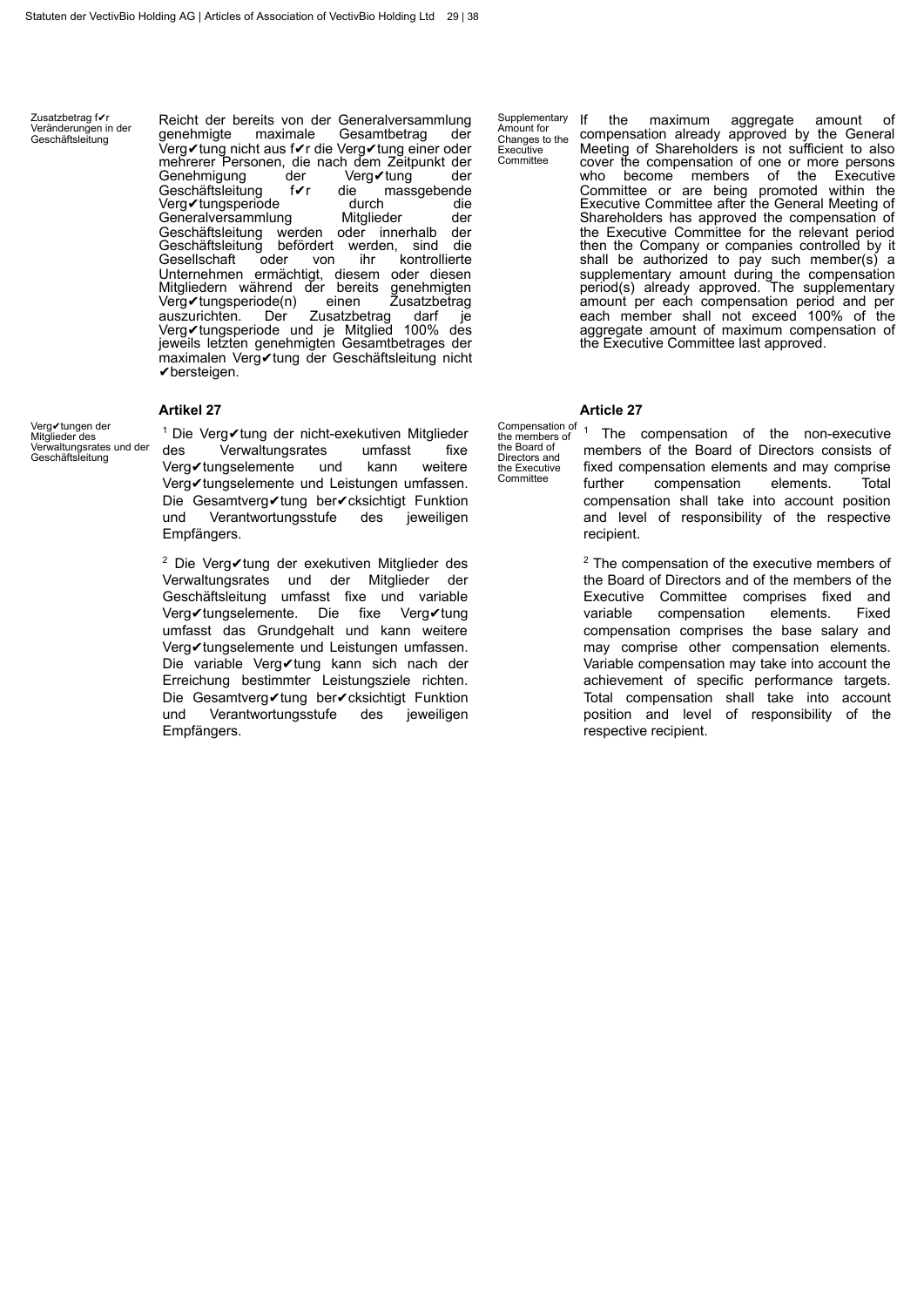$3$  Die Leistungsziele können persönliche Ziele,  $3\overline{3}$ Unternehmens-, Gruppen- oder bereichsspezifische Ziele oder im Vergleich zum Markt, zu anderen Unternehmen oder zu vergleichbaren Richtgrössen berechnete Ziele umfassen, unter Ber✔cksichtigung von Funktion und Verantwortungsstufe des Empfängers der variablen Verg✔tung. Der Verwaltungsrat oder, soweit an ihn delegiert, der Verg✔tungsausschuss legt die Gewichtung der Leistungsziele und die jeweiligen Zielwerte sowie deren Erreichung fest.

<sup>4</sup> Die Verg✔tung kann in der Form von Geld, 44 Aktien, Optionen oder anderen Aktien basierten Instrumenten oder Anteilen oder Sach- oder Dienstleistungen ausgerichtet werden; die Verg✔tung an exekutive Mitglieder des<br>Verwaltungsrates und Mitglieder der Verwaltungsrates Geschäftsleitung kann zudem in der Form von Optionen, vergleichbaren Instrumenten oder Einheiten gewährt werden. Der Verwaltungsrat<br>oder, soweit an ihn delegiert, der oder, soweit an ihn delegiert, der Verg✔tungsausschuss legt Zuteilungsbedingungen, Vesting-Bedingungen, Aus✔bungsbedingungen und -fristen und/oder allfällige Sperrfristen und Verfallsbedingungen fest. Sie können insbesondere vorsehen, dass aufgrund des Eintritts im Voraus bestimmter Ereignisse wie eines Kontrollwechsels oder der Beendigung eines Arbeits- oder<br>Mandatsverhältnisses Vesting-Bedingungen, Vesting-Bedingungen, Aus✔bungsbedingungen und -fristen, Sperrfristen und Verfallsbedingungen weiter gelten, verk✔rzt oder aufgehoben werden, Verg✔tungen unter Annahme der Erreichung der Zielwerte ausgerichtet werden oder Verg∕tungen<br>verfallen. Die Gesellschaft kann die Gesellschaft kann die erforderlichen Aktien auf dem Markt erwerben, den eigenen Aktien entnehmen oder unter Nutzung ihres bedingten oder genehmigten Kapitals bereitstellen.

<sup>5</sup> Die Verg✔tung kann durch die Gesellschaft betaan 5 oder durch von ihr kontrollierte Gesellschaften ausgerichtet werden.

 $3$  The performance targets may include individual targets, targets of the Company, group or parts thereof or targets in relation to the market, other companies or comparable benchmarks, taking into account position and level of responsibility of the recipient. The Board of Directors or, to the extent delegated to it, the Compensation Committee shall determine the relative weight of the performance targets and the respective target values, as well as their achievement.

Compensation may be paid in the form of cash, shares, options or other share-based instruments or units, or in the form of other types of benefits; for the executive members of the Board of Directors and the members of the Executive Committee, compensation may in addition be granted in the form of options or comparable instruments or units. The Board of Directors or, to the extent delegated to it, the Compensation Committee shall determine grant, vesting, exercise, restriction and/or forfeiture conditions and periods. In particular, they may provide for continuation, acceleration or removal of vesting, exercise, restriction and forfeiture conditions and periods, for payment or grant of compensation based upon assumed target achievement, or for forfeiture, in each case in the event of predetermined events such as a change-of-control or termination of an employment or mandate agreement. The Company may procure the required shares through purchases in the market, from treasury shares or by using conditional or authorized share capital.

<sup>5</sup> Compensation may be paid by the Company or companies controlled by it.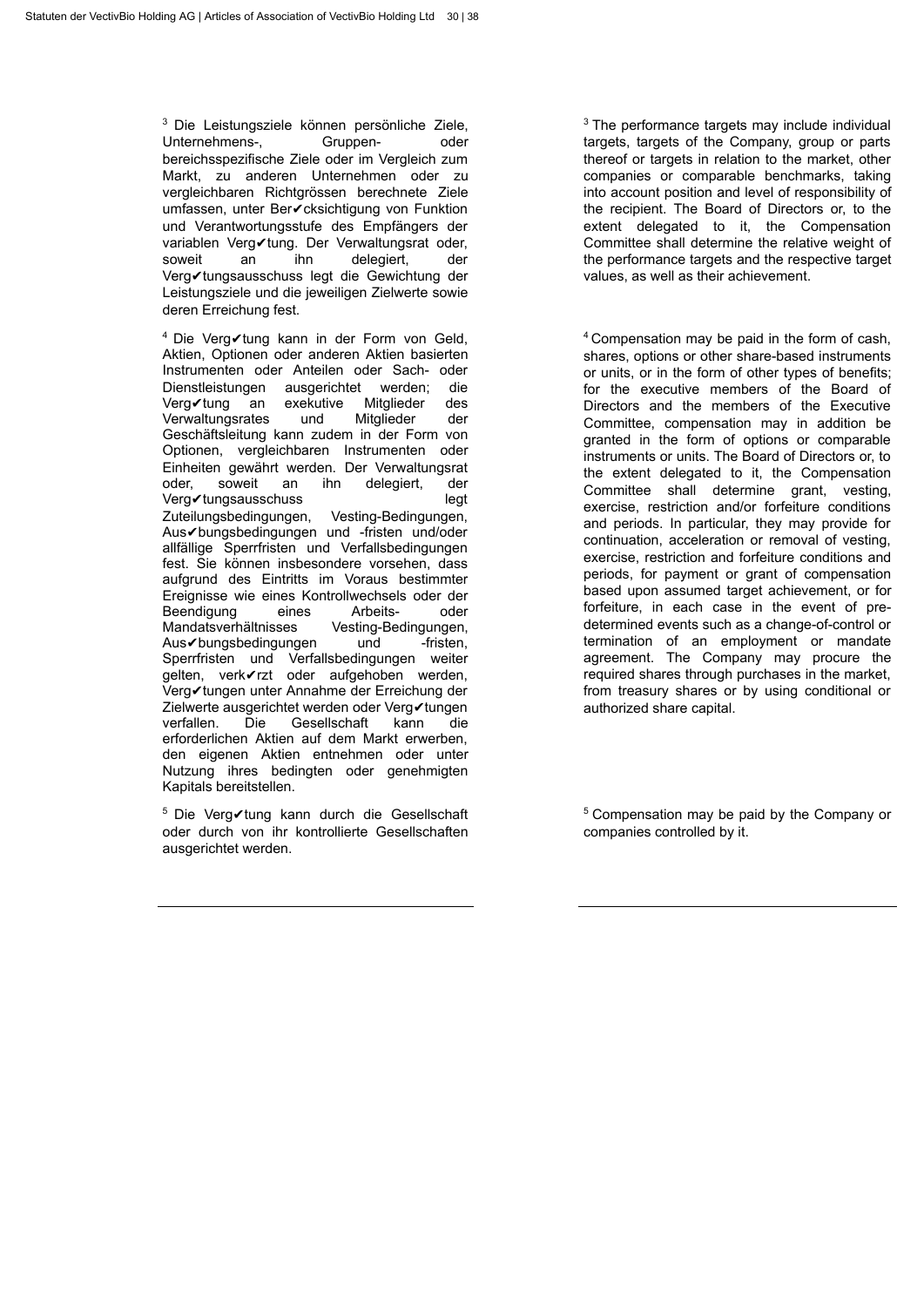### **Abschnitt 5**

*Verträge mit Mitgliedern des Verwaltungsrates und der Geschäftsleitung*

<sup>1</sup> Die Gesellschaft oder von ihr kontrollierte Gesellschaften können mit Mitgliedern des Verwaltungsrates unbefristete oder befristete Verträge ✔ber die Verg✔tung abschliessen. Die Dauer und Beendigung richten sich nach Amtsdauer und Gesetz.

 $2^2$  Die Gesellschaft oder von ihr kontrollierte  $2^2$ Gesellschaften können mit Mitgliedern der Geschäftsleitung unbefristete oder befristete Arbeitsverträge abschliessen. Befristete Arbeitsverträge haben eine Höchstdauer von einem Jahr; eine Erneuerung ist zulässig. Unbefristete Arbeitsverträge haben eine K✔ndigungsfrist von maximal zwölf Monaten.

 $3$  Die Gesellschaft oder von ihr kontrollierte  $3$ Gesellschaften können mit Mitgliedern der Geschäftsleitung Konkurrenzverbote f✔r die Zeit nach Beendigung eines Arbeitsverhältnisses vereinbaren. Die f✔r ein solches Konkurrenzverbot bezahlte Entschädigung darf insgesamt den Durchschnitt der Gesamtjahresverg✔tung der letzten drei<br>Geschäftsiahre dieses Mitdlieds nicht Geschäftsjahre dieses Mitglieds ✔bersteigen.

### **Abschnitt 6**

*Mandate ausserhalb des Konzerns, Kredite und Darlehen*

**Artikel 29 Article 29**

**Section 5**

*Agreements with Members of the Board of Directors and the Executive Committee*

### **Artikel 28 Article 28**

 $1$  The Company or companies controlled by it may enter into agreements for a fixed term or for an indefinite term with members of the Board of Directors relating to their compensation. Duration and termination shall comply with the term of office and the law.

<sup>2</sup> The Company or companies controlled by it may enter into employment agreements for a fixed term or for an indefinite term with members of the Executive Committee. Employment agreements for a fixed term may have a maximum duration of one year; renewal is possible. Employment agreements for an indefinite term may have a termination notice period of maximum twelve months.

 $3$  The Company or companies controlled by it may enter into non-compete agreements with members of the Executive Committee for the time<br>after the termination of employment. The after termination of employment. The consideration paid for such non-compete undertaking shall in total not exceed the average of the total annual compensation of such member over the last three financial years.

**Section 6** *Mandates Outside of the Group, Credits and Loans*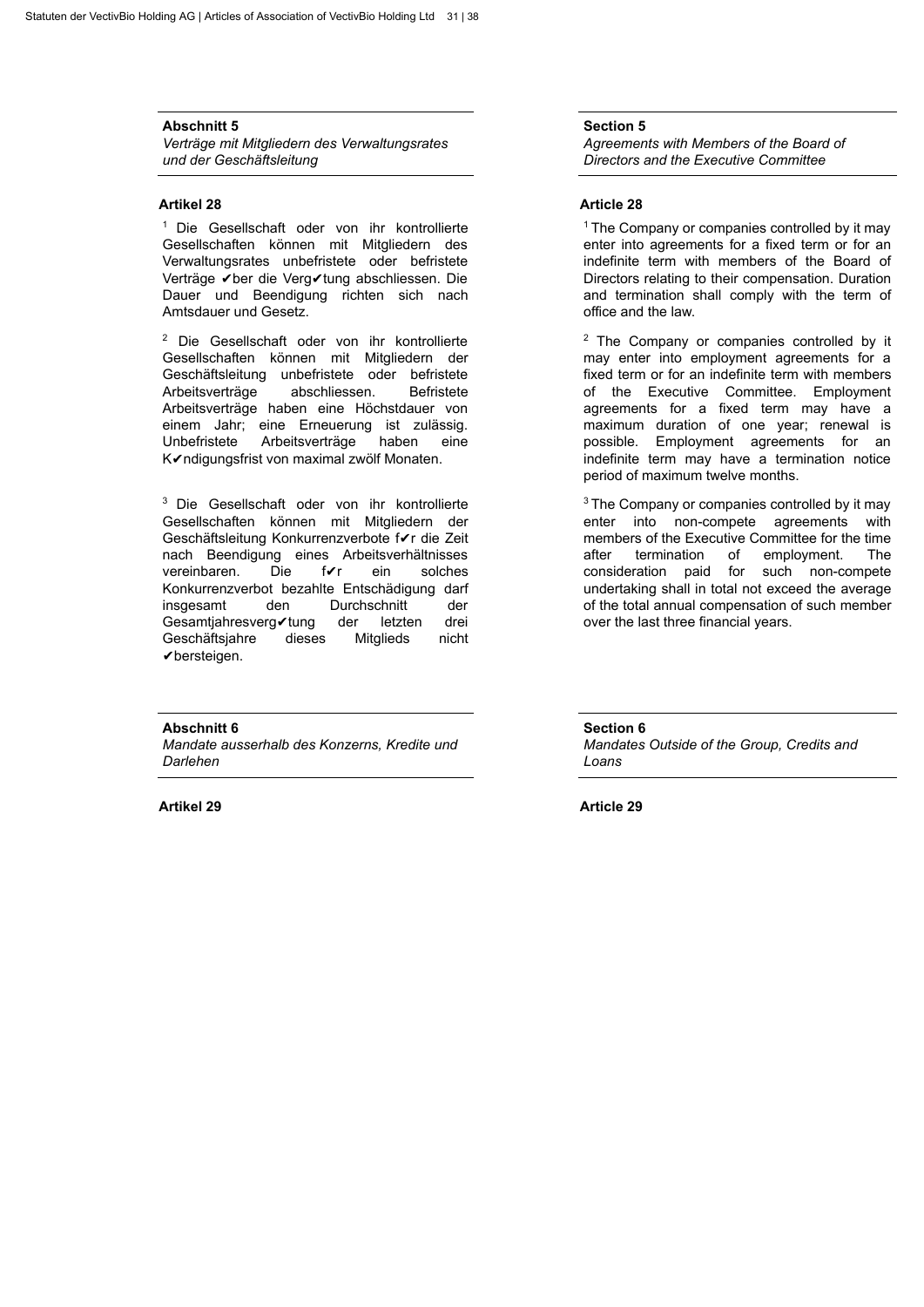Mandate ausserhalb des<br>Konzerns

Mandale aussernalb des 1 Kein Mitglied des Verwaltungsrates kann mehr Mandales blutside of the 1 als sechzehn (16) zusätzliche Mandate wahrnehmen, wovon nicht mehr als vier (4) in börsenkotierten Unternehmen.

> $2$  Kein Mitglied der Geschäftsleitung kann mehr als f✔nf (5) Mandate wahrnehmen, wovon nicht mehr als zwei (2) in einem börsenkotierten Unternehmen. Jedes dieser Mandate bedarf der Genehmigung durch den Präsidenten des Verwaltungsrates.

> $3$  Die folgenden Mandate fallen nicht unter dies Beschränkungen gemäss Absatz 1 und 2 dieses Artikels 29:

- (a) Mandate in Unternehmen, die durch die Gesellschaft kontrolliert werden oder die Gesellschaft kontrollieren;
- (b) Mandate, die auf Anordnung der Gesellschaft oder von ihr kontrollierten Gesellschaften wahrgenommen werden. Kein Mitglied des Verwaltungsrates oder der Geschäftsleitung kann mehr als zehn (10) solche Mandate wahrnehmen; und
- (c) Mandate in Vereinen und Verbänden, gemeinn✔tzigen Organisationen, Stiftungen, Trusts, Personalf✔rsorgestiftungen, Bildungseinrichtungen, und ähnlichen Organisationen. Kein Mitglied des Verwaltungsrates oder der Geschäftsleitung kann mehr als zehn (10) solche Mandate wahrnehmen.

Der Begriff "Mandate" bestimmt sich nach dem 4 4in diesem Zusammenhang anwendbaren Schweizer Recht. Mandate in verschiedenen Rechtseinheiten, die unter einheitlicher Kontrolle oder gleicher wirtschaftlicher Berechtigung stehen, gelten als ein (1) Mandat.

# **Artikel 30 Article 30**

Mandates Outside of the **Group** 

<sup>1</sup> No member of the Board of Directors may hold more than sixteen (16) additional mandates of which no more than four (4) may be in listed companies.

 $2$  No member of the Executive Committee may hold more than five (5) mandates of which no more than two (2) may be in a listed company. Each of these mandates is subject to the approval by the Chairperson of the Board of Directors.

 $3$  The following mandates shall not be subject to the limitations set forth in paragraphs 1 and 2 of this Article 29:

- (a) mandates in companies which are controlled by the Company or which control the Company;
- (b) mandates held at the request of the Company or companies controlled by it. No member of the Board of Directors or of the Executive Committee shall hold more than ten (10) such mandates; and
- (c) mandates in associations, non-profit organizations, foundations, trusts, employee welfare foundations, educational institutions, and similar organizations. No member of the Board of Directors or of the Executive Committee shall hold more than ten (10) such mandates.

<sup>4</sup> The term "mandates" shall have the meaning as assigned to it by applicable Swiss law in this context. Mandates in different legal entities that are under joint control or same beneficial ownership are deemed one (1) mandate.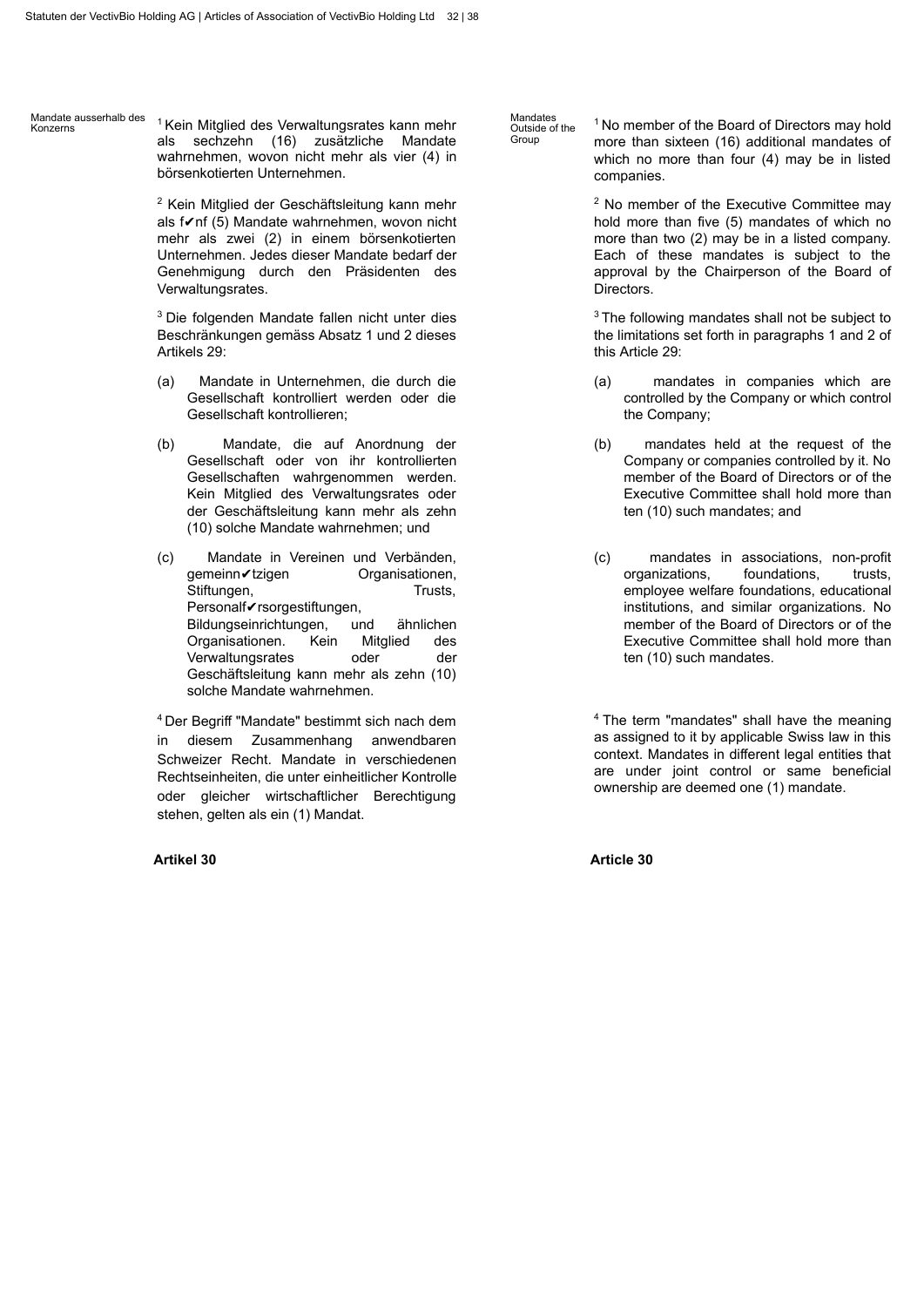Kredite und Darlehen Kredite und Darlehen an Mitglieder des Verwaltungsrates und der Geschäftsleitung d✔rfen zu Marktbedingungen gewährt werden. Der Gesamtbetrag solcher ausstehenden Kredite und Darlehen darf CHF 5 Millionen nicht ✔bersteigen.

**Abschnitt 7**

*Geschäftsjahr, Gewinnverteilung*

### **Artikel 31 Article 31**

Geschäftsjahr Das Geschäftsjahr der Gesellschaft wird vom Verwaltungsrat festgesetzt.

<sup>Verteilung des<br><sub>Bilanzgewinnes, Reserven</sub> 1 Über den Bilanzgewinn verf**√**gt die</sup> Generalversammlung im Rahmen der gesetzlichen Vorschriften. Der Verwaltungsrat unterbreitet ihr seine Anträge. <sup>1</sup> Über den Bilanzgewinn verfvgt die

> $2$  Neben den gesetzlich erforderlichen Reserven  $2$ kann die Generalversammlung weitere Reserven schaffen.

> $3$  Dividenden, welche nicht innerhalb von f $\blacktriangledown$ nf  $3$ Jahren nach ihrem Auszahlungsdatum bezogen wurden, fallen an die Gesellschaft und werden der gesetzlichen Gewinnreserve zugeteilt.

**Abschnitt 8** *Auflösung, Liquidation*

**Artikel 33 Article 33**

Credits and<br>Loans

Allocation of

Credits and Credits and loans to members of the Board of Loans<br>Loans do Directors or the Executive Committee may be granted at market conditions. The total amount of such credits and loans may not exceed CHF 5 million.

### **Section 7**

*Financial Year, Profit Allocation*

Financial Year The Company's financial year shall be determined by the Board of Directors.

### **Artikel 32 Article 32**

Profit Shown on the Balance Sheet, Reserves <sup>1</sup> The General Meeting of Shareholders shall resolve on the allocation of the profit as shown on the balance sheet in accordance with applicable law. The Board of Directors shall submit its proposals to the General Meeting of Shareholders.

> $2$  In addition to the reserves required by law, the General Meeting of Shareholders may create other reserves.

> <sup>3</sup> Dividends that have not been collected within five years after their payment date shall inure to the Company and be allocated to the statutory retained earnings.

**Section 8** *Dissolution, Liquidation*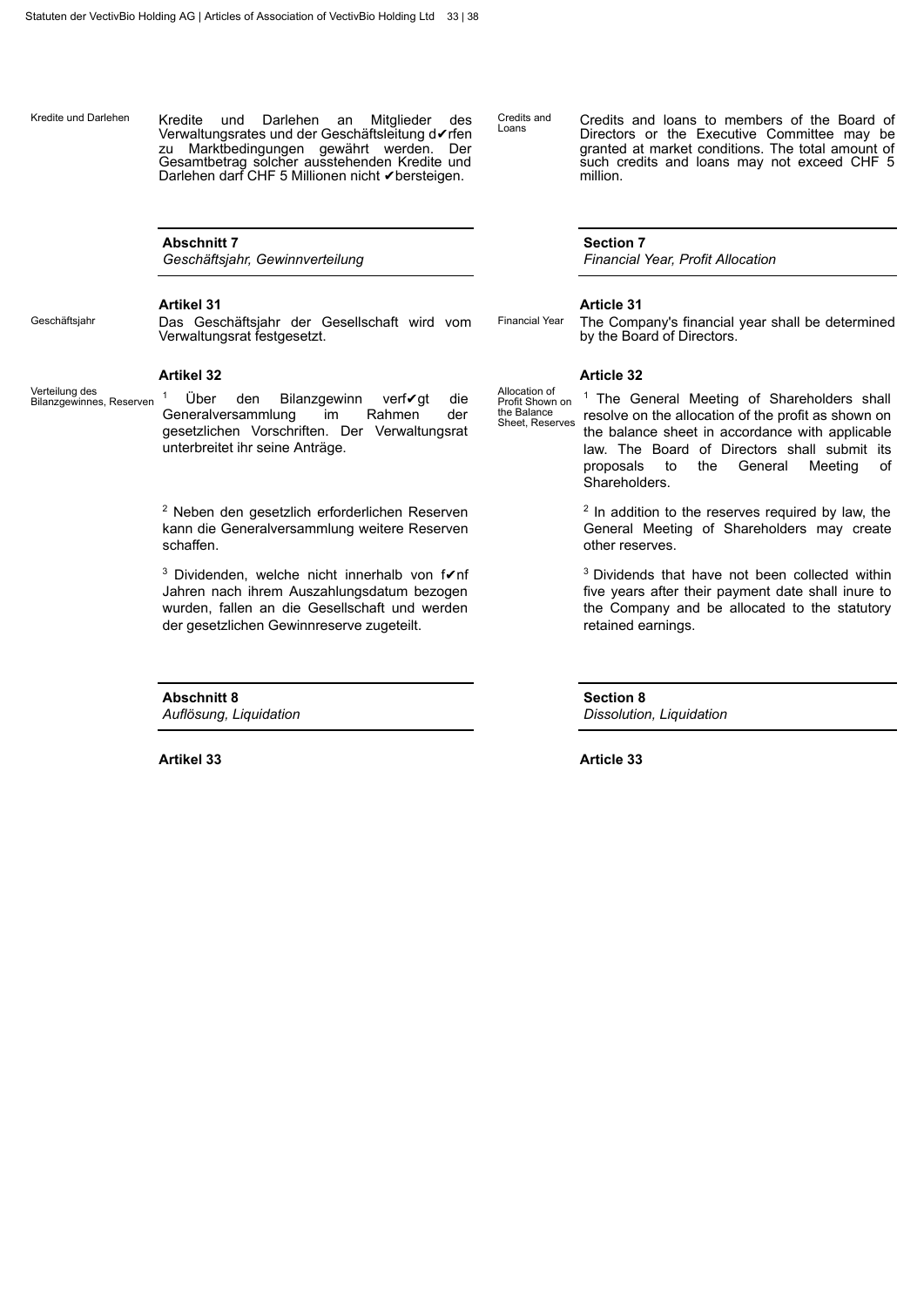Auflösung, Liquidation 1 Die Generalversammlung kann jederzeit die Dissolution, 1 Auflösung und Liquidation der Gesellschaft nach Massgabe der gesetzlichen und statutarischen Vorschriften beschliessen.

> $2$  Die Liquidation wird durch den Verwaltungsrat durchgef✔hrt, sofern sie nicht durch die Generalversammlung anderen Personen ✔bertragen wird.

> $3$  Die Liquidation der Gesellschaft erfolgt nach  $3$ Massgabe der gesetzlichen Vorschriften. Die Liquidatoren sind ermächtigt, Aktiven (Grundst✔cke eingeschlossen) freihändig zu verkaufen.

> <sup>4</sup> Nach erfolgter Tilgung der Schulden der Gesellschaft wird das Vermögen unter die Aktionäre nach Massgabe der eingezahlten Beträge verteilt, soweit die Statuten nichts anderes vorsehen.

# **Abschnitt 9**

*Mitteilungen, Bekanntmachungen*

Mitteilungen,<br>Bekanntmachungen

<sup>Millemungen,</sup> Publikationsorgan der Gesellschaft ist das <sup>Nouces,</sup> 1986 Schweizerische Handelsamtsblatt.

> $2$  Der Verwaltungsrat kann im Einzelfall andere Publikationsorgane bezeichnen.

Dissolution,<br>Liquidation

<sup>1</sup> The General Meeting of Shareholders may at any time resolve to dissolve and liquidate the Company in accordance with the law and the provisions set forth in these articles of association.

 $2$  The liquidation shall be effected by the Board of Directors, unless the General Meeting of Shareholders appoints other persons as liquidators.

 $3$  The liquidation of the Company shall be effected pursuant to applicable law. The liquidators shall be entitled to sell assets (real estate included) in private transactions.

Upon discharge of all liabilities of the Company, the assets shall be distributed to the shareholders in proportion to the capital paid in, unless these articles of association provide otherwise.

**Section 9** *Notices, Communications*

# **Artikel 34 Article 34**

Notices,<br>Communications  $1$  The official means of publication of the Company shall be the Swiss Official Gazette of Commerce.

> $2$  In particular cases, the Board of Directors may specify other means of publication.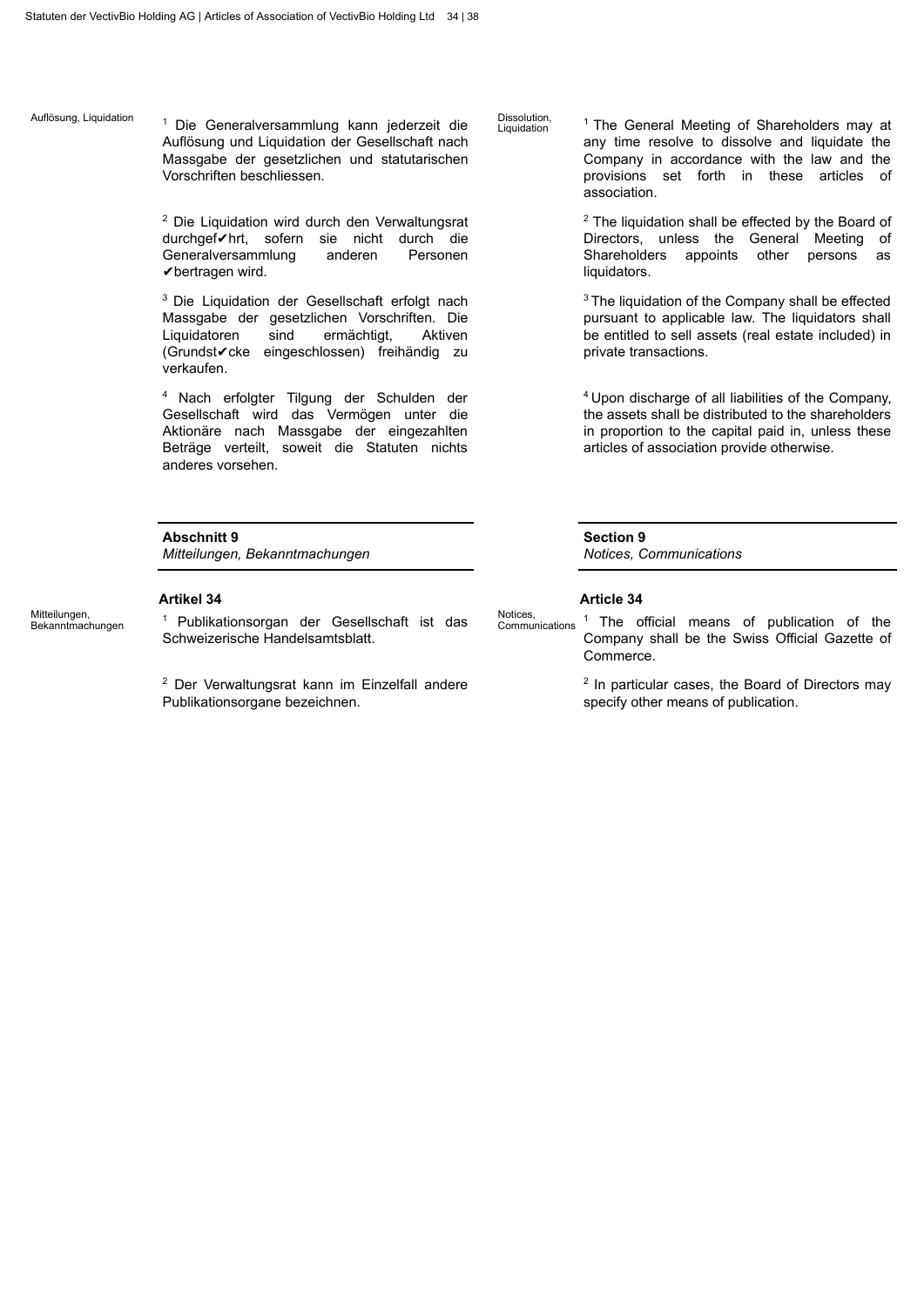$3$  Soweit das Gesetz nicht zwingend eine  $3$ persönliche Mitteilung verlangt, erfolgen sämtliche Mitteilungen der Gesellschaft an die<br>Aktionäre g⁄ltig durch Publikation im Aktionäre g✔ltig durch Publikation im Schweizerischen Handelsamtsblatt. Schriftliche Mitteilungen der Gesellschaft an Aktionäre erfolgen durch gewöhnlichen Brief an die im Aktienbuch zuletzt eingetragene Adresse des Aktionärs bzw. Zustellungsbevollmächtigten. Sofern weder diese Statuten noch das Gesetz zwingend eine schriftliche Mitteilung vorschreiben, kann die Gesellschaft Mitteilungen auch an die letzte der Gesellschaft bekanntgegeben E-Mail-Adresse des Aktionärs bzw. Zustellungsbevollmächtigten, ✔ber das Bankensystem, elektronisch, durch Publikation im Schweizerischen Handelsamtsblatt oder auf der Webseite der Gesellschaft oder in anderer Form zustellen. Zur Einhaltung der Schriftform gen✔gt eine Faksimile oder eine elektronische Kopie der Unterschrift oder eine elektronischer Unterschrift (unabhängig davon, ob sie anerkannt oder akkreditiert ist oder nicht).

# **Abschnitt 10**

*Verbindliche Fassung*

# **Artikel 35 Article 35**

Verbindliche Fassung Falls sich zwischen der deutschen und englischen Fassung dieser Statuten Differenzen ergeben, hat die deutsche Fassung Vorrang.

# **Abschnitt 11**

*Beabsichtigte Sach*✔*bernahme*

**Artikel 36 Article 36**

 $3$  To the extent that personal notification is not mandated by law, all communications to the shareholders shall be deemed valid if published in the Swiss Official Gazette of Commerce. Written communications by the Company to its shareholders shall be sent by ordinary mail to the last address of the shareholder or authorized recipient entered in the share register. If neither these articles of association nor the law mandatorily require a communication to be in written form, the Company can validly send communications to the shareholders to the last email address of the shareholder or authorized recipient communicated to the Company, through the banking system, electronically, by publication in the Swiss Official Gazette of Commerce or on its website or in any other way. To comply with a written form, a facsimile or electronic copy of a signature or e-signature (irrespective of whether or not it is recognized or accredited) shall be sufficient.

# **Section 10**

*Authoritative Language*

Authoritative<br>Language

In the event of discrepancies between the German<br>and Fnglish version of these articles of and English version of these articles association, the German version shall prevail.

**Section 11**

*Intended Acquisition of Assets*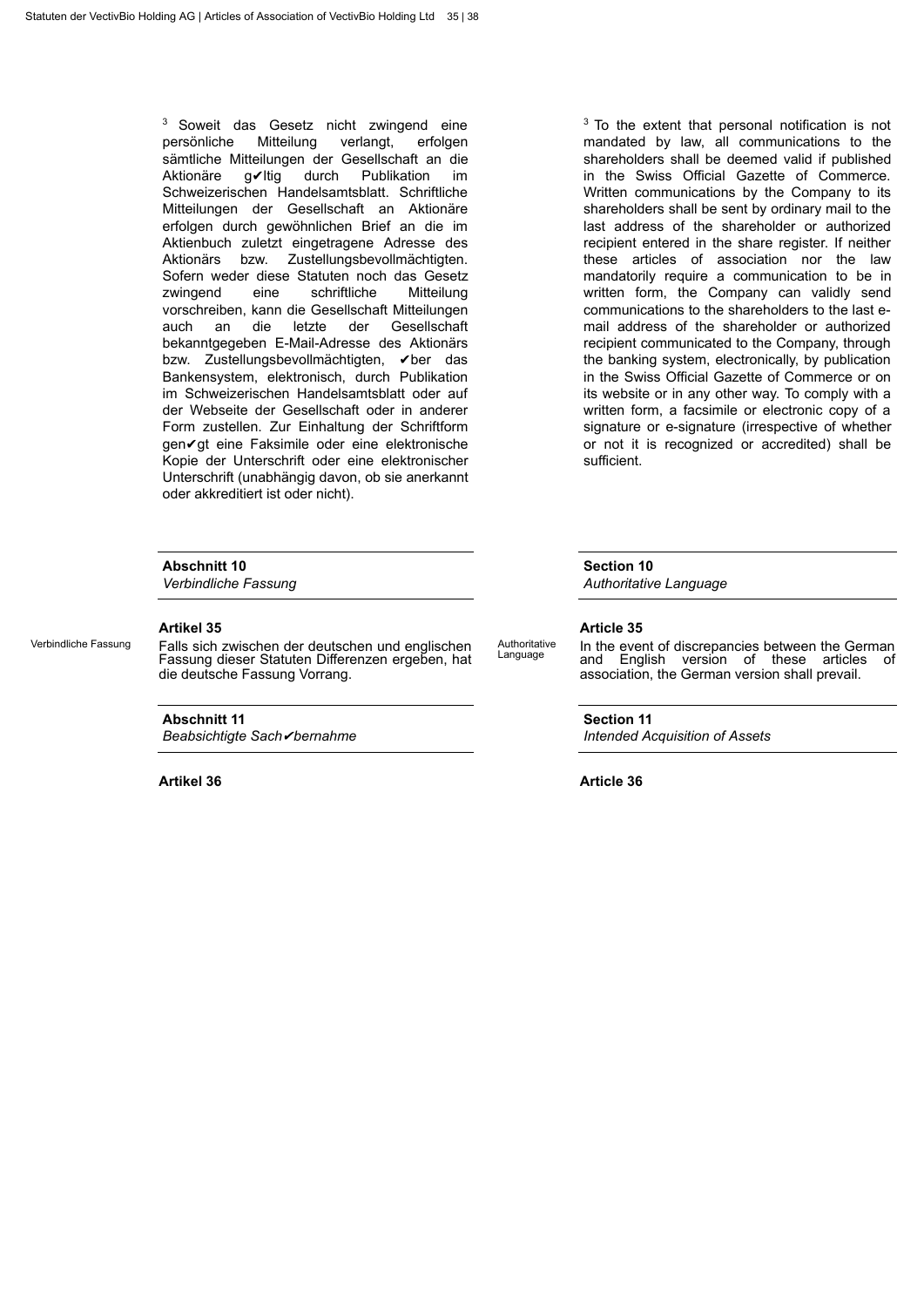Beabsichtigte<br>Sach∕bernahme

Nach der Gr√ndung der Gesellschaft ist beabsichtigt, dass Therachon Holding AG (CHE-181.754.563), Basel, der Gesellschaft sämtliche Aktien der GlyPharma Therapeutic Inc. ohne Gegenleistung ✔berträgt. Im Zusammenhang mit dieser Übertragung beabsichtigt die Gesellschaft, nach ihrer Gr✔ndung von Therachon Holding AG und Therachon AG (CHE-466.925.801), Basel, sämtliche Rechte und Pflichten unter dem Share Purchase Agreement unter anderem zwischen Therachon Holding AG, Therachon AG und GlyPharma Therapeutic Inc. vom 30. September 2018 und geändert am 9. Mai 2019 zu ✔bernehmen. Die Gesellschaft ✔bernimmt dabei (Eventual)verbindlichkeiten im Maximalbetrag von USD 20'000'000.

# **Abschnitt 12**

*Sacheinlagen*

Sacheinlage Die Gesellschaft ✔bernimmt gemäss Sacheinlagevertrag vom 10. September 2021 bei der Kapitalerhöhung vom 10. September 2021 von Stichting Depositary Inkef Investment Fund 999'999 Aktien der Comet Therapeutics, Inc., Delaware, USA, im Wert und zum Preis von insgesamt USD 1'499'977.44 (gerundet). Als Gegenleistung f✔r diese Sacheinlage gibt die Gesellschaft Stichting Depositary Inkef Investment Fund 185'608 voll liberierte Namenaktien der Gesellschaft mit einem Nennwert von je CHF 0.05 zum Ausgabebetrag von insgesamt USD 1'499'977.44 (gerundet) aus. Die Gesellschaft weist die Differenz zwischen dem gesamten Nennwert der ausgegebenen Aktien und dem Ausgabebetrag dem Agio als Reserven aus Kapitaleinlagen zu.

Acquisi-tion of Rights and **Obligations** 

Intended

Following the incorporation of the Company, it is intended that Therachon Holding AG (CHE-181.754.563), Basel, will transfer to the Company all shares of GlyPharma Therapeutic Inc. against no consideration. In connection with this transfer, the Company intends to assume, after its incorporation, from Therachon Holding AG and Therachon AG (CHE-466.925.801), Basel, all rights and obligations under the Share Purchase Agreement by and among (among other parties) Therachon Holding AG, Therachon AG and GlyPharma Therapeutic Inc. dated September 30, 2018 and amended on May 9, 2019. The maximum value of the (contingent) liabilities amounts to USD 20,000,000.

**Section 12**

*Contributions in Kind*

# **Artikel 37 Article 37**

Contribution in<br>Kind

In connection with the capital increase on September 10, 2021, the Company acquires pursuant to the contribution in kind agreement dated as of September 10, 2021 from Stichting Depositary Inkef Investment Fund 999,999 shares of Comet Therapeutics, Inc., Delaware, USA, at a value and price of USD 1,499,977.44 (rounded) in total. In consideration for this contribution in kind, the Company issues to Stichting Depositary Inkef Investment Fund 185,608 fully paid in registered shares of the Company with a par value of CHF 0.05 each at an issue price of USD 1,499,977.44 (rounded) in total. The difference between the aggregate par value of the shares issued and the issue price is allocated as premium to legal reserves from capital contributions.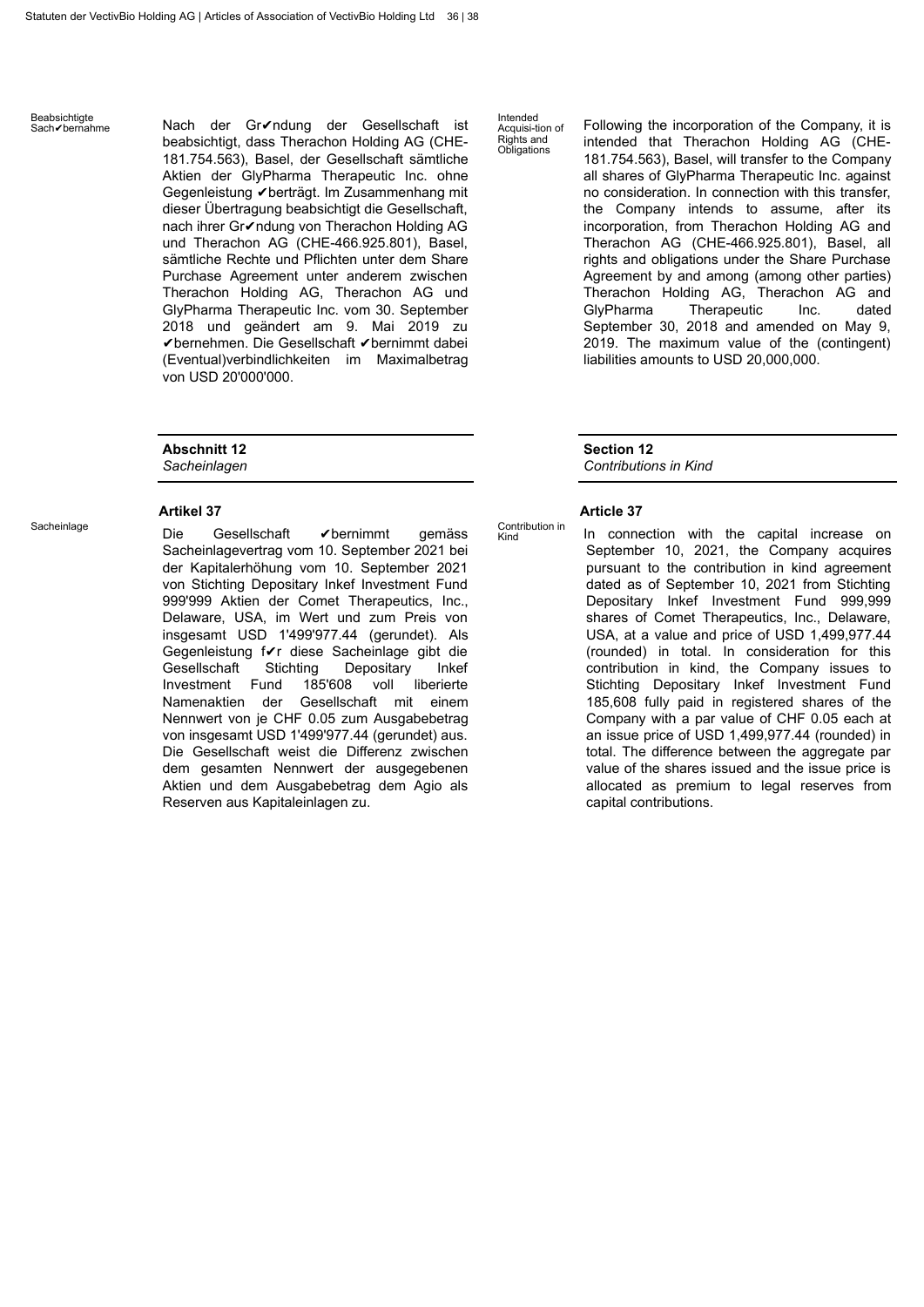# **Konformitätsbeurkundung**

Die unterzeichnete öffentliche Basler Notarin, Katja Schott, beurkundet hiermit, dass dies die g√ltigen Statuten der VectivBio Holding AG (VectivBio Holding SA) (VectivBio Holding Ltd), Basel, gemäss dem heutigen Beschluss des Verwaltungsrates der **Gesellschaft sind.**

**Basel, 6. (sechster) Mai 2022 (zweitausendzweiundzwanzig)**

A-Reg. 2021/[■]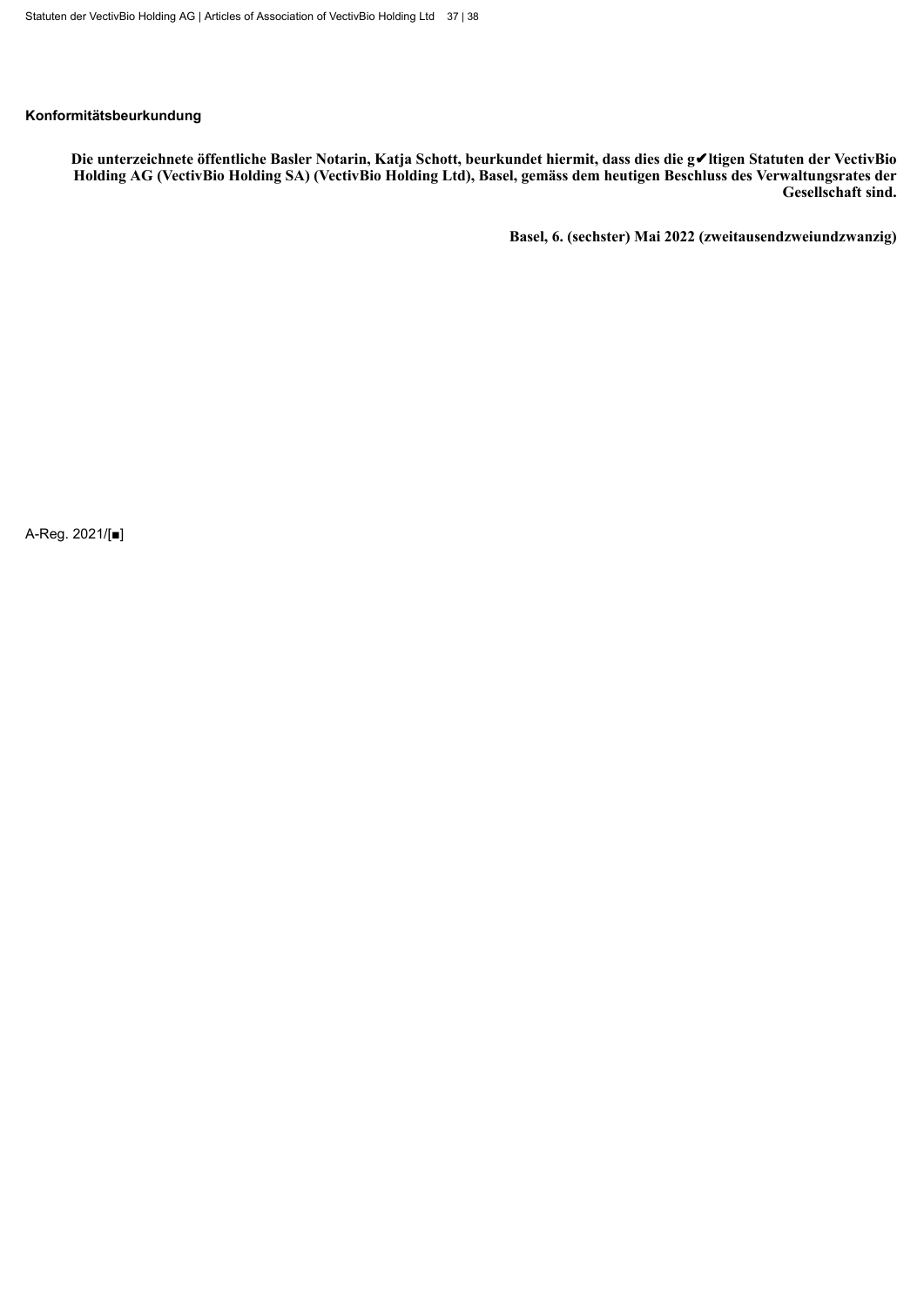Homburger

**VectivBio Holding AG** Aeschenvorstadt 36

4051 Basel Switzerland

Homburger AG Prime Tower Hardstrasse 201 CH-8005 Zurich

homburger.ch T +41 43 222 10 00

June 13, 2022

# **VectivBio Holding AG – Registration Statement on Form F-3**

Ladies and Gentlemen:

We have acted as special Swiss counsel to VectivBio Holding AG, a stock corporation incorporated under the laws of Switzerland (the **Company**), in connection with the filing of (i) a registration statement on Form F-3 (the **Registration Statement**), including the prospectus (the **Prospectus**), to be filed with the United States Securities and Exchange Commission (the **SEC**) on the date hereof for the purpose of registering under the United States Securities Act of 1933, as amended (the **Securities Act**), up to 681,151 ordinary shares of the Company, each with a nominal value of CHF 0.05 (the **Offered Shares**), issuable in connection with a loan facility providing up to a total of the EUR equivalent of USD 75 million (the **Loan**), divided into a term loan line, to be drawn down in up to three tranches, in an aggregate amount of up to the EUR equivalent of USD 56.25 million and a convertible loan line, to be drawn down in up to three tranches, in an aggregate amount of up to the EUR equivalent of USD 18.75 million (the **Convertible Loan**), comprising (i) 324,190 ordinary shares issuable upon the exercise of a warrant that was issued to the sole shareholder of the lender of the Loan, and (ii) up to 356,961 ordinary shares that will be issuable upon conversion of USD 2.5 million of the Convertible Loan, which amount the Company is obligated to draw down by September 30, 2022.

As such counsel, we have been requested to give our opinion as to certain legal matters of Swiss law.

Capitalized terms used but not defined herein shall have the meaning ascribed to them in the Documents (as defined below).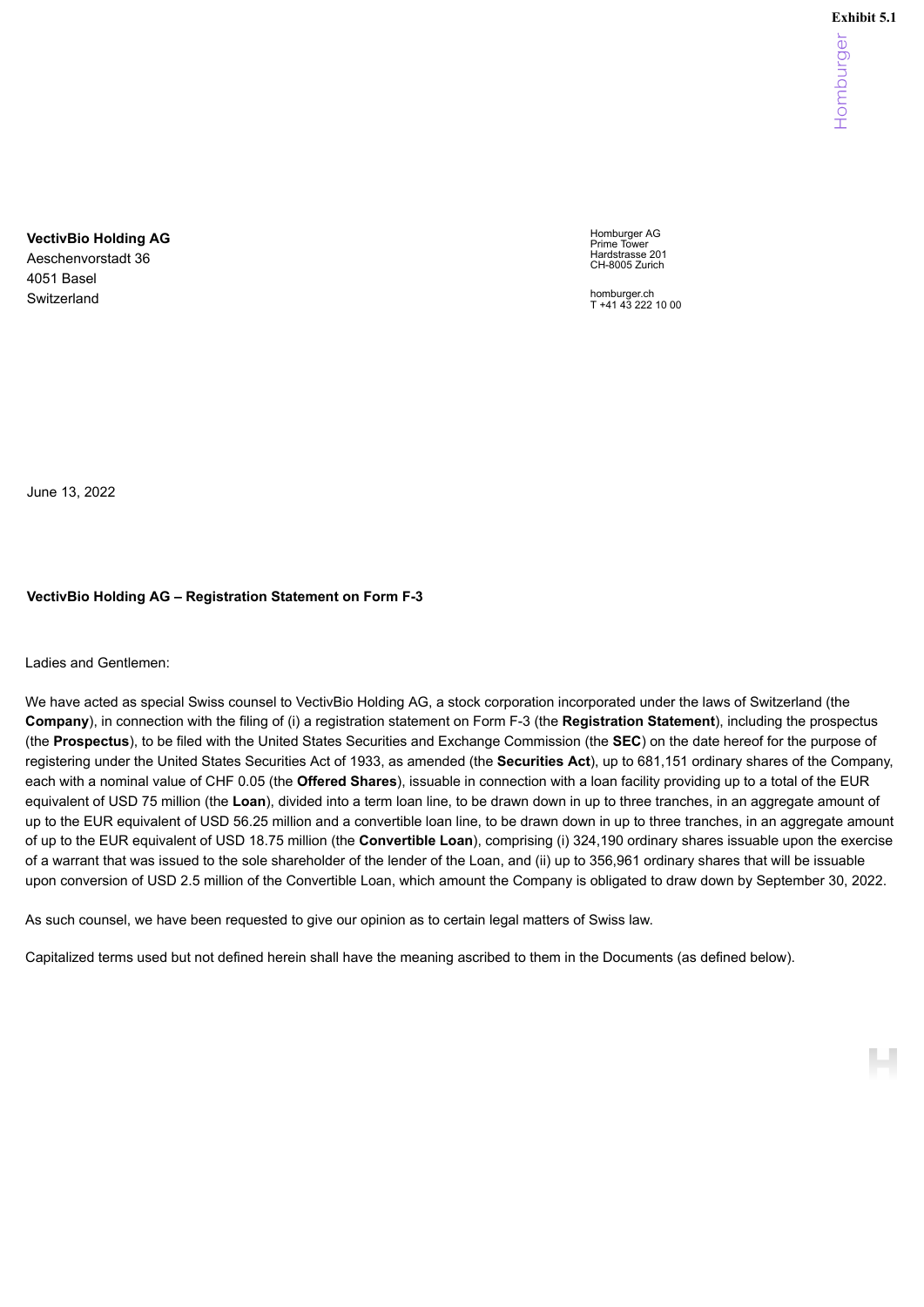# I. Basis of Opinion

This opinion is confined to and given on the basis of the laws of Switzerland in force at the date hereof. Such laws and the interpretation thereof are subject to change. In the absence of explicit statutory law, we base our opinion solely on our independent professional judgment. This opinion is also confined to the matters stated herein and is not to be read as extending, by implication or otherwise, to any document referred to in the Documents (other than as listed below) or any other matter.

For purposes of this opinion we have not conducted any due diligence or similar investigation as to factual circumstances, which are or may be referred to in the Documents, and we express no opinion as to the accuracy of representations and warranties of facts set out in the Documents or the factual background assumed therein.

For purposes of this opinion, we have only reviewed originals or copies of the following documents we have deemed necessary or advisable for the purpose of rendering this opinion (collectively the **Documents**):

- (i) an electronic copy of the Registration Statement, including the Prospectus;
- (ii) an electronic copy of the articles of association (*Statuten*) of the Company dated May 6, 2022, the form of which is filed as Exhibit 4.1 to the Registration Statement (the **Articles of Association**); and
- (iii) an electronic copy of an extract from the commercial register of the Canton of Basel-Stadt dated June 9, 2022 (the **Register Extract**).

No documents other than the Documents have been reviewed by us in connection with this opinion. Accordingly, we shall limit our opinion to the Documents and their legal implications under Swiss law.

In this opinion, Swiss legal concepts are expressed in English terms and not in their original language. These concepts may not be identical to the concepts described by the same English terms as they exist under the laws of other jurisdictions.

# II. Assumptions

In rendering the opinion below, we have assumed the following:

(a) all documents produced to us as originals are authentic and complete, and all documents produced to us as copies (including, without limitation, electronic copies) conform to the original;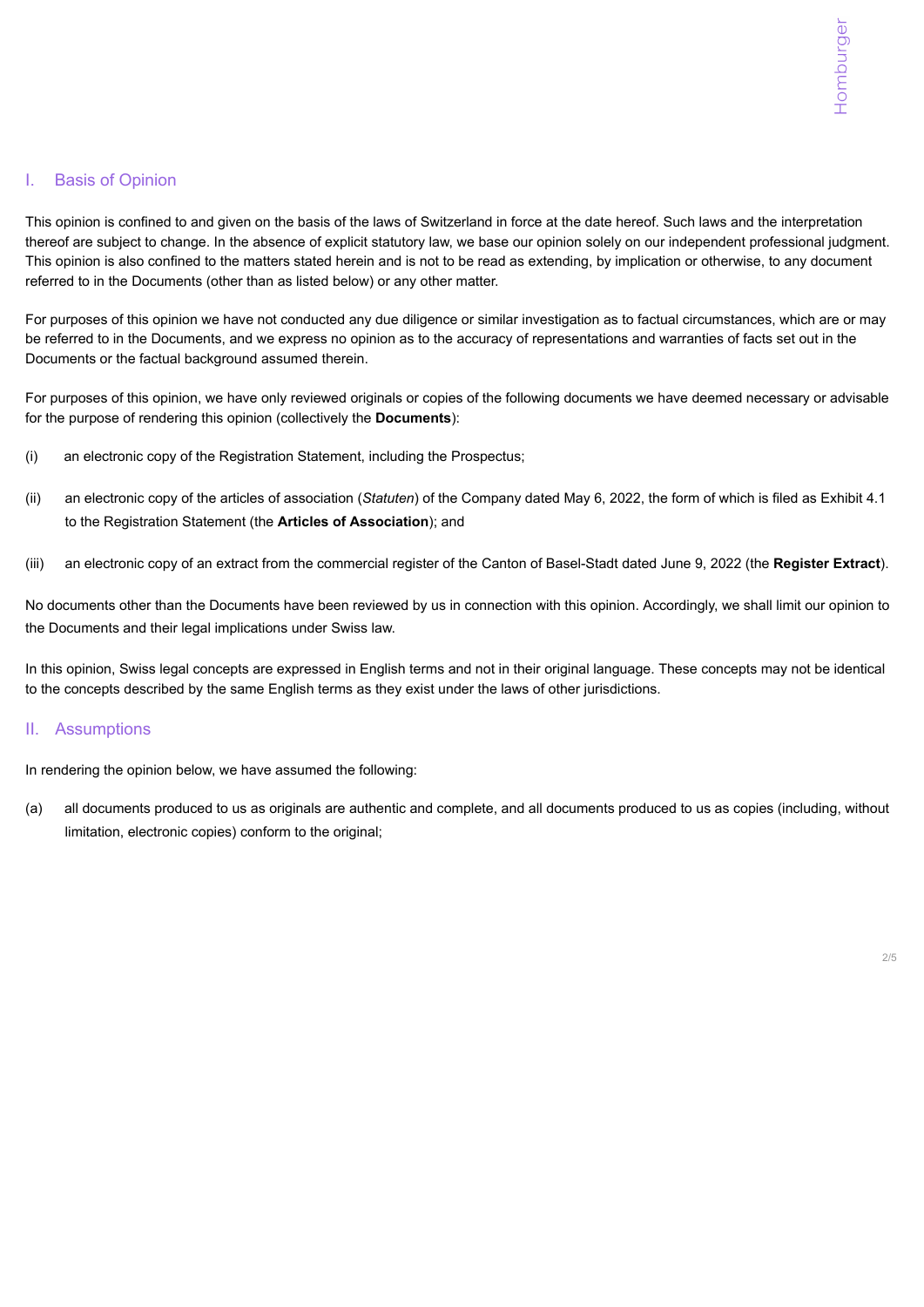- (b) all documents produced to us as originals and the originals of all documents produced to us as copies were duly executed and certified, as applicable, by the individuals purported to have executed or certified, as the case may be, such documents;
- (c) all documents produced to us in draft form will be executed in the form of the draft submitted to us;
- (d) to the extent relevant for purposes of this opinion, any and all information contained in the Documents is and will be true, complete and accurate at all relevant times;
- (e) no laws (other than those of Switzerland) affect any of the conclusions stated in this opinion;
- (f) the Registration Statement, the Prospectus, the Articles of Association and the Register Extract are unchanged and correct, complete and up-to-date and in full force and effect as of the date hereof and no changes have been made which should have been or should be reflected in the Registration Statement, the Prospectus, the Articles of Association or the Register Extract, as the case may be, as of the date hereof;
- (g) (i) the number of Offered Shares will not exceed the number of registered shares that may be issued under the Articles of Association (as may be amended from time to time) and (ii) the issuance of and payment for the Offered Shares will be made in accordance with the Articles of Association (as may be amended from time to time), the Registration Statement, the Prospectus and Swiss law;
- (h) prior to the delivery of any Offered Shares, the board of directors of the Company shall have duly authorized the issuance of such Offered Shares in accordance with the Articles of Association (as may be amended from time to time), such authorization shall not have been amended and rescinded, and all necessary corporate actions of the Company to approve the issuance and sale of the Offered Shares shall have been performed in accordance with the Articles of Association (as may be amended from time to time);
- (i) the Company has not entered and will not enter into any transaction which could be construed as repayment of share capital (*Einlagenr*✔*ckgewähr*) and has not undertaken and will not undertake an acquisition in kind (*Sacheinlage*) or intended acquisition in kind (*Sach*✔*bernahme*) without complying with the formal procedure set forth in article 628 of the Swiss Code of Obligations; and
- (j) all authorizations, approvals, consents, licenses, exemptions, other than as required by mandatory Swiss law applicable to the Company or the Articles of Association, and other requirements for the filing of the Registration Statement and the Prospectus or for any other activities carried on in view of, or in connection with, the performance of the obligations expressed to be undertaken by the Company in the Registration Statement and the Prospectus have been duly obtained or fulfilled in due time and are and will remain in full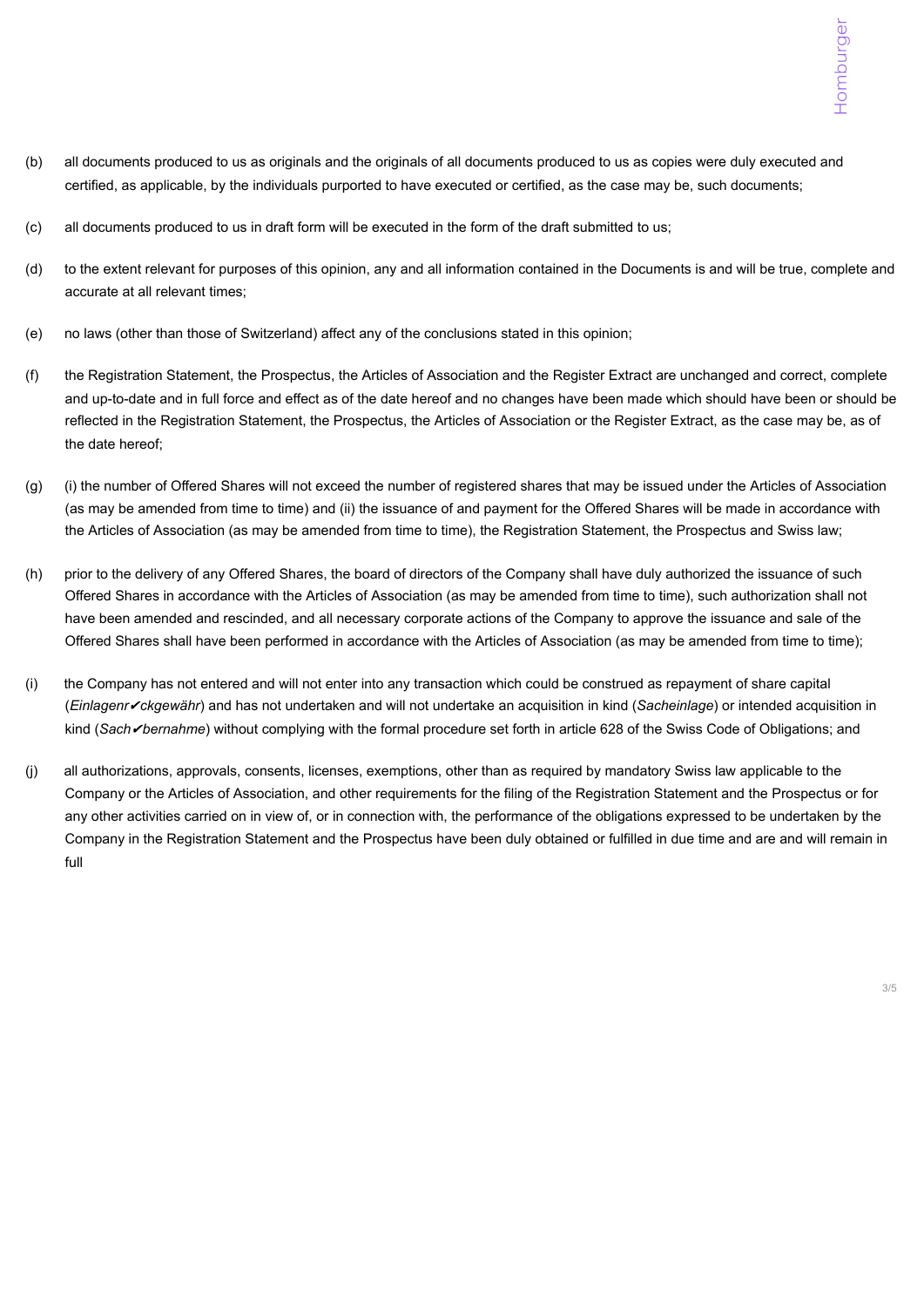force and effect, and any related conditions to which the parties thereto are subject have been satisfied.

# III. Opinion

Based on the foregoing and subject to the qualifications set out below, we are of the opinion that the Offered Shares, if and when issued and paid for pursuant to the Articles of Association, the underlying contractual arrangements and Swiss law, will be validly issued, fully paid as to their nominal value and non-assessable.

# IV. Qualifications

The above opinions are subject to the following qualifications:

- (a) The lawyers of our firm are members of the Zurich bar and do not hold themselves out to be experts in any laws other than the laws of Switzerland. Accordingly, we are opining herein as to Swiss law only and we express no opinion with respect to the applicability or the effect of the laws of any other jurisdiction to or on the matters covered herein.
- (b) The exercise of voting rights and rights related thereto with respect to any Offered Shares is only permissible after registration in the Company's share register as a shareholder with voting rights in accordance with the provisions of, and subject to the limitations provided in, the Articles of Association.
- (c) We express no opinion as to whether the Registration Statement and the Prospectus are accurate, true, correct, complete or not misleading. In particular, and without limitation to the foregoing, we express no opinion on whether the Registration Statement and the Prospectus provide sufficient information for investors to reach an informed assessment of the Company, any companies within the Company's consolidation perimeter and the Offered Shares.
- (d) We express no opinion as to regulatory matters or as to any commercial, accounting, calculating, auditing or other non-legal matter.

We have issued this opinion as of the date hereof and we assume no obligation to advise you of any changes in fact or in law that are made or brought to our attention hereafter.

We hereby consent to the filing of this opinion as an exhibit to the Registration Statement and further consent to the reference to our name under the caption "Legal Matters" in the Prospectus. In giving such consent, we do not thereby admit that we are in the category of persons whose consent is required under Section 7 of the Securities Act.

This opinion is governed by and shall be construed in accordance with the laws of Switzerland.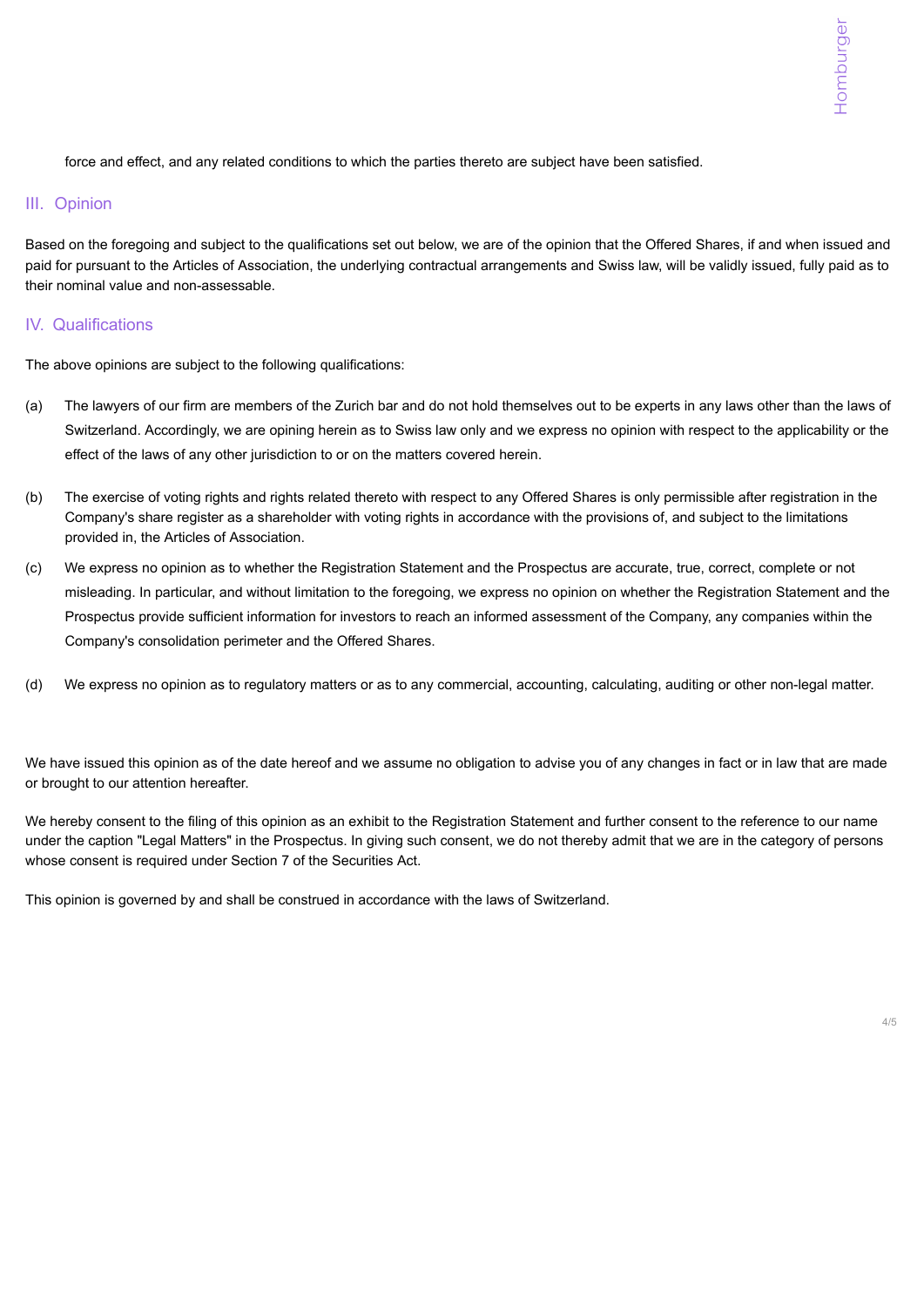Sincerely yours /s/ Homburger AG